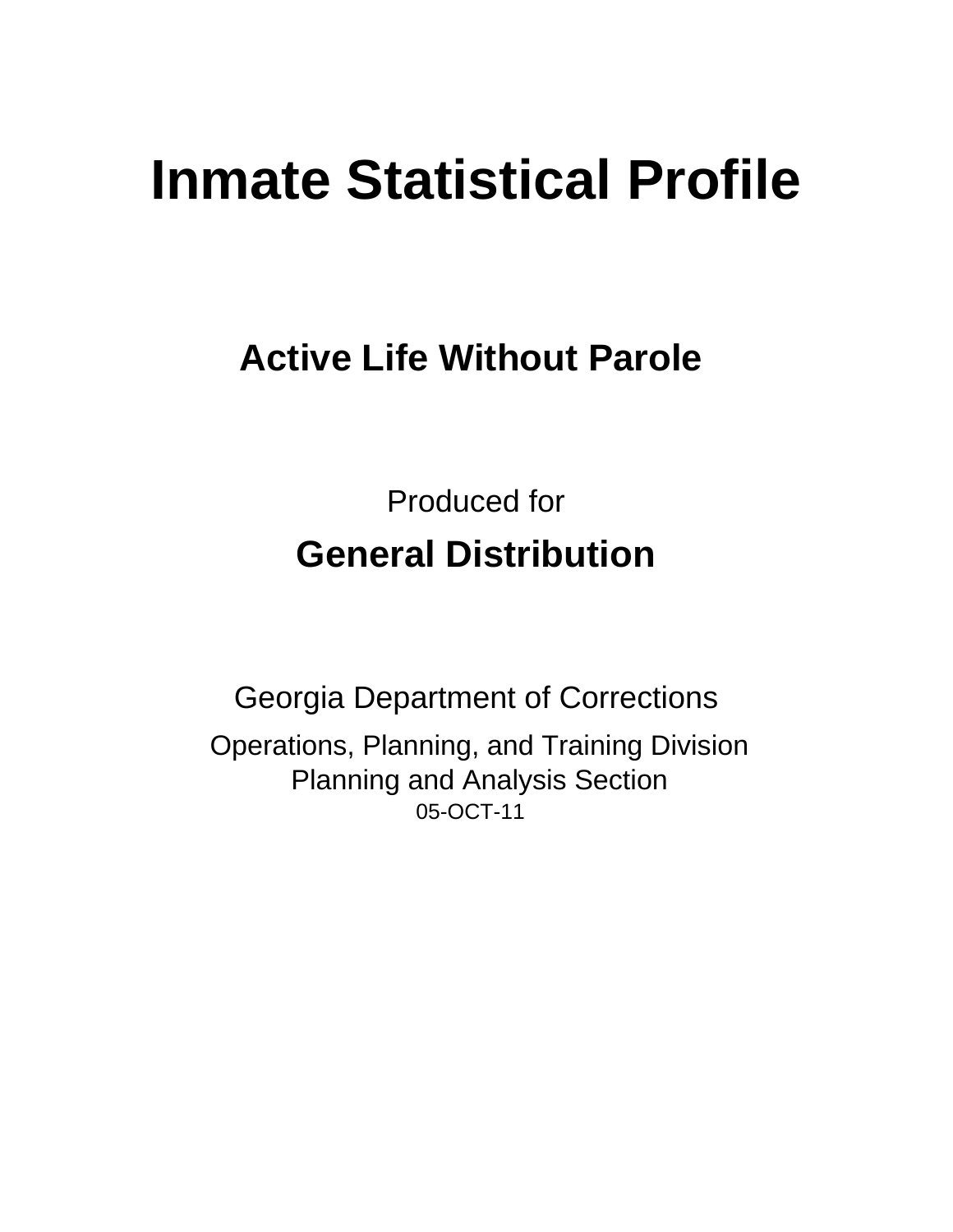## **Inmate Statistical Profile 05-OCT-11**

Contents

**Active Life Without Parole** 

Produced for General Distribution

## **Table of Contents**

| <b>Demographic information</b>                                       |
|----------------------------------------------------------------------|
| 5 Current age, broken out in ten year age groups                     |
| 6 Race group                                                         |
| 7 Marital status, self-reported at entry to prison                   |
| 8 Number of children, self-reported at entry to prison               |
| 9 Religious affiliation, self-reported at entry to prison            |
| 10 Home county - self-reported at entry to prison                    |
| 14 Socioeconomic class, self-reported at entry to prison             |
| 15 Environment to age 16, self-reported at entry to prison           |
| 16 Guardian status to age 16, self-reported at entry to prison       |
| 17 Employment status before prison, self-reported at entry to prison |
| 18 Age at admission                                                  |
| 20 Height, measured at entry to prison                               |
| 21 Weight, measured at entry to prison                               |
| 22 Military service                                                  |
| <b>Correctional information</b>                                      |
| 23 Type of admission to prison                                       |
| 24 Current / last security status                                    |
| 25 Current / last institution type                                   |
| 26 Institution type - transitional centers                           |
| 27 Institution type - county prisons                                 |
| 28 Institution type - state prisons                                  |
| 29 Institution type - private prisons                                |
| 30 Institution type - pre-release centers                            |
| 31 Institution type - inmate boot camp                               |
| 32 Number of disciplinary reports                                    |
| 33 Number of transfers                                               |
| 34 Number of escapes                                                 |
| 35 Time served in current (or last) institution                      |
| Educational, psychological and physical information                  |
| 36 Highest grade level attained                                      |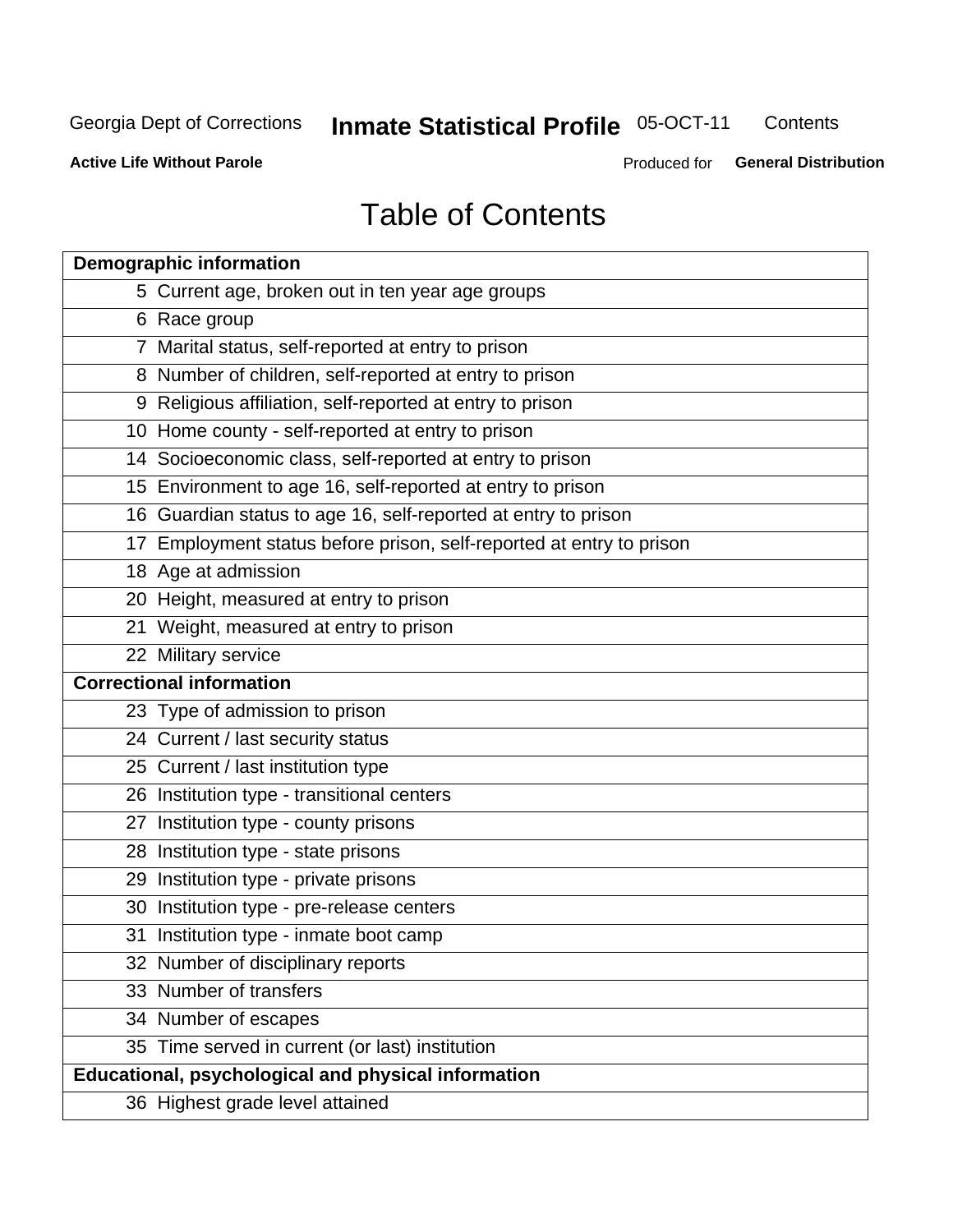## **Inmate Statistical Profile 05-OCT-11**

Contents

**Active Life Without Parole** 

Produced for General Distribution

## **Table of Contents**

| <b>Educational, psychological and physical information</b>       |
|------------------------------------------------------------------|
| 37 Culture fair IQ scores                                        |
| 38 Wide Range Achievement Test (WRAT) reading score              |
| 39 Wide Range Achievement Test (WRAT) math score                 |
| 40 Wide Range Achievement Test (WRAT) spelling score             |
| 41 Scope of substance abuse - summary                            |
| 42 Scope of substance abuse - detail                             |
| 43 Current / last mental health treatment level                  |
| 44 PULHESDWIT medical scale - 'P' overall condition ('P'hysical) |
| 45 PULHESDWIT medical scale - 'U' upper body                     |
| 46 PULHESDWIT medical scale - 'L' lower body                     |
| 47 PULHESDWIT medical scale - 'H' hearing                        |
| 48 PULHESDWIT medical scale - 'E' vision                         |
| 49 PULHESDWIT medical scale -'S' psychiatric                     |
| 50 PULHESDWIT medical scale - 'D' dental                         |
| 51 PULHESDWIT medical scale - 'W' work ability                   |
| 52 PULHESDWIT medical scale - 'I' impairment                     |
| 53 PULHESDWIT medical scale - 'T' transportability               |
| 54 Criminality in family, self-reported                          |
| 55 Alcoholism in family, self-reported                           |
| 56 Drug abuse in family, self-reported                           |
| 57 Subjected to frequent beatings, self-reported                 |
| 58 Father absent during inmate's childhood                       |
| 59 Mother absent during inmate's childhood                       |
| 60 Inmate diagnosed as manipulative                              |
| 61 Inmate diagnosed as assaultive                                |
| <b>Crimes and criminal history information</b>                   |
| 62 Number of prior Georgia incarcerations                        |
| 63 Prison sentence in years                                      |
| 64 Primary offense, broken out into felonies vs misdemeanors     |
| 65 Primary offense, broken out into six broad crime categories   |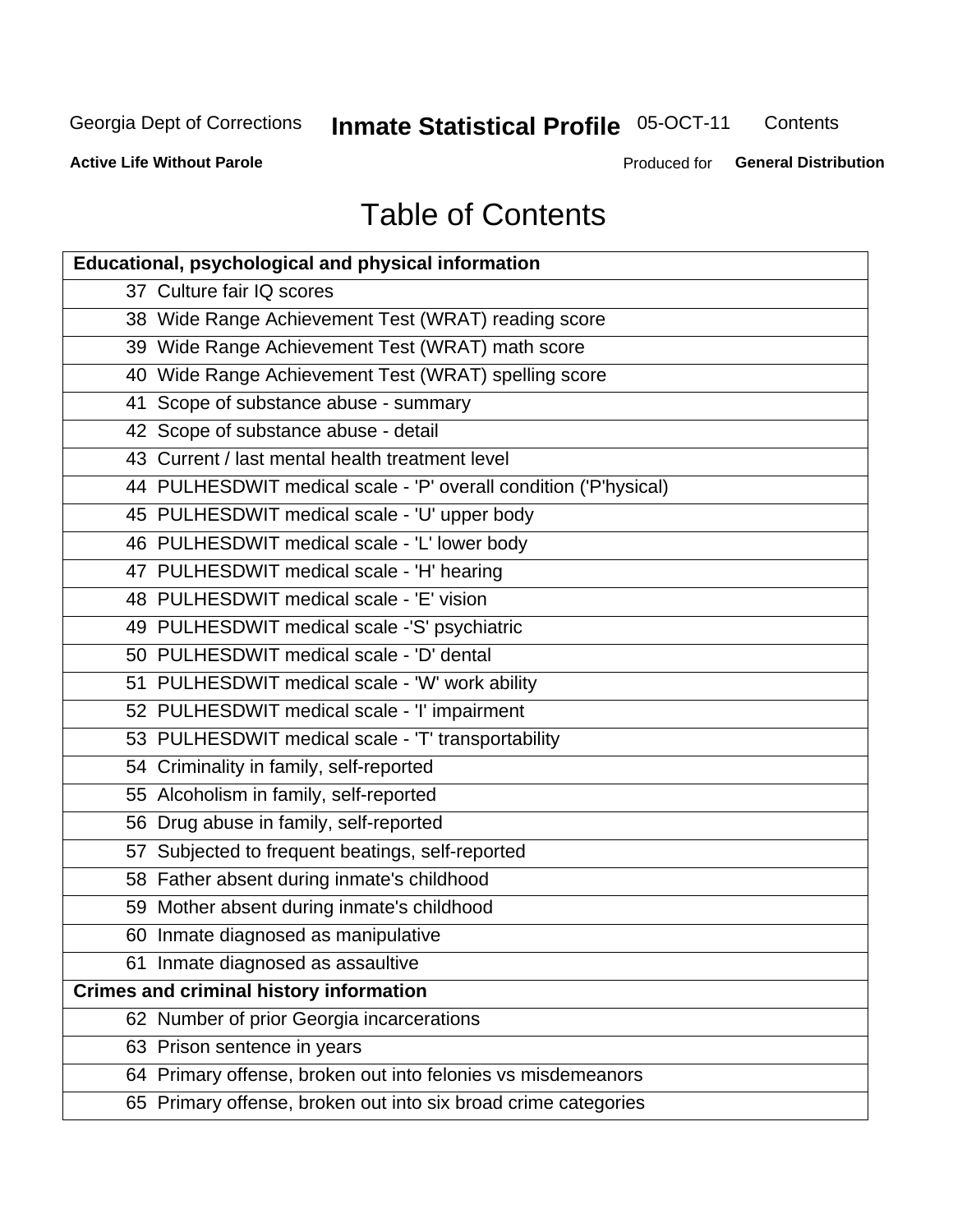## **Inmate Statistical Profile 05-OCT-11**

Contents

**Active Life Without Parole** 

Produced for General Distribution

## **Table of Contents**

| <b>Crimes and criminal history information</b>        |
|-------------------------------------------------------|
| 66 Primary offense, detailed offense code             |
| 67 County of conviction of primary offense            |
| 71 Circuit of conviction of primary offense           |
| 73 Years served (jail + prison) in this incarceration |
| <b>Medical information</b>                            |
| 74 Results of most recent HIV test                    |
| 75 Results of most recent tuberculosis test           |
| 76 Results of most recent syphilis test               |
| 77 Results of most recent Hepatitis-C test            |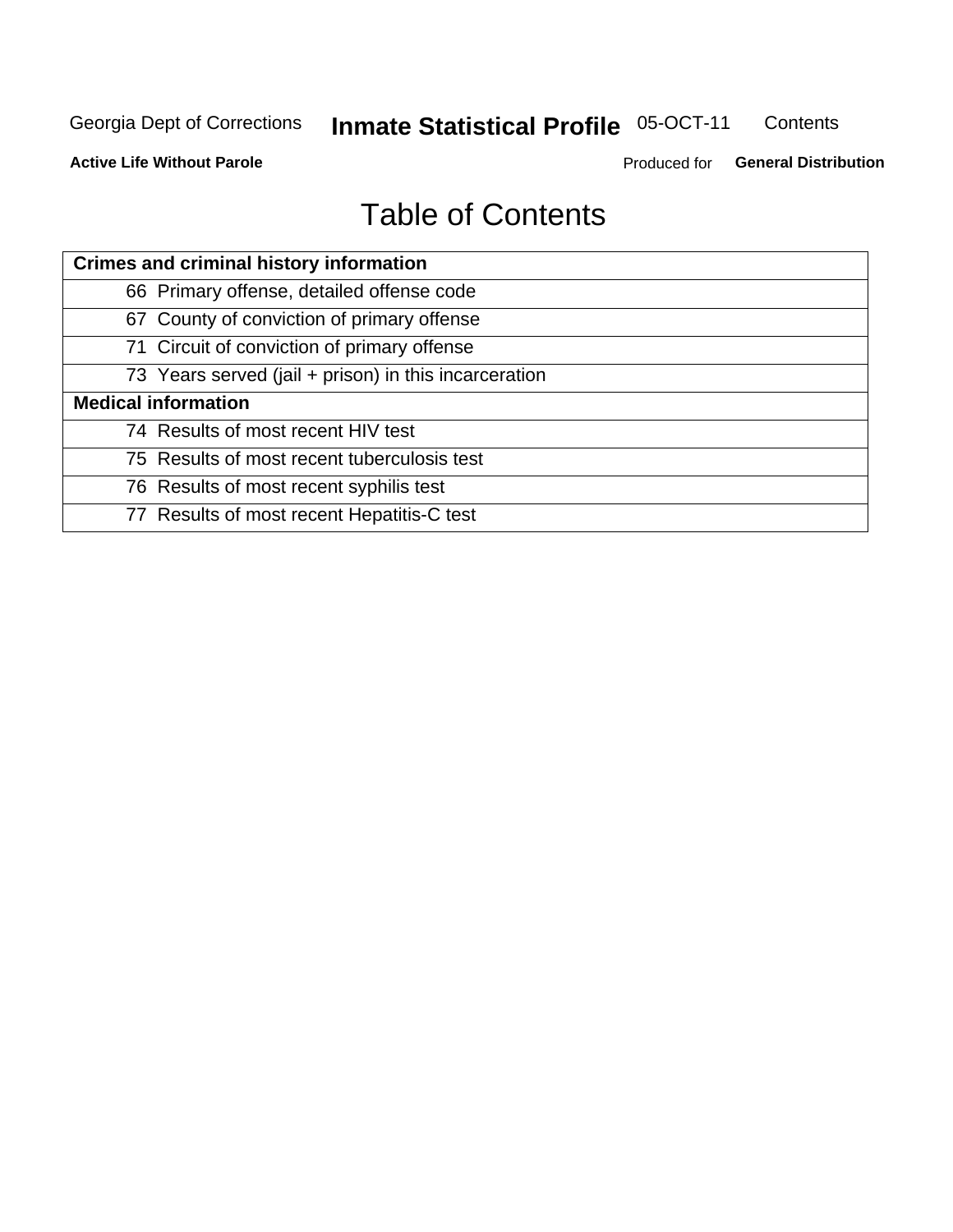#### Inmate Statistical Profile 05-OCT-11 Page 5

#### **Active Life Without Parole**

#### Produced for General Distribution

### Current age, broken out in ten-year age groups

COL % - percent each COUNT is of its particular column

|                          |              | <b>Male</b> |         |              | <b>Female</b> |       | <b>Total</b>    |            |
|--------------------------|--------------|-------------|---------|--------------|---------------|-------|-----------------|------------|
| <b>Current Age</b>       | <b>Count</b> | Col %       | Row %   | <b>Count</b> | Col %         | Row % | <b>Total</b>    | Col %      |
| <b>Teens (1-19)</b>      |              | 0.15%       | 100.00% |              |               |       |                 | 0.15%      |
| <b>Twenties (20-29)</b>  | 58           | 8.72%       | 96.67%  | 2            | 15.38%        | 3.33% | 60 l            | 8.85%      |
| Thirties (30-39)         | 207          | 31.13%      | 97.64%  | 5            | 38.46%        | 2.36% |                 | 212 31.27% |
| <b>Forties (40-49)</b>   | 219          | $32.93\%$   | 98.65%  | 3            | 23.08%        | 1.35% |                 | 222 32.74% |
| <b>Fifties (50-59)</b>   | 133          | $20.00\%$   | 97.79%  | 3            | 23.08%        | 2.21% |                 | 136 20.06% |
| <b>Sixties (60-69)</b>   | 34           | 5.11%       | 100.00% |              |               |       | 34              | 5.01%      |
| Seventy + (70 and above) | 13           | 1.95%       | 100.00% |              |               |       | 13 <sub>1</sub> | 1.92%      |
| <b>Total Reported</b>    | 665          | 100%        | 98.08%  | 13           | 100%          | 1.92% | 678             | 100%       |

| <b>A. A. A.</b>  |     |        |        |
|------------------|-----|--------|--------|
| Cofet.<br>______ | 665 | $\sim$ | $\sim$ |

| <b>Mean</b><br>(average) | 43.07 | 40.92 | 43.03 |
|--------------------------|-------|-------|-------|
| Median (middle)          |       | 39    |       |
| Mode<br>(most frequent)  |       |       | 4.    |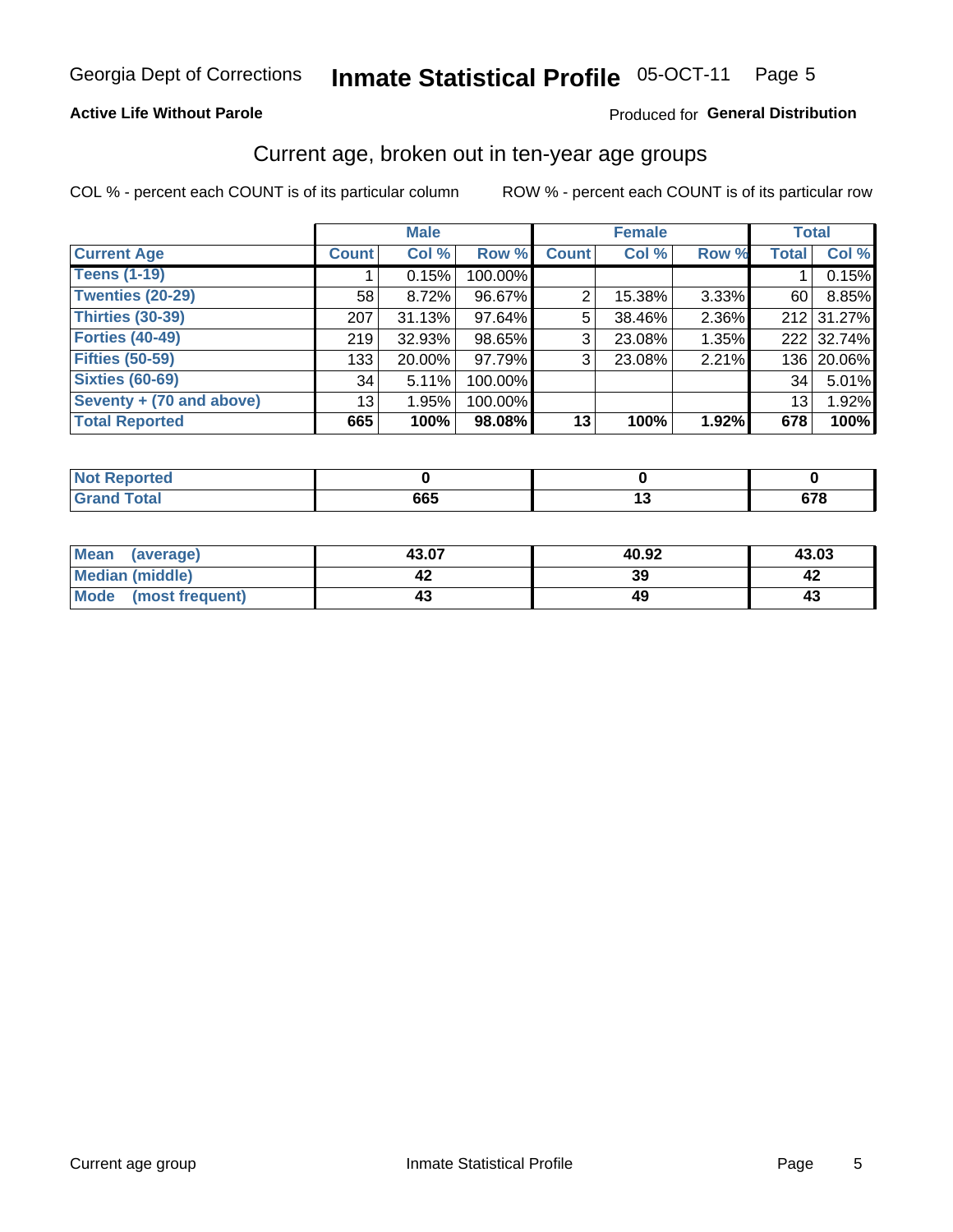#### **Inmate Statistical Profile 05-OCT-11** Page 6

#### **Active Life Without Parole**

Produced for General Distribution

### Race group

COL % - percent each COUNT is of its particular column

|                              |              | <b>Male</b> |                    |    | <b>Female</b> |       |              | <b>Total</b> |
|------------------------------|--------------|-------------|--------------------|----|---------------|-------|--------------|--------------|
| <b>Race Group</b>            | <b>Count</b> | Col %       | <b>Row % Count</b> |    | Col %         | Row % | <b>Total</b> | Col %        |
| <b>White</b>                 | 157          | 23.61%      | 96.91%             | 5  | 38.46%        | 3.09% | 162          | 23.89%       |
| <b>Black</b><br>$\mathbf{2}$ | 495          | 74.44%      | 98.41%             | 8  | 61.54%        | 1.59% | 503          | 74.19%       |
| <b>Other</b><br>5.           |              | .15%        | 100.00%            |    |               |       |              | .15%         |
| <b>Asian</b><br>6            |              | .15%        | 100.00%            |    |               |       |              | .15%         |
| <b>Hispanic</b><br>10        | 11           | 1.65%       | 100.00%            |    |               |       | 11           | 1.62%        |
| <b>Total Reported</b>        | 665          | 100%        | 98.08%             | 13 | 100%          | 1.92% | 678          | 100%         |

| 'ted |     |           |                |
|------|-----|-----------|----------------|
|      | 665 | . .<br>__ | $\sim$<br>07 O |

| M | - - - | Piavn |
|---|-------|-------|
|   |       |       |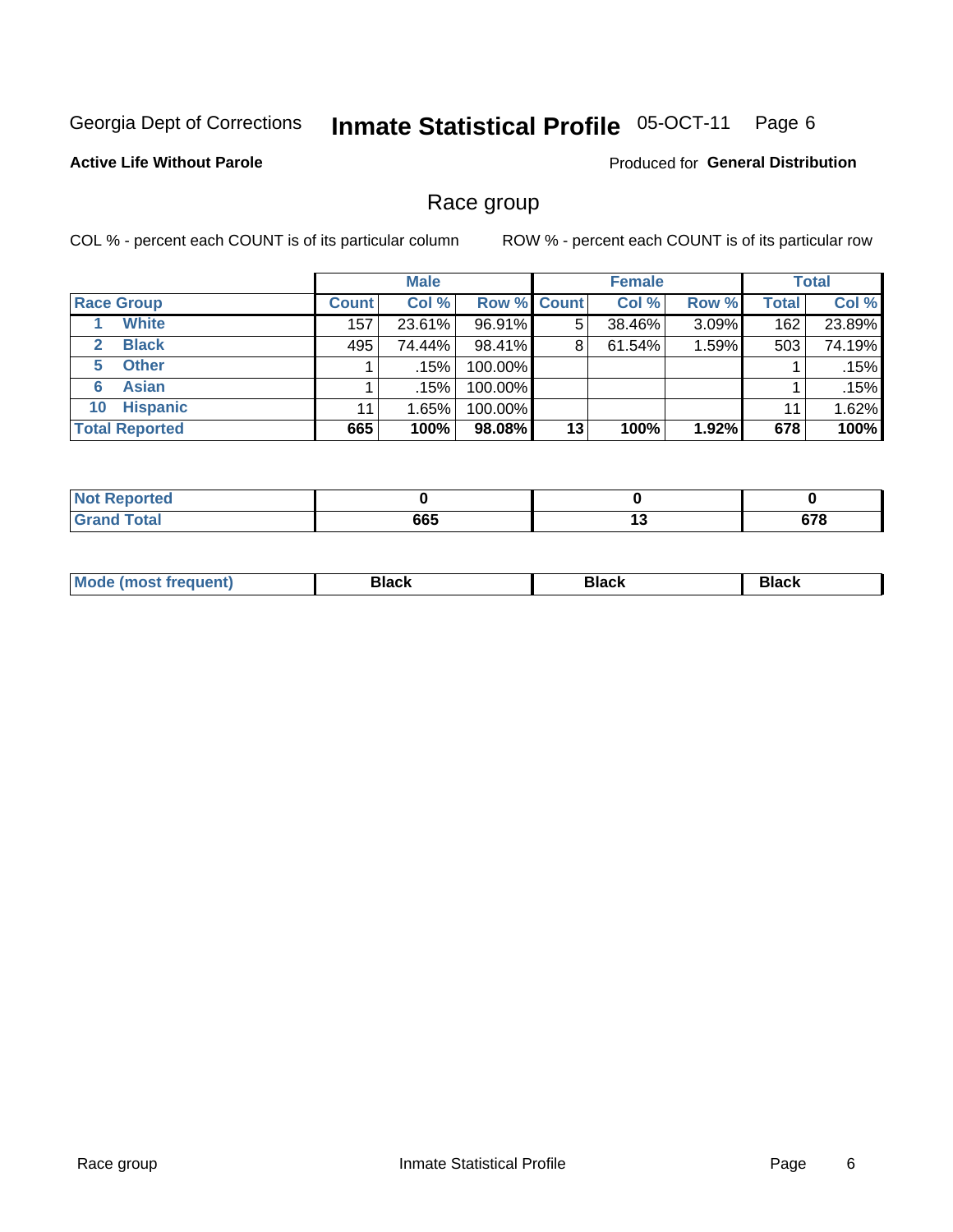#### **Inmate Statistical Profile 05-OCT-11** Page 7

#### **Active Life Without Parole**

#### Produced for General Distribution

### Marital status, self-reported at entry to prison

COL % - percent each COUNT is of its particular column

|                            |                 | <b>Male</b> |         |              | <b>Female</b> |        |              | <b>Total</b> |
|----------------------------|-----------------|-------------|---------|--------------|---------------|--------|--------------|--------------|
| <b>Marital Status</b>      | <b>Count</b>    | Col %       | Row %   | <b>Count</b> | Col %         | Row %  | <b>Total</b> | Col %        |
| <b>Unknown</b><br>$\bf{0}$ | 3               | .45%        | 100.00% |              |               |        | 3            | .44%         |
| <b>Divorced</b><br>D       | 52              | 7.82%       | 98.11%  |              | 7.69%         | 1.89%  | 53           | 7.82%        |
| <b>Married</b><br>М        | 104             | 15.64%      | 97.20%  | 3            | 23.08%        | 2.80%  | 107          | 15.78%       |
| <b>Separated</b><br>S      | 15              | 2.26%       | 100.00% |              |               |        | 15           | 2.21%        |
| <b>Unmarried</b><br>U      | 478             | 71.88%      | 98.56%  |              | 53.85%        | 1.44%  | 485          | 71.53%       |
| <b>Widow</b><br>W          | 13 <sub>1</sub> | 1.95%       | 86.67%  | 2            | 15.38%        | 13.33% | 15           | 2.21%        |
| <b>Total Reported</b>      | 665             | 100%        | 98.08%  | 13           | 100%          | 1.92%  | 678          | 100%         |

| rtea<br>NO |     |     |     |
|------------|-----|-----|-----|
| υιαι       | 665 | . . | ~-~ |

|  | M | . | Unmarried | າmarried<br>_____ |
|--|---|---|-----------|-------------------|
|--|---|---|-----------|-------------------|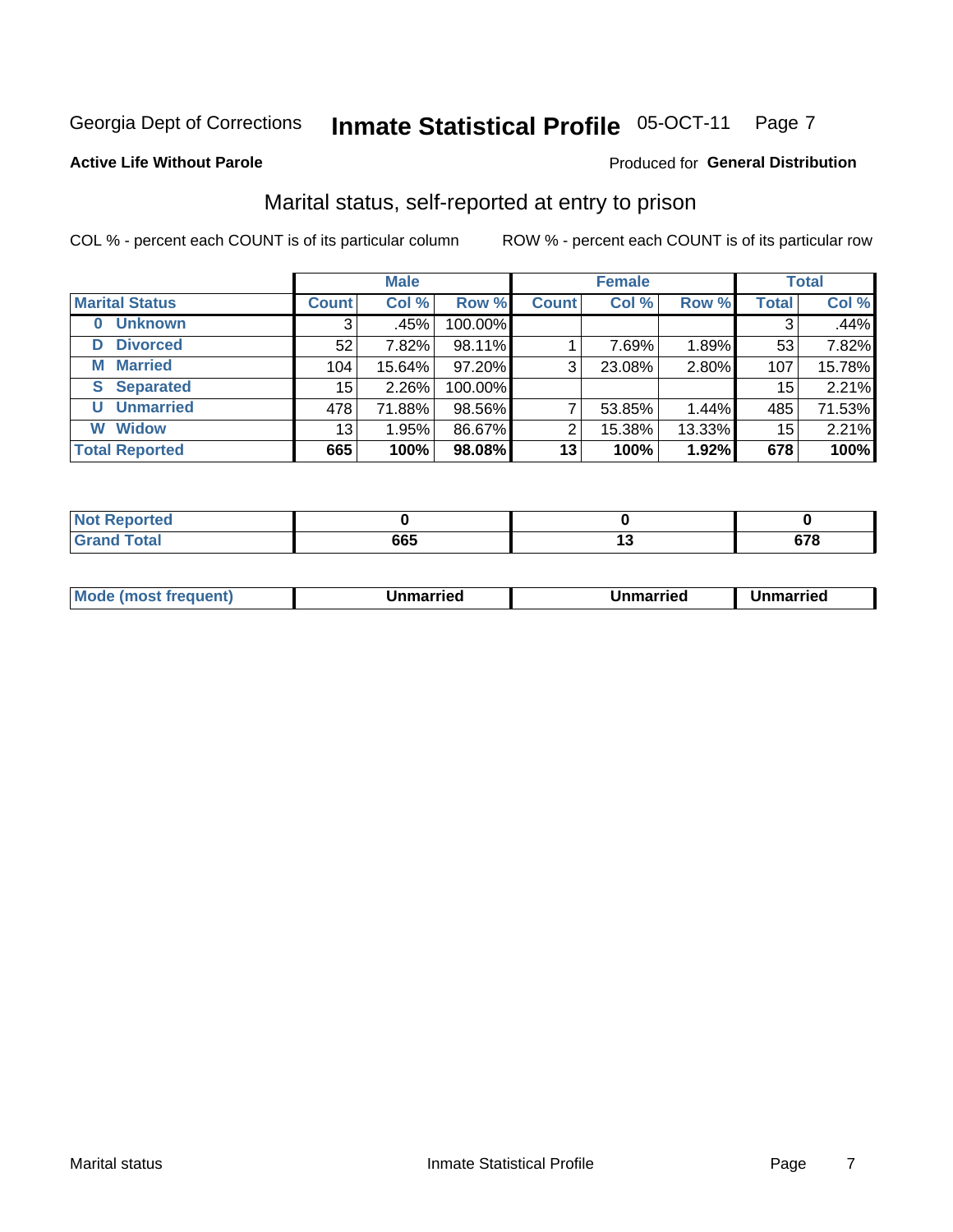#### **Inmate Statistical Profile 05-OCT-11** Page 8

#### **Active Life Without Parole**

#### Produced for General Distribution

## Number of children, self reported at entry to prison

COL % - percent each COUNT is of its particular column

|                           |              | <b>Male</b> |         |              | <b>Female</b> |       |              | <b>Total</b> |
|---------------------------|--------------|-------------|---------|--------------|---------------|-------|--------------|--------------|
| <b>Number of Children</b> | <b>Count</b> | Col %       | Row %   | <b>Count</b> | Col %         | Row % | <b>Total</b> | Col %        |
| $\bf{0}$                  | 241          | 36.40%      | 98.37%  | 4            | 30.77%        | 1.63% | 245          | 36.30%       |
|                           | 168          | 25.38%      | 97.67%  | 4            | 30.77%        | 2.33% | 172          | 25.48%       |
| $\overline{2}$            | 117          | 17.67%      | 97.50%  | 3            | 23.08%        | 2.50% | 120          | 17.78%       |
| 3                         | 66           | 9.97%       | 98.51%  |              | 7.69%         | 1.49% | 67           | 9.93%        |
| 4                         | 40           | 6.04%       | 97.56%  |              | 7.69%         | 2.44% | 41           | 6.07%        |
| 5                         | 17           | 2.57%       | 100.00% |              |               |       | 17           | 2.52%        |
| 6                         | 5            | 0.76%       | 100.00% |              |               |       | 5            | 0.74%        |
|                           |              | 0.15%       | 100.00% |              |               |       |              | 0.15%        |
| 8                         |              | 0.15%       | 100.00% |              |               |       |              | 0.15%        |
| $\boldsymbol{9}$          | 2            | 0.30%       | 100.00% |              |               |       | 2            | 0.30%        |
| 10                        |              | 0.15%       | 100.00% |              |               |       |              | 0.15%        |
| Over 10                   | 3            | 0.45%       | 100.00% |              |               |       | 3            | 0.44%        |
| <b>Total Reported</b>     | 662          | 100%        | 98.07%  | 13           | 100%          | 1.93% | 675          | 100.0%       |

| meo<br>N                      |            |            |
|-------------------------------|------------|------------|
| $f = 4 \pi$<br>υιαι<br>$\sim$ | 88F<br>כסס | <b>C70</b> |

| Mean<br>(average)       | 1.44 | ∣.31 | 1.44 |
|-------------------------|------|------|------|
| Median (middle)         |      |      |      |
| Mode<br>(most frequent) |      |      |      |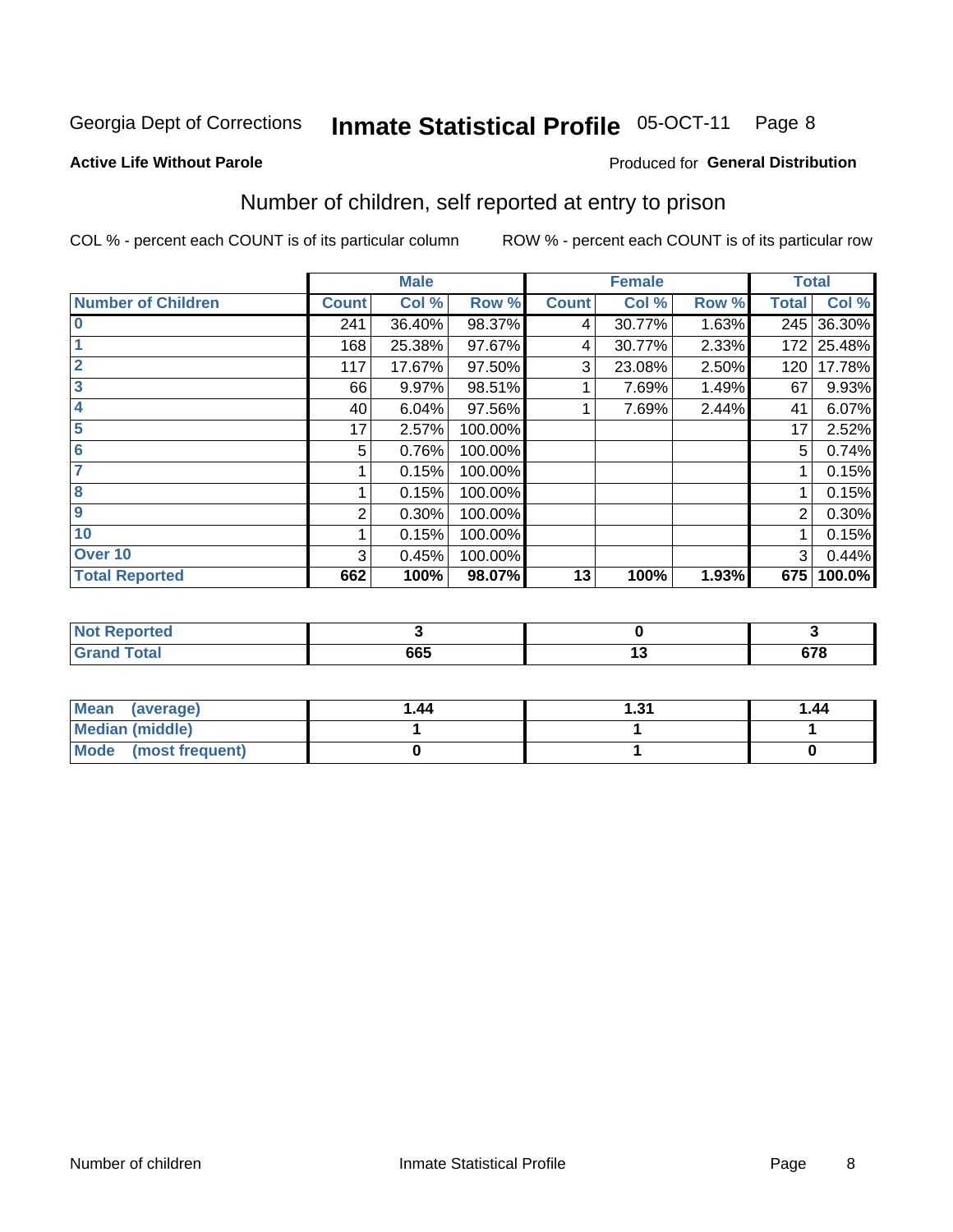#### **Inmate Statistical Profile 05-OCT-11** Page 9

#### **Active Life Without Parole**

#### Produced for General Distribution

## Religious affiliation, self-reported at entry to prison

COL % - percent each COUNT is of its particular column

|              |                              |              | <b>Male</b>               |         |              | <b>Female</b> |       |       | <b>Total</b> |
|--------------|------------------------------|--------------|---------------------------|---------|--------------|---------------|-------|-------|--------------|
|              | <b>Religious Affiliation</b> | <b>Count</b> | $\overline{\text{Col}}$ % | Row %   | <b>Count</b> | Col %         | Row % | Total | Col %        |
|              | <b>Islam</b>                 | 42           | 8.19%                     | 97.67%  |              | 9.09%         | 2.33% | 43    | 8.21%        |
| $\mathbf{2}$ | <b>Catholic</b>              | 18           | 3.51%                     | 94.74%  |              | 9.09%         | 5.26% | 19    | 3.63%        |
| 3            | <b>Baptist</b>               | 217          | 42.30%                    | 96.88%  |              | 63.64%        | 3.13% | 224   | 42.75%       |
| 4            | <b>Methodist</b>             | 10           | 1.95%                     | 100.00% |              |               |       | 10    | 1.91%        |
| 7            | <b>Chc Of God</b>            |              | .19%                      | 100.00% |              |               |       |       | .19%         |
| 8            | <b>Holiness</b>              | 18           | 3.51%                     | 100.00% |              |               |       | 18    | 3.44%        |
| 9            | <b>Jewish</b>                |              | .19%                      | 100.00% |              |               |       |       | .19%         |
| 10           | <b>Anglican</b>              |              | .19%                      | 100.00% |              |               |       |       | .19%         |
| 12           | <b>Hindu</b>                 | 2            | .39%                      | 100.00% |              |               |       | 2     | .38%         |
| 16           | <b>Seven D Ad</b>            | 4            | .78%                      | 100.00% |              |               |       | 4     | .76%         |
| 17           | <b>Jehovah Wt</b>            | 9            | 1.75%                     | 100.00% |              |               |       | 9     | 1.72%        |
| 18           | <b>Latr Day S</b>            |              | .19%                      | 100.00% |              |               |       |       | .19%         |
| 20           | <b>Other Prot</b>            | 80           | 15.59%                    | 97.56%  | 2            | 18.18%        | 2.44% | 82    | 15.65%       |
| 96           | <b>None</b>                  | 109          | 21.25%                    | 100.00% |              |               |       | 109   | 20.80%       |
|              | <b>Total Reported</b>        | 513          | 100%                      | 97.9%   | 11           | 100%          | 2.1%  | 524   | 100%         |

| rteo  | 4 P A     |    | $\sim$ $\sim$ |
|-------|-----------|----|---------------|
| .     | <b>_U</b> |    | 104           |
| _____ | 665       | יי | <b>070</b>    |

| Mode (most frequent) | Baptist | <b>Baptist</b> | aptıst |
|----------------------|---------|----------------|--------|
|                      |         |                |        |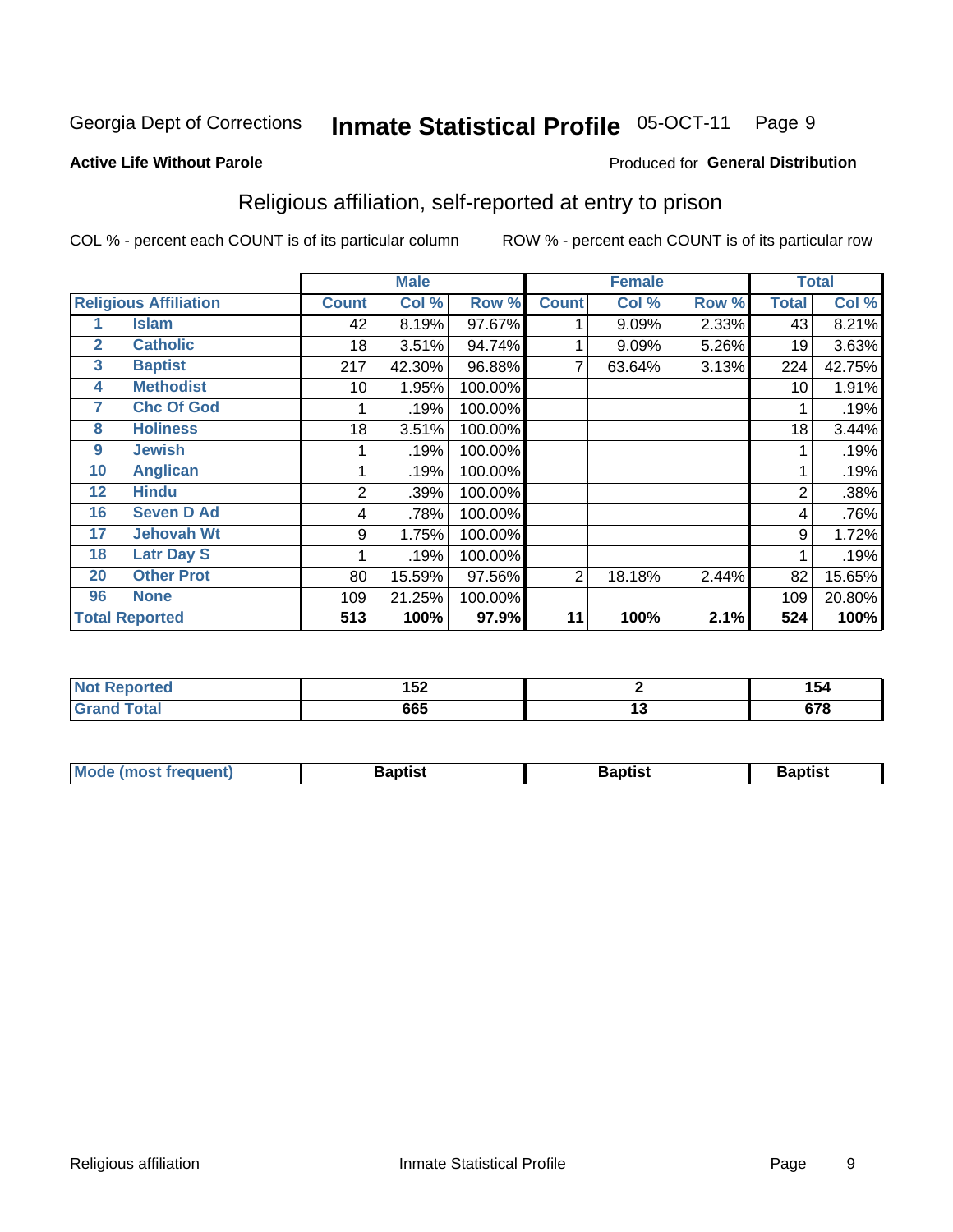#### Inmate Statistical Profile 05-OCT-11 Page 10

#### **Active Life Without Parole**

#### **Produced for General Distribution**

## Home county, self-reported at entry to prison

COL % - percent each COUNT is of its particular column

|     |                             |                | <b>Male</b> |         |              | <b>Female</b> |        | <b>Total</b>   |        |
|-----|-----------------------------|----------------|-------------|---------|--------------|---------------|--------|----------------|--------|
|     | <b>Home County</b>          | <b>Count</b>   | Col %       | Row %   | <b>Count</b> | Col %         | Row %  | <b>Total</b>   | Col %  |
| 000 | <b>Unknown</b>              | 94             | 14.14%      | 98.95%  | 1            | 7.69%         | 1.05%  | 95             | 14.01% |
| 001 | <b>Appling County</b>       | 3              | .45%        | 100.00% |              |               |        | 3              | .44%   |
| 002 | <b>Atkinson County</b>      | $\mathbf 1$    | .15%        | 100.00% |              |               |        | 1              | .15%   |
| 005 | <b>Baldwin County</b>       | 4              | .60%        | 100.00% |              |               |        | 4              | .59%   |
| 007 | <b>Barrow County</b>        | 3              | .45%        | 100.00% |              |               |        | 3              | .44%   |
| 008 | <b>Bartow County</b>        | 6              | .90%        | 100.00% |              |               |        | 6              | .88%   |
| 009 | <b>Ben Hill County</b>      | 4              | .60%        | 100.00% |              |               |        | 4              | .59%   |
| 010 | <b>Berrien County</b>       | $\overline{2}$ | .30%        | 100.00% |              |               |        | $\overline{2}$ | .29%   |
| 011 | <b>Bibb County</b>          | 14             | 2.11%       | 100.00% |              |               |        | 14             | 2.06%  |
| 012 | <b>Bleckley County</b>      | 3              | .45%        | 100.00% |              |               |        | 3              | .44%   |
| 014 | <b>Brooks County</b>        | $\mathbf 1$    | .15%        | 100.00% |              |               |        | 1              | .15%   |
| 016 | <b>Bulloch County</b>       | 4              | .60%        | 80.00%  | 1            | 7.69%         | 20.00% | 5              | .74%   |
| 017 | <b>Burke County</b>         | 5              | .75%        | 100.00% |              |               |        | 5              | .74%   |
| 018 | <b>Butts County</b>         | $\overline{c}$ | .30%        | 100.00% |              |               |        | $\overline{2}$ | .29%   |
| 020 | <b>Camden County</b>        | 5              | .75%        | 100.00% |              |               |        | 5              | .74%   |
| 021 | <b>Candler County</b>       | 1              | .15%        | 100.00% |              |               |        | 1              | .15%   |
| 022 | <b>Carroll County</b>       | $\overline{2}$ | .30%        | 100.00% |              |               |        | $\overline{2}$ | .29%   |
| 023 | <b>Catoosa County</b>       | 1              | .15%        | 100.00% |              |               |        | 1              | .15%   |
| 024 | <b>Charlton County</b>      | 1              | .15%        | 100.00% |              |               |        | 1              | .15%   |
| 025 | <b>Chatham County</b>       | 33             | 4.96%       | 100.00% |              |               |        | 33             | 4.87%  |
| 026 | <b>Chattahoochee County</b> | $\mathbf 1$    | .15%        | 100.00% |              |               |        | 1              | .15%   |
| 028 | <b>Cherokee County</b>      | $\overline{2}$ | .30%        | 100.00% |              |               |        | $\overline{2}$ | .29%   |
| 029 | <b>Clarke County</b>        | 14             | 2.11%       | 100.00% |              |               |        | 14             | 2.06%  |
| 031 | <b>Clayton County</b>       | 16             | 2.41%       | 100.00% |              |               |        | 16             | 2.36%  |
| 033 | <b>Cobb County</b>          | 18             | 2.71%       | 100.00% |              |               |        | 18             | 2.65%  |
| 034 | <b>Coffee County</b>        | 2              | .30%        | 100.00% |              |               |        | $\overline{2}$ | .29%   |
| 035 | <b>Colquitt County</b>      | $\overline{2}$ | .30%        | 100.00% |              |               |        | $\overline{2}$ | .29%   |
| 036 | <b>Columbia County</b>      | 3              | .45%        | 100.00% |              |               |        | 3              | .44%   |
| 037 | <b>Cook County</b>          | 5              | .75%        | 100.00% |              |               |        | 5              | .74%   |
| 038 | <b>Coweta County</b>        | 4              | .60%        | 100.00% |              |               |        | 4              | .59%   |
| 040 | <b>Crisp County</b>         | 3              | .45%        | 100.00% |              |               |        | 3              | .44%   |
| 043 | <b>Decatur County</b>       | 1              | .15%        | 100.00% |              |               |        | 1              | .15%   |
| 044 | <b>Dekalb County</b>        | 44             | 6.62%       | 100.00% |              |               |        | 44             | 6.49%  |
| 046 | <b>Dooly County</b>         | 1              | .15%        | 50.00%  | $\mathbf{1}$ | 7.69%         | 50.00% | $\overline{2}$ | .29%   |
| 047 | <b>Dougherty County</b>     | 21             | 3.16%       | 100.00% |              |               |        | 21             | 3.10%  |
| 048 | <b>Douglas County</b>       | 7              | 1.05%       | 87.50%  | 1            | 7.69%         | 12.50% | 8              | 1.18%  |
| 049 | <b>Early County</b>         | $\mathbf 1$    | .15%        | 100.00% |              |               |        | 1              | .15%   |
| 051 | <b>Effingham County</b>     | 3              | .45%        | 100.00% |              |               |        | 3              | .44%   |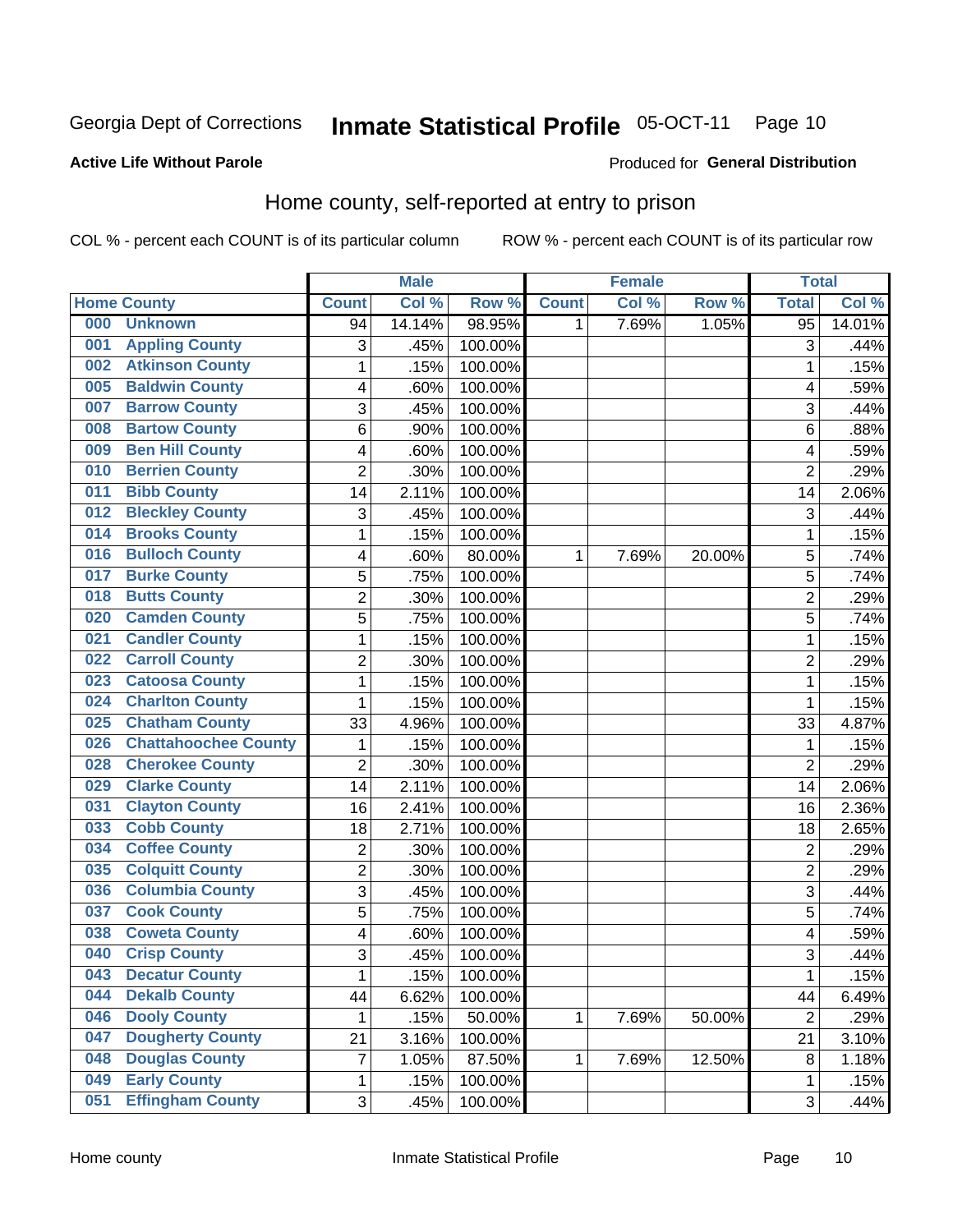#### Inmate Statistical Profile 05-OCT-11 Page 11

#### **Active Life Without Parole**

#### **Produced for General Distribution**

### Home county, self-reported at entry to prison

COL % - percent each COUNT is of its particular column

|                    |                          |                         | <b>Male</b> |         |                | <b>Female</b> |       | <b>Total</b>   |        |
|--------------------|--------------------------|-------------------------|-------------|---------|----------------|---------------|-------|----------------|--------|
| <b>Home County</b> |                          | <b>Count</b>            | Col%        | Row %   | <b>Count</b>   | Col %         | Row % | <b>Total</b>   | Col %  |
| 052                | <b>Elbert County</b>     | $\overline{4}$          | .60%        | 100.00% |                |               |       | 4              | .59%   |
| 053                | <b>Emanuel County</b>    | 1                       | .15%        | 100.00% |                |               |       | 1              | .15%   |
| 056                | <b>Fayette County</b>    | 3                       | .45%        | 100.00% |                |               |       | 3              | .44%   |
| 057                | <b>Floyd County</b>      | 8                       | 1.20%       | 100.00% |                |               |       | 8              | 1.18%  |
| 058                | <b>Forsyth County</b>    | $\mathbf{1}$            | .15%        | 100.00% |                |               |       | 1              | .15%   |
| 059                | <b>Franklin County</b>   | $\overline{2}$          | .30%        | 100.00% |                |               |       | $\overline{2}$ | .29%   |
| 060                | <b>Fulton County</b>     | 88                      | 13.23%      | 97.78%  | $\overline{2}$ | 15.38%        | 2.22% | 90             | 13.27% |
| 061                | <b>Gilmer County</b>     | 1                       | .15%        | 100.00% |                |               |       | 1              | .15%   |
| 063                | <b>Glynn County</b>      | 11                      | 1.65%       | 100.00% |                |               |       | 11             | 1.62%  |
| 066                | <b>Greene County</b>     | 1                       | .15%        | 100.00% |                |               |       | 1              | .15%   |
| 067                | <b>Gwinnett County</b>   | 12                      | 1.80%       | 92.31%  | 1              | 7.69%         | 7.69% | 13             | 1.92%  |
| 068                | <b>Habersham County</b>  | 1                       | .15%        | 100.00% |                |               |       | 1              | .15%   |
| 069                | <b>Hall County</b>       | 9                       | 1.35%       | 100.00% |                |               |       | 9              | 1.33%  |
| 070                | <b>Hancock County</b>    | $\overline{2}$          | .30%        | 100.00% |                |               |       | $\overline{2}$ | .29%   |
| 071                | <b>Haralson County</b>   | $\overline{2}$          | .30%        | 100.00% |                |               |       | $\overline{2}$ | .29%   |
| 072                | <b>Harris County</b>     | 1                       | .15%        | 100.00% |                |               |       | 1              | .15%   |
| 073                | <b>Hart County</b>       | $\overline{2}$          | .30%        | 100.00% |                |               |       | $\overline{2}$ | .29%   |
| 075                | <b>Henry County</b>      | 4                       | .60%        | 100.00% |                |               |       | 4              | .59%   |
| 076                | <b>Houston County</b>    | 8                       | 1.20%       | 100.00% |                |               |       | 8              | 1.18%  |
| 078                | <b>Jackson County</b>    | 5                       | .75%        | 100.00% |                |               |       | 5              | .74%   |
| 080                | <b>Jeff Davis County</b> | $\mathbf{1}$            | .15%        | 100.00% |                |               |       | 1              | .15%   |
| 081                | <b>Jefferson County</b>  | 1                       | .15%        | 100.00% |                |               |       | 1              | .15%   |
| 082                | <b>Jenkins County</b>    | $\overline{2}$          | .30%        | 100.00% |                |               |       | 2              | .29%   |
| 085                | <b>Lamar County</b>      | 1                       | .15%        | 100.00% |                |               |       | 1              | .15%   |
| 087                | <b>Laurens County</b>    | $\overline{\mathbf{4}}$ | .60%        | 100.00% |                |               |       | 4              | .59%   |
| 088                | <b>Lee County</b>        | 1                       | .15%        | 100.00% |                |               |       | 1              | .15%   |
| 089                | <b>Liberty County</b>    | 6                       | .90%        | 100.00% |                |               |       | 6              | .88%   |
| 090                | <b>Lincoln County</b>    | 1                       | .15%        | 100.00% |                |               |       | 1              | .15%   |
| 091                | <b>Long County</b>       | 1                       | .15%        | 100.00% |                |               |       | 1              | .15%   |
| 092                | <b>Lowndes County</b>    | 4                       | .60%        | 100.00% |                |               |       | 4              | .59%   |
| 095                | <b>Madison County</b>    | $\mathbf{1}$            | .15%        | 100.00% |                |               |       | 1              | .15%   |
| 096                | <b>Marion County</b>     | 1                       | .15%        | 100.00% |                |               |       | 1              | .15%   |
| 097                | <b>Mcduffie County</b>   | $\overline{2}$          | .30%        | 100.00% |                |               |       | 2              | .29%   |
| 098                | <b>Mcintosh County</b>   | $\overline{2}$          | .30%        | 100.00% |                |               |       | $\overline{2}$ | .29%   |
| 100                | <b>Miller County</b>     | $\mathbf{1}$            | .15%        | 100.00% |                |               |       | 1              | .15%   |
| 101                | <b>Mitchell County</b>   | 1                       | .15%        | 100.00% |                |               |       | 1              | .15%   |
| 102                | <b>Monroe County</b>     | $\overline{2}$          | .30%        | 100.00% |                |               |       | 2              | .29%   |
| 104                | <b>Morgan County</b>     | $\overline{2}$          | .30%        | 100.00% |                |               |       | $\overline{2}$ | .29%   |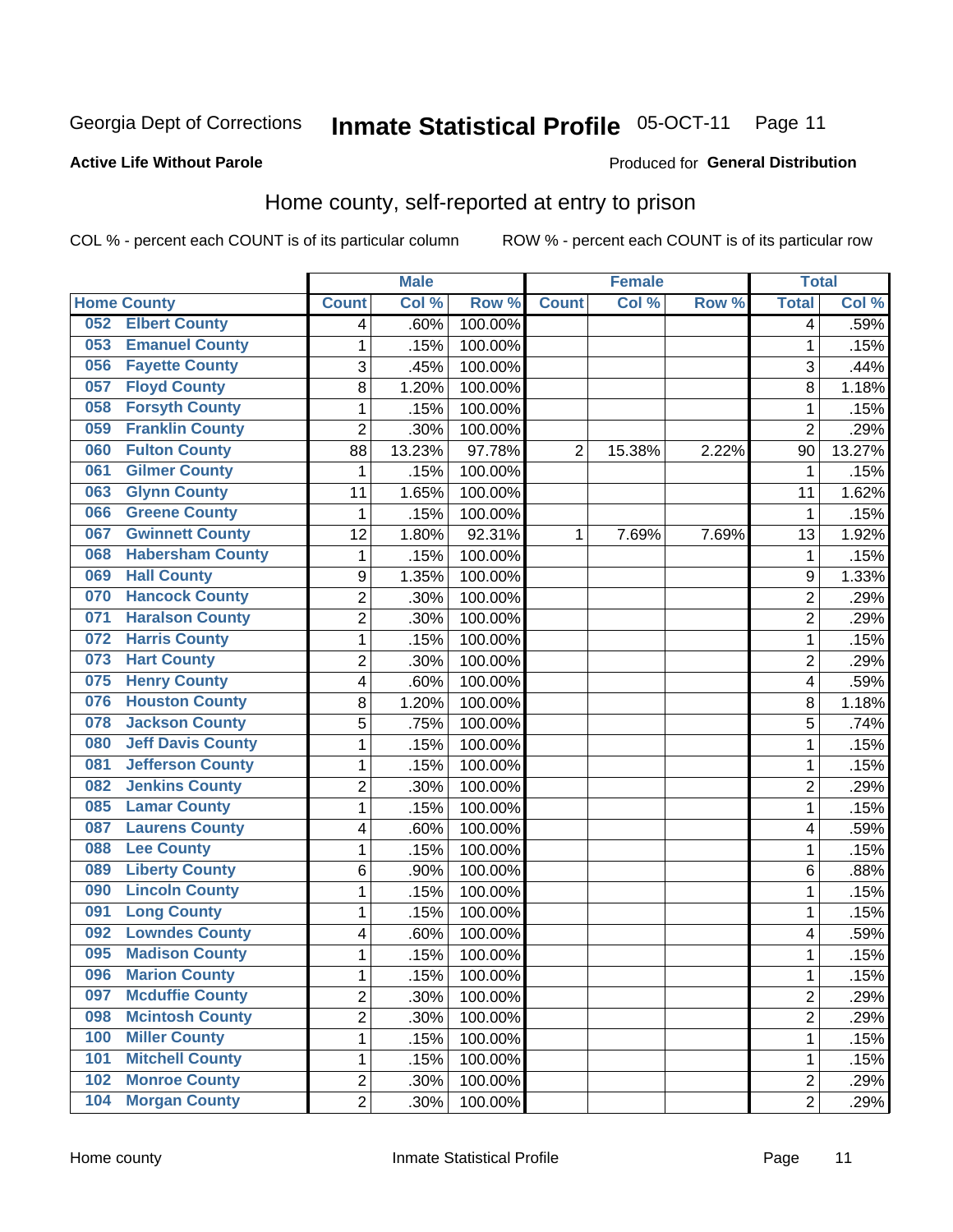#### **Inmate Statistical Profile 05-OCT-11** Page 12

#### **Active Life Without Parole**

#### Produced for General Distribution

### Home county, self-reported at entry to prison

COL % - percent each COUNT is of its particular column

|                                            |                         | <b>Male</b> |         |                 | <b>Female</b> |        | <b>Total</b>    |        |
|--------------------------------------------|-------------------------|-------------|---------|-----------------|---------------|--------|-----------------|--------|
| <b>Home County</b>                         | <b>Count</b>            | Col %       | Row %   | <b>Count</b>    | Col%          | Row %  | <b>Total</b>    | Col %  |
| 106 Muscogee County                        | 19                      | 2.86%       | 100.00% |                 |               |        | $\overline{19}$ | 2.80%  |
| 107<br><b>Newton County</b>                | $\overline{2}$          | .30%        | 66.67%  | 1               | 7.69%         | 33.33% | 3               | .44%   |
| <b>Oglethorpe County</b><br>109            | $\overline{2}$          | .30%        | 100.00% |                 |               |        | $\overline{2}$  | .29%   |
| <b>Paulding County</b><br>110              | $\overline{2}$          | .30%        | 100.00% |                 |               |        | $\overline{2}$  | .29%   |
| <b>Peach County</b><br>111                 | $\mathbf{1}$            | .15%        | 100.00% |                 |               |        | 1               | .15%   |
| <b>Pierce County</b><br>113                | $\overline{2}$          | .30%        | 100.00% |                 |               |        | $\overline{2}$  | .29%   |
| <b>Pike County</b><br>114                  | $\overline{\mathbf{4}}$ | .60%        | 80.00%  | 1               | 7.69%         | 20.00% | 5               | .74%   |
| <b>Polk County</b><br>115                  | $\overline{3}$          | .45%        | 100.00% |                 |               |        | 3               | .44%   |
| <b>Putnam County</b><br>117                | $\overline{3}$          | .45%        | 100.00% |                 |               |        | 3               | .44%   |
| <b>Rabun County</b><br>119                 | $\mathbf{1}$            | .15%        | 100.00% |                 |               |        | $\mathbf 1$     | .15%   |
| <b>Randolph County</b><br>120              | 3                       | .45%        | 100.00% |                 |               |        | 3               | $-44%$ |
| <b>Richmond County</b><br>121              | 22                      | 3.31%       | 91.67%  | $\overline{2}$  | 15.38%        | 8.33%  | 24              | 3.54%  |
| <b>Rockdale County</b><br>122              | $\overline{2}$          | .30%        | 100.00% |                 |               |        | $\overline{2}$  | .29%   |
| <b>Seminole County</b><br>125              | $\mathbf{1}$            | .15%        | 100.00% |                 |               |        | $\mathbf 1$     | .15%   |
| <b>Spalding County</b><br>126              | $\overline{7}$          | 1.05%       | 100.00% |                 |               |        | 7               | 1.03%  |
| <b>Stephens County</b><br>127              | $\mathbf{1}$            | .15%        | 100.00% |                 |               |        | 1               | .15%   |
| <b>Sumter County</b><br>129                | $\mathbf{1}$            | .15%        | 100.00% |                 |               |        | $\mathbf 1$     | .15%   |
| <b>Tattnall County</b><br>$\overline{132}$ | $\mathbf{1}$            | .15%        | 100.00% |                 |               |        | 1               | .15%   |
| <b>Telfair County</b><br>134               | $\mathbf{1}$            | .15%        | 100.00% |                 |               |        | 1               | .15%   |
| <b>Thomas County</b><br>136                | $\overline{\mathbf{4}}$ | .60%        | 100.00% |                 |               |        | 4               | .59%   |
| <b>Tift County</b><br>$\overline{137}$     | 5                       | .75%        | 100.00% |                 |               |        | 5               | .74%   |
| <b>Toombs County</b><br>138                | 10                      | 1.50%       | 100.00% |                 |               |        | 10              | 1.47%  |
| <b>Treutlen County</b><br>140              | 1                       | .15%        | 100.00% |                 |               |        | 1               | .15%   |
| <b>Union County</b><br>144                 | $\mathbf{1}$            | .15%        | 100.00% |                 |               |        | 1               | .15%   |
| <b>Upson County</b><br>$\overline{145}$    | $\overline{2}$          | .30%        | 100.00% |                 |               |        | $\overline{2}$  | .29%   |
| <b>Walker County</b><br>146                | $\overline{3}$          | .45%        | 75.00%  | 1               | 7.69%         | 25.00% | 4               | .59%   |
| <b>Walton County</b><br>147                | $\overline{5}$          | .75%        | 100.00% |                 |               |        | 5               | .74%   |
| <b>Ware County</b><br>148                  | $\overline{6}$          | .90%        | 100.00% |                 |               |        | 6               | .88%   |
| <b>Washington County</b><br>150            | $\overline{3}$          | .45%        | 100.00% |                 |               |        | 3               | .44%   |
| <b>Wayne County</b><br>151                 | $\overline{2}$          | .30%        | 100.00% |                 |               |        | $\overline{2}$  | .29%   |
| <b>White County</b><br>154                 | $\mathbf{1}$            | .15%        | 100.00% |                 |               |        | $\mathbf 1$     | .15%   |
| <b>Whitfield County</b><br>155             | 3                       | .45%        | 100.00% |                 |               |        | 3               | .44%   |
| 158<br><b>Wilkinson County</b>             | $\mathbf{1}$            | .15%        | 100.00% |                 |               |        | 1               | .15%   |
| <b>Worth County</b><br>159                 | $\mathbf{1}$            | .15%        | 100.00% |                 |               |        | 1               | .15%   |
| <b>Other Custody/Out Of</b><br>999         | $\overline{2}$          | .30%        | 66.67%  | $\mathbf{1}$    | 7.69%         | 33.33% | 3               | .44%   |
| <b>State</b><br><b>Total Rported</b>       | 665                     | 100%        | 98.08%  | $\overline{13}$ | 100%          | 1.92%  | 678             | 100%   |
|                                            |                         |             |         |                 |               |        |                 |        |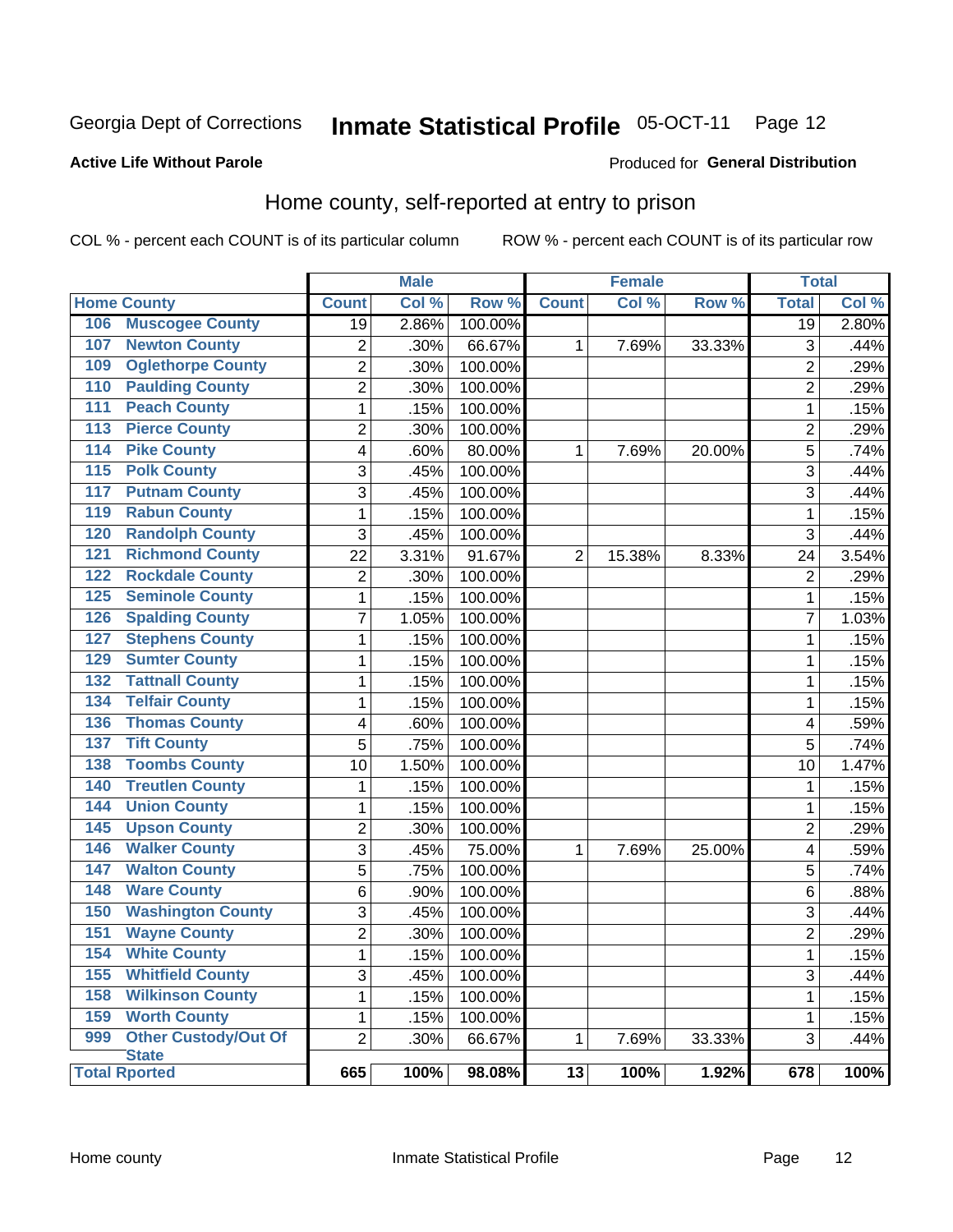#### Inmate Statistical Profile 05-OCT-11 Page 13

#### **Active Life Without Parole**

#### **Produced for General Distribution**

### Home county, self-reported at entry to prison

COL % - percent each COUNT is of its particular column

|                    | <b>Male</b> | <b>Female</b> | Total |
|--------------------|-------------|---------------|-------|
| Not Reported       |             |               |       |
| <b>Grand Total</b> | 665         | יי            | 678   |

| Mode<br>(most frequent) | <b>Unknown</b> | <b>Fulton County</b> | nknown |
|-------------------------|----------------|----------------------|--------|
|-------------------------|----------------|----------------------|--------|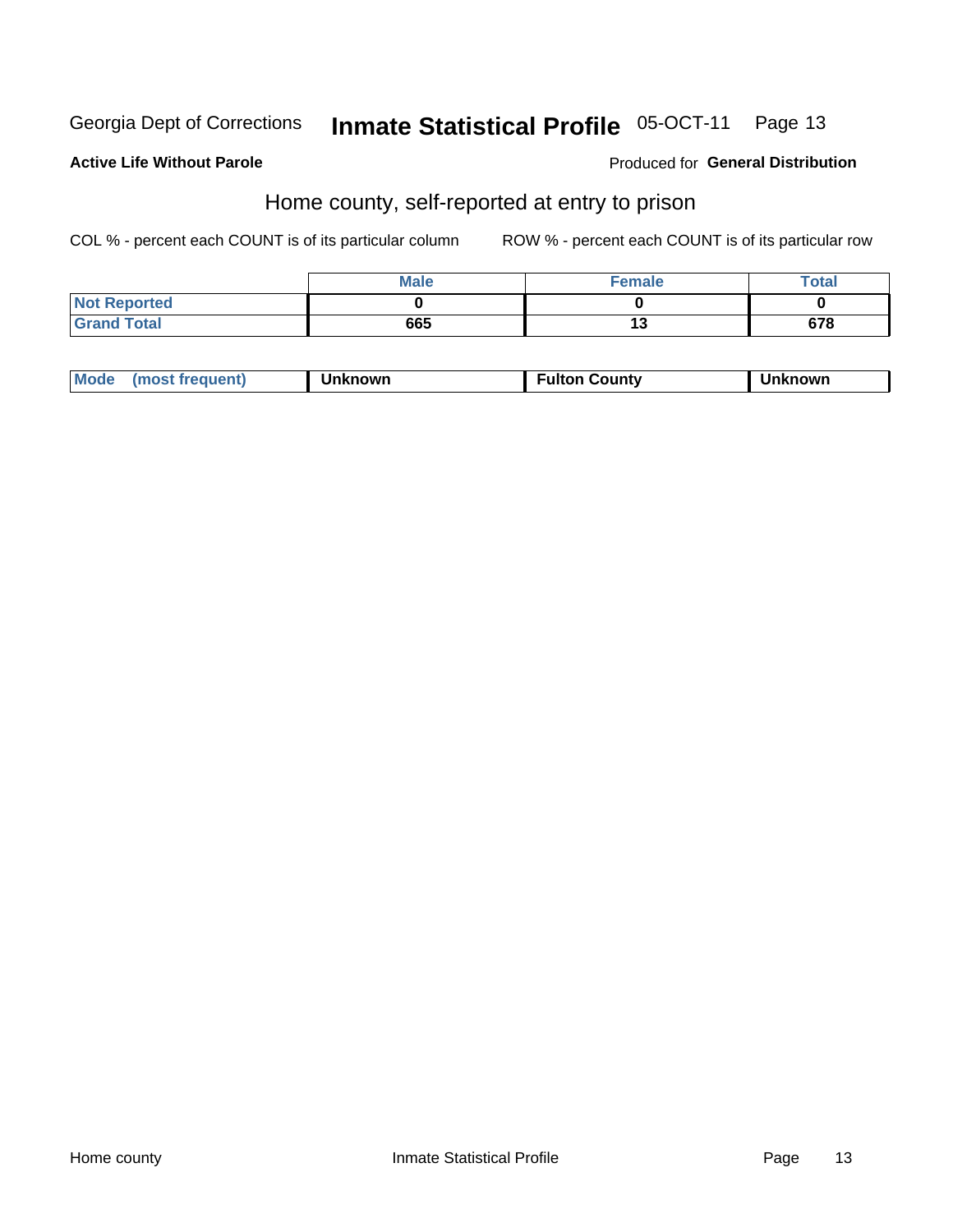## Inmate Statistical Profile 05-OCT-11 Page 14

#### **Active Life Without Parole**

#### Produced for General Distribution

### Socioeconomic class, self-reported at entry to prison

COL % - percent each COUNT is of its particular column

|                       |              | <b>Male</b> |            |              | <b>Female</b> |       |       | <b>Total</b> |
|-----------------------|--------------|-------------|------------|--------------|---------------|-------|-------|--------------|
| Socioeconomic Class   | <b>Count</b> | Col %       | Row %      | <b>Count</b> | Col %         | Row % | Total | Col %        |
| <b>Welfare</b>        | 34           | 6.42%       | 100.00%    |              |               |       | 34    | $6.31\%$     |
| <b>Occ Employ</b>     | 24           | 4.53%       | $100.00\%$ |              |               |       | 24    | 4.45%        |
| <b>Minimum Std</b>    | 270          | 50.94%      | $99.26\%$  |              | $22.22\%$     | .74%  | 272   | 50.46%       |
| <b>Middle</b>         | 202          | 38.11%      | 96.65%     |              | 77.78%        | 3.35% | 209   | 38.78%       |
| <b>Total Reported</b> | 530          | 100%        | 98.33%     |              | 100%          | 1.67% | 539   | 100%         |

| m. | .<br>ww |        | 139        |
|----|---------|--------|------------|
|    | 665     | $\sim$ | <b>070</b> |

| ____ |  | M<br>.ienti | Minim<br>Std<br>---- | <b>Middle</b> | <b>Minimum</b><br>Std |
|------|--|-------------|----------------------|---------------|-----------------------|
|------|--|-------------|----------------------|---------------|-----------------------|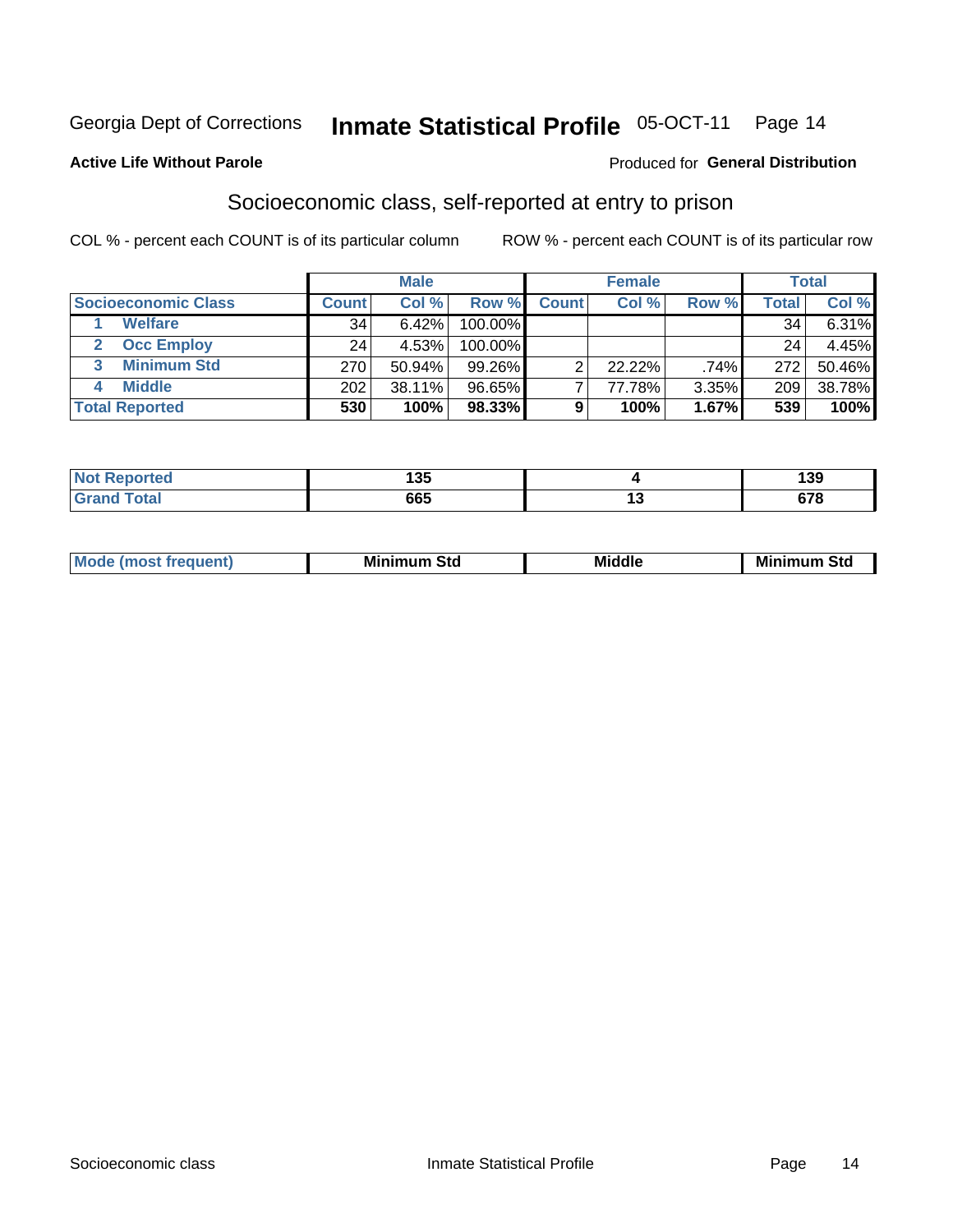## Inmate Statistical Profile 05-OCT-11 Page 15

#### **Active Life Without Parole**

#### Produced for General Distribution

## Environment to age 16, self-reported at entry to prison

COL % - percent each COUNT is of its particular column

|                              |                 | <b>Male</b> |           |              | <b>Female</b> |        |              | <b>Total</b> |
|------------------------------|-----------------|-------------|-----------|--------------|---------------|--------|--------------|--------------|
| <b>Environment to age 16</b> | <b>Count</b>    | Col %       | Row %     | <b>Count</b> | Col %         | Row %  | <b>Total</b> | Col %        |
| <b>Rural/Farm</b>            | 10 <sup>1</sup> | 1.85%       | 100.00%   |              |               |        | 10           | $1.82\%$     |
| <b>Rural/Nfarm</b><br>2.     | 25 <sub>1</sub> | 4.63%       | 89.29%    | 3            | 30.00%        | 10.71% | 28           | 5.09%        |
| S.M.S.A<br>3                 | 223             | 41.30%      | $99.55\%$ |              | 10.00%        | .45%   | 224          | 40.73%       |
| <b>Urban</b>                 | 115             | 21.30%      | $96.64\%$ |              | 40.00%        | 3.36%  | 119          | 21.64%       |
| <b>Small Town</b><br>5       | 167             | 30.93%      | 98.82%    | ⌒            | 20.00%        | 1.18%  | 169          | 30.73%       |
| <b>Total Reported</b>        | 540             | 100%        | 98.18%    | 10           | 100%          | 1.82%  | 550          | 100%         |

| <b>Not Reported</b> | ィクに<br>. د پ |     | 0 מ<br>.ZO   |
|---------------------|--------------|-----|--------------|
| <b>Total</b>        | 665          | 1 v | 070<br>. . v |

| Mo | M | lulaam<br>Ua.<br>_____ | M |
|----|---|------------------------|---|
|    |   |                        |   |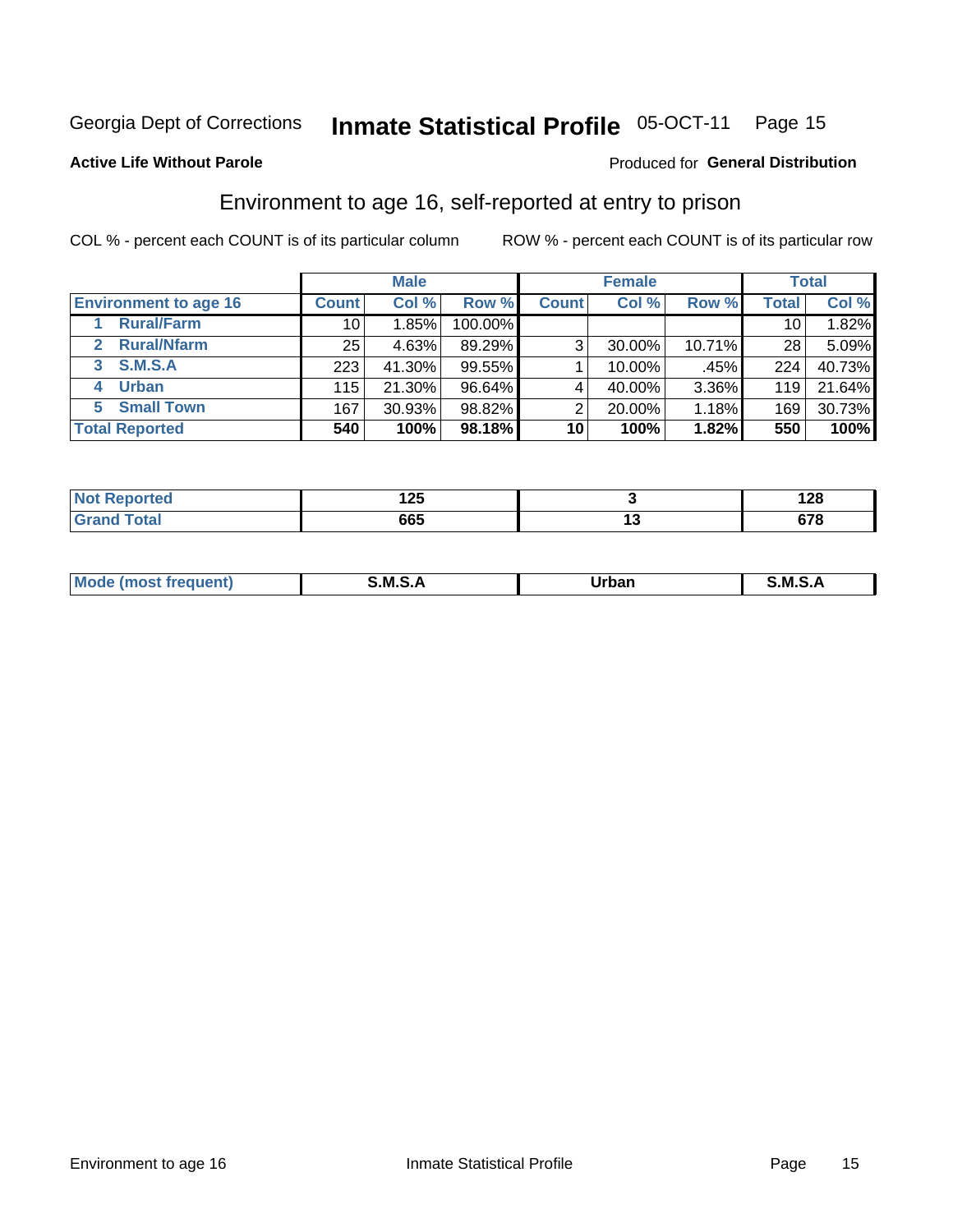#### **Inmate Statistical Profile 05-OCT-11** Page 16

#### **Active Life Without Parole**

#### Produced for General Distribution

## Guardian status to age 16, self-reported at entry to prison

COL % - percent each COUNT is of its particular column

|                                  |              | <b>Male</b> |         |              | <b>Female</b> |       |       | <b>Total</b> |
|----------------------------------|--------------|-------------|---------|--------------|---------------|-------|-------|--------------|
| <b>Guardian Status To Age 16</b> | <b>Count</b> | Col %       | Row %   | <b>Count</b> | Col %         | Row % | Total | Col %        |
| 2 Father Only                    | 9            | 2.02%       | 100.00% |              |               |       | 9     | 2.00%        |
| <b>3 Both Parents</b>            | 187          | 42.02%      | 97.91%  |              | 66.67%        | 2.09% | 191   | 42.35%       |
| <b>4 Mother Only</b>             | 175          | 39.33%      | 99.43%  |              | 16.67%        | .57%  | 176   | 39.02%       |
| <b>6 Oth Female</b>              | 15           | 3.37%       | 100.00% |              |               |       | 15    | 3.33%        |
| <b>7 Oth Male</b>                | 4            | .90%        | 100.00% |              |               |       | 4     | .89%         |
| 8 Step-Parents                   | 12           | 2.70%       | 100.00% |              |               |       | 12    | 2.66%        |
| 9 Foster Home                    | 9            | 2.02%       | 100.00% |              |               |       | 9     | 2.00%        |
| <b>10 Grand Parents</b>          | 34           | 7.64%       | 97.14%  |              | 16.67%        | 2.86% | 35    | 7.76%        |
| <b>Total Reported</b>            | 445          | 100%        | 98.67%  | 6            | 100%          | 1.33% | 451   | 100%         |

| rted        | חרה<br>ZZU | <b>007</b><br>44 I |
|-------------|------------|--------------------|
| <b>otal</b> | 665        | c70<br>07 Q        |

| <b>Mode (most frequent)</b> | <b>Both Parents</b> | <b>Both Parents</b> | <b>Both Parents</b> |
|-----------------------------|---------------------|---------------------|---------------------|
|                             |                     |                     |                     |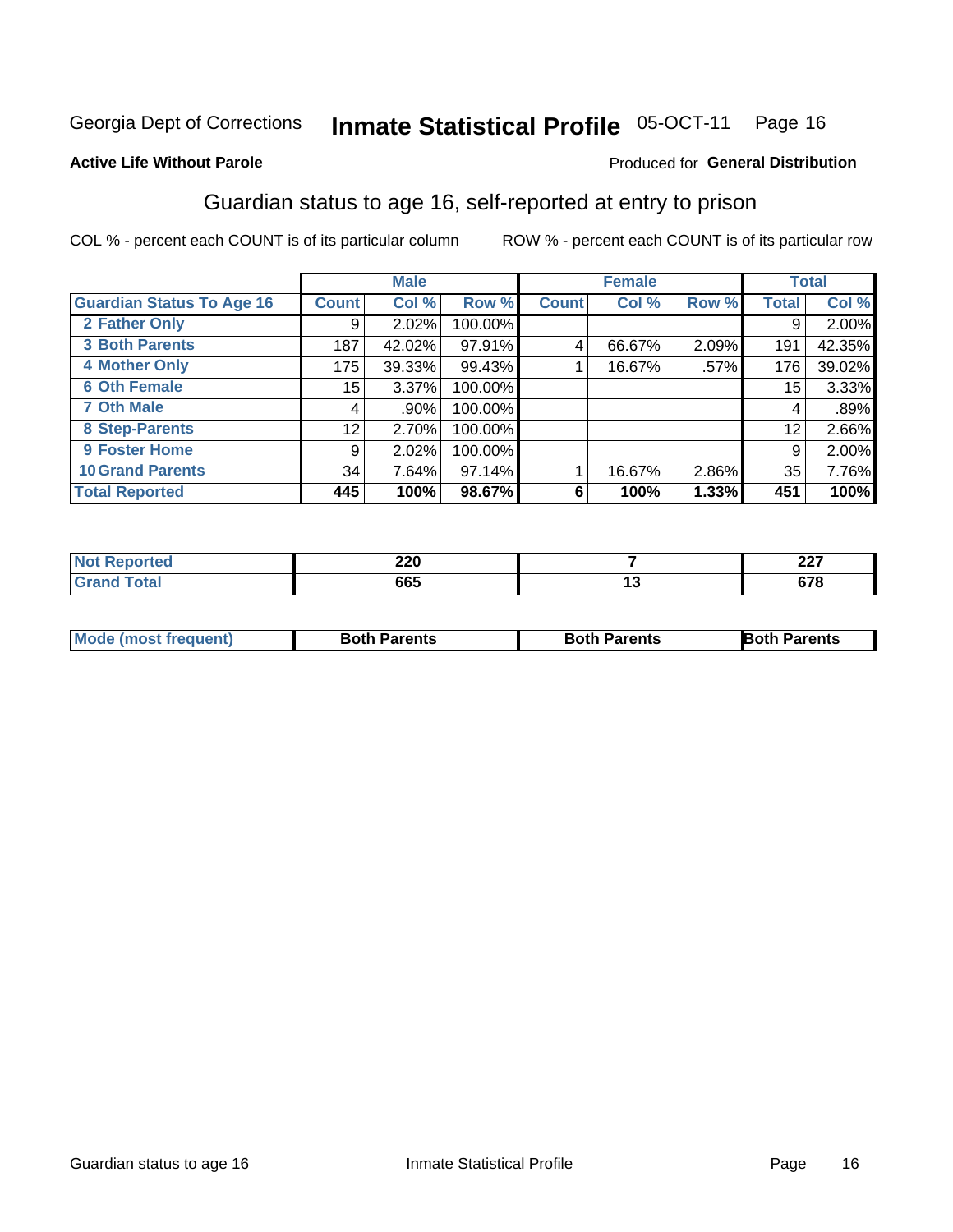#### **Inmate Statistical Profile 05-OCT-11** Page 17

#### **Active Life Without Parole**

#### Produced for General Distribution

### Employment status before prison, self-reported at entry to prison

COL % - percent each COUNT is of its particular column

|                                  |              | <b>Male</b> |         |              | <b>Female</b> |       |              | <b>Total</b> |
|----------------------------------|--------------|-------------|---------|--------------|---------------|-------|--------------|--------------|
| <b>Employment Status</b>         | <b>Count</b> | Col %       | Row %   | <b>Count</b> | Col %         | Row % | <b>Total</b> | Col %        |
| <b>Full Time</b>                 | 306          | 54.16%      | 98.08%  | 6            | 66.67%        | 1.92% | 312          | 54.36%       |
| <b>Part Time</b><br>$\mathbf{2}$ | 40 l         | 7.08%       | 100.00% |              |               |       | 40           | 6.97%        |
| Unempl $<$ 6m<br>3               | 56           | 9.91%       | 98.25%  |              | 11.11%        | 1.75% | 57           | 9.93%        |
| Unempl > 6m<br>4                 | 92           | 16.28%      | 97.87%  | 2            | 22.22%        | 2.13% | 94           | 16.38%       |
| <b>Never Workd</b><br>5          | 41           | 7.26%       | 100.00% |              |               |       | 41           | 7.14%        |
| <b>Student</b><br>6              |              | 1.24%       | 100.00% |              |               |       |              | 1.22%        |
| <b>Incapable</b>                 | 23           | 4.07%       | 100.00% |              |               |       | 23           | 4.01%        |
| <b>Total Reported</b>            | 565          | 100%        | 98.43%  | 9            | 100%          | 1.57% | 574          | 100%         |

| тек | 100 | 104             |
|-----|-----|-----------------|
|     | 665 | <br>c7c<br>07 O |

| Mc | ∴ul! | ----<br>ıme<br>w |
|----|------|------------------|
|    |      |                  |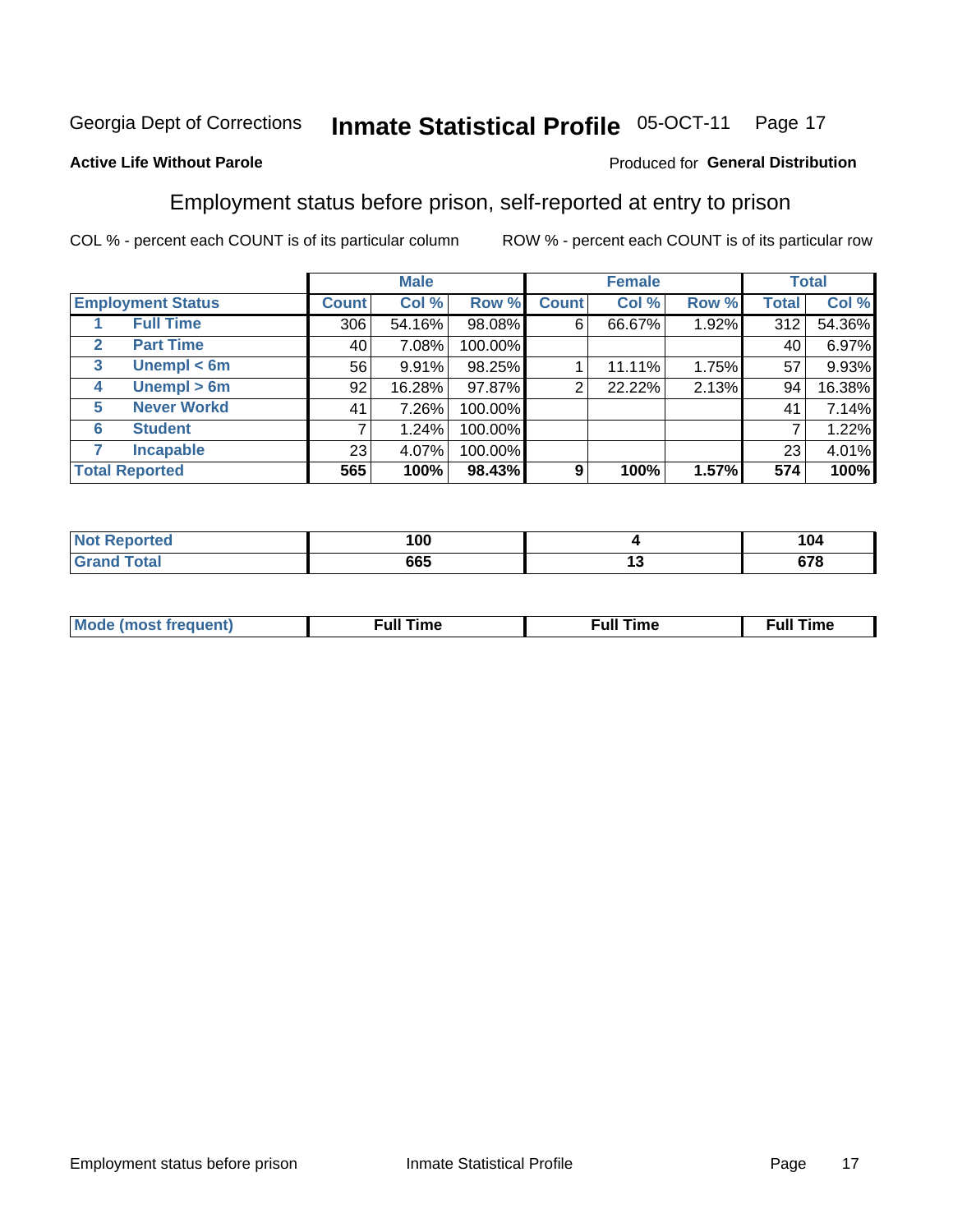#### Inmate Statistical Profile 05-OCT-11 Page 18

#### **Active Life Without Parole**

Produced for General Distribution

#### Age at admission

COL % - percent each COUNT is of its particular column

|                         |                | <b>Male</b> |         |                | <b>Female</b> |        |                | <b>Total</b> |
|-------------------------|----------------|-------------|---------|----------------|---------------|--------|----------------|--------------|
| <b>Age At Admission</b> | <b>Count</b>   | Col %       | Row %   | <b>Count</b>   | Col %         | Row %  | <b>Total</b>   | Col %        |
| 15                      | 1              | 0.15%       | 100.00% |                |               |        | 1              | 0.15%        |
| 16                      | 1              | 0.15%       | 100.00% |                |               |        | 1              | 0.15%        |
| $\overline{17}$         | $\overline{c}$ | 0.30%       | 100.00% |                |               |        | $\overline{2}$ | 0.29%        |
| 18                      | 4              | 0.60%       | 100.00% |                |               |        | 4              | 0.59%        |
| 19                      | 12             | 1.80%       | 100.00% |                |               |        | 12             | 1.77%        |
| $\overline{20}$         | 10             | 1.50%       | 90.91%  | 1              | 7.69%         | 9.09%  | 11             | 1.62%        |
| 21                      | 19             | 2.86%       | 100.00% |                |               |        | 19             | 2.80%        |
| 22                      | 28             | 4.21%       | 100.00% |                |               |        | 28             | 4.13%        |
| 23                      | 20             | 3.01%       | 95.24%  | 1              | 7.69%         | 4.76%  | 21             | 3.10%        |
| 24                      | 25             | 3.76%       | 100.00% |                |               |        | 25             | 3.69%        |
| $\overline{25}$         | 22             | 3.31%       | 95.65%  | 1              | 7.69%         | 4.35%  | 23             | 3.39%        |
| 26                      | 27             | 4.06%       | 100.00% |                |               |        | 27             | 3.98%        |
| $\overline{27}$         | 24             | 3.61%       | 96.00%  | 1              | 7.69%         | 4.00%  | 25             | 3.69%        |
| 28                      | 25             | 3.76%       | 100.00% |                |               |        | 25             | 3.69%        |
| 29                      | 30             | 4.51%       | 100.00% |                |               |        | 30             | 4.42%        |
| 30                      | 21             | 3.16%       | 100.00% |                |               |        | 21             | 3.10%        |
| 31                      | 22             | 3.31%       | 100.00% |                |               |        | 22             | 3.24%        |
| 32                      | 23             | 3.46%       | 92.00%  | $\overline{2}$ | 15.38%        | 8.00%  | 25             | 3.69%        |
| 33                      | 21             | 3.16%       | 100.00% |                |               |        | 21             | 3.10%        |
| 34                      | 15             | 2.26%       | 100.00% |                |               |        | 15             | 2.21%        |
| 35                      | 19             | 2.86%       | 95.00%  | 1              | 7.69%         | 5.00%  | 20             | 2.95%        |
| 36                      | 32             | 4.81%       | 100.00% |                |               |        | 32             | 4.72%        |
| $\overline{37}$         | 21             | 3.16%       | 100.00% |                |               |        | 21             | 3.10%        |
| 38                      | 18             | 2.71%       | 100.00% |                |               |        | 18             | 2.65%        |
| 39                      | 17             | 2.56%       | 94.44%  | 1              | 7.69%         | 5.56%  | 18             | 2.65%        |
| 40                      | 15             | 2.26%       | 100.00% |                |               |        | 15             | 2.21%        |
| 41                      | 27             | 4.06%       | 100.00% |                |               |        | 27             | 3.98%        |
| 42                      | 23             | 3.46%       | 100.00% |                |               |        | 23             | 3.39%        |
| 43                      | 14             | 2.11%       | 93.33%  | 1              | 7.69%         | 6.67%  | 15             | 2.21%        |
| 44                      | 13             | 1.95%       | 92.86%  | 1              | 7.69%         | 7.14%  | 14             | 2.06%        |
| 45                      | 16             | 2.41%       | 100.00% |                |               |        | 16             | 2.36%        |
| 46                      | 15             | 2.26%       | 88.24%  | $\overline{2}$ | 15.38%        | 11.76% | 17             | 2.51%        |
| 47                      | 12             | 1.80%       | 100.00% |                |               |        | 12             | 1.77%        |
| 48                      | 11             | 1.65%       | 91.67%  | 1              | 7.69%         | 8.33%  | 12             | 1.77%        |
| 49                      | 12             | 1.80%       | 100.00% |                |               |        | 12             | 1.77%        |
| 50                      | 5              | 0.75%       | 100.00% |                |               |        | 5              | 0.74%        |
| $\overline{51}$         | 6              | 0.90%       | 100.00% |                |               |        | 6              | 0.88%        |
| 52                      | 6              | 0.90%       | 100.00% |                |               |        | 6              | 0.88%        |
| 53                      | 1              | 0.15%       | 100.00% |                |               |        | 1              | 0.15%        |
| 54                      | 3              | 0.45%       | 100.00% |                |               |        | 3              | 0.44%        |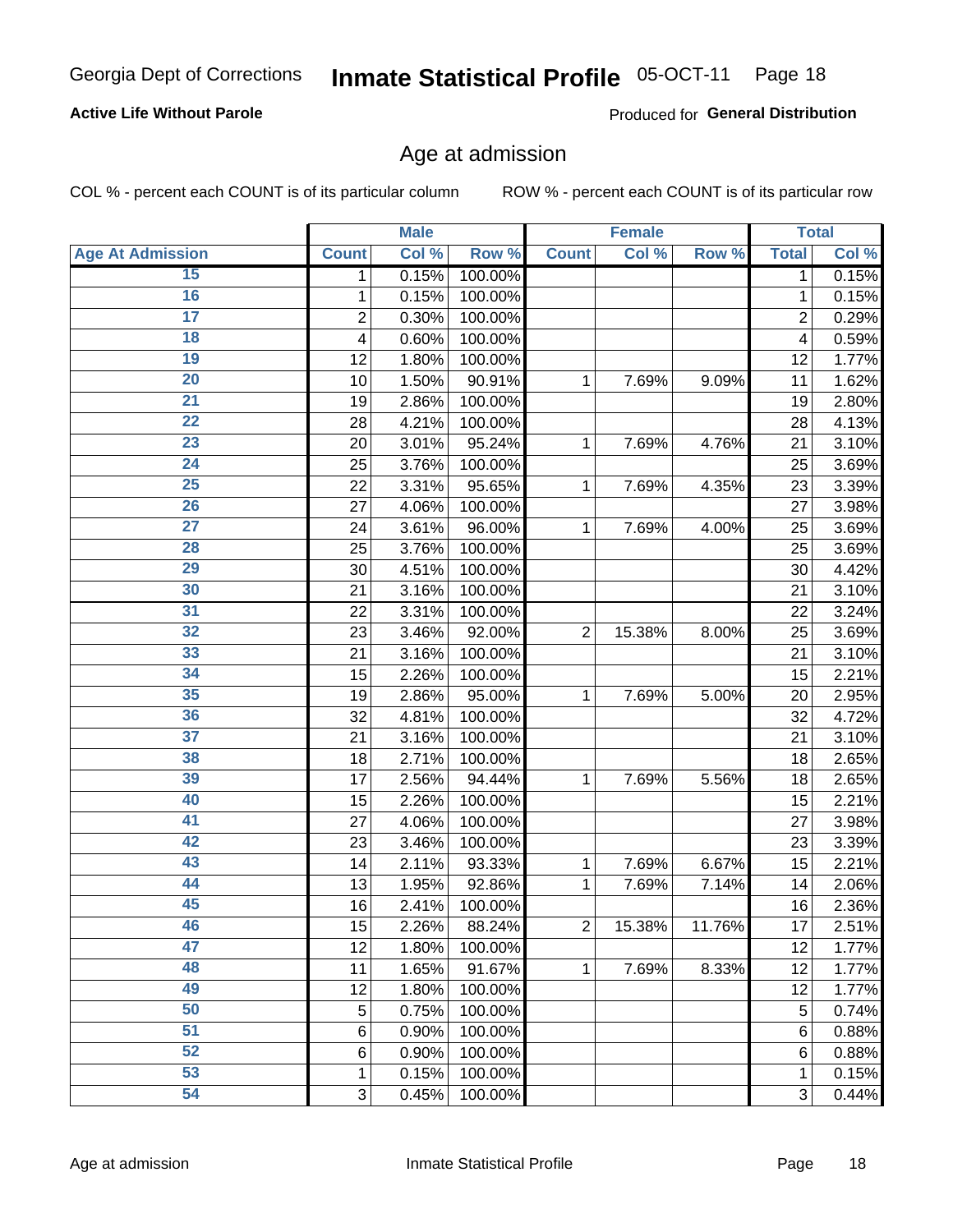#### Inmate Statistical Profile 05-OCT-11 Page 19

#### **Active Life Without Parole**

Produced for General Distribution

#### Age at admission

COL % - percent each COUNT is of its particular column

|                         |              | <b>Male</b> |         |              | <b>Female</b> |       |              | <b>Total</b> |
|-------------------------|--------------|-------------|---------|--------------|---------------|-------|--------------|--------------|
| <b>Age At Admission</b> | <b>Count</b> | Col %       | Row %   | <b>Count</b> | Col %         | Row % | <b>Total</b> | Col %        |
| 55                      | 3            | 0.45%       | 100.00% |              |               |       | 3            | 0.44%        |
| 56                      | 6            | 0.90%       | 100.00% |              |               |       | 6            | 0.88%        |
| 57                      | 5            | 0.75%       | 100.00% |              |               |       | 5            | 0.74%        |
| 58                      | 2            | 0.30%       | 100.00% |              |               |       | 2            | 0.29%        |
| 60                      |              | 0.15%       | 100.00% |              |               |       |              | 0.15%        |
| 62                      |              | 0.15%       | 100.00% |              |               |       |              | 0.15%        |
| 63                      |              | 0.15%       | 100.00% |              |               |       |              | 0.15%        |
| 64                      | 3            | 0.45%       | 100.00% |              |               |       | 3            | 0.44%        |
| 65                      |              | 0.15%       | 100.00% |              |               |       |              | 0.15%        |
| 66                      |              | 0.15%       | 100.00% |              |               |       |              | 0.15%        |
| 67                      |              | 0.15%       | 100.00% |              |               |       |              | 0.15%        |
| 69                      |              | 0.15%       | 100.00% |              |               |       |              | 0.15%        |
| 71                      |              | 0.15%       | 100.00% |              |               |       |              | 0.15%        |
| <b>Total Reported</b>   | 665          | 100%        | 98.08%  | 13           | 100%          | 1.92% | 678          | 100%         |

| Reported<br>NA        |     |         |
|-----------------------|-----|---------|
| <b>Total</b><br>Grand | 665 | <br>678 |

| Mean<br>(average)              | 34.49 | 35.38 | 34.51 |
|--------------------------------|-------|-------|-------|
| Median (middle)                | uu    | 35    | 33    |
| <b>Mode</b><br>(most frequent) | 36    | 46    | 36    |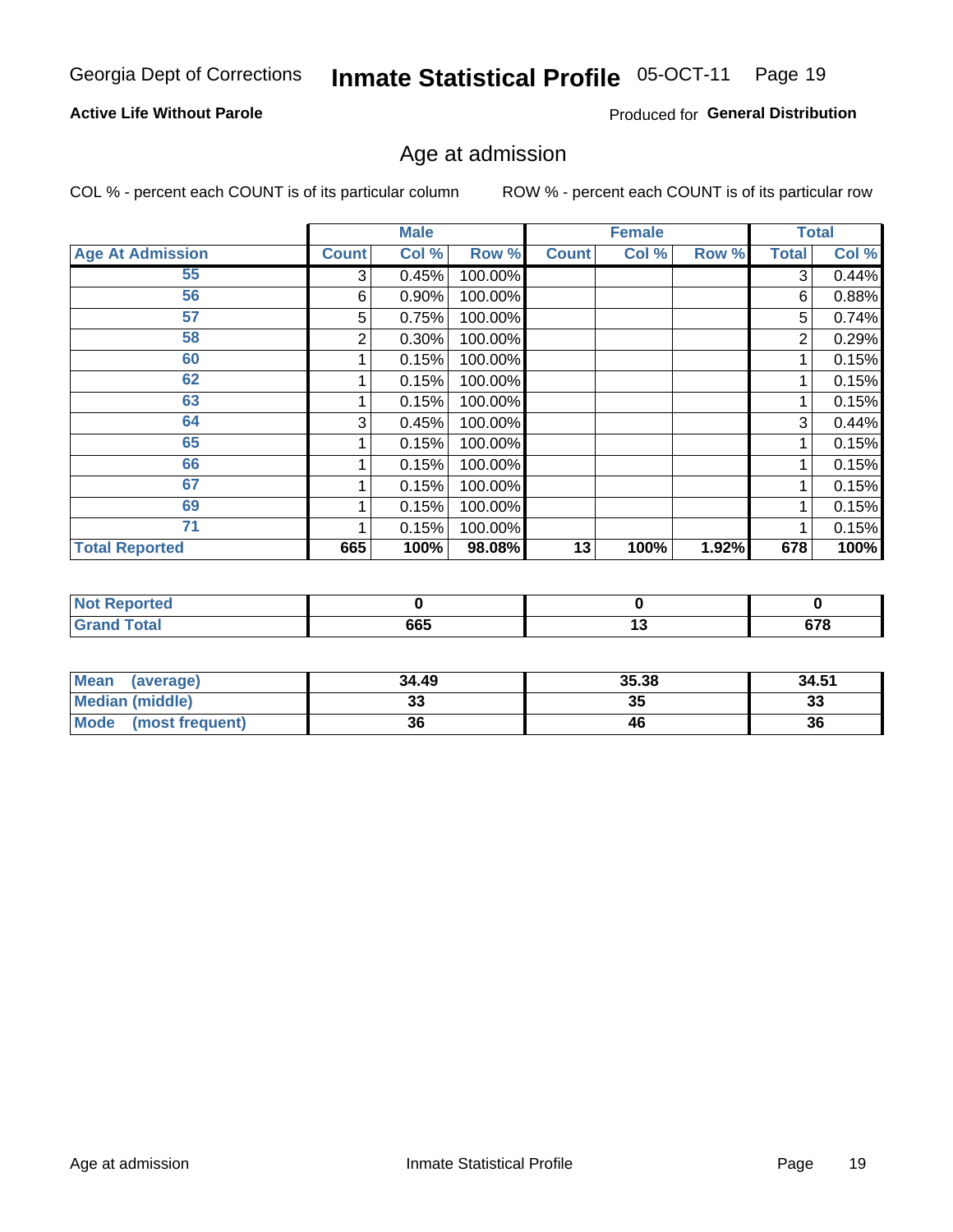#### Inmate Statistical Profile 05-OCT-11 Page 20

#### **Active Life Without Parole**

#### Produced for General Distribution

#### Height, measured at entry to prison

COL % - percent each COUNT is of its particular column

|                       |              | <b>Male</b> |         |              | <b>Female</b> |          |              | Total         |
|-----------------------|--------------|-------------|---------|--------------|---------------|----------|--------------|---------------|
| <b>Height</b>         | <b>Count</b> | Col %       | Row %   | <b>Count</b> | Col %         | Row %    | <b>Total</b> | Col %         |
| 5'08''                |              | $0.55\%$    | 100.00% |              |               |          |              | 0.55%         |
| 5'10''                | 95           | $51.91\%$   | 100.00% |              |               |          |              | $95 51.91\% $ |
| 5'11''                | 87           | 47.54%      | 100.00% |              |               |          |              | 87 47.54%     |
| <b>Total Reported</b> | 183          | 100%        | 100.00% |              |               | $0.00\%$ | 183          | 100%          |

| <b>Not</b><br><b>orted</b><br>еюо | ៱៰៱<br>40Z | 495 |
|-----------------------------------|------------|-----|
| <b>Total</b><br>' Grand           | 665        | ^¬^ |

| <b>Mean</b><br>(average)       | 5'10'' | ш           | 5'10" |
|--------------------------------|--------|-------------|-------|
| <b>Median (middle)</b>         | 5'10"  |             | 5'10" |
| <b>Mode</b><br>(most frequent) | 5'10'' | <b>Null</b> | 5'10" |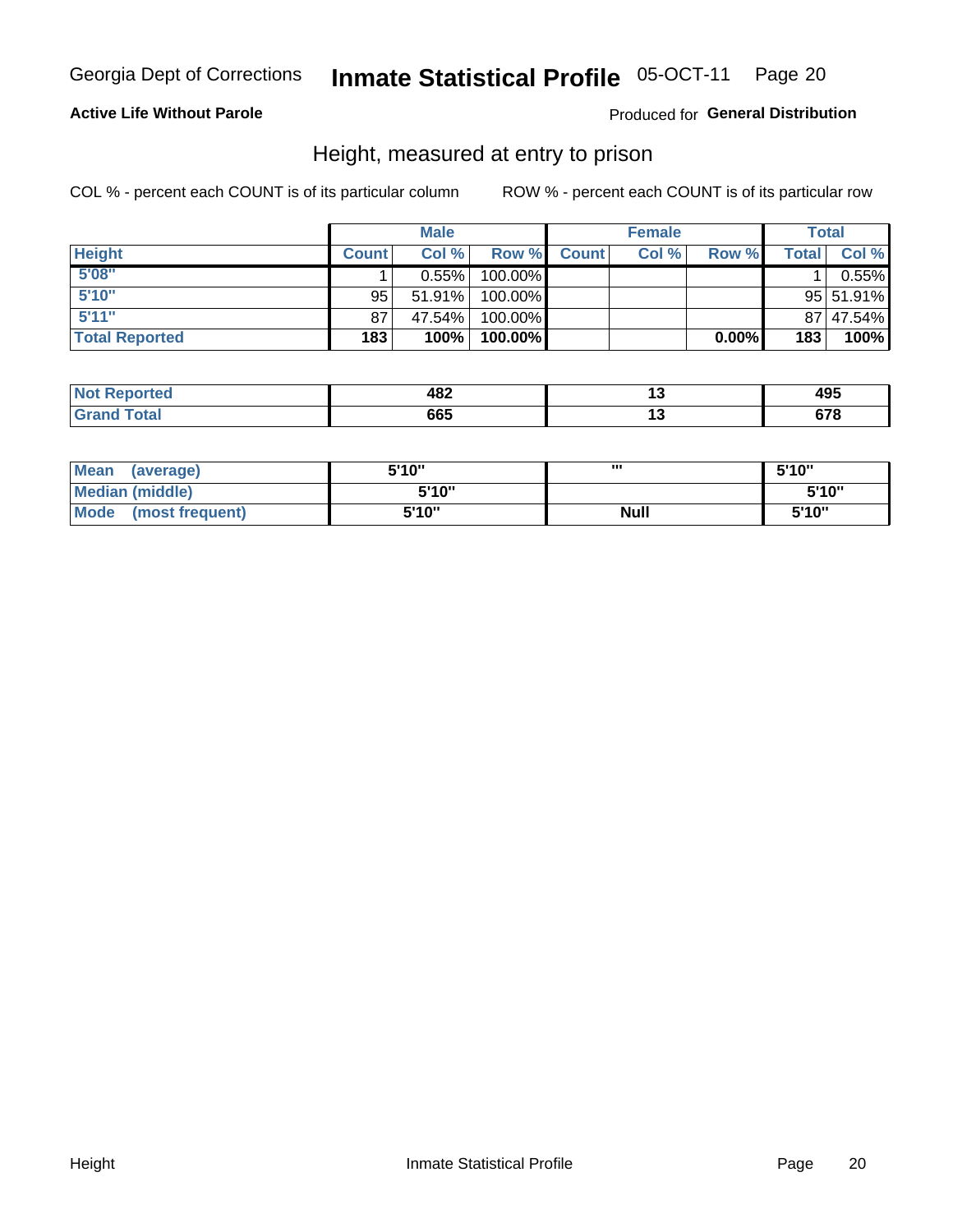#### Inmate Statistical Profile 05-OCT-11 Page 21

#### **Active Life Without Parole**

#### Produced for General Distribution

## Weight, measured at entry to prison

COL % - percent each COUNT is of its particular column

|                       |                         | <b>Male</b> |         |                 | <b>Female</b> |         |                | <b>Total</b>               |
|-----------------------|-------------------------|-------------|---------|-----------------|---------------|---------|----------------|----------------------------|
| <b>Weight</b>         | <b>Count</b>            | Col %       | Row %   | <b>Count</b>    | Col %         | Row %   | <b>Total</b>   | $\overline{\text{Col }\%}$ |
| 90 - 99 pounds        | 1                       | 0.15%       | 100.00% |                 |               |         | 1.             | 0.15%                      |
| 110 - 119 pounds      |                         |             |         | $\overline{2}$  | 15.38%        | 100.00% | $\overline{2}$ | 0.30%                      |
| 120 - 129 pounds      | 3                       | 0.45%       | 100.00% |                 |               |         | 3              | 0.44%                      |
| 130 - 139 pounds      | 13                      | 1.96%       | 92.86%  | 1               | 7.69%         | 7.14%   | 14             | 2.07%                      |
| 140 - 149 pounds      | 41                      | 6.17%       | 100.00% |                 |               |         | 41             | 6.06%                      |
| 150 - 159 pounds      | 59                      | 8.89%       | 100.00% |                 |               |         | 59             | 8.71%                      |
| 160 - 169 pounds      | 86                      | 12.95%      | 96.63%  | 3               | 23.08%        | 3.37%   | 89             | 13.15%                     |
| 170 - 179 pounds      | 105                     | 15.81%      | 99.06%  | 1               | 7.69%         | 0.94%   | 106            | 15.66%                     |
| 180 - 189 pounds      | 78                      | 11.75%      | 97.50%  | $\overline{2}$  | 15.38%        | 2.50%   | 80             | 11.82%                     |
| 190 - 199 pounds      | 58                      | 8.73%       | 100.00% |                 |               |         | 58             | 8.57%                      |
| 200 - 209 pounds      | 56                      | 8.43%       | 98.25%  | 1               | 7.69%         | 1.75%   | 57             | 8.42%                      |
| 210 - 219 pounds      | 41                      | 6.17%       | 97.62%  | 1               | 7.69%         | 2.38%   | 42             | 6.20%                      |
| 220 - 229 pounds      | 44                      | 6.63%       | 100.00% |                 |               |         | 44             | 6.50%                      |
| 230 - 239 pounds      | 22                      | 3.31%       | 100.00% |                 |               |         | 22             | 3.25%                      |
| 240 - 249 pounds      | 22                      | 3.31%       | 100.00% |                 |               |         | 22             | 3.25%                      |
| 250 - 259 pounds      | 9                       | 1.36%       | 81.82%  | $\overline{2}$  | 15.38%        | 18.18%  | 11             | 1.62%                      |
| 260 - 269 pounds      | 8                       | 1.20%       | 100.00% |                 |               |         | 8              | $\overline{1.18\%}$        |
| 270 - 279 pounds      | 6                       | 0.90%       | 100.00% |                 |               |         | 6              | 0.89%                      |
| 280 - 289 pounds      | $\overline{4}$          | 0.60%       | 100.00% |                 |               |         | $\overline{4}$ | 0.59%                      |
| 290 - 299 pounds      | $\mathbf 2$             | 0.30%       | 100.00% |                 |               |         | $\overline{2}$ | 0.30%                      |
| 320 - 329 pounds      | $\overline{\mathbf{4}}$ | 0.60%       | 100.00% |                 |               |         | 4              | 0.59%                      |
| 330 - 339 pounds      | 1                       | 0.15%       | 100.00% |                 |               |         | 1              | 0.15%                      |
| 400 pounds and over   | 1                       | 0.15%       | 100.00% |                 |               |         | $\mathbf{1}$   | 0.15%                      |
| <b>Total Reported</b> | 664                     | 100%        | 98.08%  | $\overline{13}$ | 100%          | 1.92%   | 677            | 100.0%                     |

| <b>Not</b><br><b>Reported</b>          |     |             |
|----------------------------------------|-----|-------------|
| <b>Total</b><br><b>Grand</b><br>$\sim$ | 665 | ~70<br>07 O |

| <b>Mean</b><br>(average) | 188 | --- | 188 |
|--------------------------|-----|-----|-----|
| <b>Median (middle)</b>   | 180 | 175 | 180 |
| Mode<br>(most frequent)  | 170 | 110 | 170 |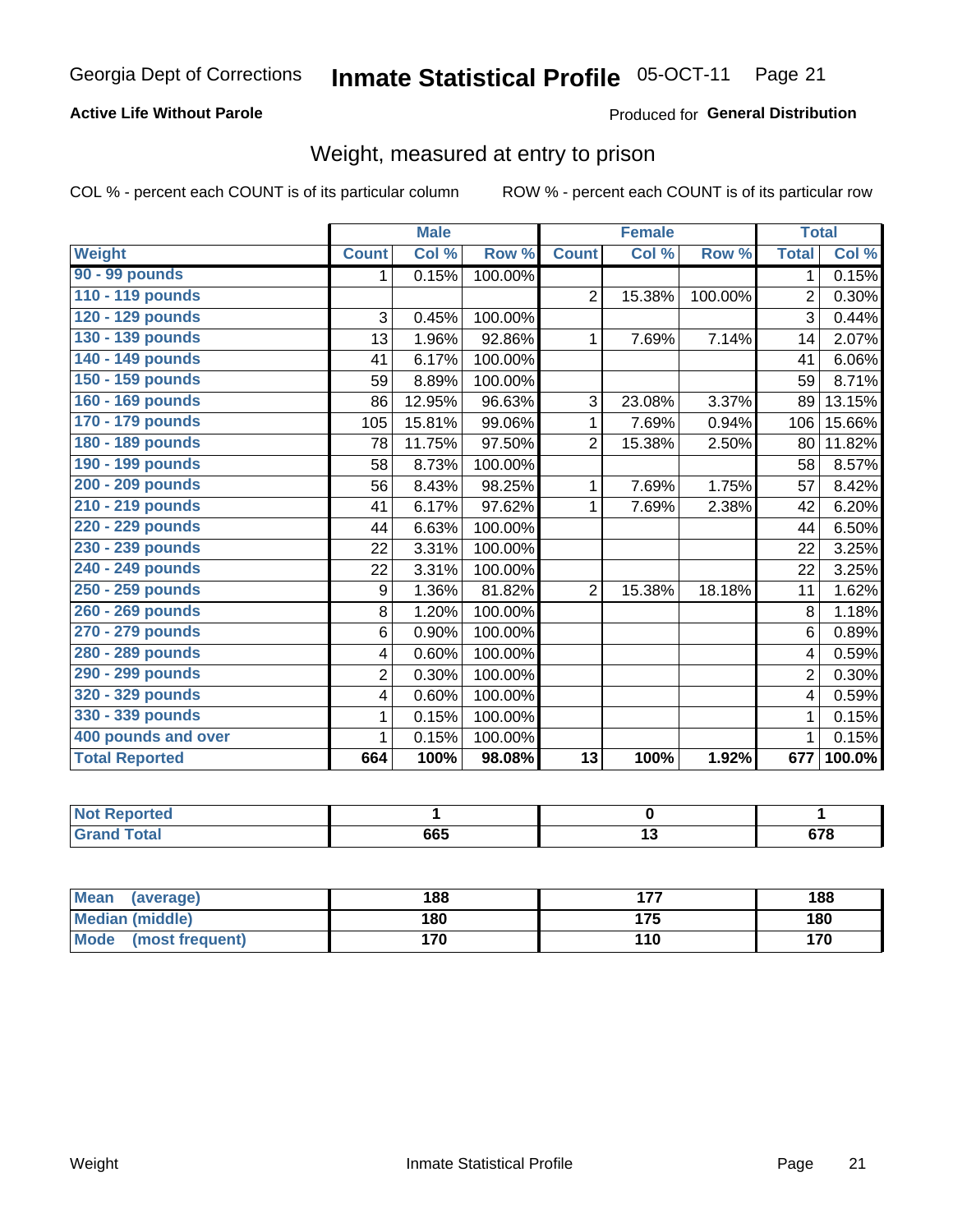#### **Inmate Statistical Profile 05-OCT-11** Page 22

**Active Life Without Parole** 

Produced for General Distribution

### Military service

COL % - percent each COUNT is of its particular column

|                             |              | <b>Male</b> |             |    | <b>Female</b> |       |              | <b>Total</b> |
|-----------------------------|--------------|-------------|-------------|----|---------------|-------|--------------|--------------|
| <b>Military service</b>     | <b>Count</b> | Col %       | Row % Count |    | Col %         | Row % | <b>Total</b> | Col %        |
| <b>Air Force</b>            | 40           | $9.39\%$    | 100.00%     |    |               |       | 40           | 9.17%        |
| $\mathbf{2}$<br><b>Army</b> | 6            | 1.41%       | 100.00%     |    |               |       | 6            | 1.38%        |
| <b>Navy</b><br>3            | 3            | .70%        | 100.00%     |    |               |       | 3            | .69%         |
| <b>Marines</b><br>4         |              | .23%        | 100.00%     |    |               |       |              | .23%         |
| <b>Coast Guard</b><br>5     | 5            | 1.17%       | 100.00%     |    |               |       | 5            | 1.15%        |
| <b>None</b><br>96           | 371          | 87.09%      | 97.38%      | 10 | 100.00%       | 2.62% | 381          | 87.39%       |
| <b>Total Reported</b>       | 426          | 100%        | 97.71%      | 10 | 100%          | 2.29% | 436          | 100%         |

| <b>rted</b>                   | 239<br>__ | 242<br>LTL      |
|-------------------------------|-----------|-----------------|
| $f \wedge f \wedge f$<br>υιαι | 665       | <br>~70<br>uı l |

|  |  | <b>Mode</b><br>uent)<br>most tren | Force<br>Aır | <b>Null</b> | orce |
|--|--|-----------------------------------|--------------|-------------|------|
|--|--|-----------------------------------|--------------|-------------|------|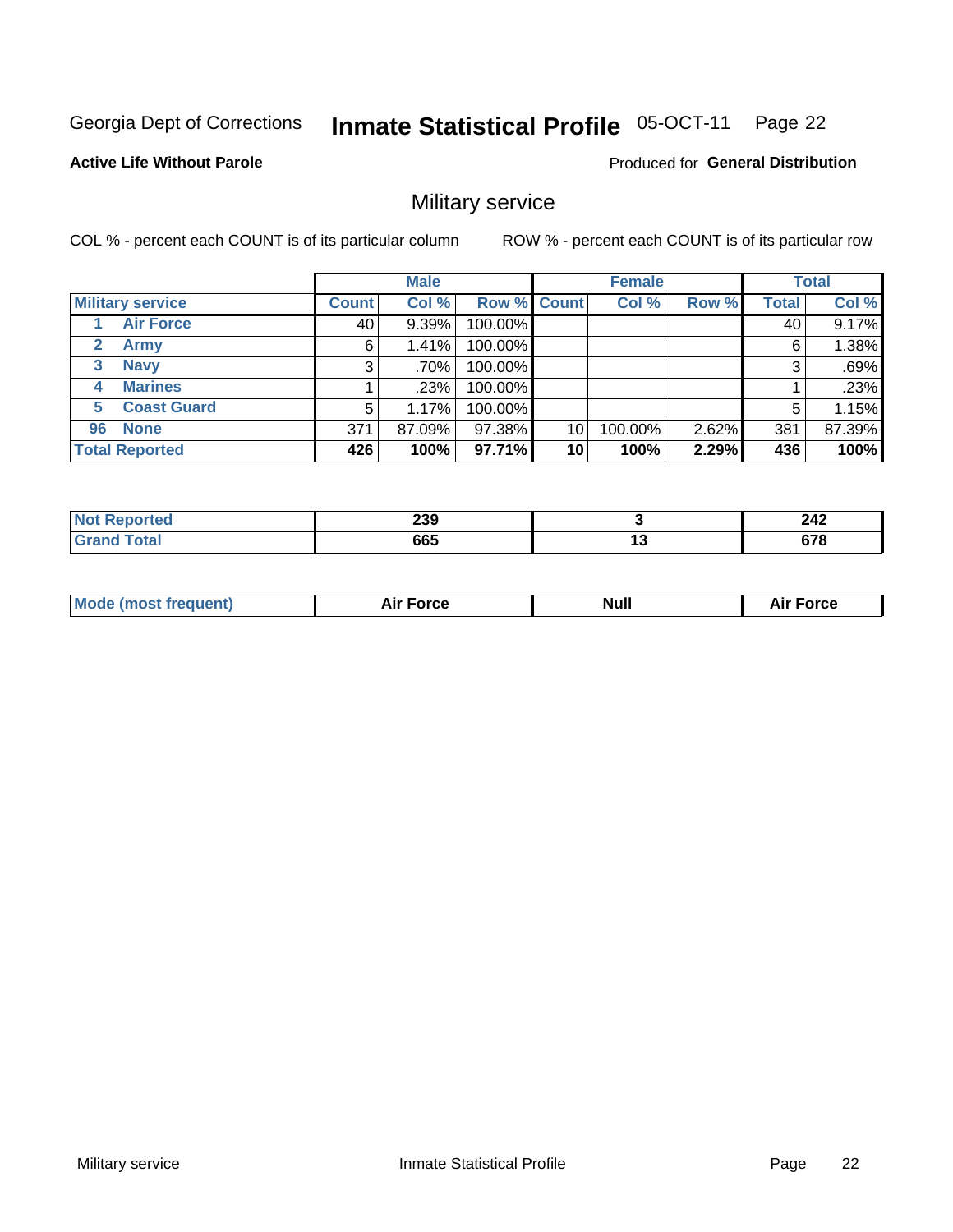#### **Inmate Statistical Profile 05-OCT-11** Page 23

**Active Life Without Parole** 

Produced for General Distribution

### Type of admission to prison

COL % - percent each COUNT is of its particular column

|                                |              | <b>Male</b> |             |    | <b>Female</b> |       |       | Total  |
|--------------------------------|--------------|-------------|-------------|----|---------------|-------|-------|--------|
| <b>Type of Admission</b>       | <b>Count</b> | Col%        | Row % Count |    | Col %         | Row % | Total | Col %  |
| <b>Committed From Court</b>    | 652          | $98.05\%$   | 98.05%      | 13 | 100.00%       | 1.95% | 665   | 98.08% |
| <b>Parole Rev/New Sent</b>     |              | .15%        | 100.00%     |    |               |       |       | .15%   |
| <b>Prob Viol/Partial</b><br>6. |              | .15%        | 100.00%     |    |               |       |       | .15%   |
| 11 Life W/O Parole             |              | 1.65%       | 100.00%     |    |               |       | 11    | 1.62%  |
| <b>Total Reported</b>          | 665          | 100%        | 98.08%      | 13 | 100%          | 1.92% | 678   | 100%   |

| тео.           |     |        |     |
|----------------|-----|--------|-----|
| Color<br>_____ | 665 | $\sim$ | c70 |

| <b>Mode (most frequent)</b><br>Court Cmmt<br>Court Cmmt<br>Court Cmmt |
|-----------------------------------------------------------------------|
|-----------------------------------------------------------------------|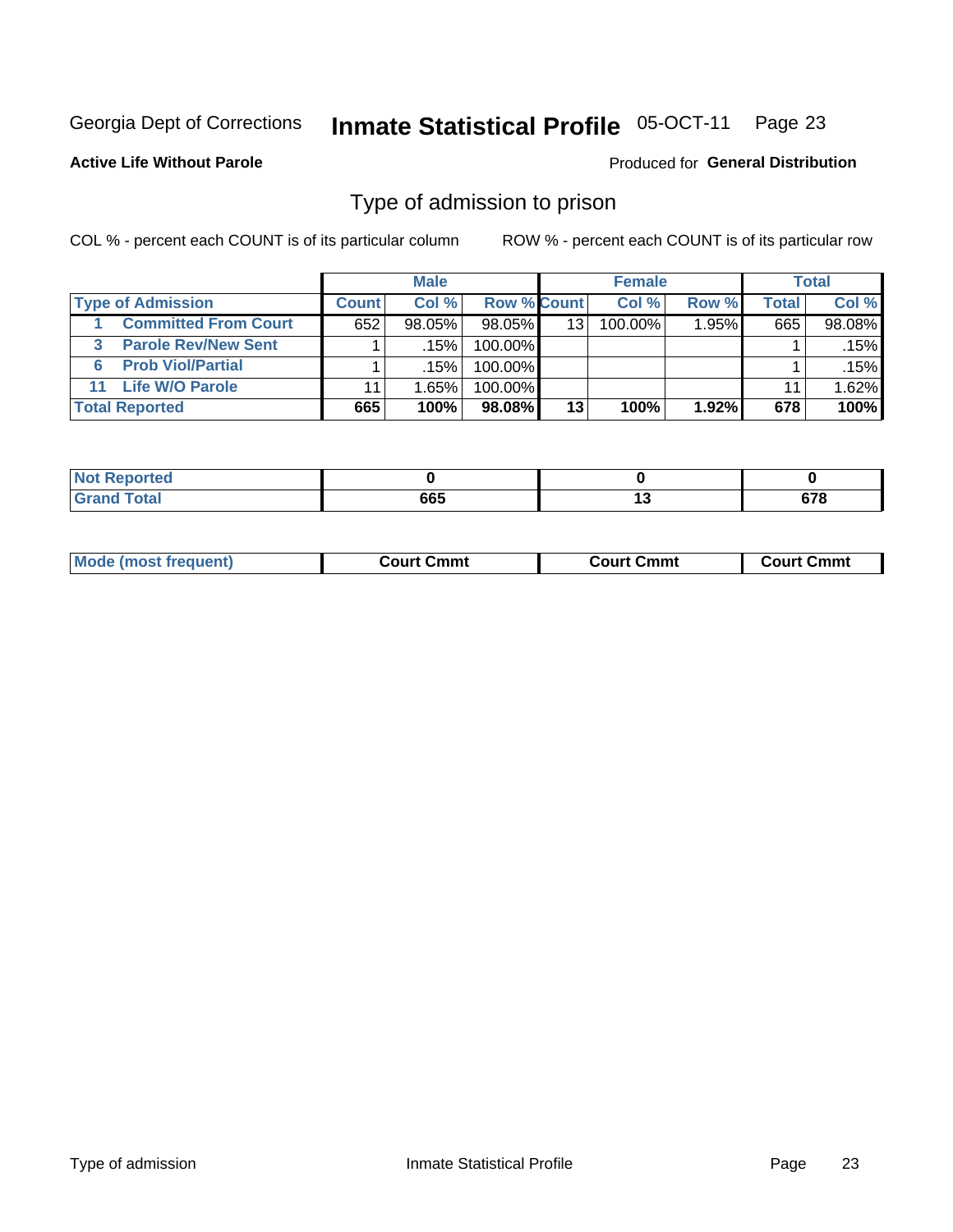## Inmate Statistical Profile 05-OCT-11 Page 24

**Active Life Without Parole** 

#### Produced for General Distribution

### Current / last security status

COL % - percent each COUNT is of its particular column

|                        |              | <b>Male</b> |                    |    | <b>Female</b> |        |       | <b>Total</b> |
|------------------------|--------------|-------------|--------------------|----|---------------|--------|-------|--------------|
| <b>Security Status</b> | <b>Count</b> | Col %       | <b>Row % Count</b> |    | Col %         | Row %  | Total | Col %        |
| 3 Minimum              |              | $.30\%$     | $100.00\%$         |    | $.00\%$       |        |       | $.30\%$      |
| 4 Medium               | 12           | 1.82%       | 70.59%             | 5  | 38.46%        | 29.41% | 17    | 2.53%        |
| 5 Close                | 643          | 97.57%      | 98.77%             | 8  | 61.54%        | 1.23%  | 651   | 96.88%       |
| <b>6 Maximum</b>       |              | .30%        | 100.00%            |    | .00%          |        |       | $.30\%$      |
| <b>Total Reported</b>  | 659          | 100%        | 98.07%             | 13 | 100%          | 1.93%  | 672   | 100%         |

| <b>Still being diagnosed</b> |     |    |     |
|------------------------------|-----|----|-----|
| <b>Not Reported</b>          |     |    |     |
| <b>Grand Total</b>           | 665 | IJ | 678 |

| <b>Mode (most frequent)</b><br>Close | Close | Close |
|--------------------------------------|-------|-------|
|--------------------------------------|-------|-------|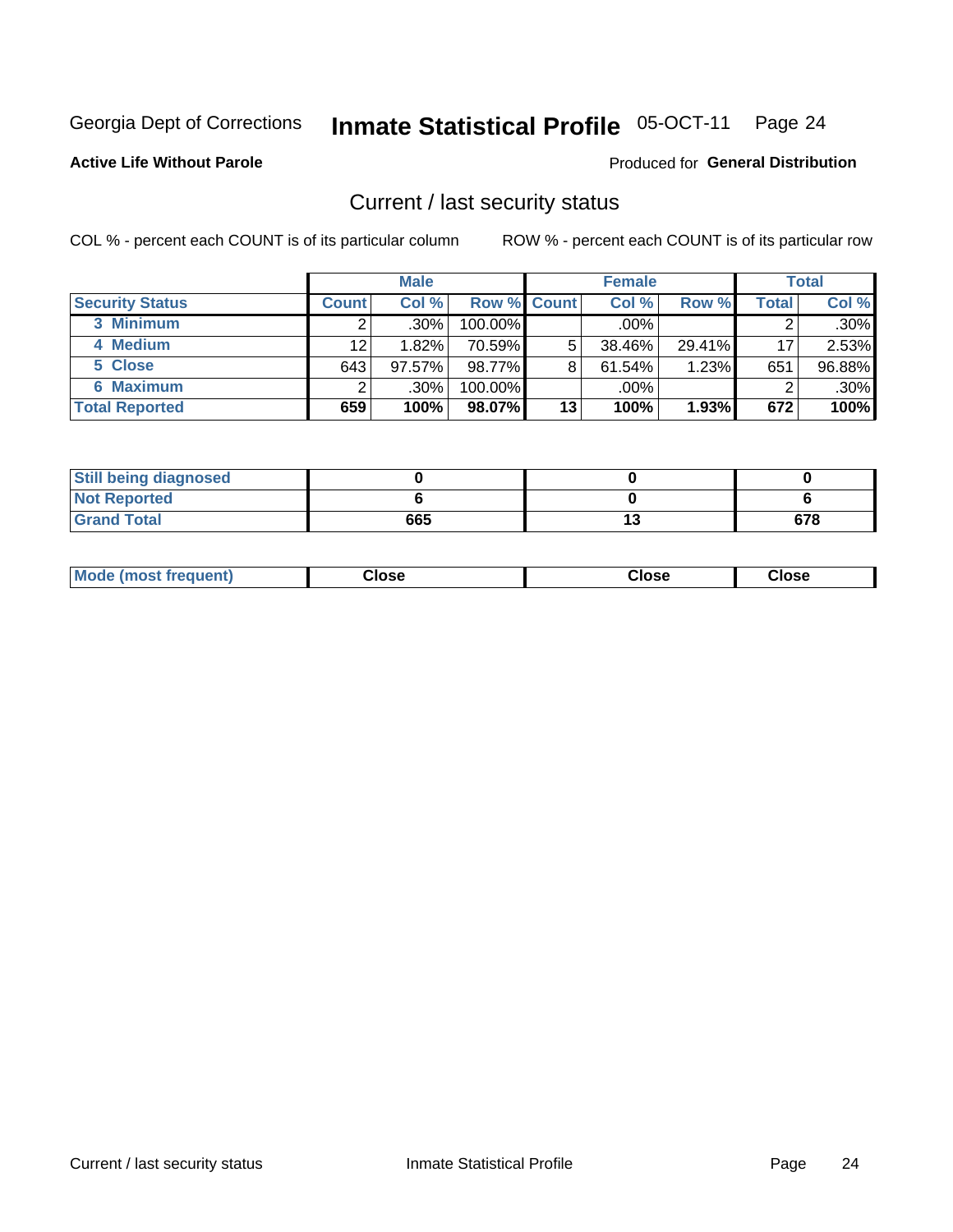#### Inmate Statistical Profile 05-OCT-11 Page 25

**Active Life Without Parole** 

Produced for General Distribution

## Current / last type of institution

COL % - percent each COUNT is of its particular column

|                            |              | <b>Male</b> |             |                 | <b>Female</b> |       |       | <b>Total</b> |
|----------------------------|--------------|-------------|-------------|-----------------|---------------|-------|-------|--------------|
| <b>Type of Institution</b> | <b>Count</b> | Col%        | Row % Count |                 | Col %         | Row % | Total | Col %        |
| <b>State Prison</b>        | 662          | $99.70\%$   | $98.07\%$   | 13 <sup>1</sup> | 100.00%       | 1.93% | 675   | 99.70%       |
| <b>Private Prison</b>      |              | .30%        | 100.00%     |                 |               |       |       | $.30\%$      |
| <b>Total Reported</b>      | 664          | 100%        | 98.08%      | 13 <sub>1</sub> | 100%          | 1.92% | 677   | 100%         |

| Reported          |     |                   |
|-------------------|-----|-------------------|
| <b>Total</b><br>- | 664 | $\sim$ – –<br>VI. |

| <b>Mode (most frequent)</b> | <b>State Prison</b> | <b>State Prison</b> | <b>State Prison</b> |
|-----------------------------|---------------------|---------------------|---------------------|
|                             |                     |                     |                     |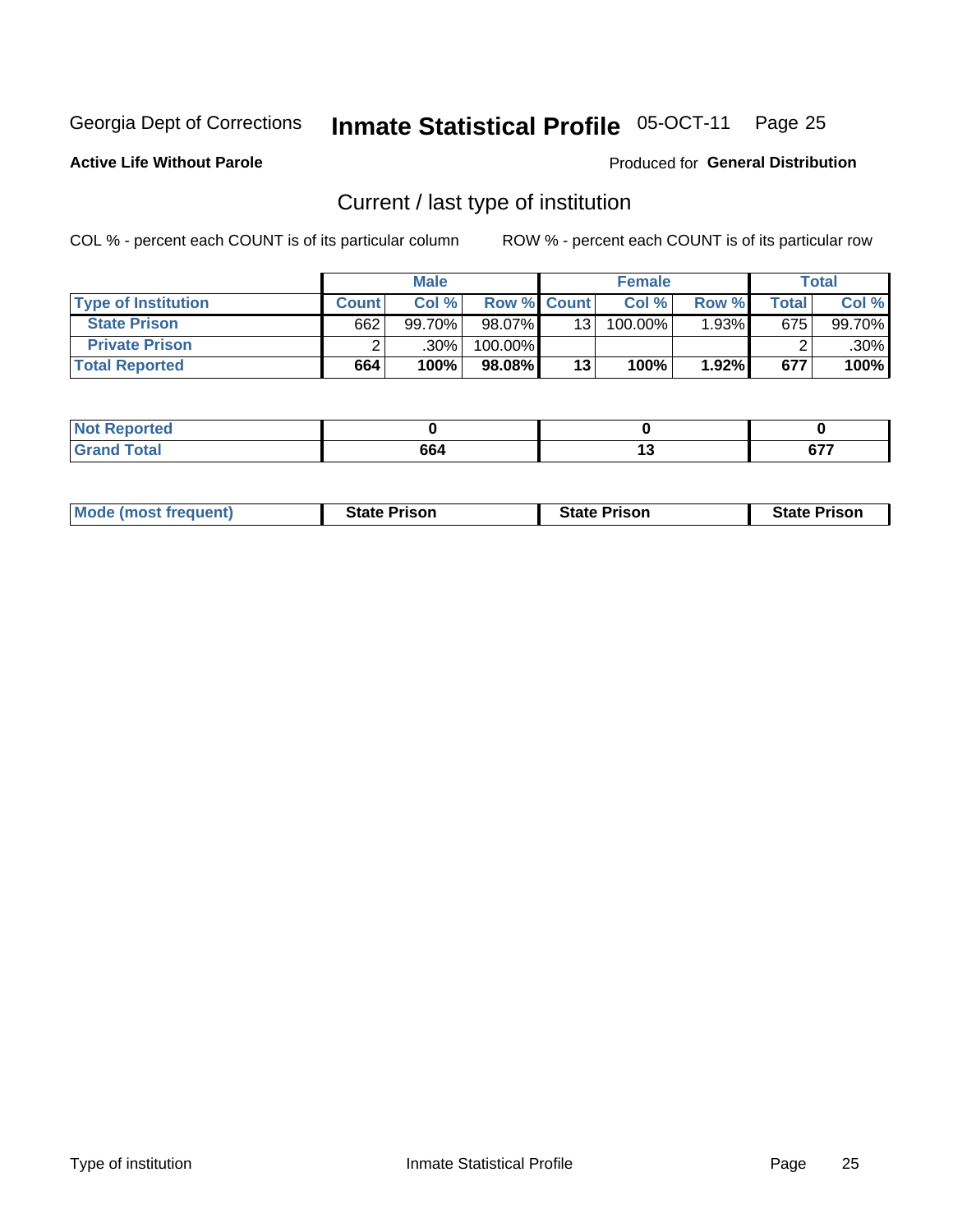#### **Inmate Statistical Profile 05-OCT-11** Page 26

#### **Active Life Without Parole**

#### Produced for General Distribution

## Institution type - transitional centers

COL % - percent each COUNT is of its particular column

|                                                | Male  |                    | <b>Female</b> |                   | Total |
|------------------------------------------------|-------|--------------------|---------------|-------------------|-------|
| <b>Institution Type - Trans. Centers Count</b> | Col % | <b>Row % Count</b> |               | Col % Row % Total | Col % |
| <b>Total Reported</b>                          |       |                    |               |                   |       |

| <b>Reported</b><br><b>NOT</b><br>$\sim$            |  |  |
|----------------------------------------------------|--|--|
| $f$ $f \circ f \circ f$<br>$C = 1$<br><b>TULAI</b> |  |  |

| Mode (most frequent) | <b>Null</b> | <b>Null</b> | <b>Null</b> |
|----------------------|-------------|-------------|-------------|
|                      |             |             |             |
|                      |             |             |             |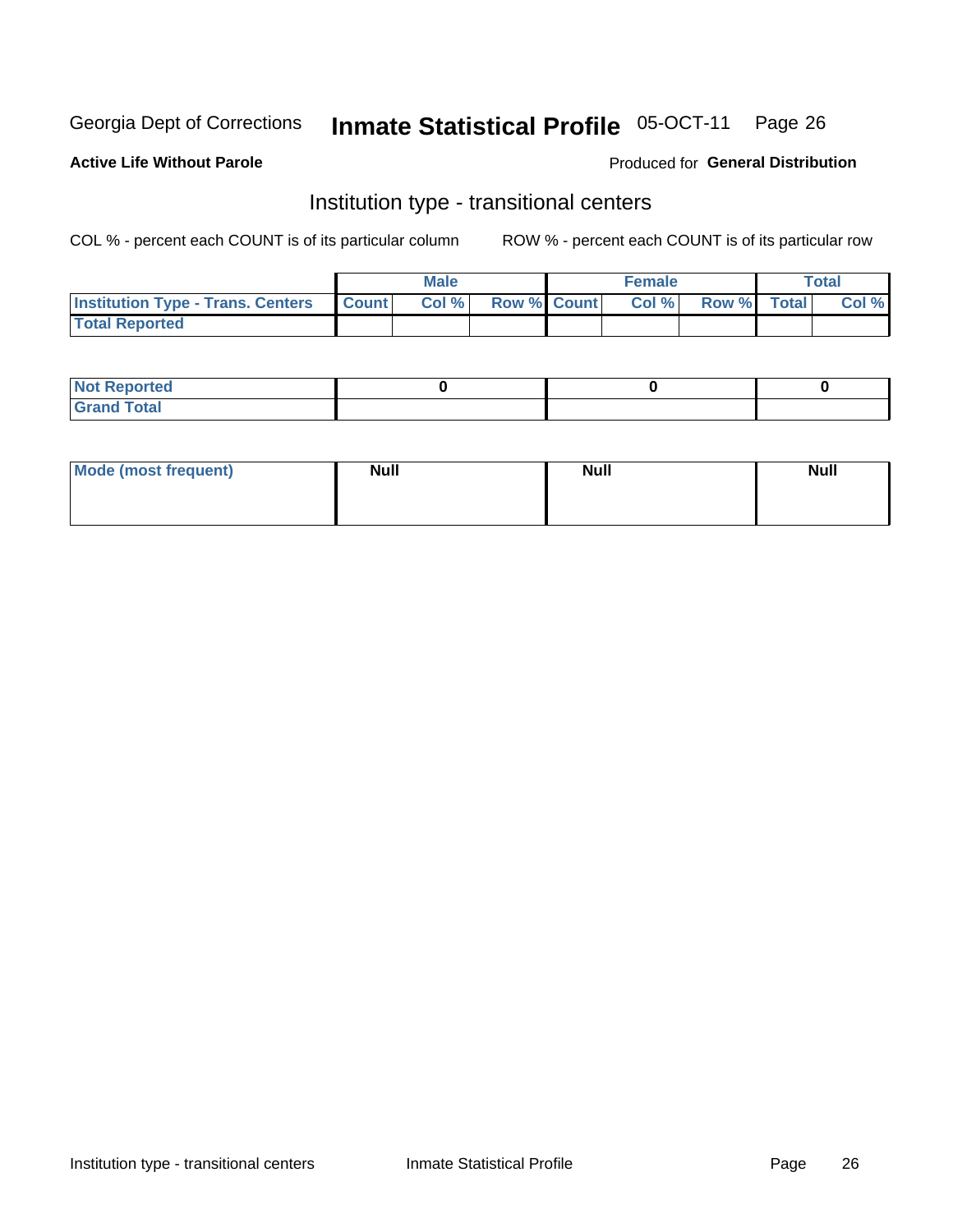## Inmate Statistical Profile 05-OCT-11 Page 27

**Active Life Without Parole** 

Produced for General Distribution

#### Institution type - county prisons

COL % - percent each COUNT is of its particular column

|                                                    | <b>Male</b> |                          | <b>Female</b> |             | <b>Total</b> |
|----------------------------------------------------|-------------|--------------------------|---------------|-------------|--------------|
| <b>Institution Type - County Prisons   Count  </b> | Col %       | <b>Row % Count Col %</b> |               | Row % Total | Col %        |
| <b>Total Reported</b>                              |             |                          |               |             |              |

| Reported<br>I NOT<br>$\sim$        |  |  |
|------------------------------------|--|--|
| <b>Total</b><br>. <del>. .</del> . |  |  |

| <b>Mode</b>      | <b>Null</b> | <b>Null</b> | <b>Null</b> |
|------------------|-------------|-------------|-------------|
| (most freauent). |             |             |             |
|                  |             |             |             |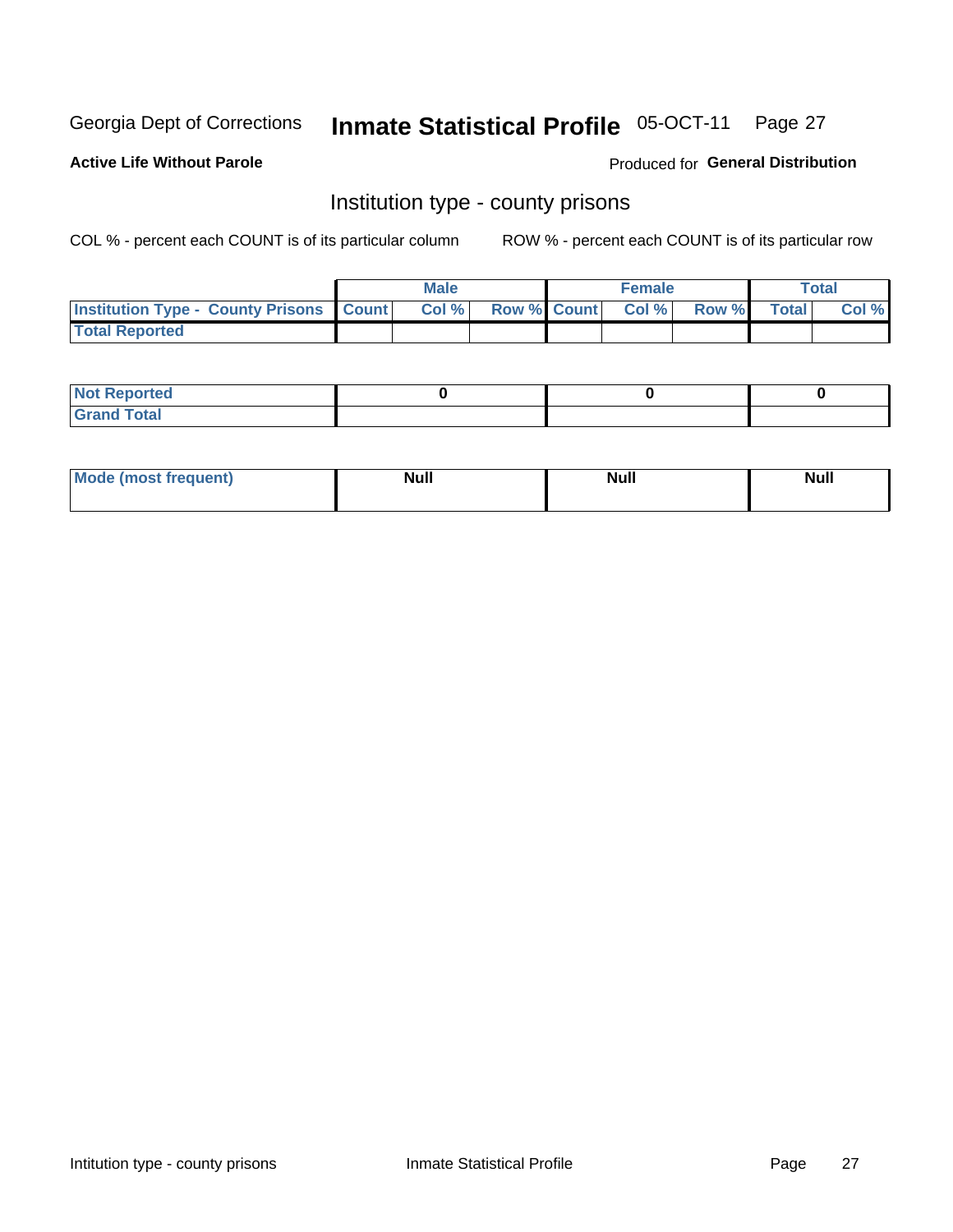## Inmate Statistical Profile 05-OCT-11 Page 28

#### **Active Life Without Parole**

#### Produced for General Distribution

### Institution type - state prisons

COL % - percent each COUNT is of its particular column

|                                                   |              | <b>Male</b> |         |              | <b>Female</b>             |         | <b>Total</b> |        |
|---------------------------------------------------|--------------|-------------|---------|--------------|---------------------------|---------|--------------|--------|
| <b>Institution Type - State Prisons</b>           | <b>Count</b> | Col %       | Row %   | <b>Count</b> | $\overline{\text{Col}}$ % | Row %   | <b>Total</b> | Col %  |
| <b>Arrendale State Prison</b><br>508              |              |             |         | 9            | 69.23%                    | 100.00% | 9            | 1.33%  |
| <b>Augusta State Med.</b><br>532<br><b>Prison</b> | 42           | 6.34%       | 100.00% |              |                           |         | 42           | 6.22%  |
| <b>Baldwin State Prison</b><br>553                | 28           | 4.23%       | 100.00% |              |                           |         | 28           | 4.15%  |
| <b>Central State Prison</b><br>531                |              | .15%        | 100.00% |              |                           |         |              | .15%   |
| <b>Coastal State Prison</b><br>523                |              | .15%        | 100.00% |              |                           |         |              | .15%   |
| <b>Ga Diag &amp; Class Pris</b><br>521            | 25           | 3.78%       | 100.00% |              |                           |         | 25           | 3.70%  |
| <b>Ga State Prison</b><br>517                     | 8            | 1.21%       | 100.00% |              |                           |         | 8            | 1.19%  |
| <b>Hancock State Prison</b><br>541                | 70           | 10.57%      | 100.00% |              |                           |         | 70           | 10.37% |
| <b>Hays State Prison</b><br>540                   | 79           | 11.93%      | 100.00% |              |                           |         | 79           | 11.70% |
| <b>Johnson State Prison</b><br>545                | 1            | .15%        | 100.00% |              |                           |         |              | .15%   |
| <b>Macon State Prison</b><br>549                  | 107          | 16.16%      | 100.00% |              |                           |         | 107          | 15.85% |
| <b>Phillips State Prison</b><br>505               | 10           | 1.51%       | 100.00% |              |                           |         | 10           | 1.48%  |
| <b>Pulaski State Prison (W)</b><br>557            |              |             |         | 4            | 30.77%                    | 100.00% | 4            | .59%   |
| <b>Smith State Prison</b><br>550                  | 81           | 12.24%      | 100.00% |              |                           |         | 81           | 12.00% |
| <b>Telfair State Prison</b><br>542                | 74           | 11.18%      | 100.00% |              |                           |         | 74           | 10.96% |
| <b>Valdosta State Prison</b><br>537               | 61           | 9.21%       | 100.00% |              |                           |         | 61           | 9.04%  |
| <b>Ware State Prison</b><br>501                   | 73           | 11.03%      | 100.00% |              |                           |         | 73           | 10.81% |
| <b>Washington Sp</b><br>552                       |              | .15%        | 100.00% |              |                           |         |              | .15%   |
| <b>Total Reported</b>                             | 662          | 100%        | 98.07%  | 13           | 100%                      | 1.93%   | 675          | 100%   |

| <b>Reported</b><br>'NO) |     |     |                 |
|-------------------------|-----|-----|-----------------|
| Total                   | 662 | . . | $\sim$<br>v 1 J |

| <b>Mode (most frequent)</b> | 1549 Macon State Prison | <b>508 Arrendale State Prison</b> | 1549 Macon State I<br>Prison |
|-----------------------------|-------------------------|-----------------------------------|------------------------------|
|-----------------------------|-------------------------|-----------------------------------|------------------------------|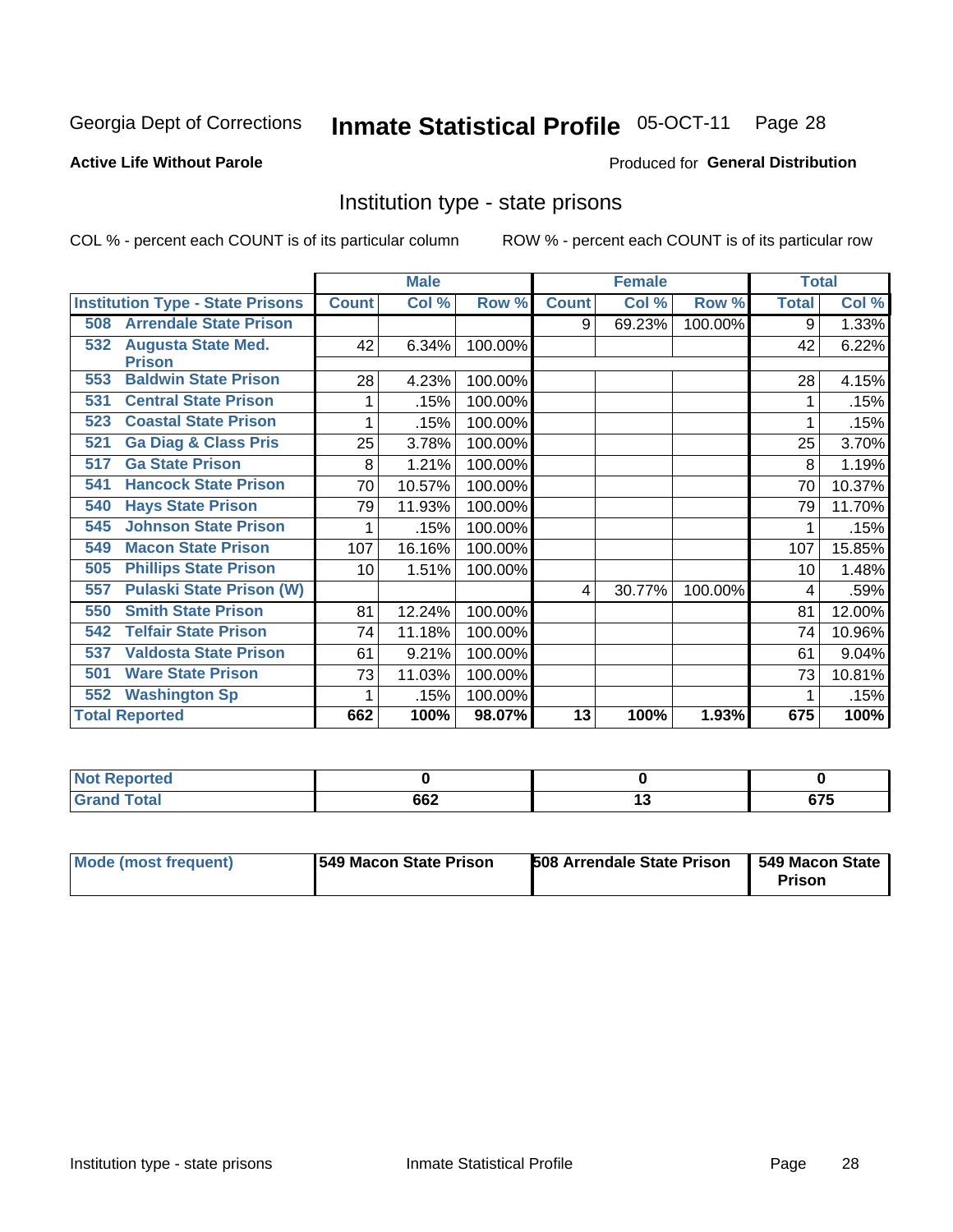## Inmate Statistical Profile 05-OCT-11 Page 29

**Active Life Without Parole** 

Produced for General Distribution

### Institution type - private prisons

COL % - percent each COUNT is of its particular column

|                                            | <b>Male</b> |                    | <b>Female</b> |       |              | Total   |
|--------------------------------------------|-------------|--------------------|---------------|-------|--------------|---------|
| Institution Type - Private Prisons   Count | Col%        | <b>Row % Count</b> | Col %         | Row % | <b>Total</b> | Col %   |
| 569<br><b>Coffee Corr Facility</b>         | 100.00%     | 100.00%            |               |       |              | 100.00% |
| <b>Total Reported</b>                      | $100\%$     | $100\%$            |               | %     |              | 100%    |

| Not Reported                |  |  |
|-----------------------------|--|--|
| $\cdots$ $\cdots$<br>______ |  |  |

| Mode (most frequent) | 569 Coffee Corr Facility | <b>Null</b> | 569 Coffee Corr<br><b>Facility</b> |
|----------------------|--------------------------|-------------|------------------------------------|
|----------------------|--------------------------|-------------|------------------------------------|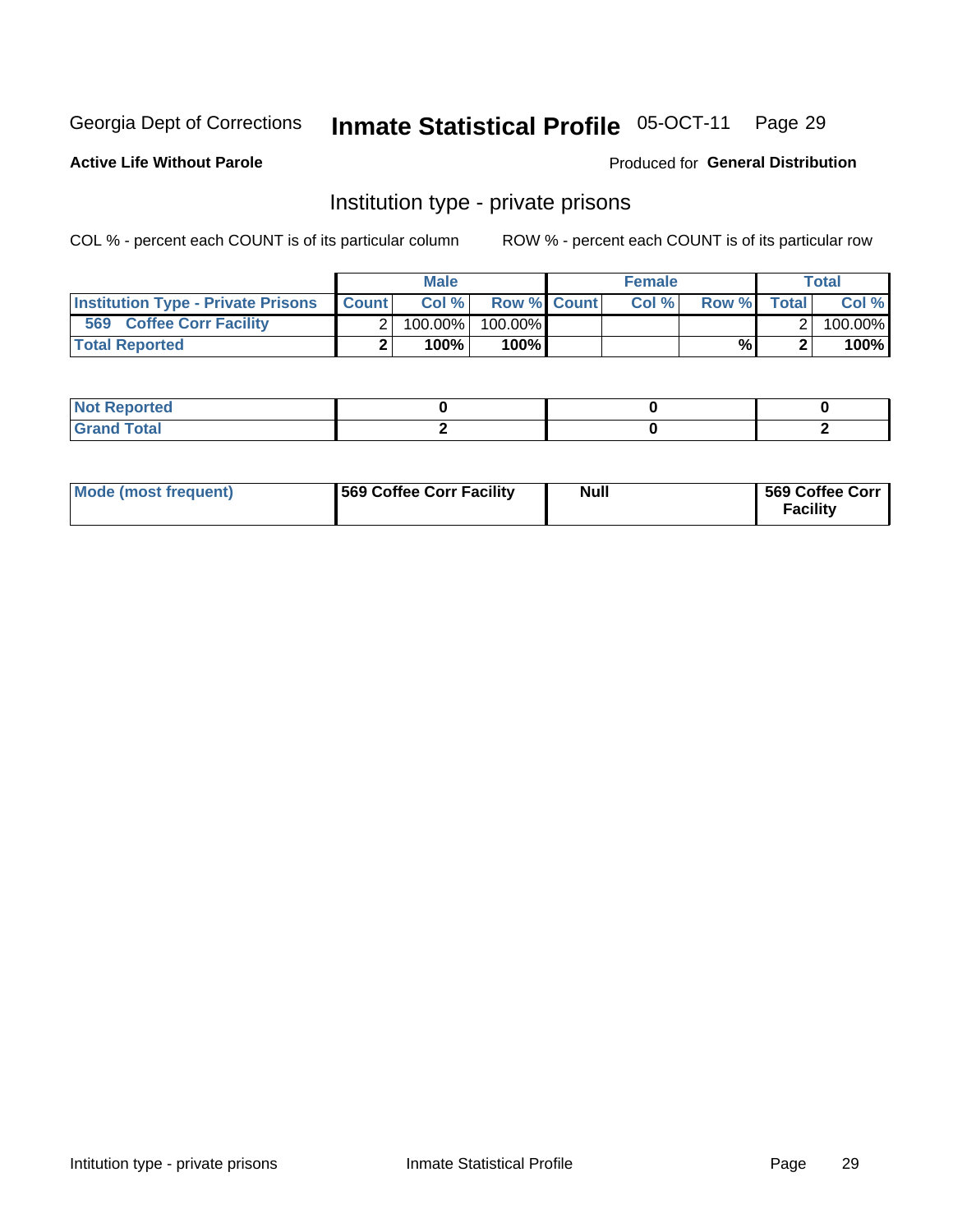## Inmate Statistical Profile 05-OCT-11 Page 30

**Active Life Without Parole** 

Produced for General Distribution

## Institution type - pre-release centers

COL % - percent each COUNT is of its particular column

|                                                    | <b>Male</b> |       |  | <b>Female</b> |       |             | <b>Total</b> |       |
|----------------------------------------------------|-------------|-------|--|---------------|-------|-------------|--------------|-------|
| <b>Institution Type - Prison Annexe   Count   </b> |             | Col % |  | Row % Count   | Col % | Row % Total |              | Col % |
| <b>Total Reported</b>                              |             |       |  |               |       |             |              |       |

| <b>Reported</b><br>I NOT |  |  |
|--------------------------|--|--|
| <b>Total</b><br>$C$ ren  |  |  |

| $^{\circ}$ Mo<br>frequent)<br>⊥(most | <b>Null</b> | Noll<br><b>vull</b> | <b>Null</b> |
|--------------------------------------|-------------|---------------------|-------------|
|                                      |             |                     |             |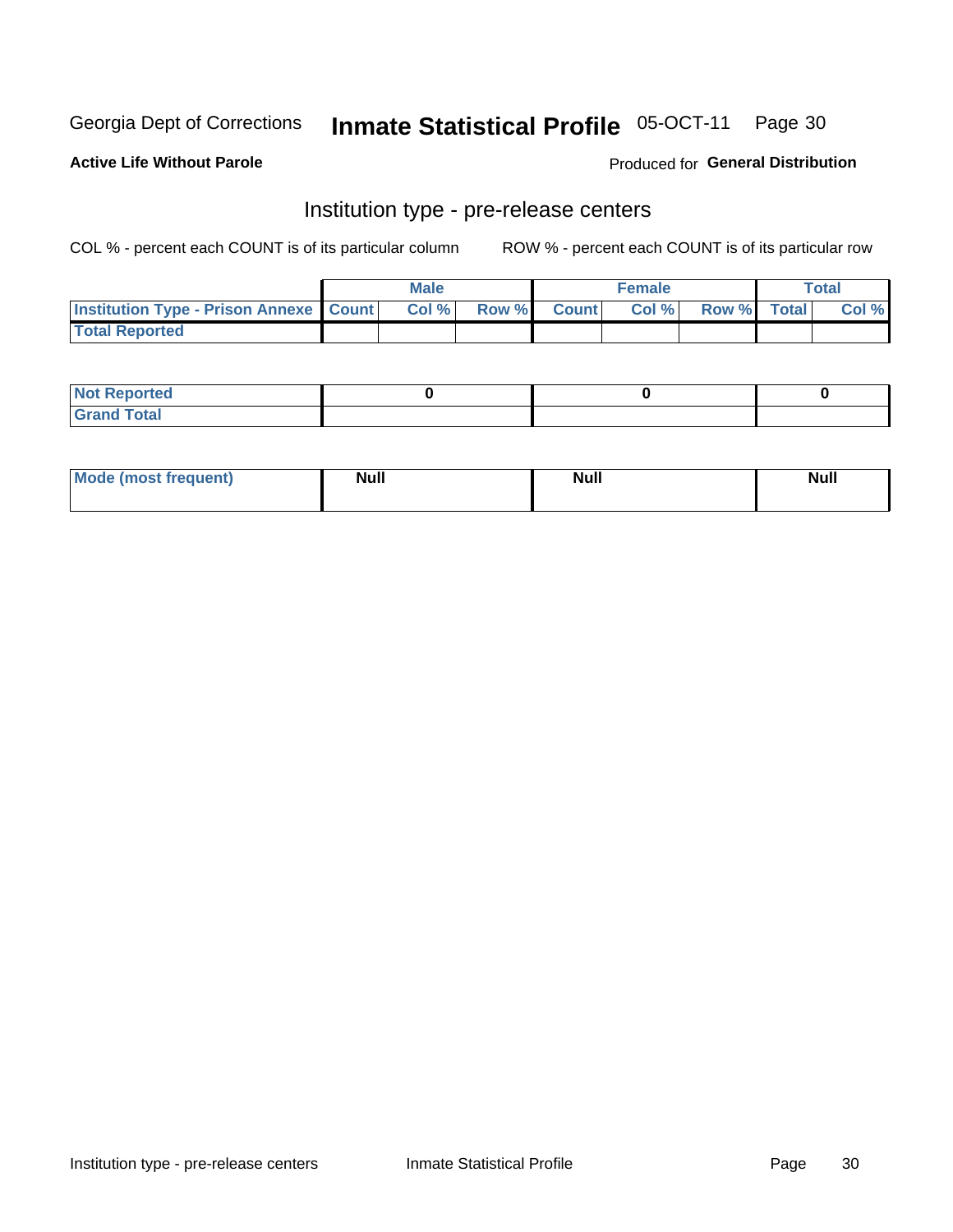#### Inmate Statistical Profile 05-OCT-11 Page 31

#### **Active Life Without Parole**

#### **Produced for General Distribution**

## Institution type - inmate boot camp

COL % - percent each COUNT is of its particular column

|                                      |              | <b>Male</b> |               |              | <b>Female</b> |             | <b>Total</b> |
|--------------------------------------|--------------|-------------|---------------|--------------|---------------|-------------|--------------|
| <b>Institution Type - Boot Camps</b> | <b>Count</b> | Col %       | <b>Row %I</b> | <b>Count</b> | Col %         | Row % Total | Col %        |
| <b>Total Rported</b>                 |              |             |               |              |               |             |              |

| <b>Not Reported</b> |  |  |
|---------------------|--|--|
| <b>Total</b><br>Cro |  |  |

| <b>I Mode (most frequent)</b> | <b>Null</b> | <b>Null</b> | <b>Null</b> |
|-------------------------------|-------------|-------------|-------------|
|                               |             |             |             |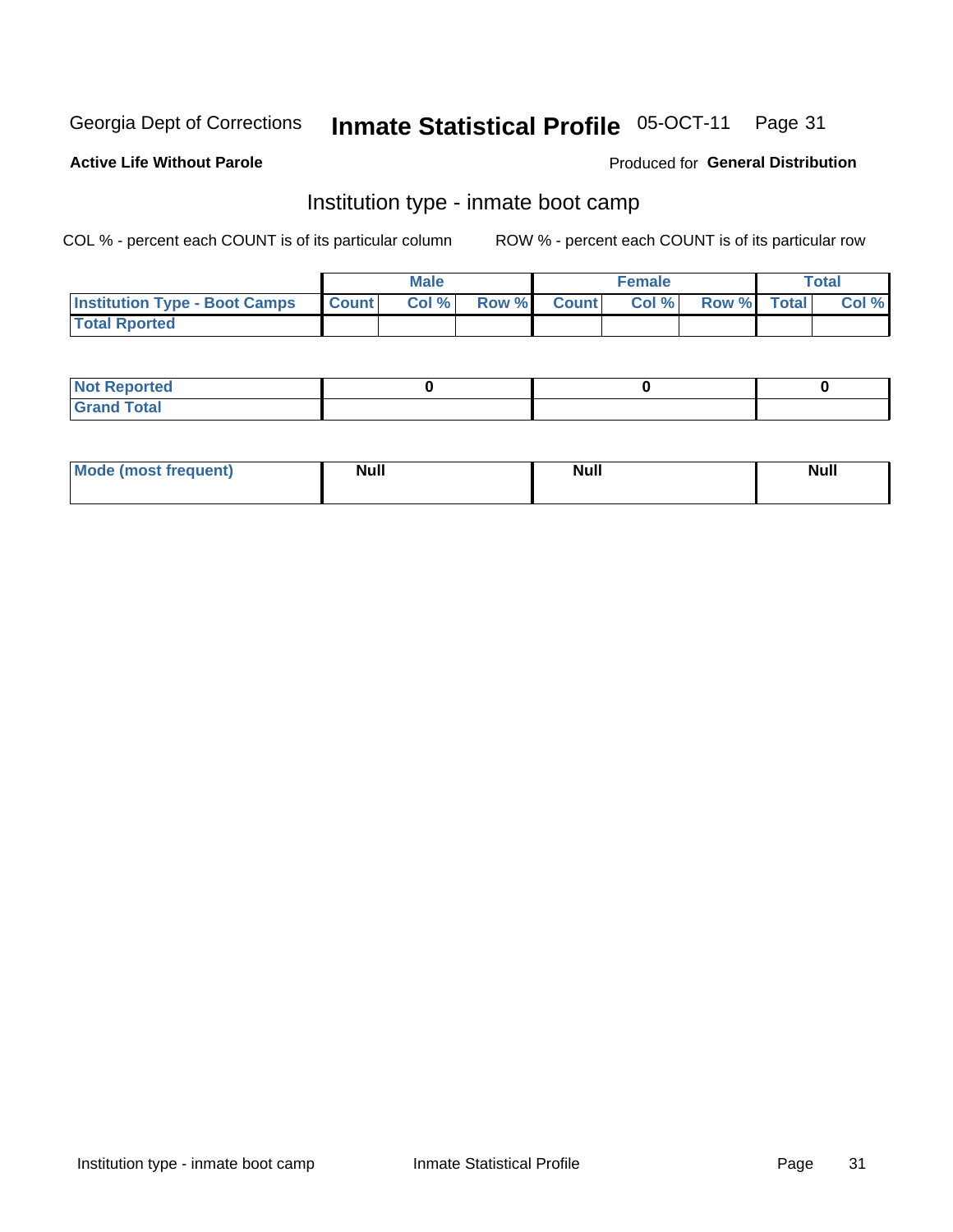#### Inmate Statistical Profile 05-OCT-11 Page 32

**Active Life Without Parole** 

#### Produced for General Distribution

### Number of disciplinary reports

COL % - percent each COUNT is of its particular column

|                                       |              | <b>Male</b> |                    |    | <b>Female</b> |       |       | <b>Total</b> |
|---------------------------------------|--------------|-------------|--------------------|----|---------------|-------|-------|--------------|
| <b>Number of Disciplinary Reports</b> | <b>Count</b> | Col %       | <b>Row % Count</b> |    | Col %         | Row % | Total | Col %        |
|                                       | 178          | 26.77%      | 97.80%             | 4  | 30.77%        | 2.20% | 182   | 26.84%       |
|                                       | 73           | 10.98%      | 98.65%             |    | 7.69%         | 1.35% | 74    | 10.91%       |
|                                       | 55           | 8.27%       | 96.49%             | 2  | 15.38%        | 3.51% | 57    | 8.41%        |
| 3                                     | 35           | 5.26%       | 94.59%             | 2  | 15.38%        | 5.41% | 37    | 5.46%        |
|                                       | 41           | 6.17%       | 100.00%            |    |               |       | 41    | 6.05%        |
| 5                                     | 27           | 4.06%       | 100.00%            |    |               |       | 27    | 3.98%        |
| <b>More Than 5</b>                    | 256          | 38.50%      | 98.46%             | 4  | 30.77%        | 1.54% | 260   | 38.35%       |
| <b>Total Reported</b>                 | 665          | 100%        | 98.08%             | 13 | 100%          | 1.92% | 678   | 100%         |

| Reported<br>NOT. |     |           |
|------------------|-----|-----------|
| <b>Total</b>     | 665 | . .<br>v, |

| Mean (average)         | 8.41 | 7.08 | 8.38 |
|------------------------|------|------|------|
| <b>Median (middle)</b> |      |      |      |
| Mode (most frequent)   |      |      |      |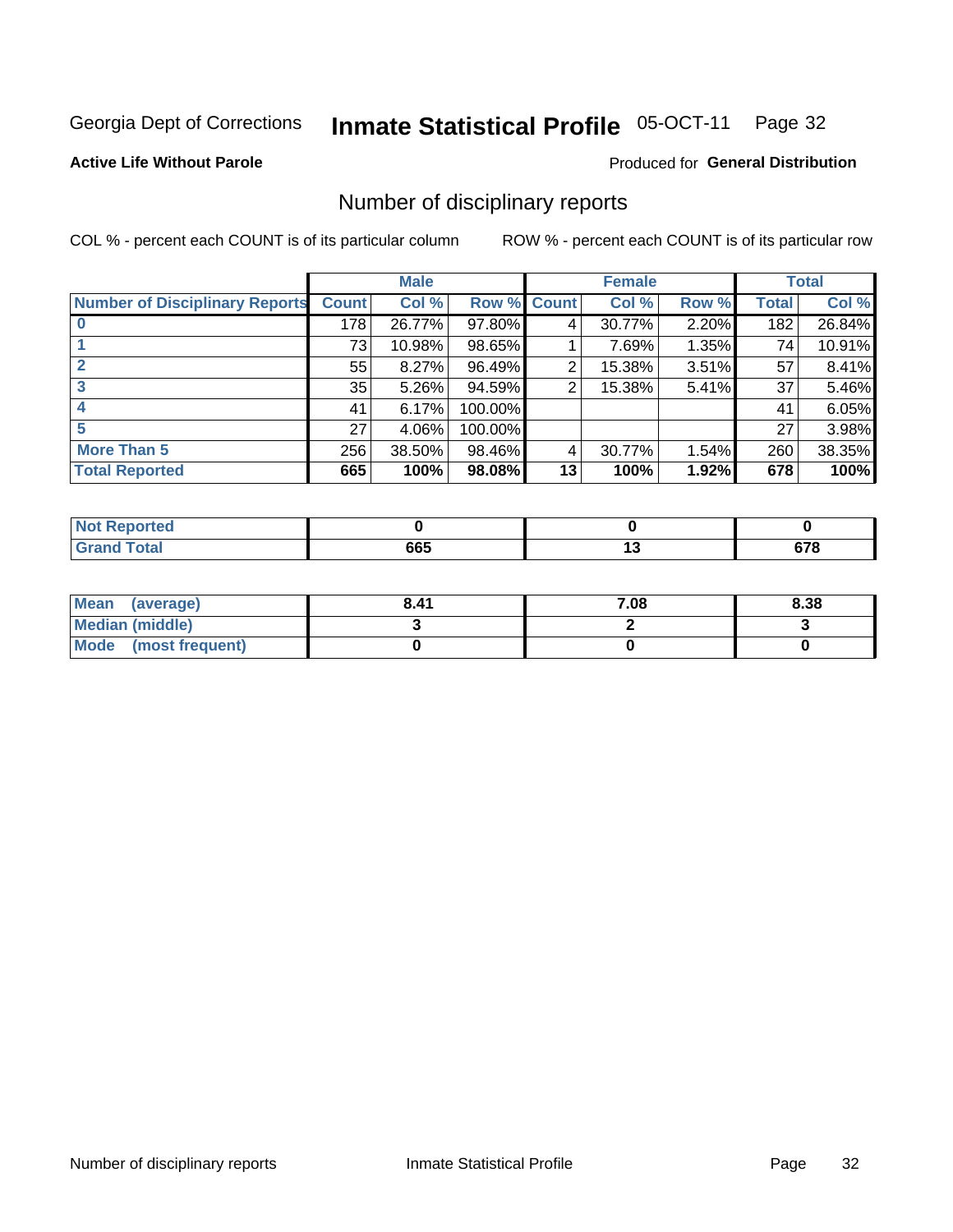#### **Inmate Statistical Profile 05-OCT-11** Page 33

#### **Active Life Without Parole**

#### **Produced for General Distribution**

### Number of transfers

COL % - percent each COUNT is of its particular column

|                            |         | <b>Male</b> |         |              | <b>Female</b> |        |              | <b>Total</b> |
|----------------------------|---------|-------------|---------|--------------|---------------|--------|--------------|--------------|
| <b>Number of Transfers</b> | Count l | Col %       | Row %   | <b>Count</b> | Col %         | Row %  | <b>Total</b> | Col %        |
|                            | 13      | 1.95%       | 86.67%  | 2            | 15.38%        | 13.33% | 15           | 2.21%        |
|                            | 123     | 18.50%      | 96.09%  | 5            | 38.46%        | 3.91%  | 128          | 18.88%       |
|                            | 120     | 18.05%      | 100.00% |              |               |        | 120          | 17.70%       |
| 3                          | 107     | 16.09%      | 99.07%  |              | 7.69%         | 0.93%  | 108          | 15.93%       |
|                            | 84      | 12.63%      | 94.38%  | 5            | 38.46%        | 5.62%  | 89           | 13.13%       |
| 5                          | 50      | 7.52%       | 100.00% |              |               |        | 50           | 7.37%        |
| <b>More Than 5</b>         | 168     | 25.26%      | 100.00% |              |               |        | 168          | 24.78%       |
| <b>Total Reported</b>      | 665     | 100%        | 98.08%  | 13           | 100%          | 1.92%  | 678          | 100%         |

| Reported<br>NOT. |     |           |
|------------------|-----|-----------|
| <b>Total</b>     | 665 | . .<br>v, |

| Mean (average)       | 4.16 | 2.15 |  |
|----------------------|------|------|--|
| Median (middle)      |      |      |  |
| Mode (most frequent) |      |      |  |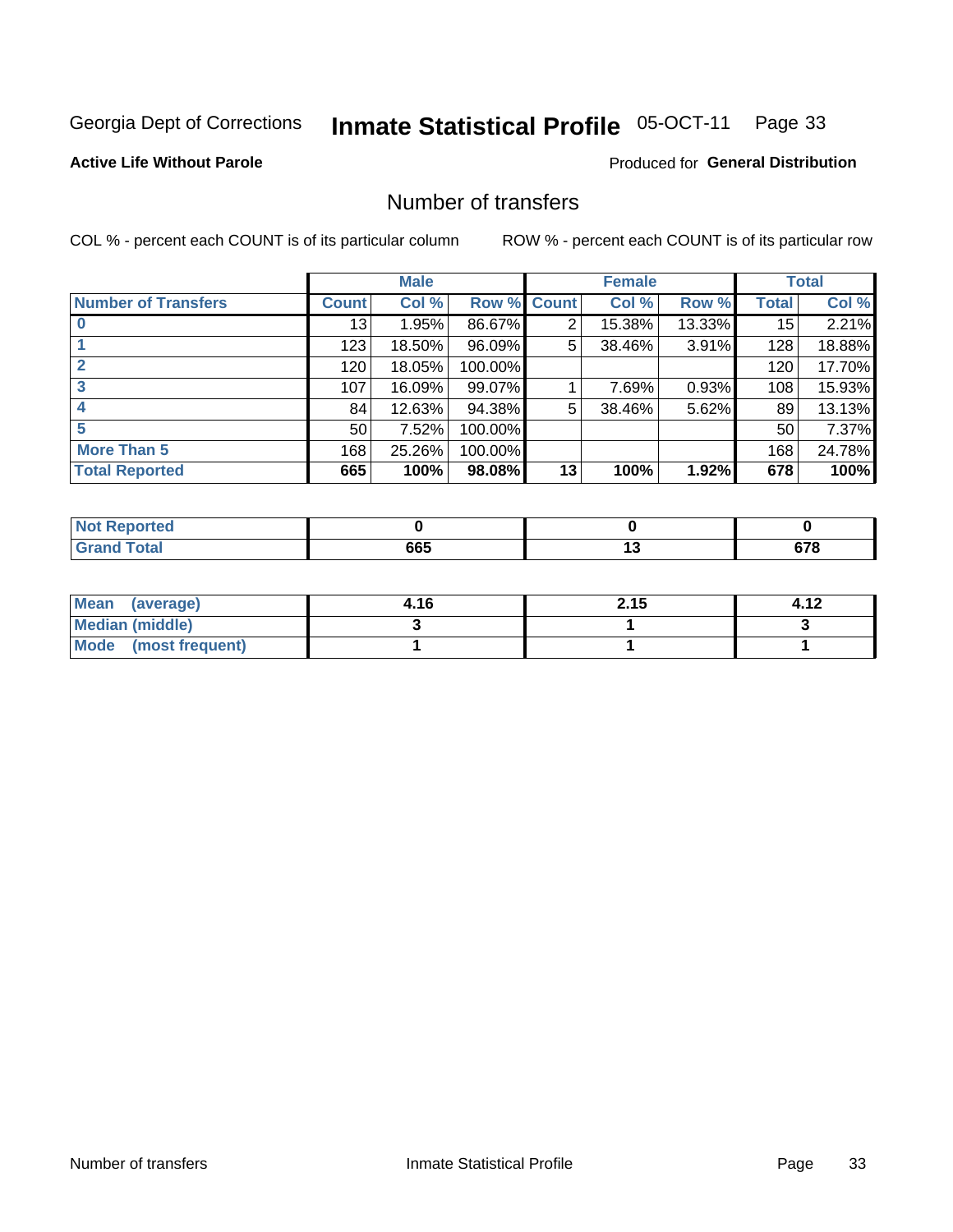## Inmate Statistical Profile 05-OCT-11 Page 34

**Active Life Without Parole** 

Produced for General Distribution

## Number of escapes

COL % - percent each COUNT is of its particular column

|                          |         | <b>Male</b> |                    |    | <b>Female</b> |       |       | <b>Total</b> |
|--------------------------|---------|-------------|--------------------|----|---------------|-------|-------|--------------|
| <b>Number of Escapes</b> | Count l | Col %       | <b>Row % Count</b> |    | Col %         | Row % | Total | Col %        |
|                          | 663     | $99.70\%$   | $98.08\%$          | 13 | $100.00\%$    | 1.92% | 676   | 99.71%       |
|                          |         | 0.15%       | 100.00%            |    |               |       |       | 0.15%        |
|                          |         | 0.15%       | 100.00%            |    |               |       |       | 0.15%        |
| <b>Total Reported</b>    | 665     | 100%        | 98.08%             | 13 | 100%          | 1.92% | 678   | 100.0%       |

| <b>orted</b><br><b>NOT</b><br>. Repor<br>$\sim$ |     |     |             |
|-------------------------------------------------|-----|-----|-------------|
| <b>Total</b><br>Grand                           | 665 | . . | c7c<br>07 O |

| Mean (average)       |  |  |
|----------------------|--|--|
| Median (middle)      |  |  |
| Mode (most frequent) |  |  |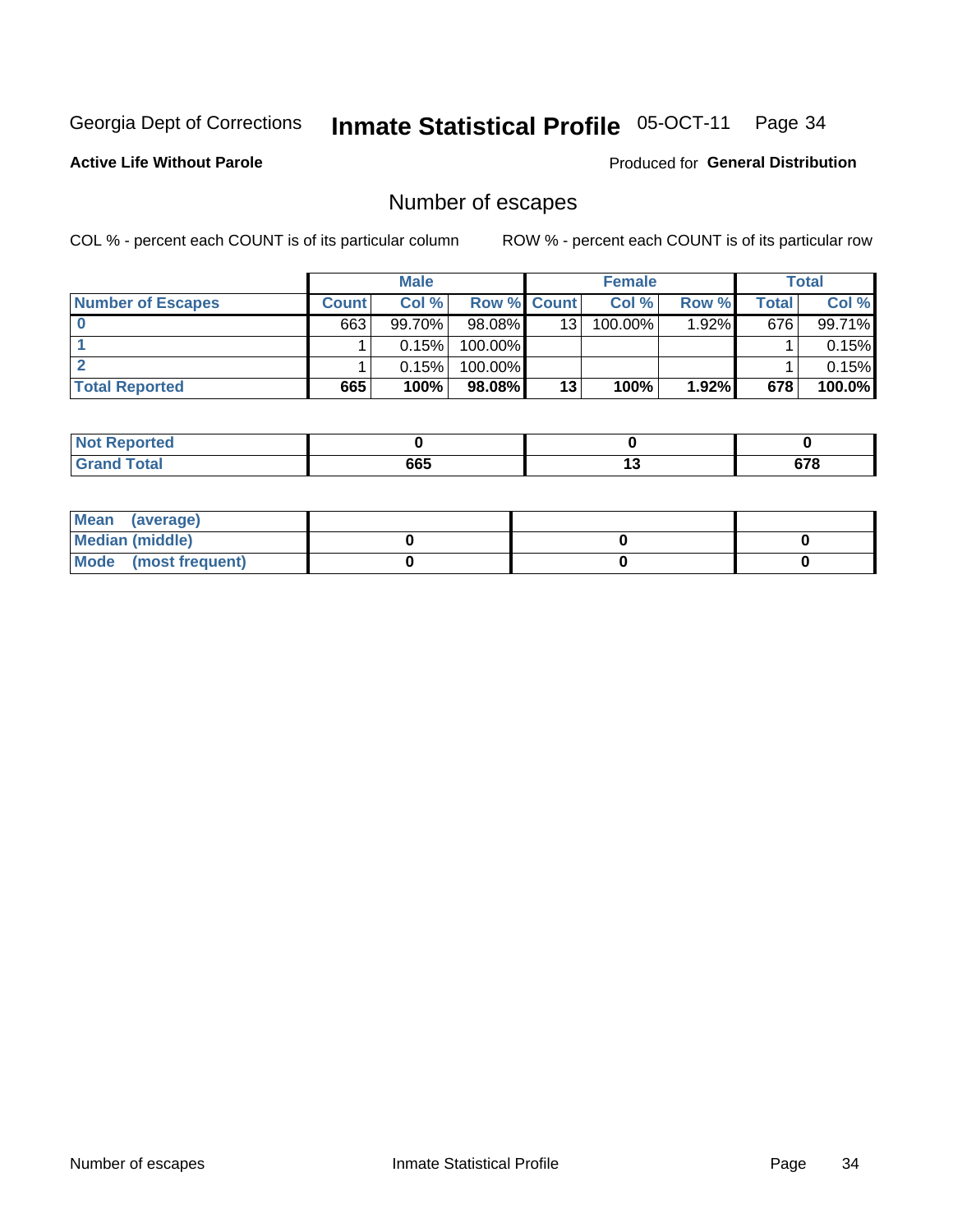#### Inmate Statistical Profile 05-OCT-11 Page 35

#### **Active Life Without Parole**

#### **Produced for General Distribution**

#### Time served in current (or last) institution

COL % - percent each COUNT is of its particular column

|                              | <b>Male</b>  |        | <b>Female</b> |                |        | <b>Total</b> |              |        |
|------------------------------|--------------|--------|---------------|----------------|--------|--------------|--------------|--------|
| <b>Time In Institution</b>   | <b>Count</b> | Col %  | Row %         | <b>Count</b>   | Col %  | Row %        | <b>Total</b> | Col %  |
| 0 to 3 months                | 69           | 10.38% | 98.57%        | 1              | 7.69%  | 1.43%        | 70           | 10.32% |
| 3.01 to 6 months             | 60           | 9.02%  | 88.24%        | 8              | 61.54% | 11.76%       | 68           | 10.03% |
| 6.01 to 9 months             | 39           | 5.86%  | 95.12%        | $\overline{2}$ | 15.38% | 4.88%        | 41           | 6.05%  |
| 9.01 to 12 months            | 38           | 5.71%  | 100.00%       |                |        |              | 38           | 5.60%  |
| 12.01 to 18 months           | 69           | 10.38% | 100.00%       |                |        |              | 69           | 10.18% |
| <b>18.01 to 24 months</b>    | 48           | 7.22%  | 100.00%       |                |        |              | 48           | 7.08%  |
| $2.01$ to 3 years            | 101          | 15.19% | 100.00%       |                |        |              | 101          | 14.90% |
| 3.01 to 4 years              | 71           | 10.68% | 100.00%       |                |        |              | 71           | 10.47% |
| 4.01 to 5 years              | 29           | 4.36%  | 100.00%       |                |        |              | 29           | 4.28%  |
| $\overline{5.01}$ to 6 years | 33           | 4.96%  | 100.00%       |                |        |              | 33           | 4.87%  |
| 6.01 to 7 years              | 29           | 4.36%  | 96.67%        | 1              | 7.69%  | 3.33%        | 30           | 4.42%  |
| 7.01 to 8 years              | 16           | 2.41%  | 94.12%        | 1              | 7.69%  | 5.88%        | 17           | 2.51%  |
| $8.01$ to 9 years            | 18           | 2.71%  | 100.00%       |                |        |              | 18           | 2.65%  |
| 9.01 to 10 years             | 17           | 2.56%  | 100.00%       |                |        |              | 17           | 2.51%  |
| Over 10 years                | 28           | 4.21%  | 100.00%       |                |        |              | 28           | 4.13%  |
| <b>Total Reported</b>        | 665          | 100%   | 98.08%        | 13             | 100%   | 1.92%        | 678          | 100%   |

| Reported<br><b>NOT</b> |     |        |
|------------------------|-----|--------|
| <i>i</i> otal          | 665 | $\sim$ |

| <b>Mean</b><br>(average) | 36 months | 17 months | 36 months |
|--------------------------|-----------|-----------|-----------|
| Median (middle)          | 25 months | 6 months  | 25 months |
| Mode (most frequent)     | 2 months  | 1 months  | 1 months  |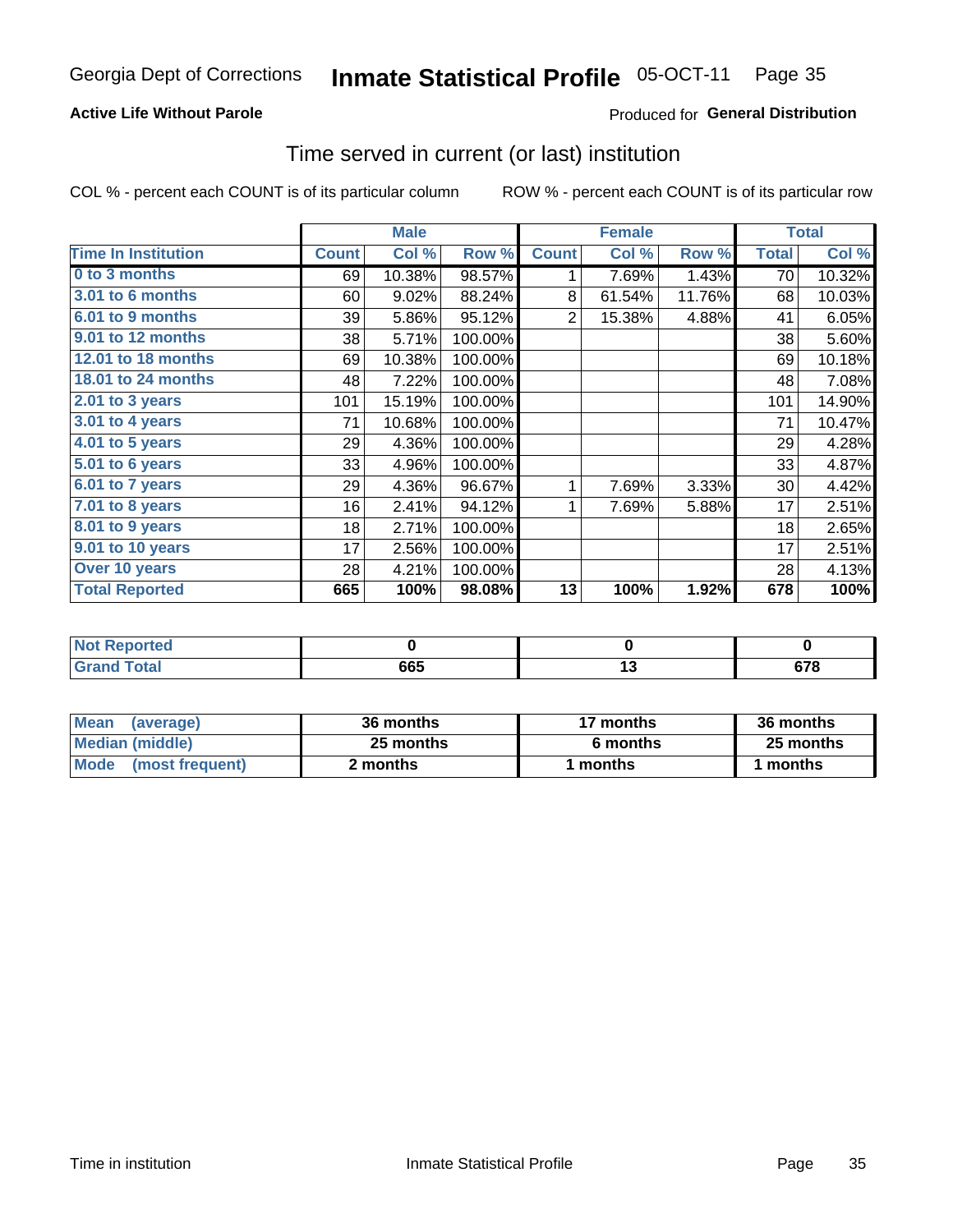#### **Inmate Statistical Profile 05-OCT-11** Page 36

#### **Active Life Without Parole**

#### Produced for General Distribution

### Highest grade level attained

COL % - percent each COUNT is of its particular column

|                              |                | <b>Male</b> |         |                 | <b>Female</b> |        |                | <b>Total</b> |
|------------------------------|----------------|-------------|---------|-----------------|---------------|--------|----------------|--------------|
| <b>Grade Level</b>           | <b>Count</b>   | Col %       | Row %   | <b>Count</b>    | Col %         | Row %  | <b>Total</b>   | Col %        |
| No school at all             | 1              | 0.16%       | 100.00% |                 |               |        | 1              | 0.15%        |
| <b>Grade 1</b>               |                | 0.16%       | 100.00% |                 |               |        | 1              | 0.15%        |
| <b>Grade 2</b>               | 1              | 0.16%       | 100.00% |                 |               |        | 1              | 0.15%        |
| Grade 4                      | 4              | 0.62%       | 100.00% |                 |               |        | 4              | 0.61%        |
| Grade 5                      | 4              | 0.62%       | 100.00% |                 |               |        | 4              | 0.61%        |
| Grade 6                      | 5              | 0.78%       | 100.00% |                 |               |        | $\overline{5}$ | 0.76%        |
| <b>Grade 7</b>               | 21             | 3.28%       | 100.00% |                 |               |        | 21             | 3.21%        |
| <b>Grade 8</b>               | 50             | 7.80%       | 100.00% |                 |               |        | 50             | 7.65%        |
| <b>Grade 9</b>               | 76             | 11.86%      | 98.70%  | 1               | 7.69%         | 1.30%  | 77             | 11.77%       |
| Grade 10                     | 116            | 18.10%      | 98.31%  | $\overline{c}$  | 15.38%        | 1.69%  | 118            | 18.04%       |
| Grade 11                     | 94             | 14.66%      | 98.95%  | 1               | 7.69%         | 1.05%  | 95             | 14.53%       |
| <b>Grade 12 or GED</b>       | 168            | 26.21%      | 96.00%  | 7               | 53.85%        | 4.00%  | 175            | 26.76%       |
| <b>Some tech school</b>      | 6              | 0.94%       | 85.71%  | 1               | 7.69%         | 14.29% | 7              | 1.07%        |
| <b>Completed tech school</b> | 9              | 1.40%       | 100.00% |                 |               |        | 9              | 1.38%        |
| College, 1 year              | 21             | 3.28%       | 100.00% |                 |               |        | 21             | 3.21%        |
| College, 2 year              | 34             | 5.30%       | 97.14%  | 1               | 7.69%         | 2.86%  | 35             | 5.35%        |
| College, 3 year              | 11             | 1.72%       | 100.00% |                 |               |        | 11             | 1.68%        |
| <b>Bachelor's degree</b>     | 12             | 1.87%       | 100.00% |                 |               |        | 12             | 1.83%        |
| <b>Master's degree</b>       | 4              | 0.62%       | 100.00% |                 |               |        | 4              | 0.61%        |
| Ph.D. degree                 | 1              | 0.16%       | 100.00% |                 |               |        | 1              | 0.15%        |
| Law degree                   | $\overline{2}$ | 0.31%       | 100.00% |                 |               |        | $\overline{2}$ | 0.31%        |
| <b>Total Reported</b>        | 641            | 100%        | 98.01%  | $\overline{13}$ | 100%          | 1.99%  | 654            | 100%         |

| orted      | - -     |   | - - |
|------------|---------|---|-----|
| <b>ota</b> | <br>ხხე | ⊶ | ~-~ |

| <b>Mean</b><br>(average)       | 10.85           | 11.62           | 10.86             |
|--------------------------------|-----------------|-----------------|-------------------|
| <b>Median (middle)</b>         | Grade 11        | Grade 12 or GED | Grade 11          |
| <b>Mode</b><br>(most frequent) | Grade 12 or GED | Grade 12 or GED | I Grade 12 or GED |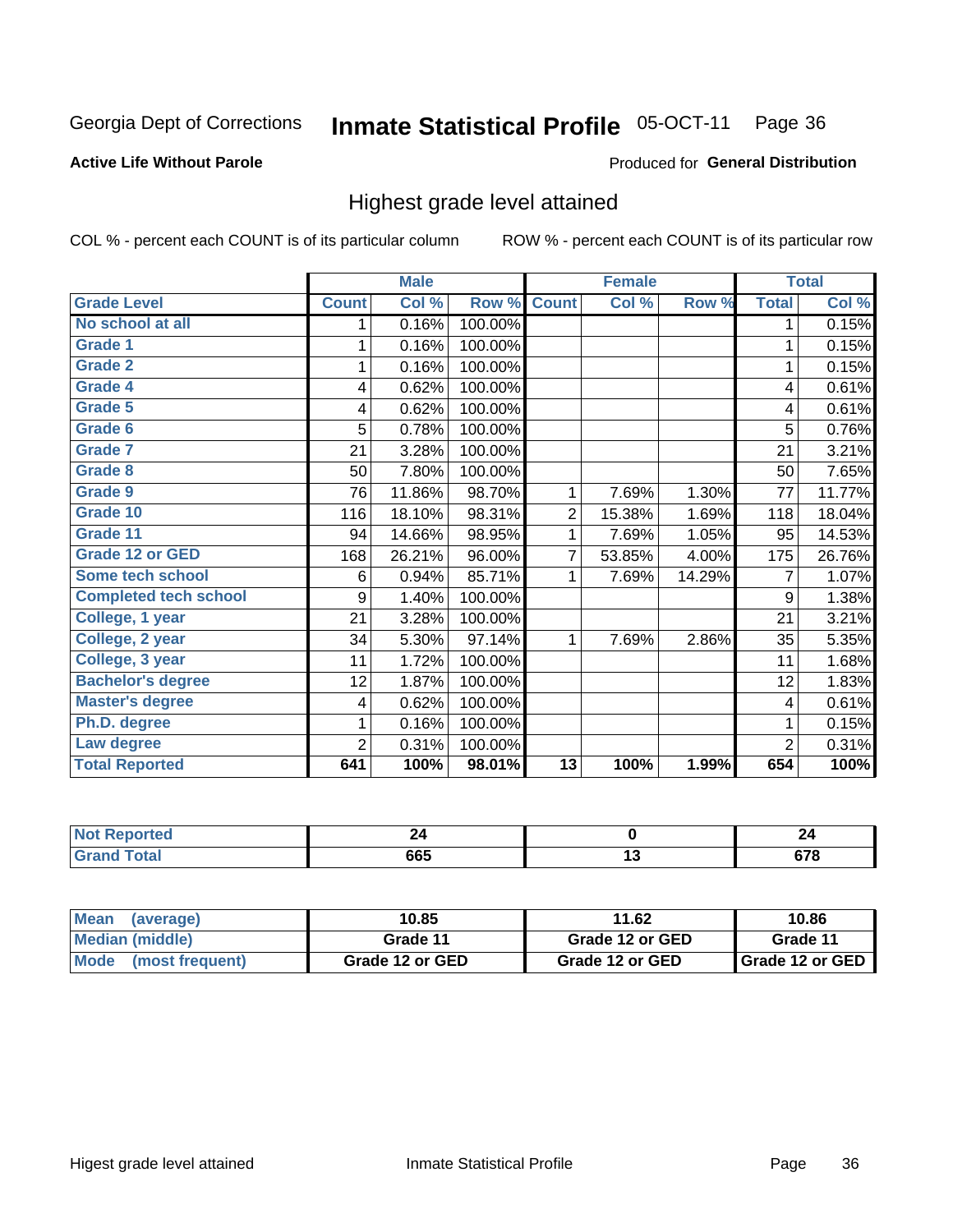# Inmate Statistical Profile 05-OCT-11 Page 37

## **Active Life Without Parole**

### **Produced for General Distribution**

## Culture fair IQ scores

COL % - percent each COUNT is of its particular column

|                       |              | <b>Male</b> |             |                | <b>Female</b> |          |              | <b>Total</b> |
|-----------------------|--------------|-------------|-------------|----------------|---------------|----------|--------------|--------------|
| <b>IQ Scores</b>      | <b>Count</b> | Col %       | Row % Count |                | Col %         | Row %    | <b>Total</b> | Col %        |
| $60 - 69$             | 24           | 4.40%       | 100.00%     |                |               |          | 24           | 4.31%        |
| $70 - 79$             | 43           | 7.88%       | 97.73%      |                | 9.09%         | 2.27%    | 44           | 7.90%        |
| $80 - 89$             | 88           | 16.12%      | 97.78%      | 2              | 18.18%        | 2.22%    | 90           | 16.16%       |
| $90 - 99$             | 100          | 18.32%      | 97.09%      | 3              | 27.27%        | $2.91\%$ | 103          | 18.49%       |
| $100 - 109$           | 149          | 27.29%      | 98.68%      | $\overline{2}$ | 18.18%        | 1.32%    | 151          | 27.11%       |
| $110 - 119$           | 116          | 21.25%      | 98.31%      | 2              | 18.18%        | 1.69%    | 118          | 21.18%       |
| $120 - 129$           | 26           | 4.76%       | 96.30%      |                | 9.09%         | 3.70%    | 27           | 4.85%        |
| <b>Total Reported</b> | 546          | 100%        | 98.03%      | 11             | 100%          | 1.97%    | 557          | 100%         |

| <b>Not Reported</b>         | 11 F |            | 447 |
|-----------------------------|------|------------|-----|
| <b>Not Valid (under 60)</b> |      |            |     |
| <b>Grand Total</b>          | 665  | . .<br>1 v | 678 |

| Mean (average)       | 98  | 100 | 98  |
|----------------------|-----|-----|-----|
| Median (middle)      | 101 | 96  | 101 |
| Mode (most frequent) | 110 | 96  | 110 |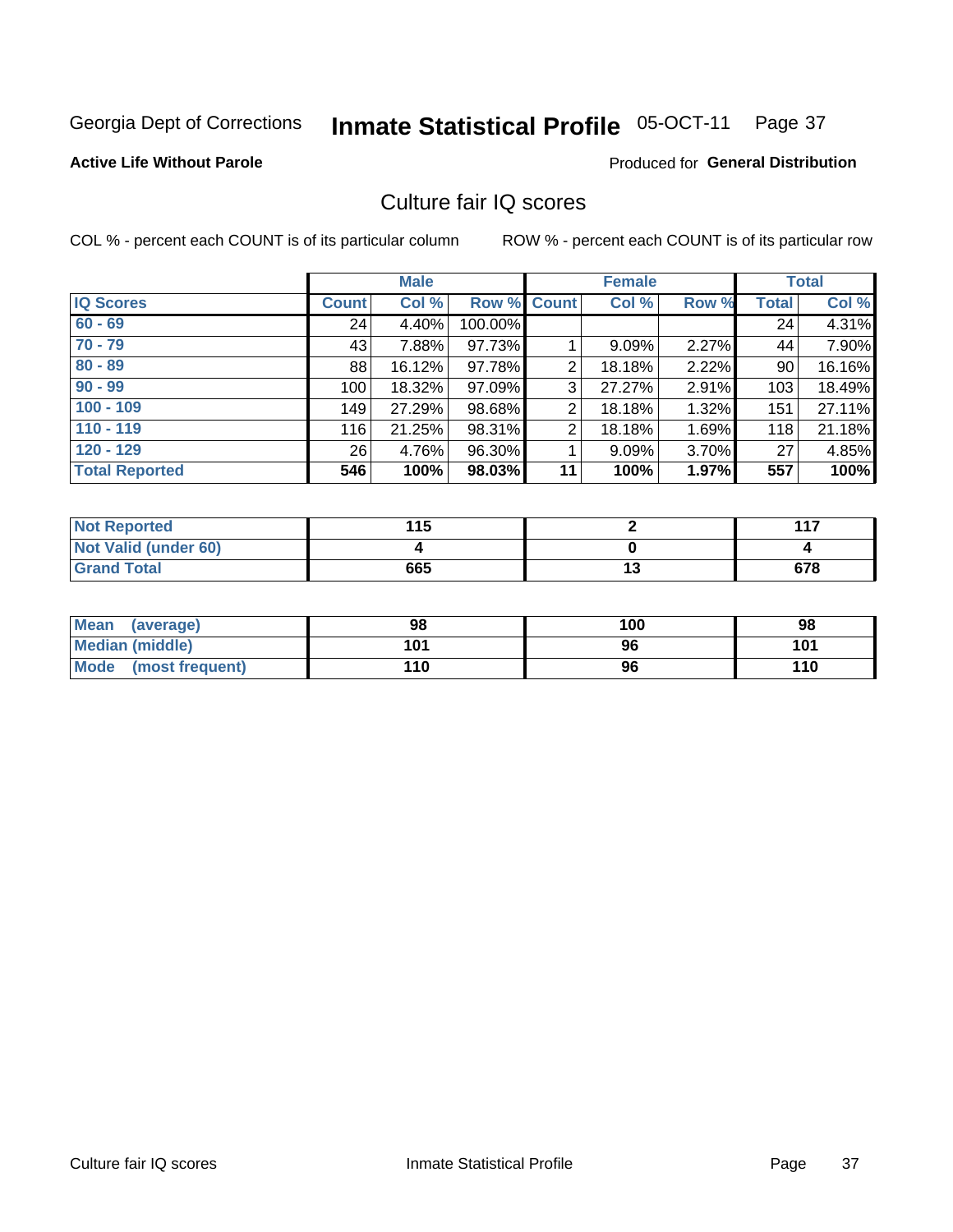#### **Inmate Statistical Profile 05-OCT-11** Page 38

### **Active Life Without Parole**

## Produced for General Distribution

# Wide Range Achievement Test (WRAT) reading score

COL % - percent each COUNT is of its particular column

|                           |              | <b>Male</b> |         |                | <b>Female</b>   |       |              | <b>Total</b>       |
|---------------------------|--------------|-------------|---------|----------------|-----------------|-------|--------------|--------------------|
| <b>WRAT Reading Score</b> | <b>Count</b> | Col %       | Row %   | <b>Count</b>   | Col %           | Row % | <b>Total</b> | Col %              |
| 0.1 to 0.9                | 14           | 2.52%       | 100.00% |                |                 |       | 14           | 2.47%              |
| 1.0 to 1.9                | 18           | 3.24%       | 100.00% |                |                 |       | 18           | 3.18%              |
| 2.0 to 2.9                | 29           | 5.23%       | 96.67%  | 1              | 9.09%           | 3.33% | 30           | 5.30%              |
| 3.0 to 3.9                | 33           | 5.95%       | 100.00% |                |                 |       | 33           | 5.83%              |
| 4.0 to 4.9                | 41           | 7.39%       | 100.00% |                |                 |       | 41           | 7.24%              |
| 5.0 to 5.9                | 49           | 8.83%       | 96.08%  | $\overline{2}$ | 18.18%          | 3.92% | 51           | 9.01%              |
| 6.0 to 6.9                | 47           | 8.47%       | 100.00% |                |                 |       | 47           | 8.30%              |
| 7.0 to 7.9                | 20           | 3.60%       | 100.00% |                |                 |       | 20           | 3.53%              |
| 8.0 to 8.9                | 41           | 7.39%       | 100.00% |                |                 |       | 41           | 7.24%              |
| 9.0 to 9.9                | 43           | 7.75%       | 97.73%  | 1              | 9.09%           | 2.27% | 44           | 7.77%              |
| 10.0 to 10.9              | 12           | 2.16%       | 92.31%  | 1              | 9.09%           | 7.69% | 13           | 2.30%              |
| 11.0 to $11.9$            | 35           | 6.31%       | 94.59%  | $\overline{2}$ | 18.18%          | 5.41% | 37           | 6.54%              |
| 12.0 to 12.9              | 115          | 20.72%      | 99.14%  | 1              | 9.09%           | 0.86% | 116          | 20.49%             |
| 13                        | 58           | 10.45%      | 95.08%  | 3              | 27.27%          | 4.92% | 61           | 10.78%             |
| <b>Total Reported</b>     | 555          | 100%        | 98.06%  | 11             | 100%            | 1.94% | 566          | $\overline{100\%}$ |
|                           |              |             |         |                |                 |       |              |                    |
| <b>Not Reported</b>       |              | 110         |         |                | $\mathbf 2$     |       |              | 112                |
| <b>Grand Total</b>        |              | 665         |         |                | $\overline{13}$ |       |              | 678                |

| <b>Mean</b><br>(average) | 8.33 | 9.76 | 8.36 |
|--------------------------|------|------|------|
| <b>Median (middle)</b>   | 8.5  | 11.2 | Ծ.J  |
| Mode<br>(most frequent)  |      | יי   | טו   |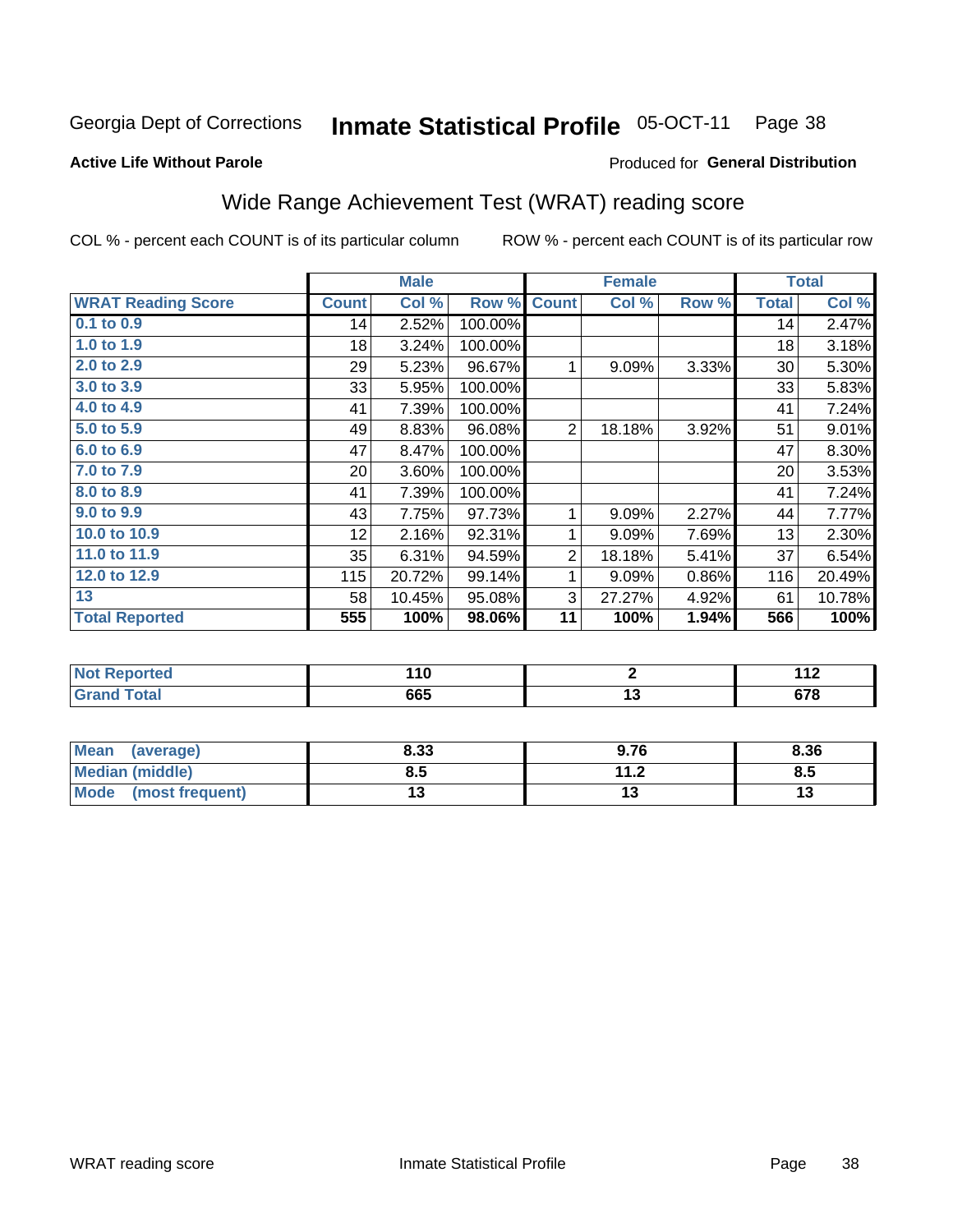#### **Inmate Statistical Profile 05-OCT-11** Page 39

### **Active Life Without Parole**

### Produced for General Distribution

# Wide Range Achievement Test (WRAT) math score

COL % - percent each COUNT is of its particular column

|                              |              | <b>Male</b> |         |                  | <b>Female</b>   |       |              | <b>Total</b> |
|------------------------------|--------------|-------------|---------|------------------|-----------------|-------|--------------|--------------|
| <b>WRAT Mathematic Score</b> | <b>Count</b> | Col %       | Row %   | <b>Count</b>     | Col %           | Row % | <b>Total</b> | Col %        |
| $0.1$ to $0.9$               | 2            | 0.36%       | 100.00% |                  |                 |       | 2            | 0.35%        |
| 1.0 to $1.9$                 | 4            | 0.72%       | 100.00% |                  |                 |       | 4            | 0.71%        |
| 2.0 to 2.9                   | 17           | 3.06%       | 100.00% |                  |                 |       | 17           | 3.00%        |
| 3.0 to 3.9                   | 38           | 6.85%       | 100.00% |                  |                 |       | 38           | 6.71%        |
| 4.0 to 4.9                   | 58           | 10.45%      | 96.67%  | $\overline{2}$   | 18.18%          | 3.33% | 60           | 10.60%       |
| 5.0 to 5.9                   | 74           | 13.33%      | 98.67%  | 1                | 9.09%           | 1.33% | 75           | 13.25%       |
| 6.0 to 6.9                   | 110          | 19.82%      | 99.10%  | 1                | 9.09%           | 0.90% | 111          | 19.61%       |
| 7.0 to 7.9                   | 68           | 12.25%      | 98.55%  | 1                | 9.09%           | 1.45% | 69           | 12.19%       |
| 8.0 to 8.9                   | 40           | 7.21%       | 95.24%  | $\boldsymbol{2}$ | 18.18%          | 4.76% | 42           | 7.42%        |
| 9.0 to 9.9                   | 57           | 10.27%      | 96.61%  | $\overline{2}$   | 18.18%          | 3.39% | 59           | 10.42%       |
| 10.0 to 10.9                 | 26           | 4.68%       | 100.00% |                  |                 |       | 26           | 4.59%        |
| 11.0 to 11.9                 | 16           | 2.88%       | 100.00% |                  |                 |       | 16           | 2.83%        |
| 12.0 to 12.9                 | 35           | 6.31%       | 97.22%  | 1                | 9.09%           | 2.78% | 36           | $6.36\%$     |
| 13                           | 10           | 1.80%       | 90.91%  | 1                | 9.09%           | 9.09% | 11           | 1.94%        |
| <b>Total Reported</b>        | 555          | 100%        | 98.06%  | 11               | 100%            | 1.94% | 566          | 100%         |
|                              |              |             |         |                  |                 |       |              |              |
| <b>Not Reported</b>          |              | 110         |         |                  | $\mathbf{2}$    |       |              | 112          |
| <b>Grand Total</b>           |              | 665         |         |                  | $\overline{13}$ |       |              | 678          |
|                              |              |             |         |                  |                 |       |              |              |

| Mean (average)         | 7.20 | 0.Z  | ר ה<br>1.ZZ |
|------------------------|------|------|-------------|
| <b>Median (middle)</b> | 6.9  | 0.Z  | 6.9         |
| Mode (most frequent)   | 6.9  | 7. O | 6.9         |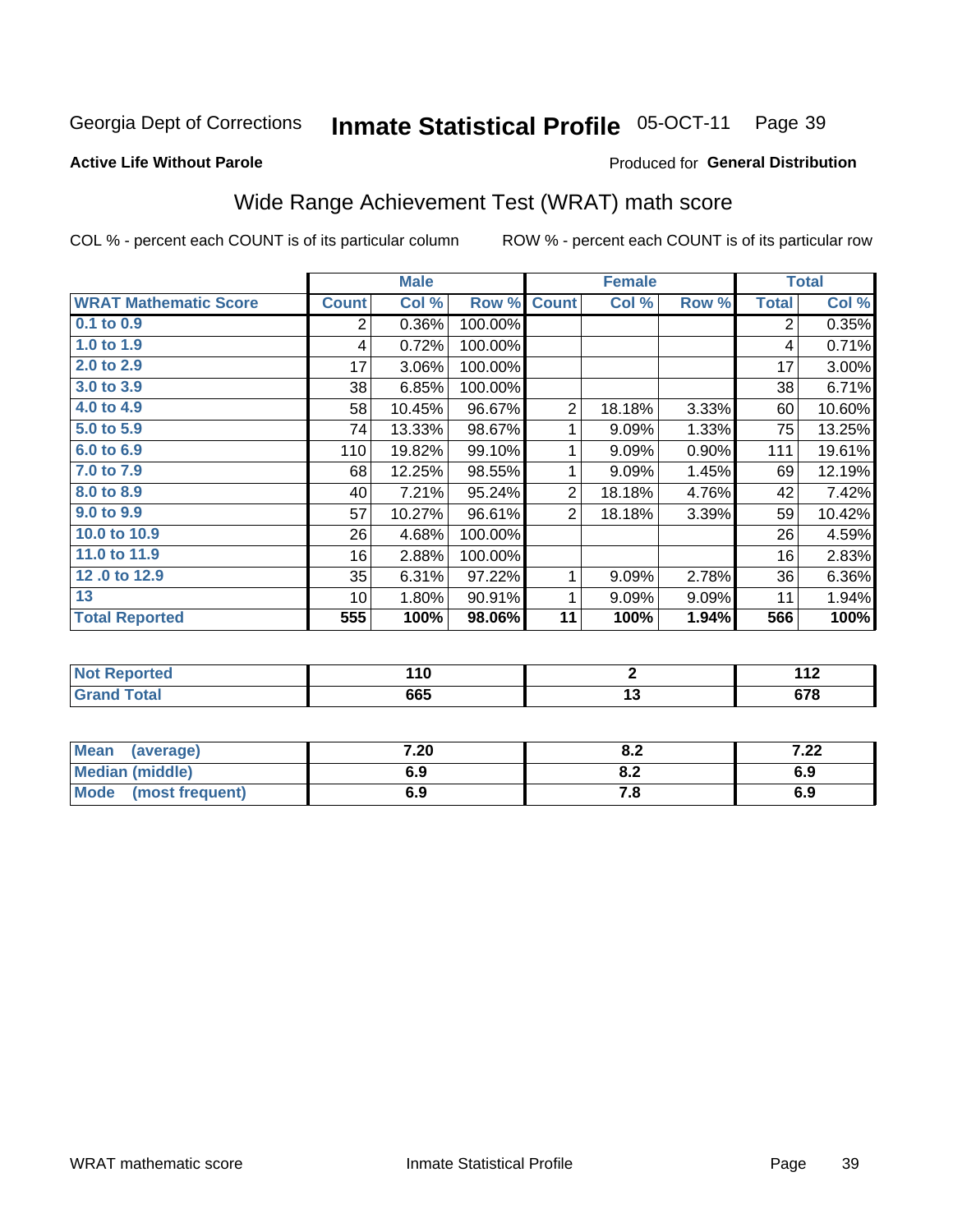#### **Inmate Statistical Profile 05-OCT-11** Page 40

## **Active Life Without Parole**

## Produced for General Distribution

# Wide Range Achievement Test (WRAT) spelling score

COL % - percent each COUNT is of its particular column

|                            |              | <b>Male</b> |         |              | <b>Female</b>  |       |              | <b>Total</b> |
|----------------------------|--------------|-------------|---------|--------------|----------------|-------|--------------|--------------|
| <b>WRAT Spelling Score</b> | <b>Count</b> | Col %       | Row %   | <b>Count</b> | Col %          | Row % | <b>Total</b> | Col %        |
| $0.1$ to $0.9$             | 7            | 1.26%       | 100.00% |              |                |       | 7            | 1.24%        |
| 1.0 to 1.9                 | 25           | 4.51%       | 100.00% |              |                |       | 25           | 4.42%        |
| 2.0 to 2.9                 | 41           | 7.40%       | 100.00% |              |                |       | 41           | 7.26%        |
| 3.0 to 3.9                 | 32           | 5.78%       | 100.00% |              |                |       | 32           | 5.66%        |
| 4.0 to 4.9                 | 45           | 8.12%       | 97.83%  | 1            | 9.09%          | 2.17% | 46           | 8.14%        |
| 5.0 to 5.9                 | 55           | 9.93%       | 100.00% |              |                |       | 55           | 9.73%        |
| 6.0 to 6.9                 | 61           | 11.01%      | 98.39%  | 1            | 9.09%          | 1.61% | 62           | 10.97%       |
| 7.0 to 7.9                 | 45           | 8.12%       | 97.83%  | 1            | 9.09%          | 2.17% | 46           | 8.14%        |
| 8.0 to 8.9                 | 42           | 7.58%       | 97.67%  | 1            | 9.09%          | 2.33% | 43           | 7.61%        |
| 9.0 to 9.9                 | 39           | 7.04%       | 100.00% |              |                |       | 39           | 6.90%        |
| 10.0 to 10.9               | 35           | 6.32%       | 100.00% |              |                |       | 35           | 6.19%        |
| 11.0 to 11.9               | 36           | 6.50%       | 92.31%  | 3            | 27.27%         | 7.69% | 39           | 6.90%        |
| 12.0 to 12.9               | 63           | 11.37%      | 95.45%  | 3            | 27.27%         | 4.55% | 66           | 11.68%       |
| 13                         | 28           | 5.05%       | 96.55%  | 1            | 9.09%          | 3.45% | 29           | 5.13%        |
| <b>Total Reported</b>      | 554          | 100%        | 98.05%  | 11           | 100%           | 1.95% | 565          | 100%         |
|                            |              |             |         |              |                |       |              |              |
| <b>Not Reported</b>        |              | 111         |         |              | $\overline{2}$ |       |              | 113          |
| <b>Grand Total</b>         |              | 665         |         |              | 13             |       |              | 678          |
|                            |              |             |         |              |                |       |              |              |
| Mean<br><i>(average)</i>   |              | 7.50        |         |              | 10 12          |       |              | 755          |

| Mean<br>(average)              | 7.50 | 10.12          | 7.55     |
|--------------------------------|------|----------------|----------|
| <b>Median (middle)</b>         | .    | 14 O<br>       | .        |
| <b>Mode</b><br>(most frequent) | o.J  | 1 C C<br>د.ء ا | o<br>o.o |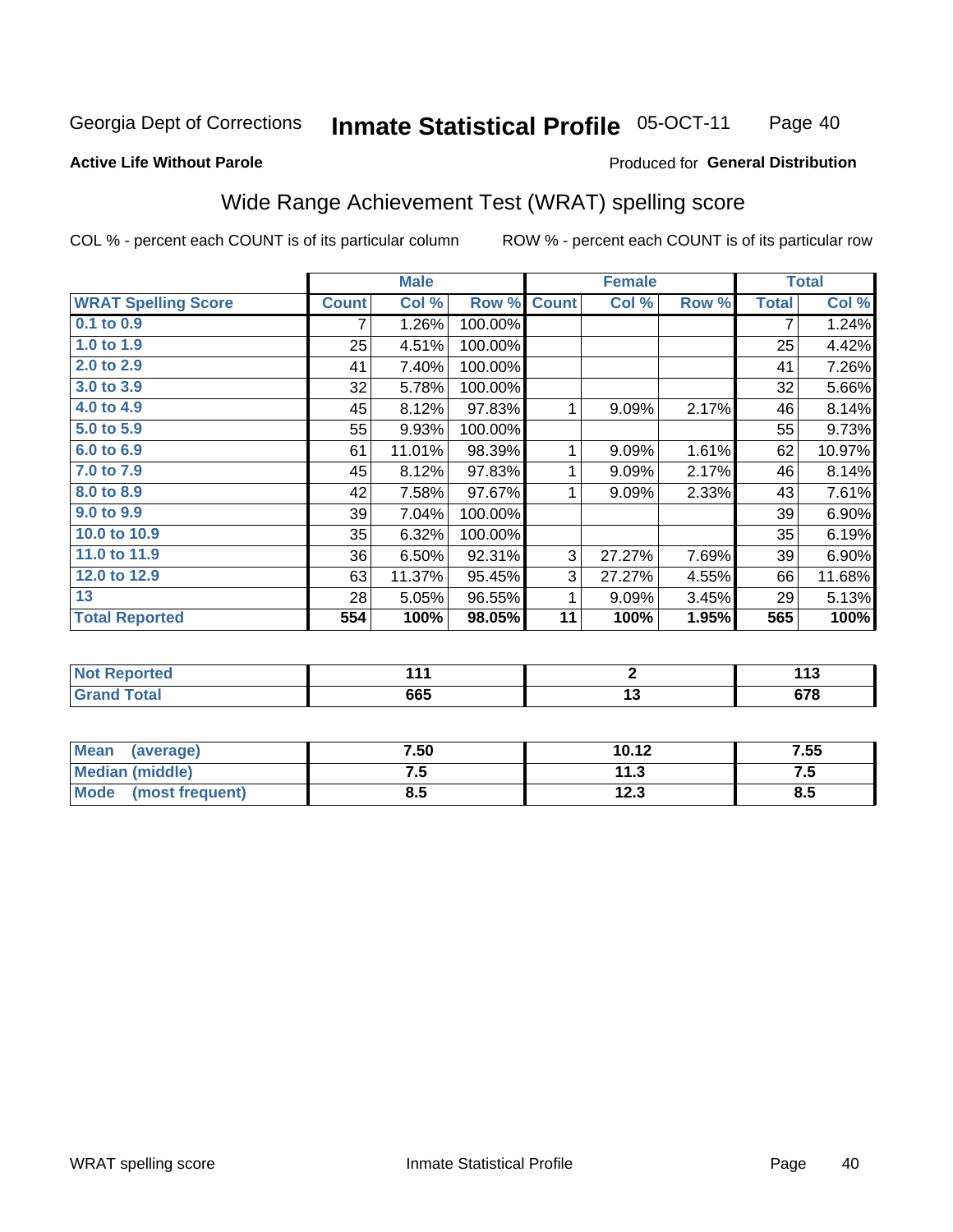## **Active Life Without Parole**

## **Produced for General Distribution**

## Scope of substance abuse - summary

COL % - percent each COUNT is of its particular column

|                        |              | <b>Male</b> |         |              | <b>Female</b> |          |              | <b>Total</b> |
|------------------------|--------------|-------------|---------|--------------|---------------|----------|--------------|--------------|
| <b>Substance Abuse</b> | <b>Count</b> | Col %       | Row %   | <b>Count</b> | Col %         | Row %    | <b>Total</b> | Col %        |
| <b>None</b>            | 300          | 45.11%      | 97.72%  |              | 53.85%        | $2.28\%$ | 307          | 45.28%       |
| <b>Drugs only</b>      | 209          | $31.43\%$   | 98.58%  |              | 23.08%        | 1.42%    | 212          | 31.27%       |
| <b>Alcohol only</b>    | 35           | $5.26\%$    | 100.00% |              |               |          | 35           | 5.16%        |
| Drugs and alcohol      | 121          | $18.20\%$   | 97.58%  |              | 23.08%        | 2.42%    | 124          | 18.29%       |
| <b>Total Reported</b>  | 665          | 100%        | 98.08%  | 13           | 100%          | 1.92%    | 678          | 100%         |

| <b>Not</b><br>Reported       |     |                   |
|------------------------------|-----|-------------------|
| <b>Total</b><br><b>Grand</b> | 665 | יים<br>. <u>.</u> |

| <b>Mod</b><br>'one<br>None<br><b>None</b> |
|-------------------------------------------|
|-------------------------------------------|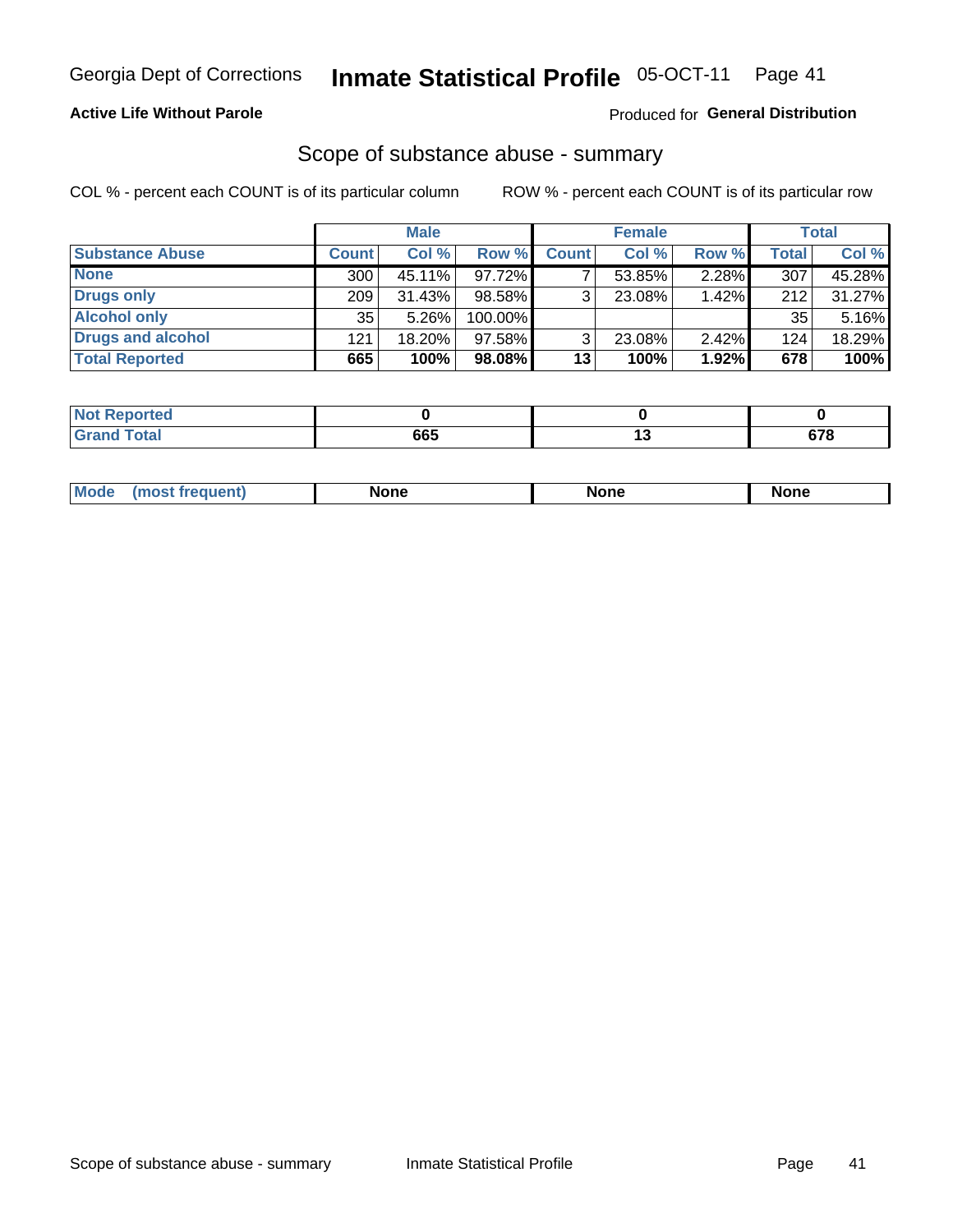## **Active Life Without Parole**

## **Produced for General Distribution**

## Scope of substance abuse - detail

COL % - percent each COUNT is of its particular column

|                                         |              | <b>Male</b> |         |              | <b>Female</b> |        |                | <b>Total</b> |
|-----------------------------------------|--------------|-------------|---------|--------------|---------------|--------|----------------|--------------|
| <b>Substance Abuse</b>                  | <b>Count</b> | Col %       | Row %   | <b>Count</b> | Col %         | Row %  | <b>Total</b>   | Col %        |
| No drug or alcohol problems             | 300          | 45.11%      | 97.72%  |              | 53.85%        | 2.28%  | 307            | 45.28%       |
| Drug addiction but no alcohol           | 3            | 0.45%       | 100.00% |              |               |        | 3              | 0.44%        |
| <b>Drug addiction and alcohol</b>       | 3            | 0.45%       | 100.00% |              |               |        | 3              | 0.44%        |
| <b>labuse</b>                           |              |             |         |              |               |        |                |              |
| <b>Drug addiction and alcoholism</b>    | 2            | 0.30%       | 100.00% |              |               |        | $\overline{2}$ | 0.29%        |
| No drug problem but alcohol             | 29           | 4.36%       | 100.00% |              |               |        | 29             | 4.28%        |
| abuse                                   |              |             |         |              |               |        |                |              |
| No drug problem but alcoholism          | 6            | 0.90%       | 100.00% |              |               |        | 6              | 0.88%        |
| Drug experiment but no alcohol          | 118          | 17.74%      | 99.16%  |              | 7.69%         | 0.84%  | 119            | 17.55%       |
| <b>Drug experiment &amp; alcohol</b>    | 14           | 2.11%       | 100.00% |              |               |        | 14             | 2.06%        |
| abuse                                   |              |             |         |              |               |        |                |              |
| <b>Drug experiment &amp; alcoholism</b> | 10           | 1.50%       | 100.00% |              |               |        | 10             | 1.47%        |
| Drug abuse but no alcohol               | 88           | 13.23%      | 97.78%  | 2            | 15.38%        | 2.22%  | 90             | 13.27%       |
| Drug abuse and alcohol abuse            | 77           | 11.58%      | 98.72%  |              | 7.69%         | 1.28%  | 78             | 11.50%       |
| <b>Drug abuse and alcoholism</b>        | 15           | 2.26%       | 88.24%  | 2            | 15.38%        | 11.76% | 17             | 2.51%        |
| <b>Total Reported</b>                   | 665          | 100%        | 98.08%  | 13           | 100%          | 1.92%  | 678            | 100%         |

| ported<br>NOT          |     |    |            |
|------------------------|-----|----|------------|
| $\sim$ $\sim$<br>_____ | 665 | יי | c70<br>010 |

| Mode (most frequent) | No drug or alcohol problems No drug or alcohol problems No drug or alcohol |          |
|----------------------|----------------------------------------------------------------------------|----------|
|                      |                                                                            | problems |
|                      |                                                                            |          |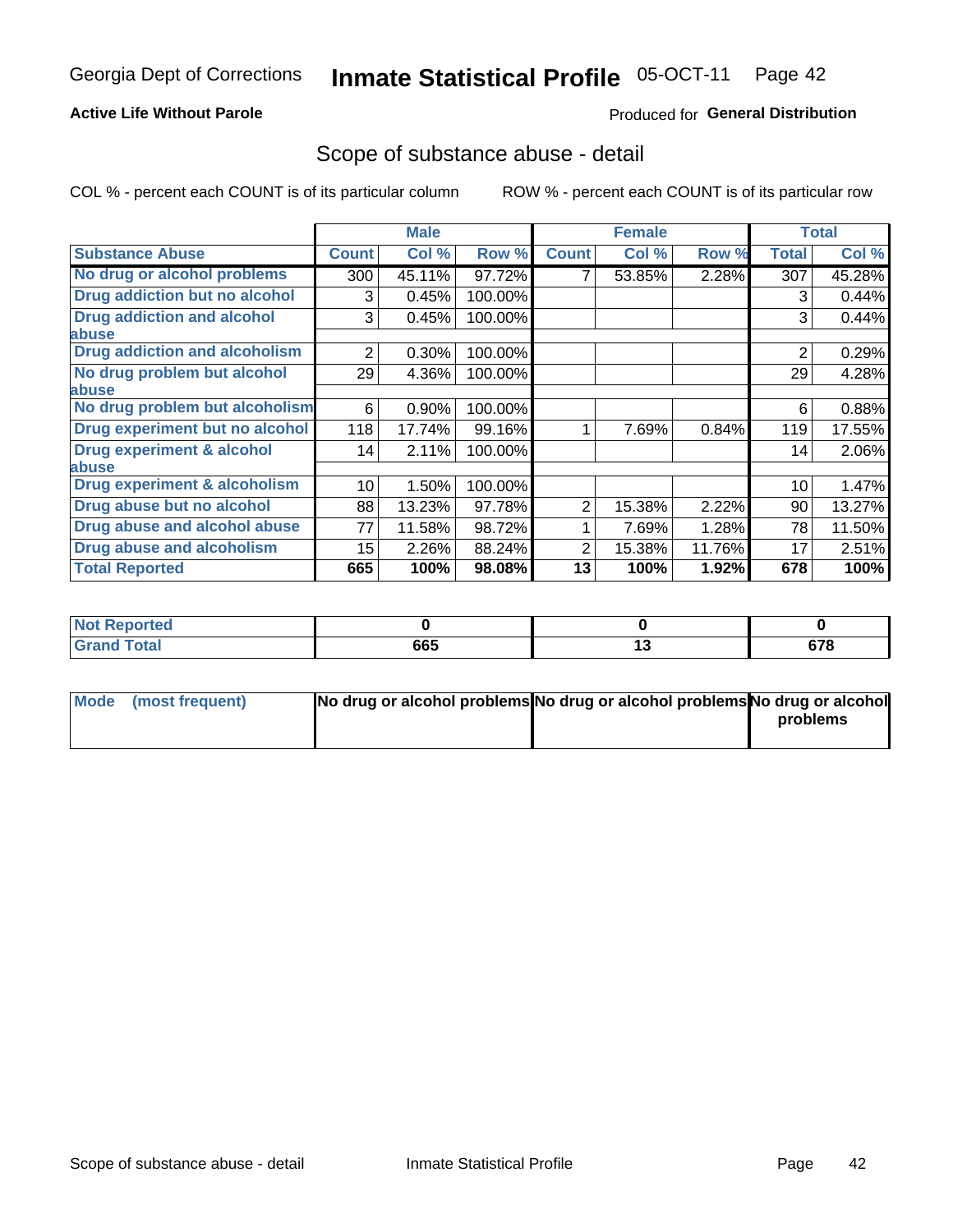#### **Inmate Statistical Profile 05-OCT-11** Page 43

### **Active Life Without Parole**

## **Produced for General Distribution**

# Current / last mental health treatment level

COL % - percent each COUNT is of its particular column

|                                                    |              | <b>Male</b> |         |              | <b>Female</b> |       |              | <b>Total</b> |
|----------------------------------------------------|--------------|-------------|---------|--------------|---------------|-------|--------------|--------------|
| <b>Mental Health Treatment Lev</b>                 | <b>Count</b> | Col %       | Row %   | <b>Count</b> | Col %         | Row % | <b>Total</b> | Col %        |
| 1 No problem at current time                       | 52           | 20.23%      | 98.11%  |              | 10.00%        | 1.89% | 53           | 19.85%       |
| 2 Receiving outpatient<br><b>Treatment</b>         | 154          | 59.92%      | 94.48%  | 9            | 90.00%        | 5.52% | 163          | 61.05%       |
| 3 Inpatient, moderate<br>Treatment                 | 42           | 16.34%      | 100.00% |              |               |       | 42           | 15.73%       |
| 4 Inpatient, intensive<br>Treatment                | 8            | 3.11%       | 100.00% |              |               |       | 8            | 3.00%        |
| <b>5 Undergoing crisis</b><br><b>stabilization</b> |              | 0.39%       | 100.00% |              |               |       |              | 0.37%        |
| <b>Total Evaluated</b>                             | 257          | 100%        | 96.25%  | 10           | 100%          | 3.75% | 267          | 100%         |

| had MH<br>uation<br>$\mathbf{A} \mathbf{V} \mathbf{A}$<br>Never I | 408<br>$ -$ |     |     |
|-------------------------------------------------------------------|-------------|-----|-----|
|                                                                   | 665<br>---  | . v | --- |

| <b>Median (middle)</b>         | <b>Receiving outpatient</b><br>treatment | <b>Receiving outpatient</b><br>treatment | <b>Receiving</b><br>outpatient<br>treatment |  |
|--------------------------------|------------------------------------------|------------------------------------------|---------------------------------------------|--|
| <b>Mode</b><br>(most frequent) | <b>Receiving outpatient</b><br>treatment | <b>Receiving outpatient</b><br>treatment | <b>Receiving</b><br>outpatient<br>treatment |  |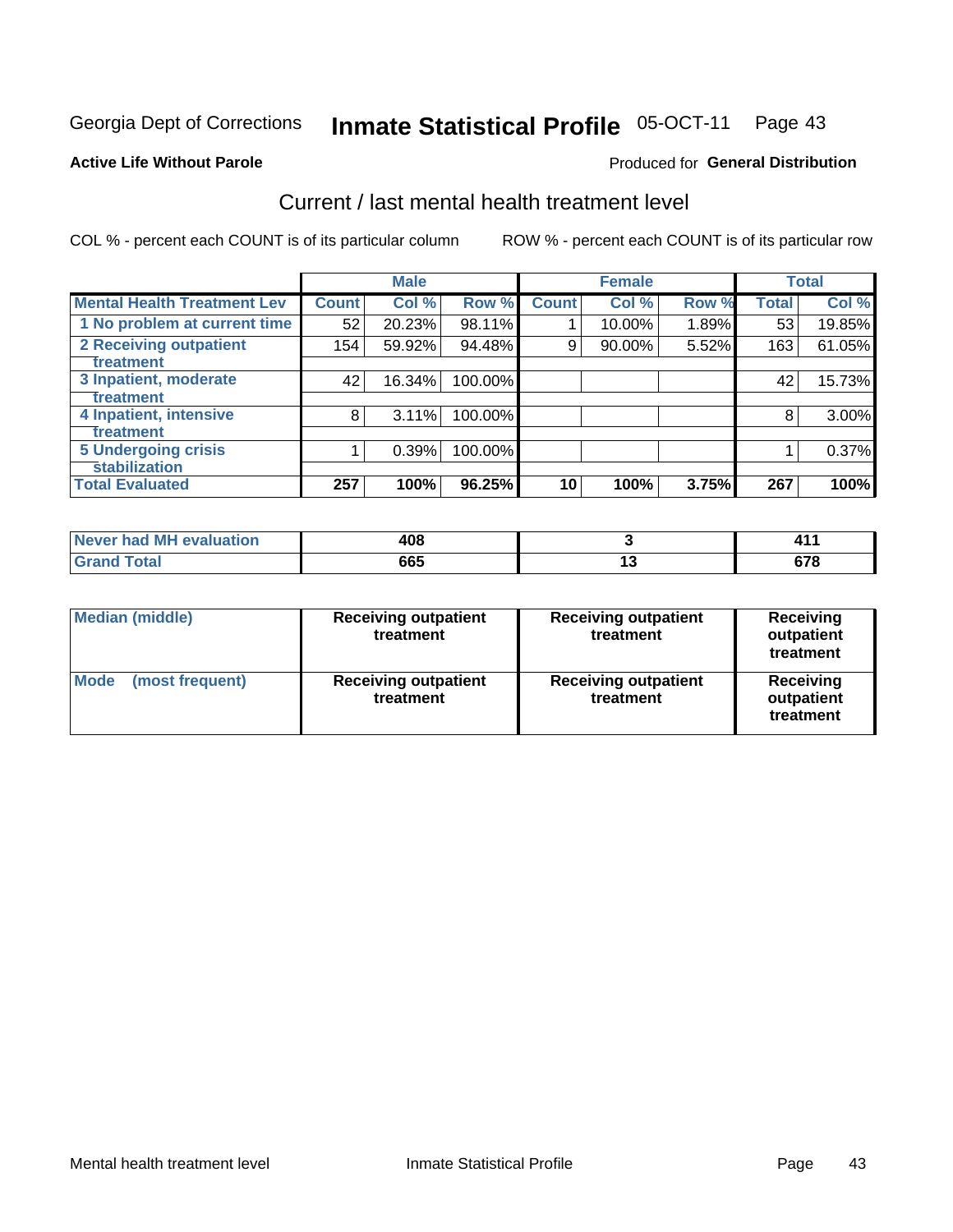#### **Inmate Statistical Profile 05-OCT-11** Page 44

## **Active Life Without Parole**

## Produced for General Distribution

# PULHESDWIT medical scale - 'P' overall condition ('P'hysical)

COL % - percent each COUNT is of its particular column

|                                  |                | <b>Male</b> |                    |    | <b>Female</b> |       |              | <b>Total</b> |
|----------------------------------|----------------|-------------|--------------------|----|---------------|-------|--------------|--------------|
| 'P' Overall Condition            | <b>Count</b>   | Col %       | <b>Row % Count</b> |    | Col %         | Row % | <b>Total</b> | Col %        |
| 1 No medical illness             | 447            | 72.21%      | 99.11%             |    | 30.77%        | 0.89% | 451          | 71.36%       |
| 2 Well-controlled chronic        | 142            | 22.94%      | 94.04%             | 9  | 69.23%        | 5.96% | 151          | 23.89%       |
| <b>illness</b>                   |                |             |                    |    |               |       |              |              |
| 3 Poorly-controlled chronic      | 28             | 4.52%       | 100.00%            |    |               |       | 28           | 4.43%        |
| <b>illness</b>                   |                |             |                    |    |               |       |              |              |
| 4 Significant problems requiring | $\overline{2}$ | 0.32%       | 100.00%            |    |               |       | 2            | 0.32%        |
| special housing                  |                |             |                    |    |               |       |              |              |
| <b>Total Reported</b>            | 619            | 100%        | 97.94%             | 13 | 100%          | 2.06% | 632          | 100%         |

|        | ⁄1 I<br>-- | - 71 P<br>- 7 |
|--------|------------|---------------|
| ו טנמו | 665        | ~70           |

| <b>Mode</b> | (most frequent) | 1 No medical illness | 2 Well-controlled chronic<br>illness | 1 No medical<br>illness |
|-------------|-----------------|----------------------|--------------------------------------|-------------------------|
|-------------|-----------------|----------------------|--------------------------------------|-------------------------|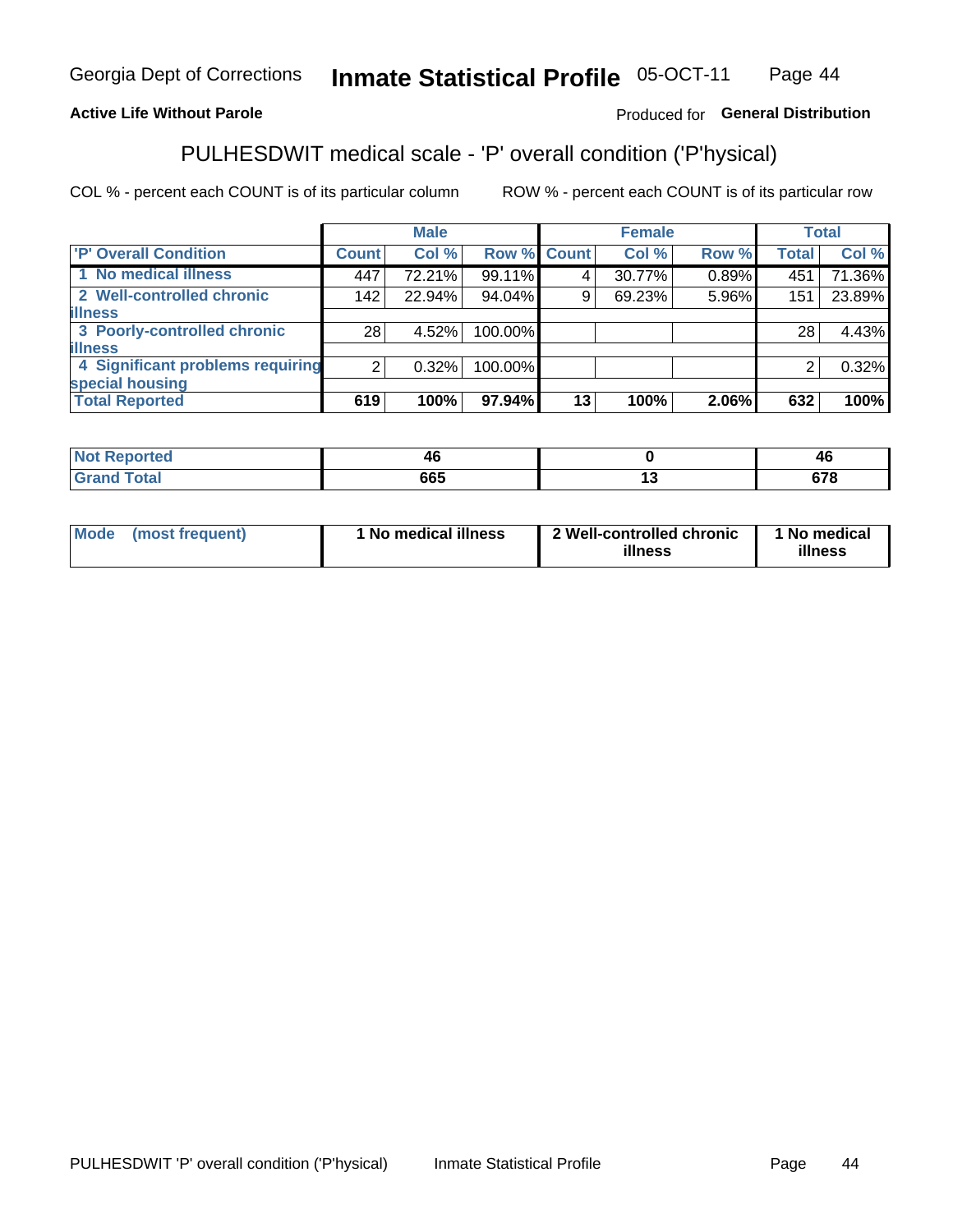## **Active Life Without Parole**

## Produced for General Distribution

# PULHESDWIT medical scale - 'U' upper body

COL % - percent each COUNT is of its particular column

|                              |              | <b>Male</b> |         |              | <b>Female</b> |       |              | <b>Total</b> |
|------------------------------|--------------|-------------|---------|--------------|---------------|-------|--------------|--------------|
| <b>'U' Upper Body</b>        | <b>Count</b> | Col %       | Row %   | <b>Count</b> | Col %         | Row % | <b>Total</b> | Col %        |
| 1 Upper bones, joints,       | 582          | 94.33%      | 98.15%  | 11           | 84.62%        | 1.85% | 593          | 94.13%       |
| muscles all OK               |              |             |         |              |               |       |              |              |
| 2 One or both arms minimally | 27           | 4.38%       | 93.10%  | 2            | 15.38%        | 6.90% | 29           | 4.60%        |
| limited                      |              |             |         |              |               |       |              |              |
| 3 One or both arms           | 6            | 0.97%       | 100.00% |              |               |       | 6            | 0.95%        |
| moderately limited           |              |             |         |              |               |       |              |              |
| 4 One arm disabled,          |              | 0.16%       | 100.00% |              |               |       |              | 0.16%        |
| paralyzed, or amputated      |              |             |         |              |               |       |              |              |
| 5 Both arms disabled,        |              | 0.16%       | 100.00% |              |               |       |              | 0.16%        |
| paralyzed, or amputated      |              |             |         |              |               |       |              |              |
| <b>Total Reported</b>        | 617          | 100%        | 97.94%  | 13           | 100%          | 2.06% | 630          | 100%         |

| <b>Not Reported</b> |     | 4C            |
|---------------------|-----|---------------|
| <b>Grand Total</b>  | 665 | <br>r70<br>v, |

|  | Mode (most frequent) | 1 Upper bones, joints,<br>muscles all OK | 1 Upper bones, joints,<br>muscles all OK | 1 Upper bones,<br>ljoints, muscles all<br>ОK |
|--|----------------------|------------------------------------------|------------------------------------------|----------------------------------------------|
|--|----------------------|------------------------------------------|------------------------------------------|----------------------------------------------|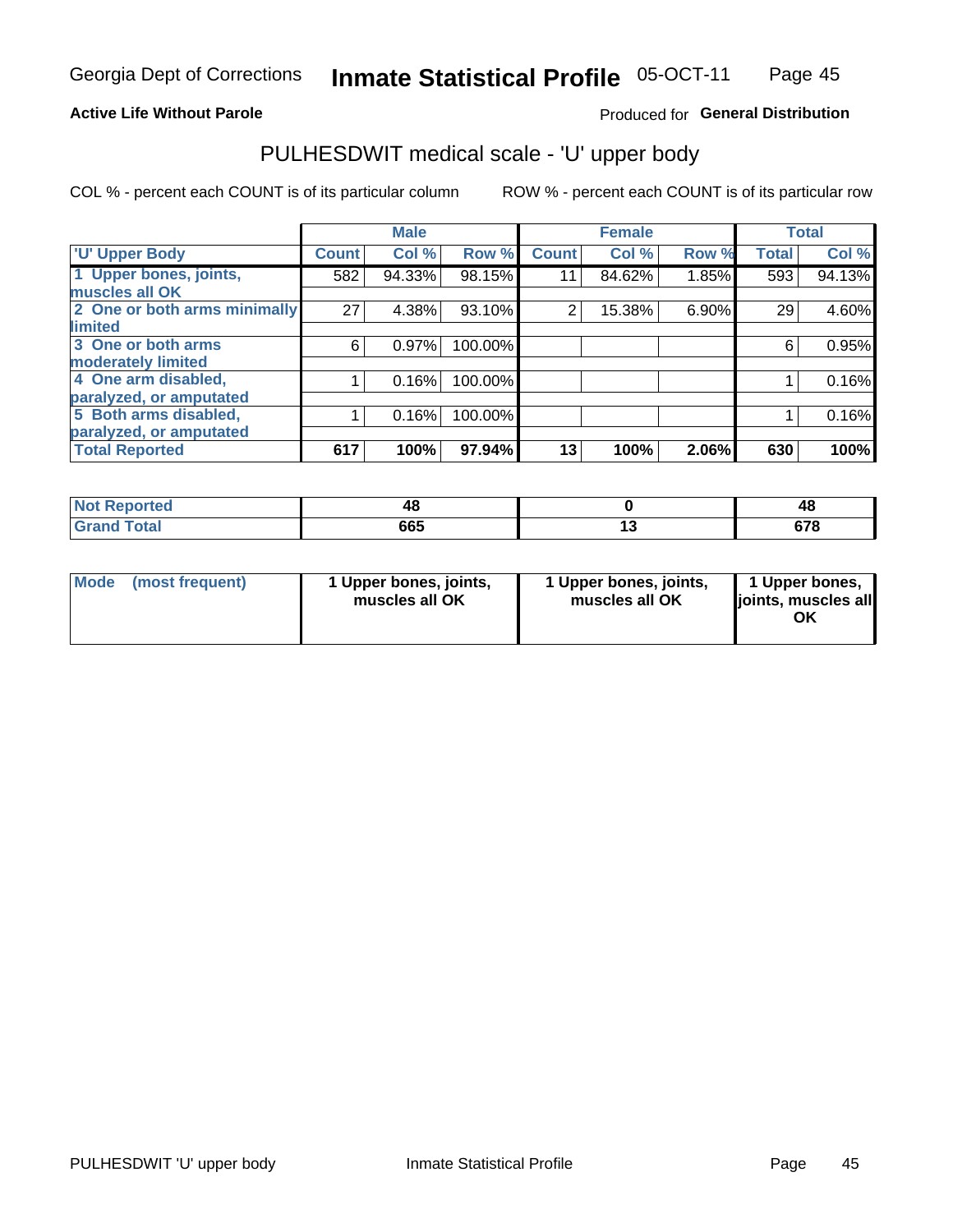## **Active Life Without Parole**

## Produced for General Distribution

# PULHESDWIT medical scale - 'L' lower body

COL % - percent each COUNT is of its particular column

|                                |                 | <b>Male</b> |         |              | <b>Female</b> |       |              | <b>Total</b> |
|--------------------------------|-----------------|-------------|---------|--------------|---------------|-------|--------------|--------------|
| 'L' Lower Body                 | <b>Count</b>    | Col %       | Row %   | <b>Count</b> | Col %         | Row % | <b>Total</b> | Col %        |
| 1 Lower bones, joints,         | 533             | 86.25%      | 98.34%  | 9            | 69.23%        | 1.66% | 542          | 85.90%       |
| muscles all OK                 |                 |             |         |              |               |       |              |              |
| 2 One or both legs minimally   | 72              | 11.65%      | 94.74%  | 4            | 30.77%        | 5.26% | 76           | 12.04%       |
| limited                        |                 |             |         |              |               |       |              |              |
| 3 One or both legs             | 12 <sub>2</sub> | 1.94%       | 100.00% |              |               |       | 12           | 1.90%        |
| moderately limited             |                 |             |         |              |               |       |              |              |
| 4 One leg disabled, paralyzed, |                 | 0.16%       | 100.00% |              |               |       |              | 0.16%        |
| or amputated                   |                 |             |         |              |               |       |              |              |
| <b>Total Reported</b>          | 618             | 100%        | 97.94%  | 13           | 100%          | 2.06% | 631          | 100%         |

| <b>Not Reported</b> |     |             |
|---------------------|-----|-------------|
| <b>Grand Total</b>  | 665 | ~70<br>07 O |

| Mode | (most frequent) | 1 Lower bones, joints,<br>muscles all OK | 1 Lower bones, joints,<br>muscles all OK | 1 Lower bones,<br>ljoints, muscles all<br>OK |
|------|-----------------|------------------------------------------|------------------------------------------|----------------------------------------------|
|------|-----------------|------------------------------------------|------------------------------------------|----------------------------------------------|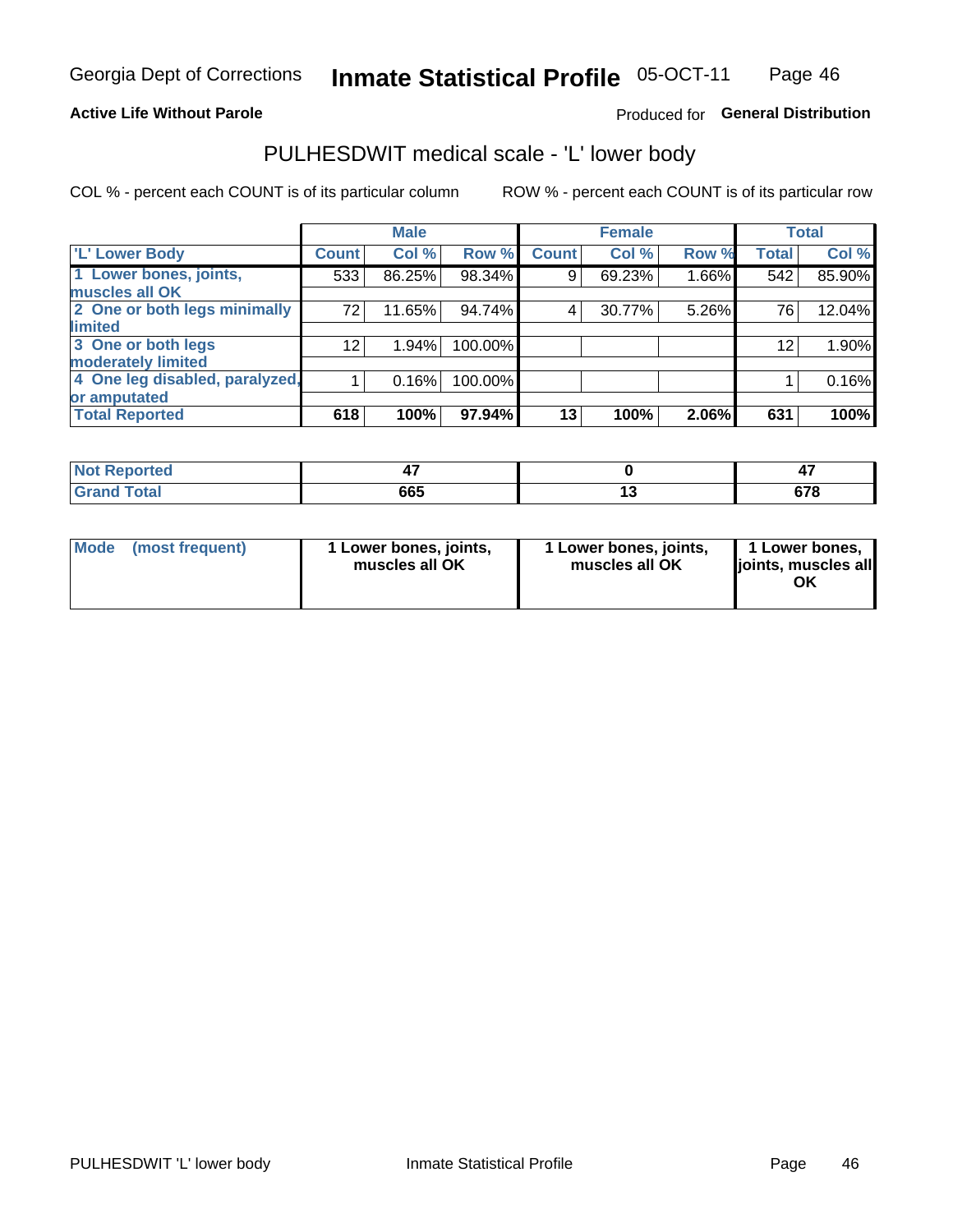**Active Life Without Parole** 

Produced for General Distribution

## PULHESDWIT medical scale - 'H' hearing

COL % - percent each COUNT is of its particular column

|                                |                 | <b>Male</b> |                    |    | <b>Female</b> |          | <b>Total</b> |        |
|--------------------------------|-----------------|-------------|--------------------|----|---------------|----------|--------------|--------|
| <b>H'</b> Hearing              | <b>Count</b>    | Col%        | <b>Row % Count</b> |    | Col %         | Row %    | <b>Total</b> | Col %  |
| 1 Normal hearing both ears     | 607             | 98.38%      | $97.90\%$          | 13 | $100.00\%$    | 2.10%    | 620          | 98.41% |
| 2 Some loss in one ear with    | 10 <sup>1</sup> | 1.62%       | 100.00%            |    |               |          | 10           | 1.59%  |
| other OK, or mild loss in both |                 |             |                    |    |               |          |              |        |
| <b>Total Reported</b>          | 617             | 100%        | 97.94%             | 13 | 100%          | $2.06\%$ | 630          | 100%   |

| --<br>m<br>. | ΛS<br>. .<br>$\sim$       |        | т.<br>__         |
|--------------|---------------------------|--------|------------------|
|              | <b>CCF</b><br>בספ<br>$ -$ | $\sim$ | c70<br>$\cdot$ . |

|  | Mode (most frequent) | 1 Normal hearing both ears 1 Normal hearing both ears 1 Normal hearing |  | both ears |
|--|----------------------|------------------------------------------------------------------------|--|-----------|
|--|----------------------|------------------------------------------------------------------------|--|-----------|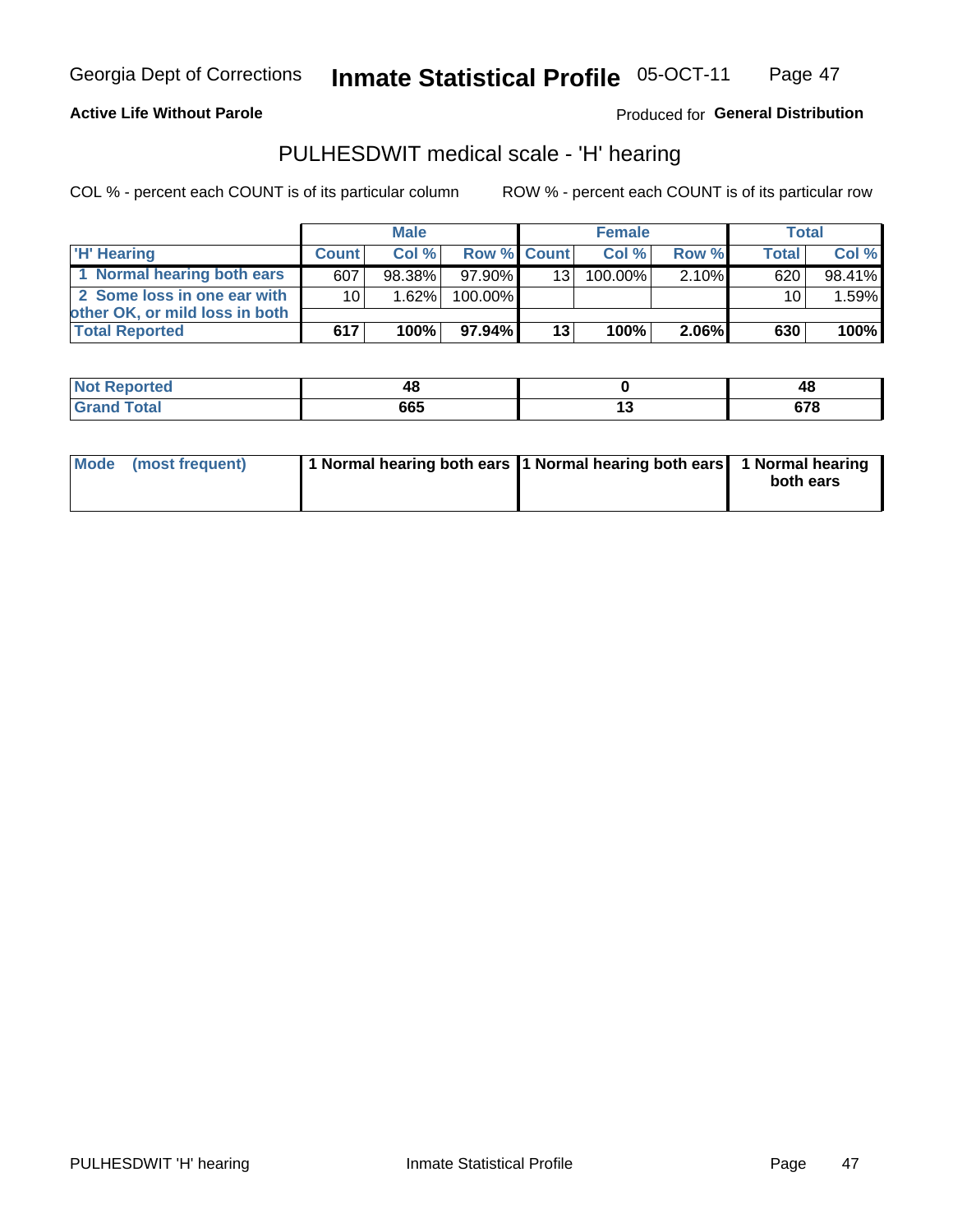**Active Life Without Parole** 

## Produced for General Distribution

## PULHESDWIT medical scale - 'E' vision

COL % - percent each COUNT is of its particular column

|                                |                 | <b>Male</b> |             |    | <b>Female</b> |       |              | <b>Total</b> |
|--------------------------------|-----------------|-------------|-------------|----|---------------|-------|--------------|--------------|
| <b>E' Vision</b>               | <b>Count</b>    | Col %       | Row % Count |    | Col %         | Row % | <b>Total</b> | Col %        |
| 1 Correctable to 20/40 in both | 462             | 80.63%      | 98.30%      | 8  | 61.54%        | 1.70% | 470          | 80.20%       |
| eyes                           |                 |             |             |    |               |       |              |              |
| 2 Correctable to 20/70 in one  | 95              | 16.58%      | 95.00%      | 5  | 38.46%        | 5.00% | 100          | 17.06%       |
| eye, may be blind in other     |                 |             |             |    |               |       |              |              |
| 3 Correctable to 20/200 in one | 13 <sub>1</sub> | 2.27%       | 100.00%     |    |               |       | 13           | 2.22%        |
| eye, may be blind in other     |                 |             |             |    |               |       |              |              |
| 4 One eye not correctable to   | 3               | 0.52%       | 100.00%     |    |               |       | 3            | 0.51%        |
| 20/200, other may be blind     |                 |             |             |    |               |       |              |              |
| <b>Total Reported</b>          | 573             | 100%        | 97.78%      | 13 | 100%          | 2.22% | 586          | 100%         |

| <b>Not Reported</b><br>$\cdots$ | JŁ  |         | ~<br>9Ł     |
|---------------------------------|-----|---------|-------------|
| <b>Total</b>                    | 665 | $\cdot$ | c70<br>07 O |

| Mode (most frequent) | <sup>1</sup> Correctable to 20/40 in both 1 Correctable to 20/40 in 1 Correctable to<br>eves | both eyes | 20/40 in both eyes |
|----------------------|----------------------------------------------------------------------------------------------|-----------|--------------------|
|                      |                                                                                              |           |                    |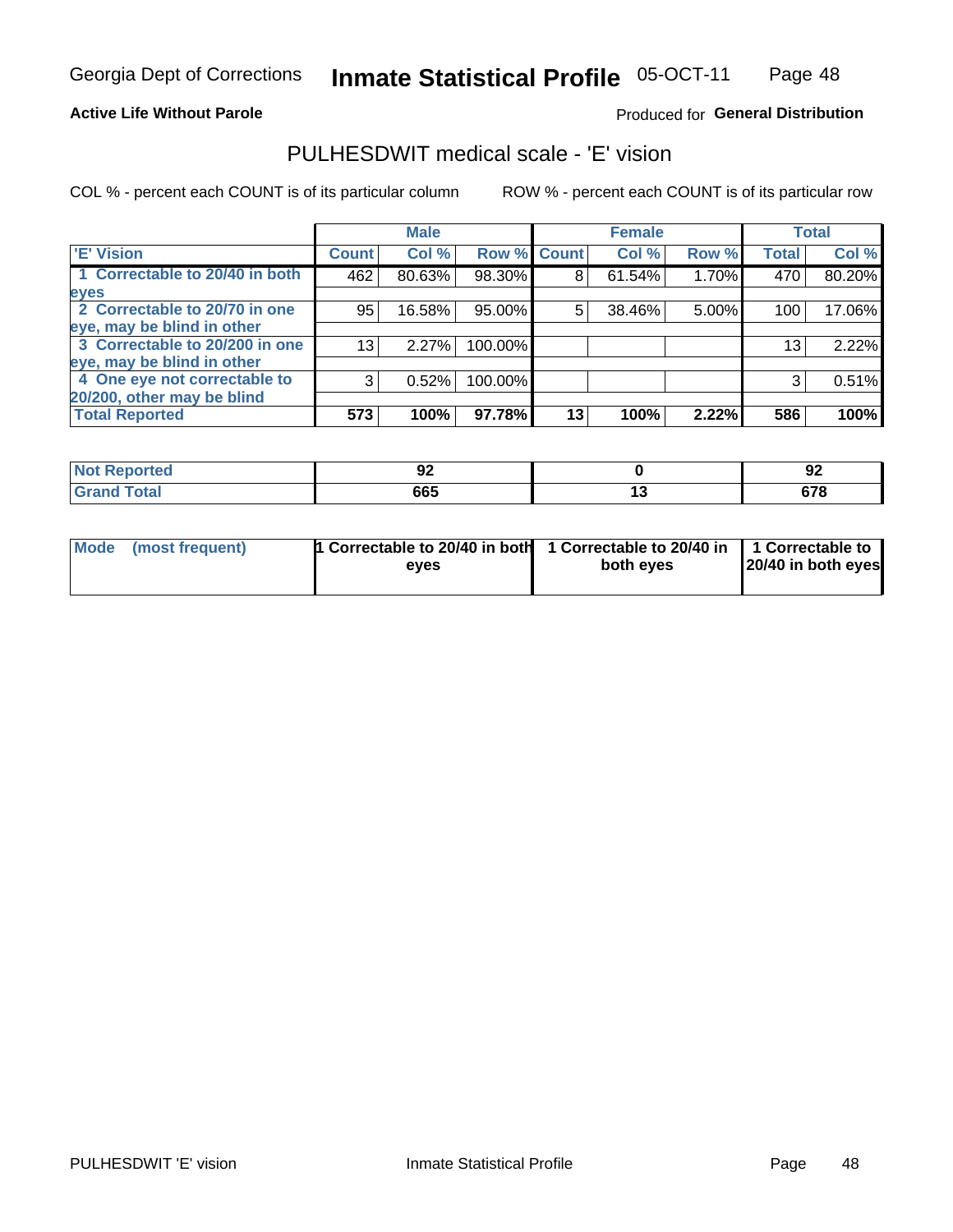## **Active Life Without Parole**

## Produced for General Distribution

# PULHESDWIT medical scale - 'S' pSychiatric

COL % - percent each COUNT is of its particular column

|                                |              | <b>Male</b> |             |    | <b>Female</b> |       |              | <b>Total</b> |
|--------------------------------|--------------|-------------|-------------|----|---------------|-------|--------------|--------------|
| 'S' pSychiatric                | <b>Count</b> | Col %       | Row % Count |    | Col %         | Row % | <b>Total</b> | Col %        |
| 1 No impairment or disorders   | 494          | 82.06%      | 99.00%      |    | 45.45%        | 1.00% | 499          | 81.40%       |
| 2 Stable, or in remission, or  | 69           | 11.46%      | 92.00%      | 6  | 54.55%        | 8.00% | 75           | 12.23%       |
| mild impairment or retardation |              |             |             |    |               |       |              |              |
| 3 Requires moderate inpatient  | 33           | 5.48%       | 100.00%     |    |               |       | 33           | 5.38%        |
| treatment                      |              |             |             |    |               |       |              |              |
| 4 Requires intensive inpatient | 6            | $1.00\%$    | 100.00%     |    |               |       | 6            | 0.98%        |
| treatment                      |              |             |             |    |               |       |              |              |
| <b>Total Reported</b>          | 602          | 100%        | 98.21%      | 11 | 100%          | 1.79% | 613          | 100%         |

| тео | . .<br>u.           | <b>D</b>               |
|-----|---------------------|------------------------|
|     | 00F<br>ხხე<br>- - - | $\sim$<br>ט ו כ<br>. . |

| Mode (most frequent) | <sup>1</sup> No impairment or disorders 2 Stable, or in remission, <sup>1</sup> No impairment or |                       |           |
|----------------------|--------------------------------------------------------------------------------------------------|-----------------------|-----------|
|                      |                                                                                                  | or mild impairment or | disorders |
|                      |                                                                                                  | retardation           |           |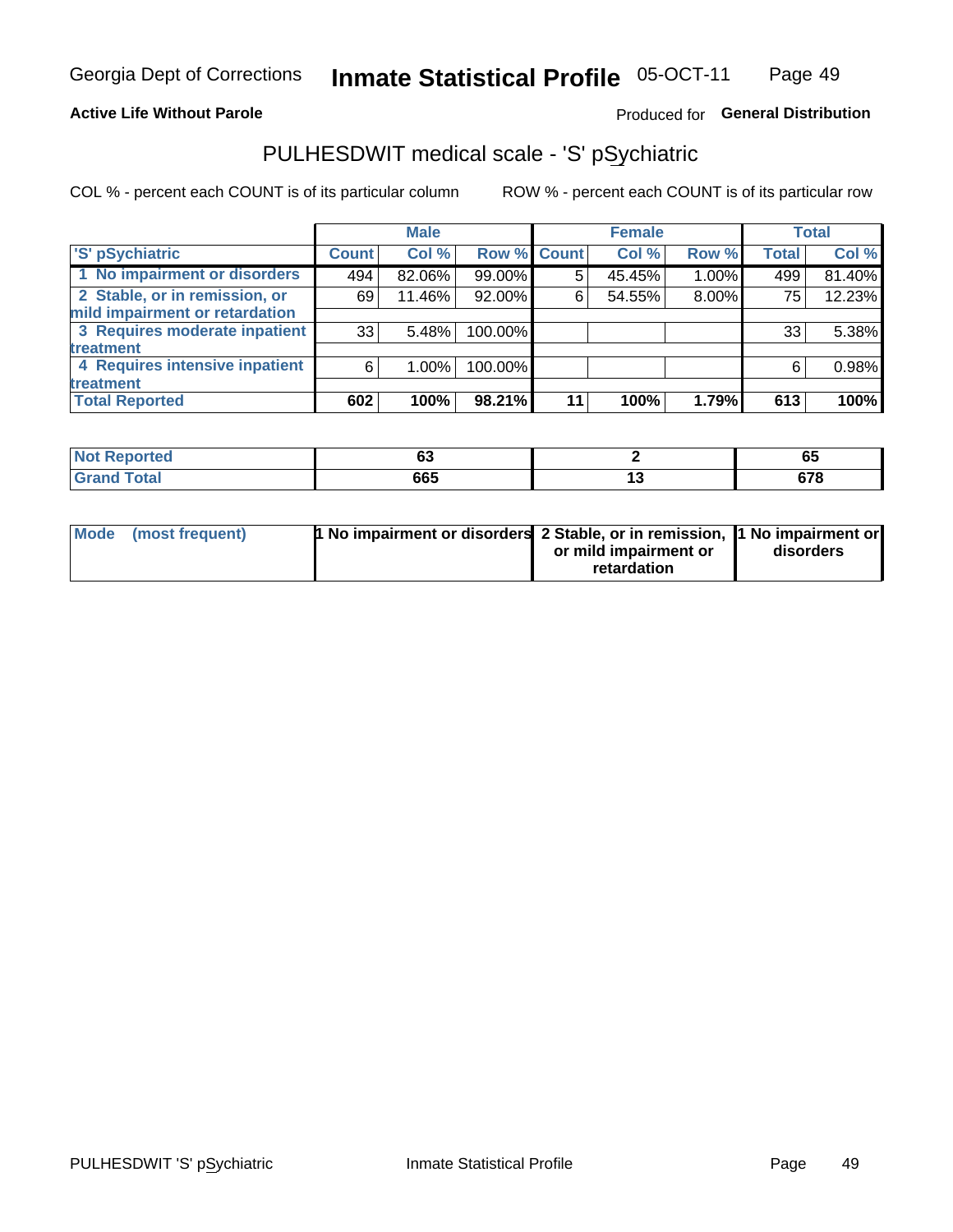## **Active Life Without Parole**

## Produced for General Distribution

## PULHESDWIT medical scale - 'D' dental

COL % - percent each COUNT is of its particular column

|                                 |              | <b>Male</b> |             |    | <b>Female</b> |       |              | <b>Total</b> |
|---------------------------------|--------------|-------------|-------------|----|---------------|-------|--------------|--------------|
| 'D' Dental                      | <b>Count</b> | Col %       | Row % Count |    | Col %         | Row % | <b>Total</b> | Col %        |
| 1 Minimal routine dental health | 431          | 74.83%      | 98.40%      |    | 58.33%        | 1.60% | 438          | 74.49%       |
| <b>needs</b>                    |              |             |             |    |               |       |              |              |
| 2 Moderate cavities and/or gum  | 117          | 20.31%      | 95.90%      | 5  | 41.67%        | 4.10% | 122          | 20.75%       |
| disease                         |              |             |             |    |               |       |              |              |
| 3 Extensive gum disease         | 27           | 4.69%       | 100.00%     |    |               |       | 27           | 4.59%        |
| and/or widespread decay         |              |             |             |    |               |       |              |              |
| 4 Urgent need for dental        |              | 0.17%       | 100.00%     |    |               |       |              | 0.17%        |
| <b>services</b>                 |              |             |             |    |               |       |              |              |
| <b>Total Reported</b>           | 576          | 100%        | 97.96%      | 12 | 100%          | 2.04% | 588          | 100%         |

| المنتصب المساء<br>rtea<br>N<br>. | o   |           | ゥ               |
|----------------------------------|-----|-----------|-----------------|
| $f \wedge f \wedge f$            | 665 | 1 V<br>__ | $\sim$<br>u i u |

| <b>Mode</b> | (most frequent) | Minimal routine dental<br>health needs | 1 Minimal routine dental 11 Minimal routine<br>health needs | dental health<br>needs |
|-------------|-----------------|----------------------------------------|-------------------------------------------------------------|------------------------|
|-------------|-----------------|----------------------------------------|-------------------------------------------------------------|------------------------|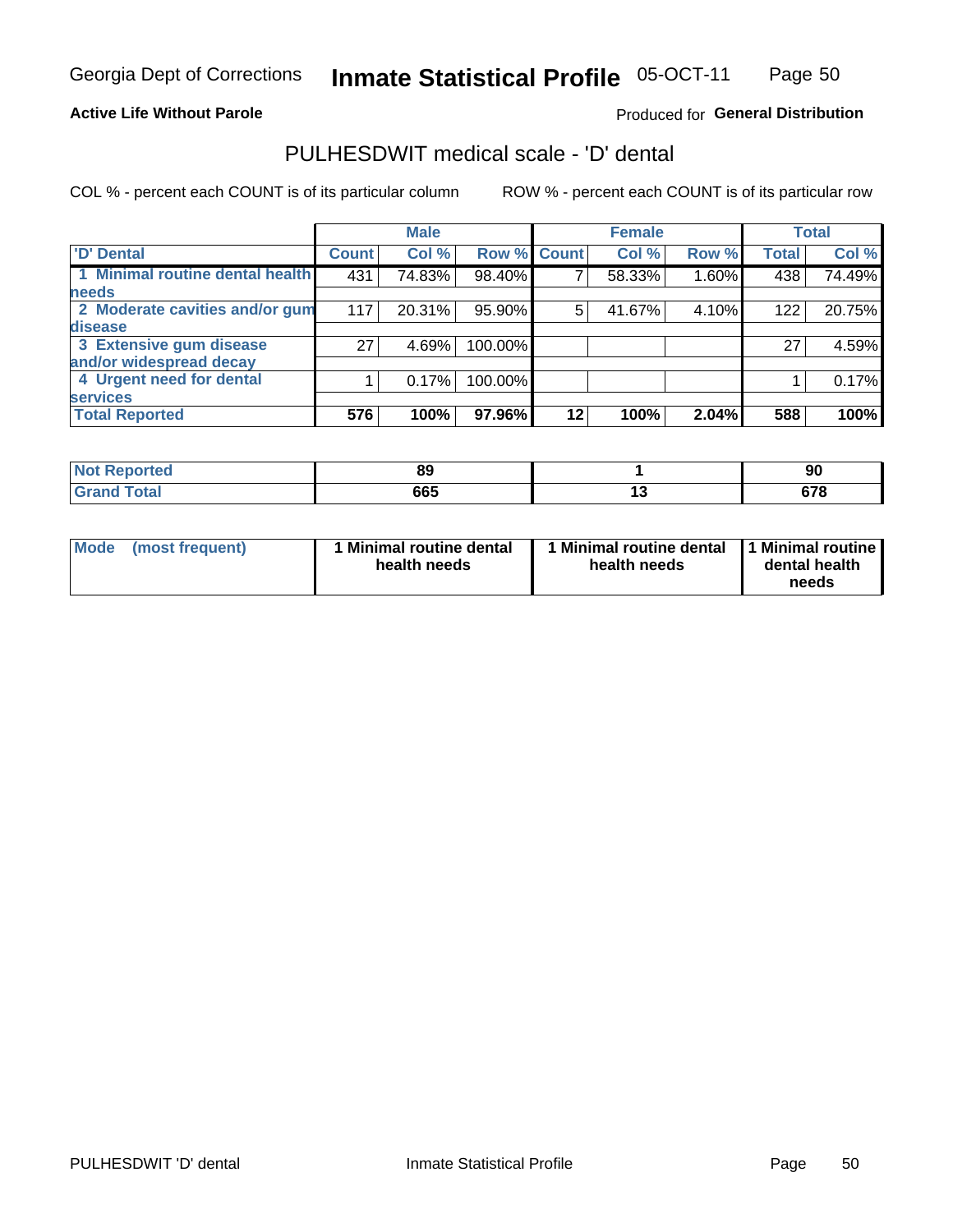## **Active Life Without Parole**

## Produced for General Distribution

## PULHESDWIT medical scale - 'W' work ability

COL % - percent each COUNT is of its particular column

|                                 |              | <b>Male</b> |         |             | <b>Female</b> |       |              | <b>Total</b> |
|---------------------------------|--------------|-------------|---------|-------------|---------------|-------|--------------|--------------|
| <b>W' work ability</b>          | <b>Count</b> | Col %       |         | Row % Count | Col %         | Row % | <b>Total</b> | Col %        |
| 1 Unrestricted work or activity | 483          | 78.03%      | 97.97%  | 10          | 76.92%        | 2.03% | 493          | 78.01%       |
| 2 Minor restrictions on type of | 106          | 17.12%      | 97.25%  | 3           | 23.08%        | 2.75% | 109          | 17.25%       |
| <b>work</b>                     |              |             |         |             |               |       |              |              |
| 3 Moderate restrictions on type | 19           | $3.07\%$    | 100.00% |             |               |       | 19           | 3.01%        |
| of work                         |              |             |         |             |               |       |              |              |
| 4 Major restrictions on type of | 8            | 1.29%       | 100.00% |             |               |       | 8            | 1.27%        |
| <b>work</b>                     |              |             |         |             |               |       |              |              |
| 5 Cannot work under any         | 3            | 0.48%       | 100.00% |             |               |       | 3            | 0.47%        |
| <b>circumstances</b>            |              |             |         |             |               |       |              |              |
| <b>Total Reported</b>           | 619          | 100%        | 97.94%  | 13          | 100%          | 2.06% | 632          | 100.0%       |

| <b>Not Reported</b> | ⁄1 I | 46                 |
|---------------------|------|--------------------|
| <b>Grand Total</b>  | 665  | <b>C70</b><br>07 O |

| <b>Mode</b> | (most frequent) | 1 Unrestricted work or<br>activity | 1 Unrestricted work or<br>activity | 1 Unrestricted<br>work or activity |
|-------------|-----------------|------------------------------------|------------------------------------|------------------------------------|
|-------------|-----------------|------------------------------------|------------------------------------|------------------------------------|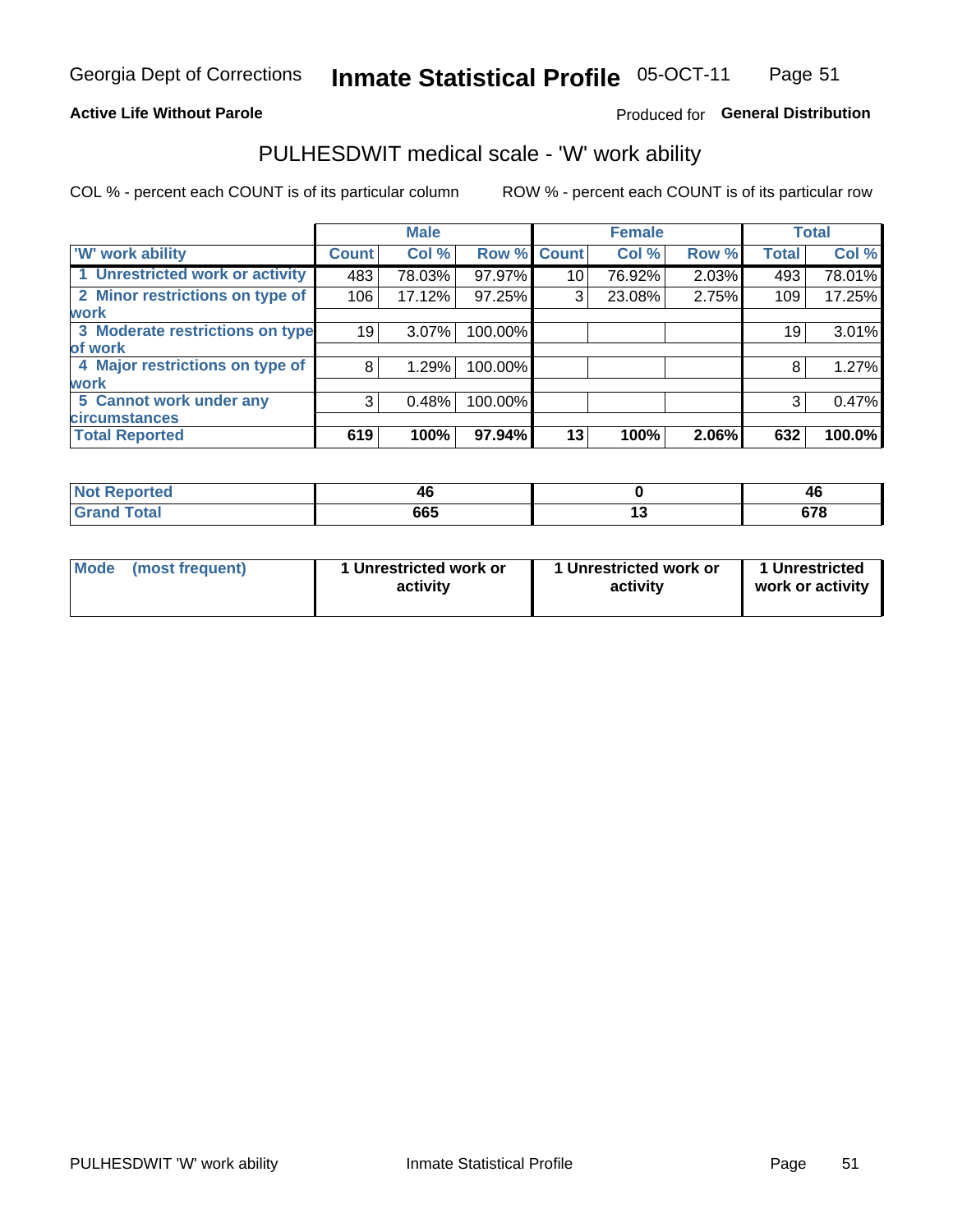### **Active Life Without Parole**

## Produced for General Distribution

# PULHESDWIT medical scale - 'I' impairment

|                          |              | <b>Male</b> |                    |    | <b>Female</b> |          |              | <b>Total</b> |
|--------------------------|--------------|-------------|--------------------|----|---------------|----------|--------------|--------------|
| 'l' Impairment           | <b>Count</b> | Col %       | <b>Row % Count</b> |    | Col %         | Row %    | <b>Total</b> | Col %        |
| 1 No impairments or      | 609          | 98.54%      | $97.91\%$          | 13 | 100.00%       | 2.09%    | 622          | 98.57%       |
| disabilities             |              |             |                    |    |               |          |              |              |
| 2 Wheelchair-bound but   | 8            | 1.29%       | 100.00%            |    |               |          |              | 1.27%        |
| otherwise OK             |              |             |                    |    |               |          |              |              |
| 5 Needs maximal Assisted |              | 0.16%       | $100.00\%$         |    |               |          |              | 0.16%        |
| Living (level III)       |              |             |                    |    |               |          |              |              |
| <b>Total Reported</b>    | 618          | 100%        | $97.94\%$          | 13 | 100%          | $2.06\%$ | 631          | 100%         |

| <b>Not Reported</b>  |     | −.          |
|----------------------|-----|-------------|
| <b>Total</b><br>Croy | 665 | ~--<br>JI U |

| <b>Mode</b>     | 1 No impairments or | 1 No impairments or | 1 1 No impairments |
|-----------------|---------------------|---------------------|--------------------|
| (most frequent) | disabilities        | disabilities        | or disabilities    |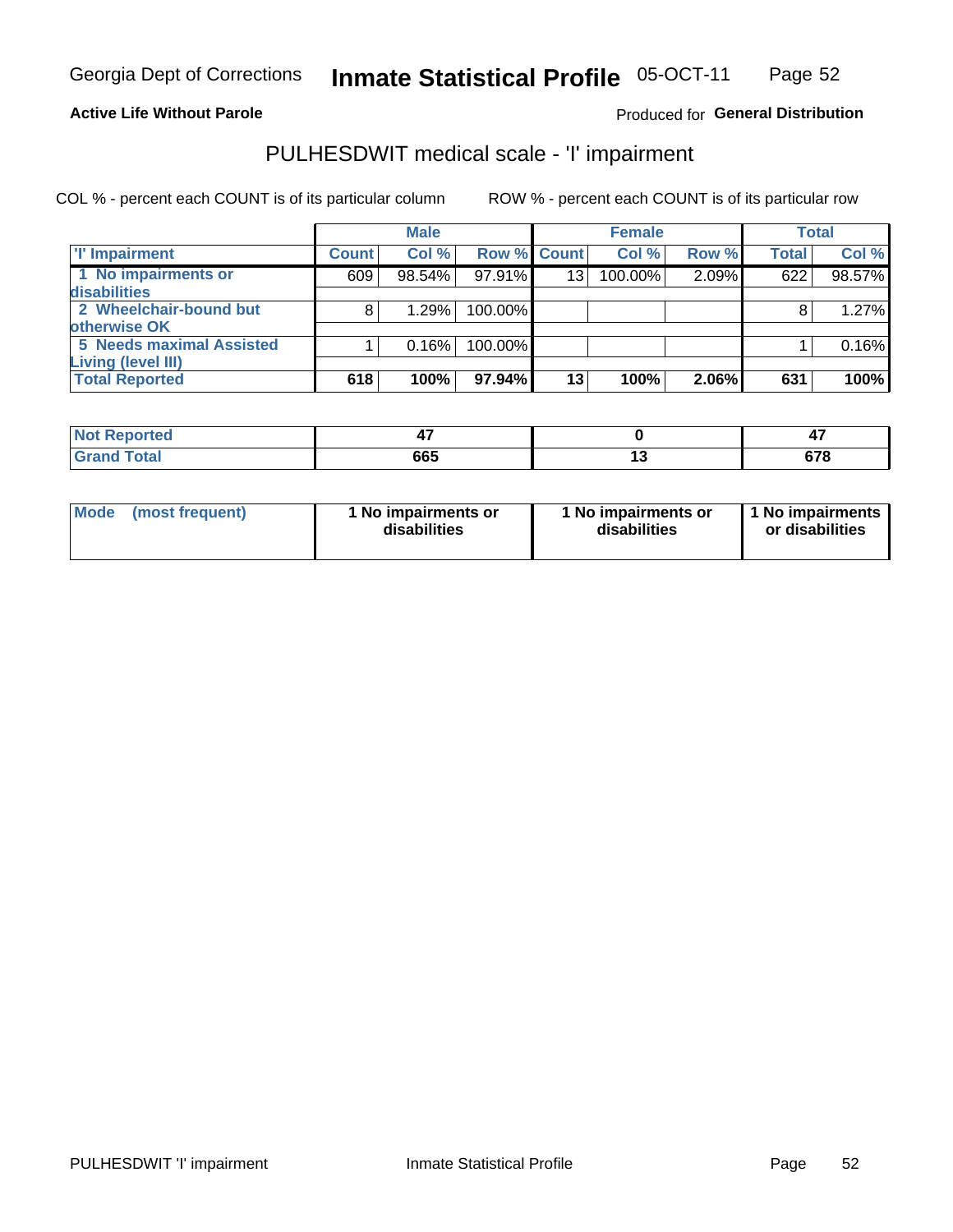## **Active Life Without Parole**

## Produced fo General Distribution

# PULHESDWIT medical scale - 'T' transportability

COL % - percent each COUNT is of its particular column

|                                                          |              | <b>Male</b> |         |             | <b>Female</b> |       |              | <b>Total</b> |
|----------------------------------------------------------|--------------|-------------|---------|-------------|---------------|-------|--------------|--------------|
| <b>T' Transportability</b>                               | <b>Count</b> | Col %       |         | Row % Count | Col %         | Row % | <b>Total</b> | Col %        |
| 1 Can be transported in any<br>ordinary approved vehicle | 617          | 99.20%      | 97.94%  | 13          | 100.00%       | 2.06% | 630          | 99.21%       |
| 2 Wheelchair-bound, not                                  | 2            | 0.32%       | 100.00% |             |               |       |              | 0.31%        |
| needing special vehicle                                  |              |             |         |             |               |       |              |              |
| 3 Wheelchair-bound, requires                             |              | 0.16%       | 100.00% |             |               |       |              | 0.16%        |
| special vehicle                                          |              |             |         |             |               |       |              |              |
| 5 Requires ambulance                                     | 2            | 0.32%       | 100.00% |             |               |       |              | 0.31%        |
| transport                                                |              |             |         |             |               |       |              |              |
| <b>Total Reported</b>                                    | 622          | 100%        | 97.95%  | 13          | 100%          | 2.05% | 635          | 100%         |

| tonted<br>w | ∼   | ∼              |
|-------------|-----|----------------|
|             | 665 | $\sim$<br>JI G |

| <b>Mode</b> | (most frequent) | 1 Can be transported in any 1 Can be transported in any | ordinary approved vehicle   ordinary approved vehicle   transported in any | 1 Can be<br>  ordinary approved  <br>vehicle |
|-------------|-----------------|---------------------------------------------------------|----------------------------------------------------------------------------|----------------------------------------------|
|-------------|-----------------|---------------------------------------------------------|----------------------------------------------------------------------------|----------------------------------------------|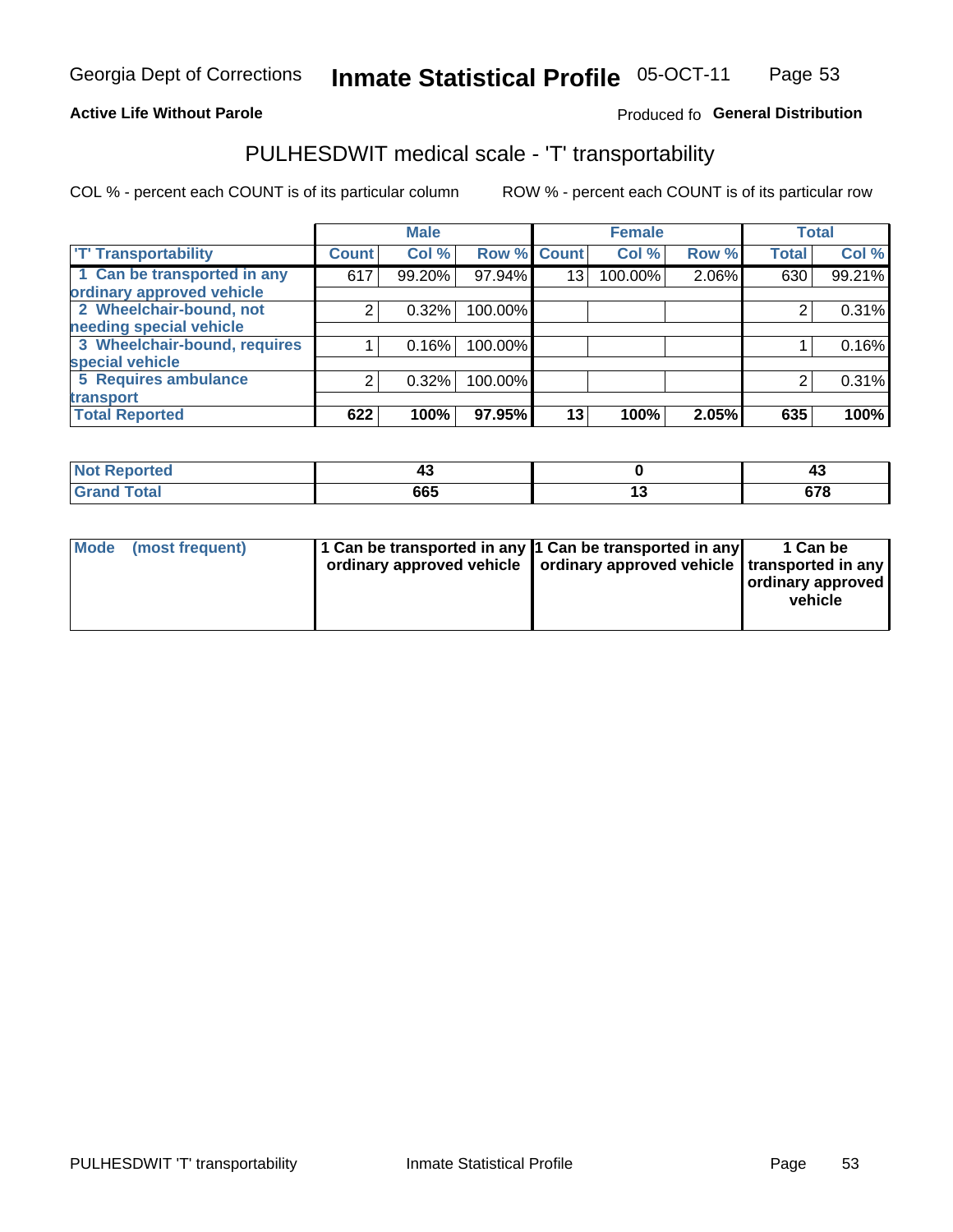## **Active Life Without Parole**

## Produced for General Distribution

## Criminality in family, self-reported

COL % - percent each COUNT is of its particular column

|                              |              | <b>Male</b> |           |              | <b>Female</b> |          |       | Total  |
|------------------------------|--------------|-------------|-----------|--------------|---------------|----------|-------|--------|
| <b>Criminality In Family</b> | <b>Count</b> | Col %       | Row %     | <b>Count</b> | Col %         | Row %    | Total | Col %  |
| Yes, criminality in family   | 158          | 28.32%      | 96.93%    | 5            | 50.00%        | $3.07\%$ | 163   | 28.70% |
| No criminality in family     | 400          | 71.68%      | 98.77%    | 5            | $50.00\%$ ,   | 1.23%    | 405   | 71.30% |
| <b>Total Reported</b>        | 558          | 100%        | $98.24\%$ | 10           | 100%          | 1.76%    | 568   | 100%   |

| <b>Not Reported</b>    | 1 N 7 | 14 M<br>. . U |
|------------------------|-------|---------------|
| <b>otal</b><br>' Grano | 665   | 678           |

|  | Mode (most frequent) | No criminality in family | Yes, criminality in family | No criminality in<br>family |
|--|----------------------|--------------------------|----------------------------|-----------------------------|
|--|----------------------|--------------------------|----------------------------|-----------------------------|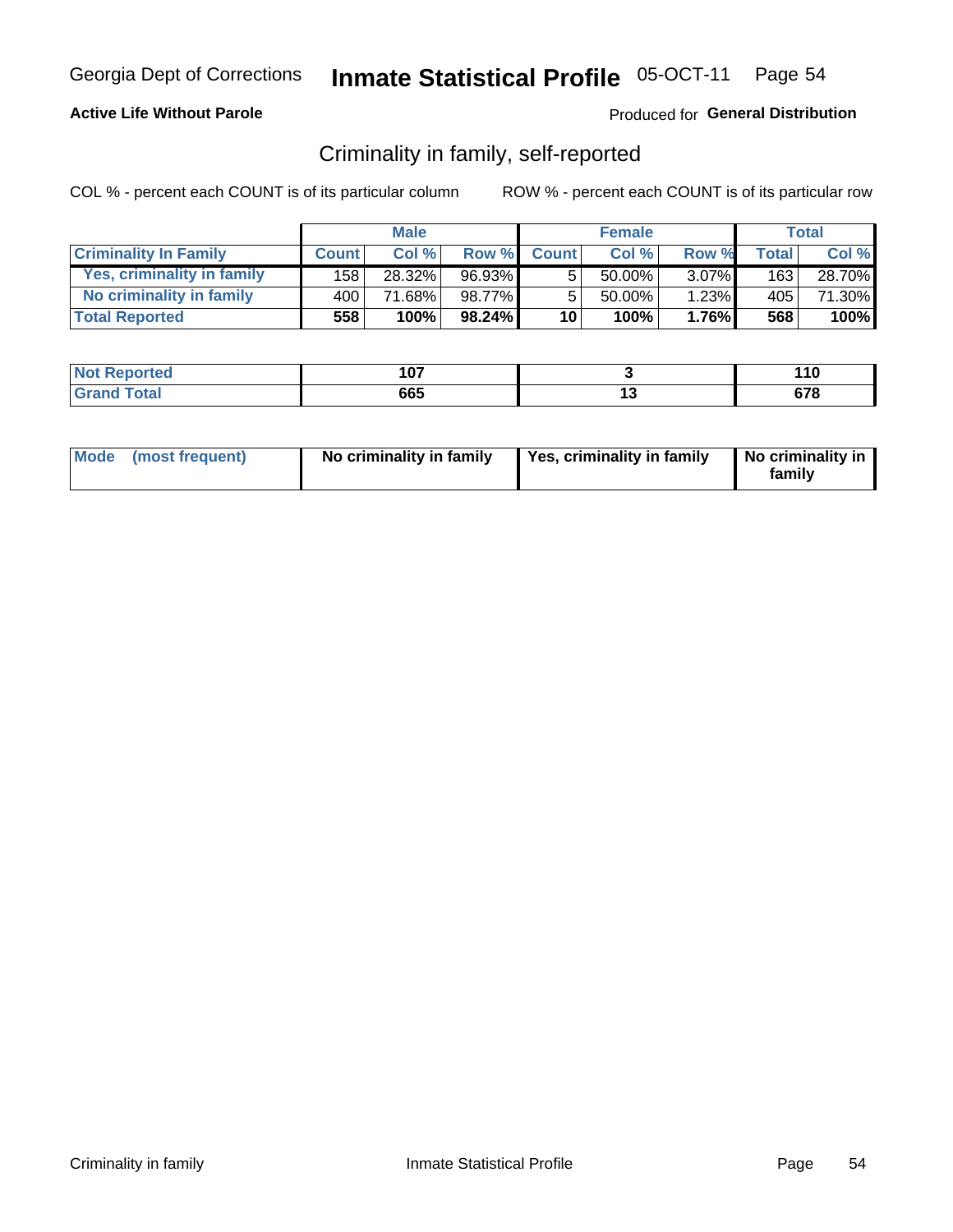## **Active Life Without Parole**

## Produced for General Distribution

## Alcoholism in family, self-reported

COL % - percent each COUNT is of its particular column

|                             |              | <b>Male</b> |        |                 | <b>Female</b> |          |       | Total  |
|-----------------------------|--------------|-------------|--------|-----------------|---------------|----------|-------|--------|
| <b>Alcoholism In Family</b> | <b>Count</b> | Col%        | Row %  | <b>Count</b>    | Col %         | Row %    | Total | Col %  |
| Yes, alcoholism in family   | 109          | $19.53\%$   | 97.32% | ર               | 30.00%        | $2.68\%$ | 112   | 19.72% |
| No alcoholism in family     | 449          | 80.47%      | 98.46% |                 | 70.00%        | $1.54\%$ | 456   | 80.28% |
| <b>Total Reported</b>       | 558          | 100%        | 98.24% | 10 <sup>1</sup> | 100%          | $1.76\%$ | 568   | 100%   |

| <b>Not Reported</b>     | 107 |     | . IV         |
|-------------------------|-----|-----|--------------|
| <b>c</b> otal<br>l Gran | 665 | 1 V | ~70<br>v r u |

|  | Mode (most frequent) | No alcoholism in family | No alcoholism in family | No alcoholism in<br>family |
|--|----------------------|-------------------------|-------------------------|----------------------------|
|--|----------------------|-------------------------|-------------------------|----------------------------|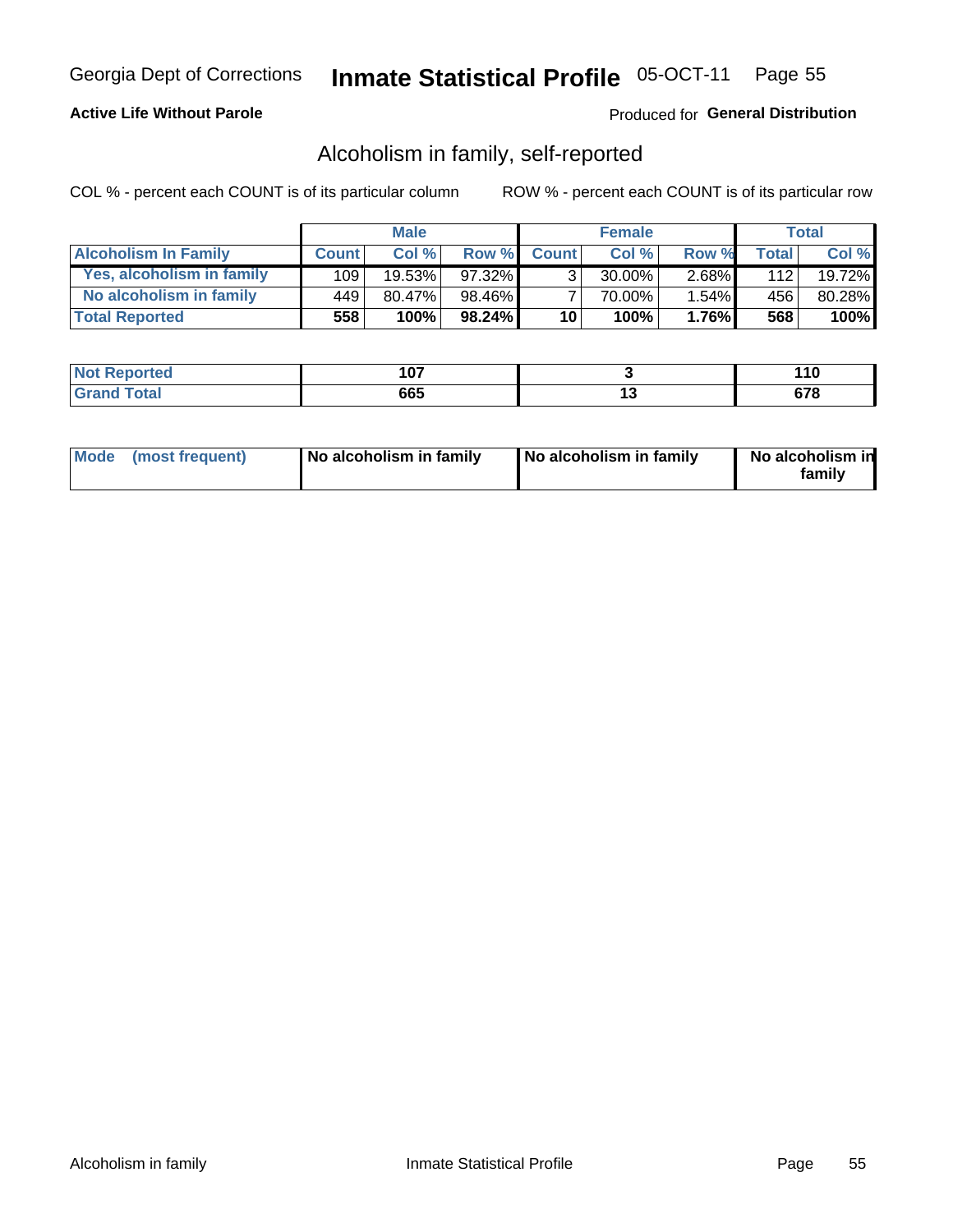## **Active Life Without Parole**

## Produced for General Distribution

## Drug abuse in family, self-reported

COL % - percent each COUNT is of its particular column

|                           |              | <b>Male</b> |           |                 | <b>Female</b> |          |              | Total  |
|---------------------------|--------------|-------------|-----------|-----------------|---------------|----------|--------------|--------|
| Drug Abuse In Family      | <b>Count</b> | Col%        | Row %     | <b>Count</b>    | Col%          | Row %    | <b>Total</b> | Col %  |
| Yes, drug abuse in family | 631          | 11.29%      | $95.45\%$ | ર               | 30.00%        | $4.55\%$ | 66           | 11.62% |
| No drug abuse in family   | 495          | 88.71%      | $98.61\%$ |                 | 70.00%        | $1.39\%$ | 502          | 88.38% |
| <b>Total Reported</b>     | 558          | 100%        | 98.24%    | 10 <sup>1</sup> | 100%          | $1.76\%$ | 568          | 100%   |

| <b>Reported</b><br>NOT | 1 N.Z | 110 |
|------------------------|-------|-----|
| <b>otal</b>            | 665   | c70 |

|  | Mode (most frequent) | No drug abuse in family | No drug abuse in family | No drug abuse in<br>family |
|--|----------------------|-------------------------|-------------------------|----------------------------|
|--|----------------------|-------------------------|-------------------------|----------------------------|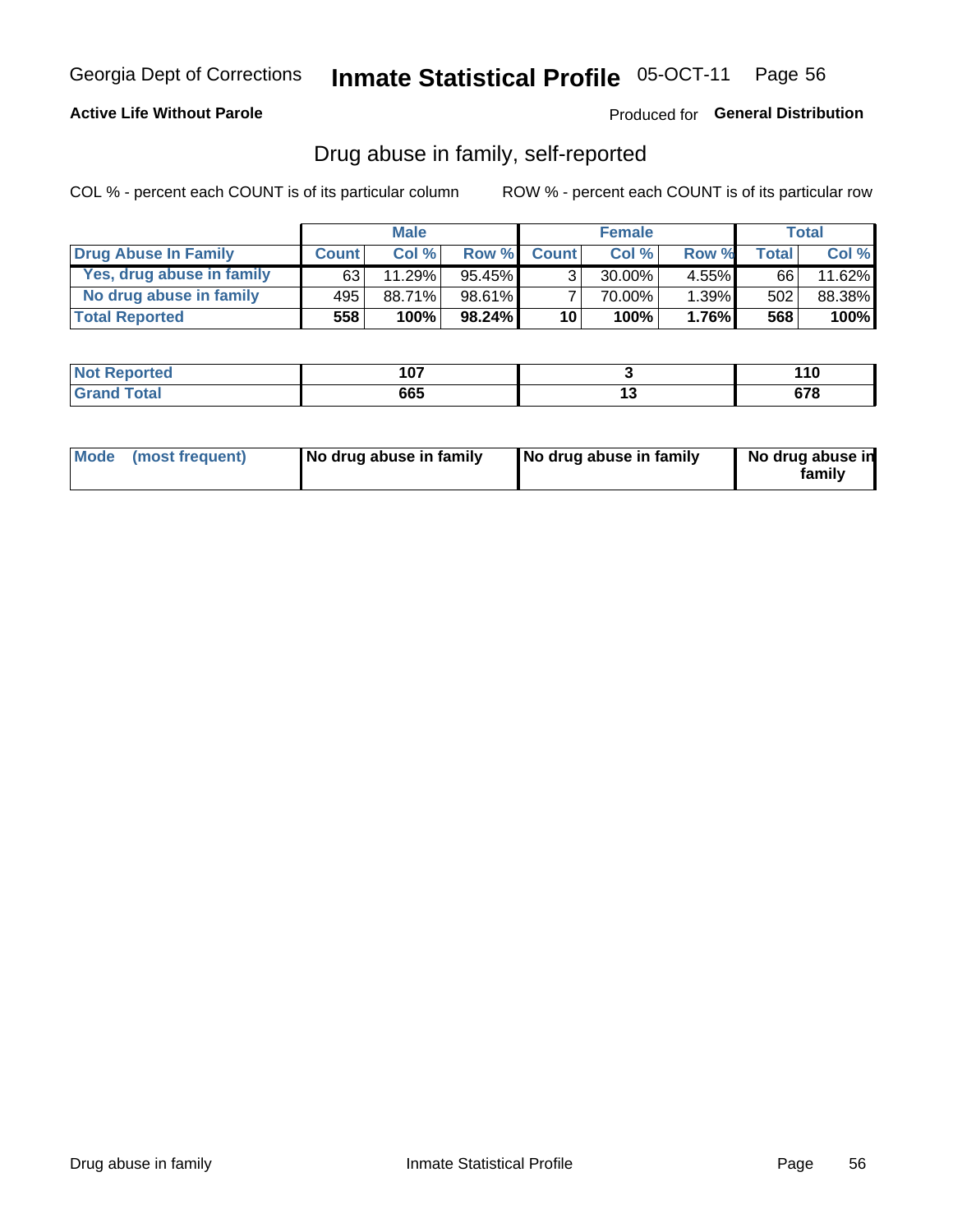## **Active Life Without Parole**

## **Produced for General Distribution**

## Subjected to frequent beatings, self-reported

COL % - percent each COUNT is of its particular column

|                                   |              | <b>Male</b> |           |              | <b>Female</b> |       |         | Total  |
|-----------------------------------|--------------|-------------|-----------|--------------|---------------|-------|---------|--------|
| <b>Frequent beatings</b>          | <b>Count</b> | Col %       | Row %     | <b>Count</b> | Col %         | Row % | Total l | Col %  |
| <b>Yes, subjected to frequent</b> | 34           | 6.09%       | 97.14%    |              | 10.00%        | 2.86% | 35      | 6.16%  |
| beatings                          |              |             |           |              |               |       |         |        |
| Not subjected to frequent         | 524          | 93.91%      | 98.31%    | 9            | 90.00%        | 1.69% | 533     | 93.84% |
| beatings                          |              |             |           |              |               |       |         |        |
| <b>Total Reported</b>             | 558          | 100%        | $98.24\%$ | 10           | 100%          | 1.76% | 568     | 100%   |

| <b>Not Reported</b> | 1 A 7<br>v, |     | 44 C<br>. . u |
|---------------------|-------------|-----|---------------|
| 「otal               | 665         | . . | 678           |

| Mode (most frequent) | Not subjected to frequent<br>beatings | Not subjected to frequent<br>beatings | Not subjected to<br><b>frequent beatings</b> |
|----------------------|---------------------------------------|---------------------------------------|----------------------------------------------|
|                      |                                       |                                       |                                              |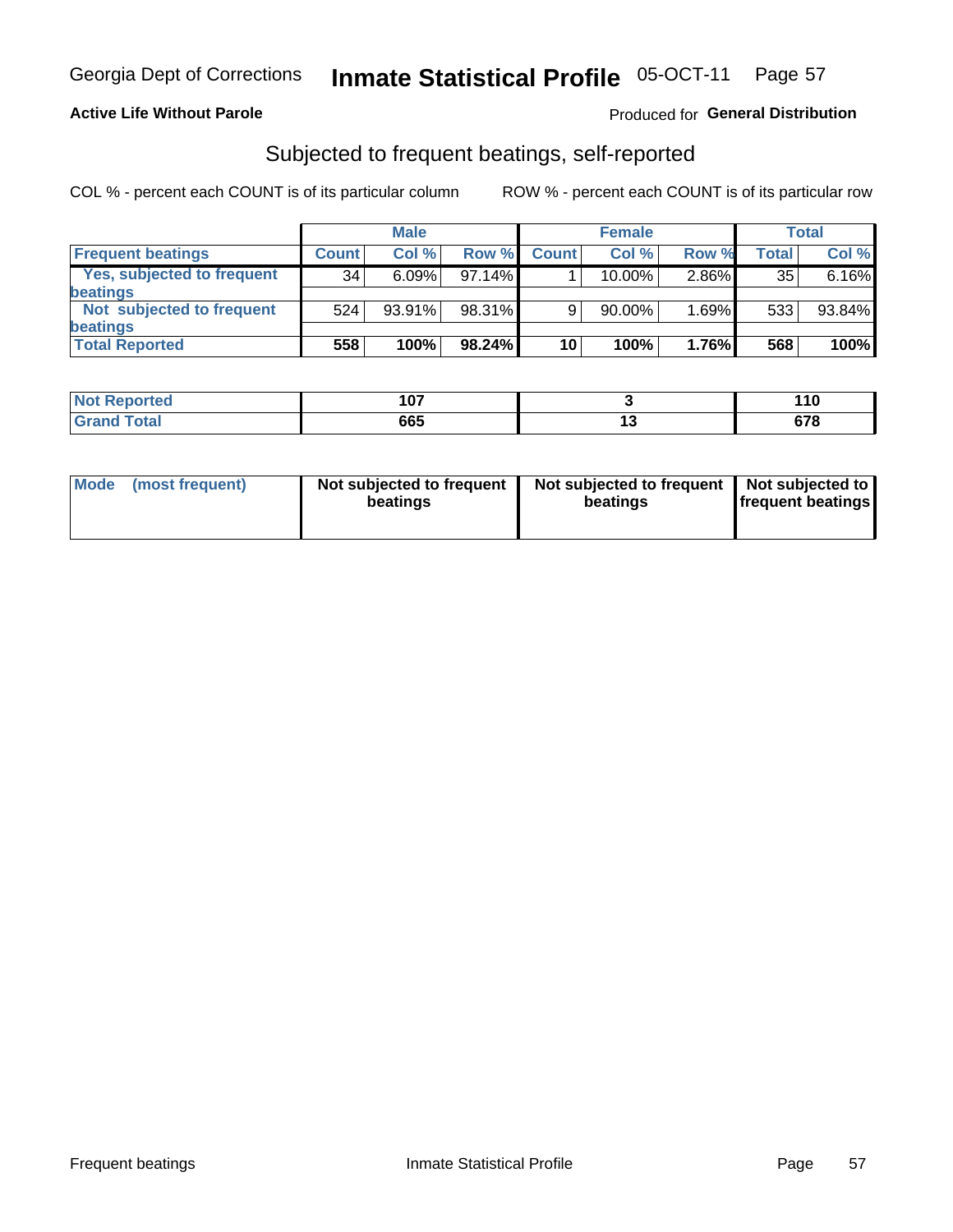## **Active Life Without Parole**

## **Produced for General Distribution**

## Father absent during inmate's childhood

COL % - percent each COUNT is of its particular column

|                           |              | <b>Male</b> |           |                 | <b>Female</b> |          |              | Total   |
|---------------------------|--------------|-------------|-----------|-----------------|---------------|----------|--------------|---------|
| <b>Father Absent</b>      | <b>Count</b> | Col%        | Row %     | <b>Count</b>    | Col %         | Row %    | <b>Total</b> | Col %   |
| Yes, father was absent    | 277          | 49.64%      | 98.93%    | 3 <sub>1</sub>  | $30.00\%$     | $1.07\%$ | 280          | 49.30%  |
| No, father was not absent | 281          | 50.36%      | 97.57%    |                 | 70.00%        | $2.43\%$ | 288          | 50.70%  |
| <b>Total Reported</b>     | 558          | 100%        | $98.24\%$ | 10 <sup>1</sup> | 100%          | $1.76\%$ | 568          | $100\%$ |

| <b>Not Reported</b>    | 1 N 7 | 14 M<br>. . U |
|------------------------|-------|---------------|
| <b>otal</b><br>' Grano | 665   | 678           |

|  | Mode (most frequent) | No, father was not absent No, father was not absent |  | No, father was not<br>absent |
|--|----------------------|-----------------------------------------------------|--|------------------------------|
|--|----------------------|-----------------------------------------------------|--|------------------------------|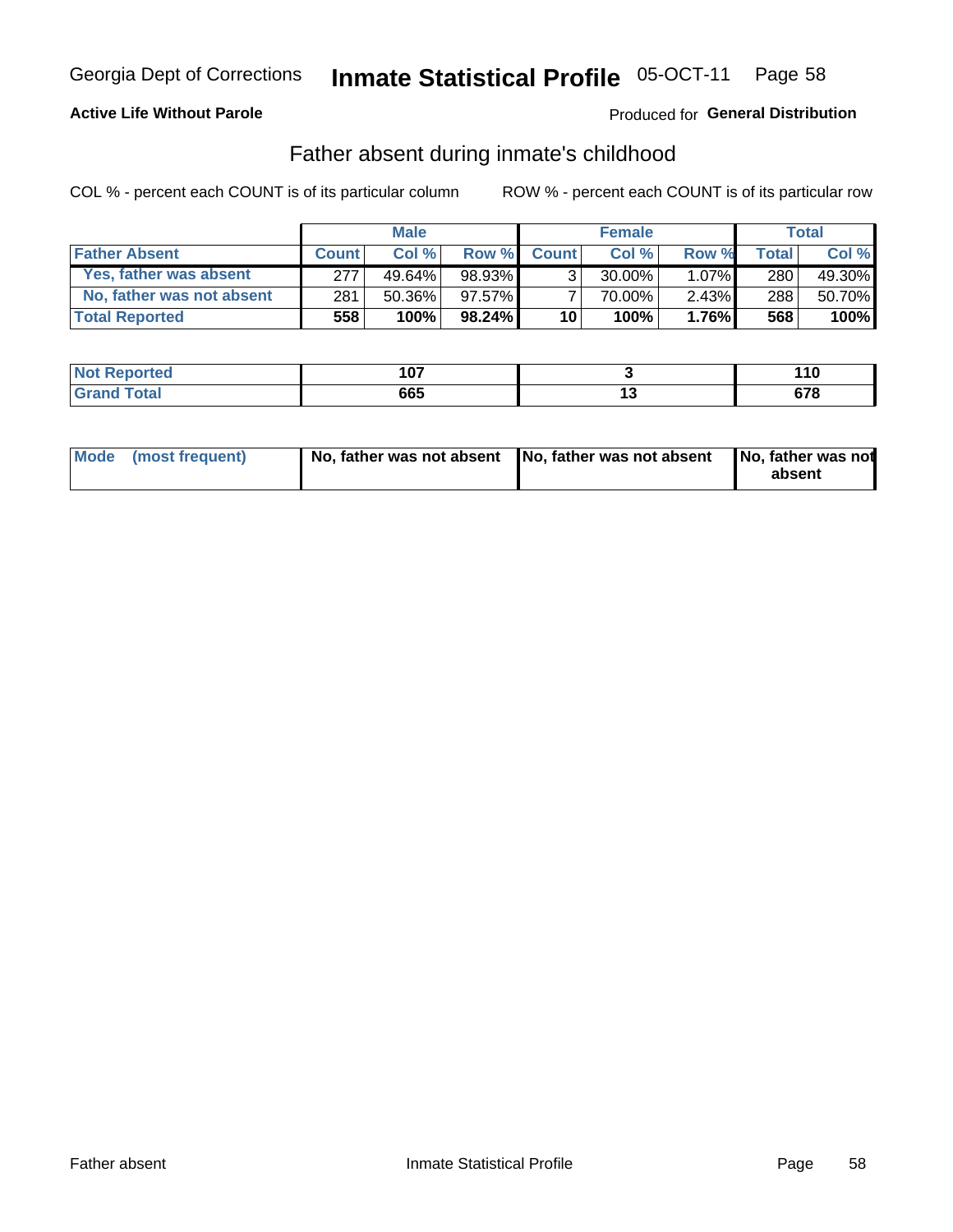## **Active Life Without Parole**

## Produced for General Distribution

## Mother absent during inmate's childhood

COL % - percent each COUNT is of its particular column

|                           |              | <b>Male</b> |           |                 | <b>Female</b> |          |       | Total   |
|---------------------------|--------------|-------------|-----------|-----------------|---------------|----------|-------|---------|
| <b>Mother Absent</b>      | <b>Count</b> | Col%        | Row %     | <b>Count</b>    | Col%          | Row %    | Total | Col %   |
| Yes, mother was absent    | 791          | $14.16\%$   | $97.53\%$ | 2               | $20.00\%$     | $2.47\%$ | 81    | 14.26%  |
| No, mother was not absent | 479          | 85.84%      | 98.36%    | 8               | 80.00%        | 1.64%    | 487   | 85.74%  |
| <b>Total Reported</b>     | 558          | 100%        | $98.24\%$ | 10 <sup>1</sup> | 100%          | $1.76\%$ | 568   | $100\%$ |

| Reported<br><b>NOT</b> | 1 A 7 |     | 10  |
|------------------------|-------|-----|-----|
| <b>otal</b><br>______  | 665   | $-$ | c70 |

| Mode (most frequent) | No, mother was not absent   No, mother was not absent   No, mother was | not absent |
|----------------------|------------------------------------------------------------------------|------------|
|----------------------|------------------------------------------------------------------------|------------|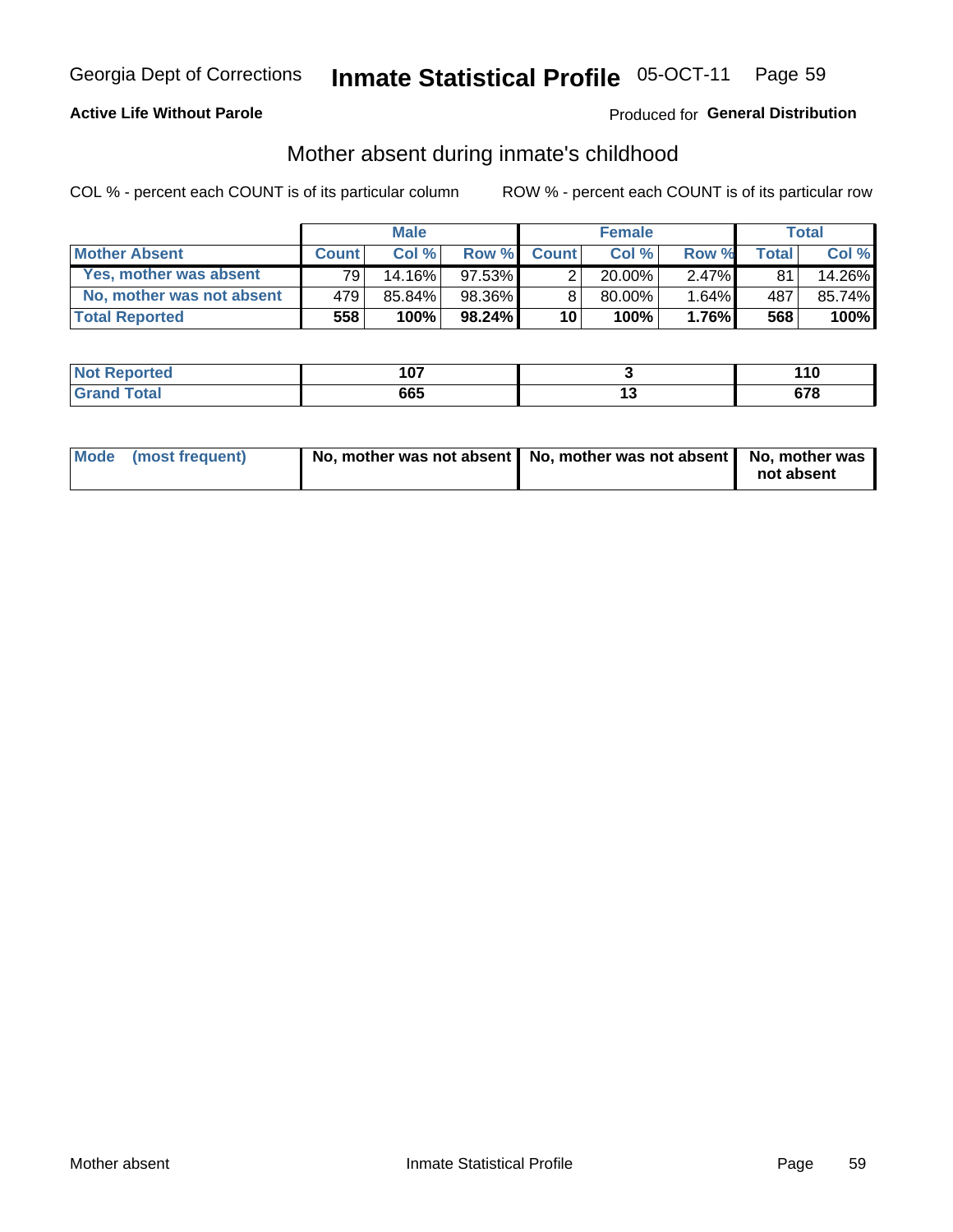## **Active Life Without Parole**

## Produced for General Distribution

## Inmate diagnosed as manipulative

COL % - percent each COUNT is of its particular column

|                       |              | <b>Male</b> |           |              | <b>Female</b> |          |       | Total  |
|-----------------------|--------------|-------------|-----------|--------------|---------------|----------|-------|--------|
| <b>Manipulative</b>   | <b>Count</b> | Col %       | Row %     | <b>Count</b> | Col %         | Row %    | Total | Col %  |
| Yes, manipulative     | 132          | 23.83%      | 99.25%    |              | $10.00\%$ .   | $0.75\%$ | 133   | 23.58% |
| No, not manipulative  | 422          | 76.17%      | $97.91\%$ | 9            | $90.00\%$     | $2.09\%$ | 431   | 76.42% |
| <b>Total Reported</b> | 554          | 100%        | 98.23%    | 10           | 100%          | $1.77\%$ | 564   | 100%   |

| <b>Not Reported</b>               | . . |     |                |
|-----------------------------------|-----|-----|----------------|
| <b>c</b> otal<br>$^{\circ}$ Grano | 665 | . . | $\sim$<br>07 O |

|  | Mode (most frequent) | No, not manipulative | No, not manipulative | No. not<br><b>I</b> manipulative |
|--|----------------------|----------------------|----------------------|----------------------------------|
|--|----------------------|----------------------|----------------------|----------------------------------|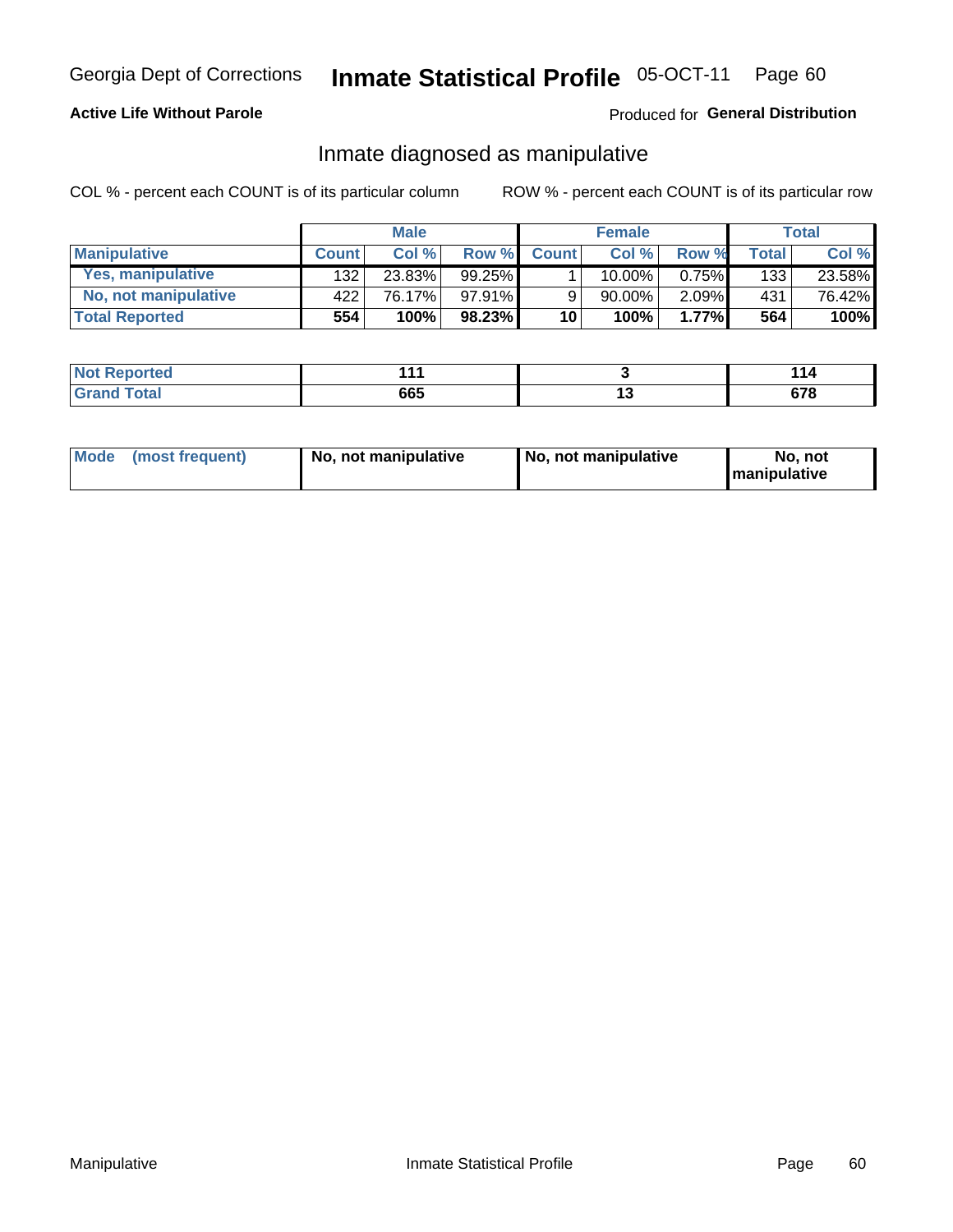#### Inmate Statistical Profile 05-OCT-11 Page 61

## **Active Life Without Parole**

Produced for General Distribution

## Inmate diagnosed as assaultive

COL % - percent each COUNT is of its particular column

|                       |              | <b>Male</b> |           |              | <b>Female</b> |          |       | Total  |
|-----------------------|--------------|-------------|-----------|--------------|---------------|----------|-------|--------|
| <b>Assaultive</b>     | <b>Count</b> | Col%        | Row %I    | <b>Count</b> | Col%          | Row %    | Total | Col %  |
| Yes, assaultive       | 438          | 79.06%      | $97.99\%$ | 9            | 90.00%        | $2.01\%$ | 447   | 79.26% |
| No, not assaultive    | 116          | 20.94%      | 99.15%    |              | $10.00\%$ .   | $0.85\%$ | 117   | 20.74% |
| <b>Total Reported</b> | 554          | 100%        | 98.23%    | 10           | 100%          | $1.77\%$ | 564   | 100%   |

| <b>Reported</b><br><b>NO</b> t | л л |    |              |
|--------------------------------|-----|----|--------------|
| <b>otal</b>                    | 665 | ıJ | 070<br>v 1 u |

| <b>Mode</b><br>(most frequent) | <b>Yes, assaultive</b> | Yes, assaultive | <b>Yes, assaultive</b> |
|--------------------------------|------------------------|-----------------|------------------------|
|--------------------------------|------------------------|-----------------|------------------------|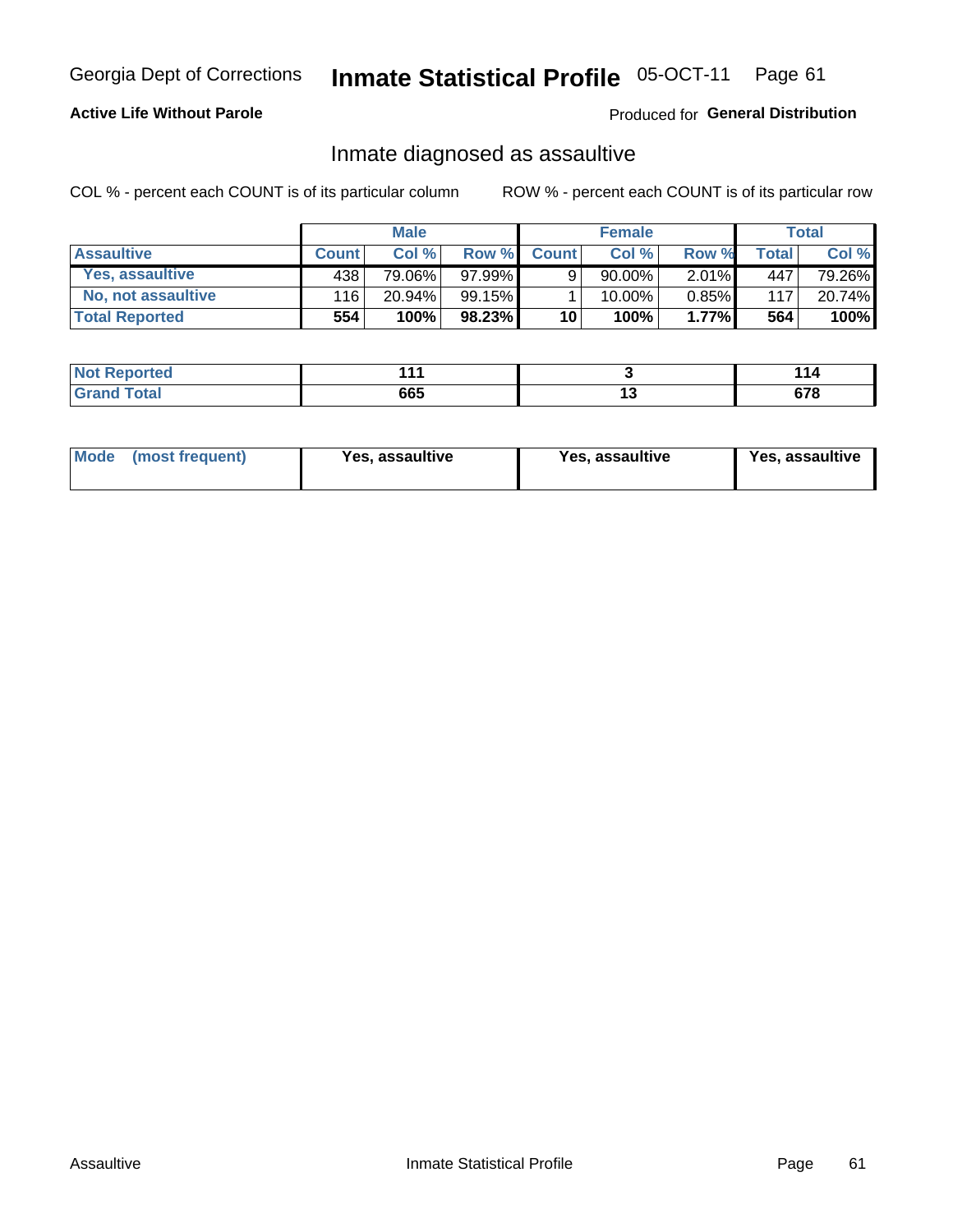#### Inmate Statistical Profile 05-OCT-11 Page 62

### **Active Life Without Parole**

### Produced for General Distribution

## Number of prior Georgia incarcerations

COL % - percent each COUNT is of its particular column

|                                       |              | <b>Male</b> |         |              | <b>Female</b> |       |       | <b>Total</b> |
|---------------------------------------|--------------|-------------|---------|--------------|---------------|-------|-------|--------------|
| <b>Num of Prior GA Incarcerations</b> | <b>Count</b> | Col %       | Row %   | <b>Count</b> | Col %         | Row % | Total | Col %        |
|                                       | 317          | 47.67%      | 96.65%  | 11           | 84.62%        | 3.35% | 328   | 48.38%       |
|                                       | 136          | 20.45%      | 100.00% |              |               |       | 136   | 20.06%       |
|                                       | 77           | 11.58%      | 100.00% |              |               |       | 77    | 11.36%       |
|                                       | 64           | 9.62%       | 98.46%  |              | 7.69%         | 1.54% | 65    | 9.59%        |
|                                       | 34           | 5.11%       | 100.00% |              |               |       | 34    | 5.01%        |
|                                       | 19           | 2.86%       | 100.00% |              |               |       | 19    | 2.80%        |
| <b>More Than 5</b>                    | 18           | 2.71%       | 94.74%  |              | 7.69%         | 5.26% | 19    | 2.80%        |
| <b>Total Reported</b>                 | 665          | 100%        | 98.08%  | 13           | 100%          | 1.92% | 678   | 100%         |

| neo |                   |    |                     |
|-----|-------------------|----|---------------------|
|     | <b>CCF</b><br>००२ | __ | c70<br><u>v , u</u> |

| Mean (average)       | 1.25 | 1.24 |
|----------------------|------|------|
| Median (middle)      |      |      |
| Mode (most frequent) |      |      |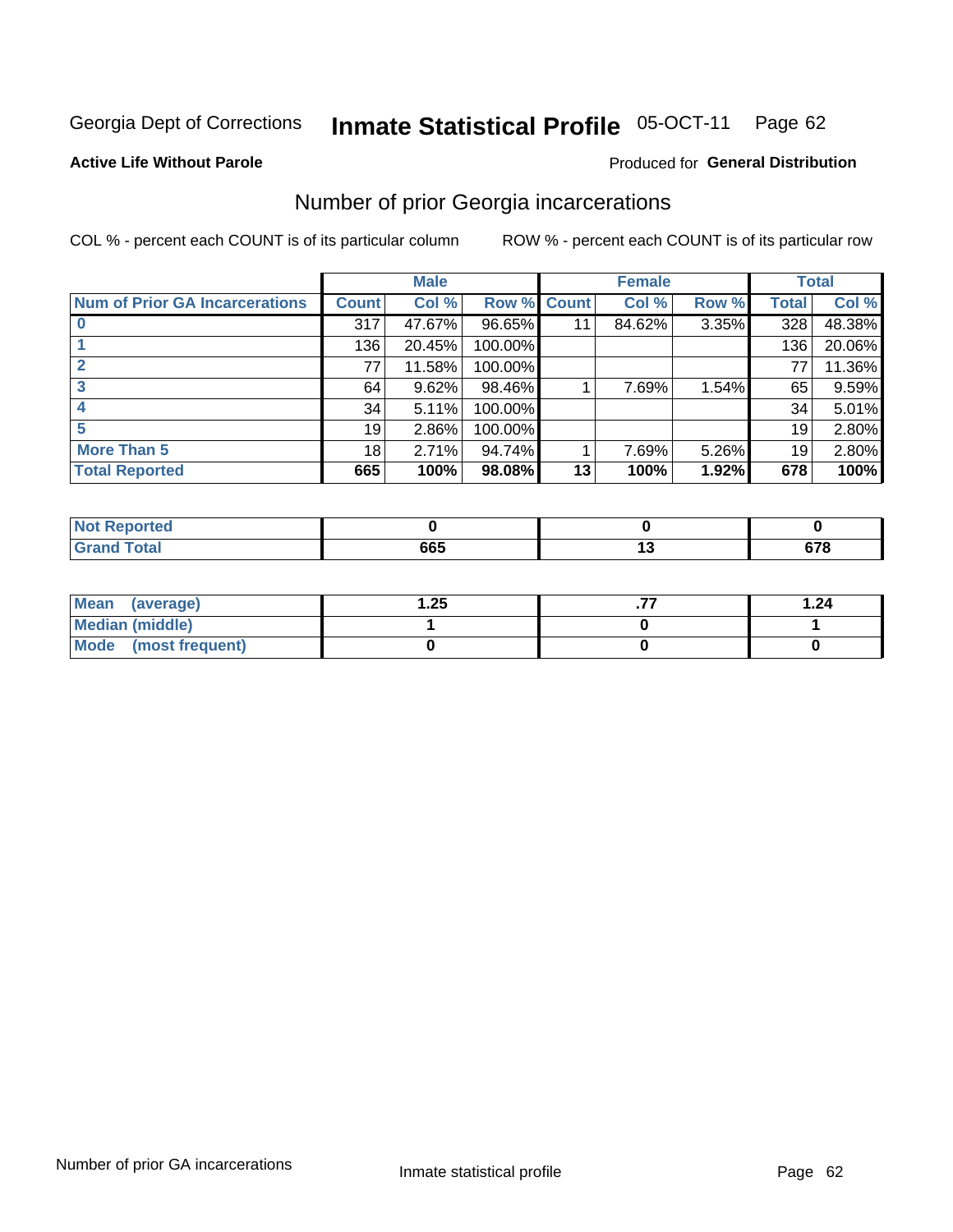#### Inmate Statistical Profile 05-OCT-11 Page 63

**Active Life Without Parole** 

**Produced for General Distribution** 

## Prison sentence in years

COL % - percent each COUNT is of its particular column

ROW % - percent each COUNT is of its particular row

|                                 |         | <b>Male</b> |                    |    | <b>Female</b> |       |       | $\tau$ otal |
|---------------------------------|---------|-------------|--------------------|----|---------------|-------|-------|-------------|
| <b>Prison Sentence In Years</b> | Count l | Col %       | <b>Row % Count</b> |    | Col %         | Row % | Total | Col %       |
| <b>Life Without Parole</b>      | 665     | $100.00\%$  | 98.08%             |    | $100.00\%$    | 1.92% | 678   | 100.00%     |
| <b>Total Reported</b>           | 665     | 100%        | 98.08%             | 13 | 100%          | 1.92% | 678   | 100%        |

| Not Reported |         |        |
|--------------|---------|--------|
| <b>otal</b>  | <br>ხხე | $\sim$ |

### **Determinate (numeric) sentences only**

| <b>Mean</b><br><i>(average)</i> |  |
|---------------------------------|--|
|---------------------------------|--|

All sentences (including determinate), with life, life without parole, and death sentences figured at 45 years

| $M$ ea<br>(average) | $\sim$ | ,,<br>т. |
|---------------------|--------|----------|
|                     |        |          |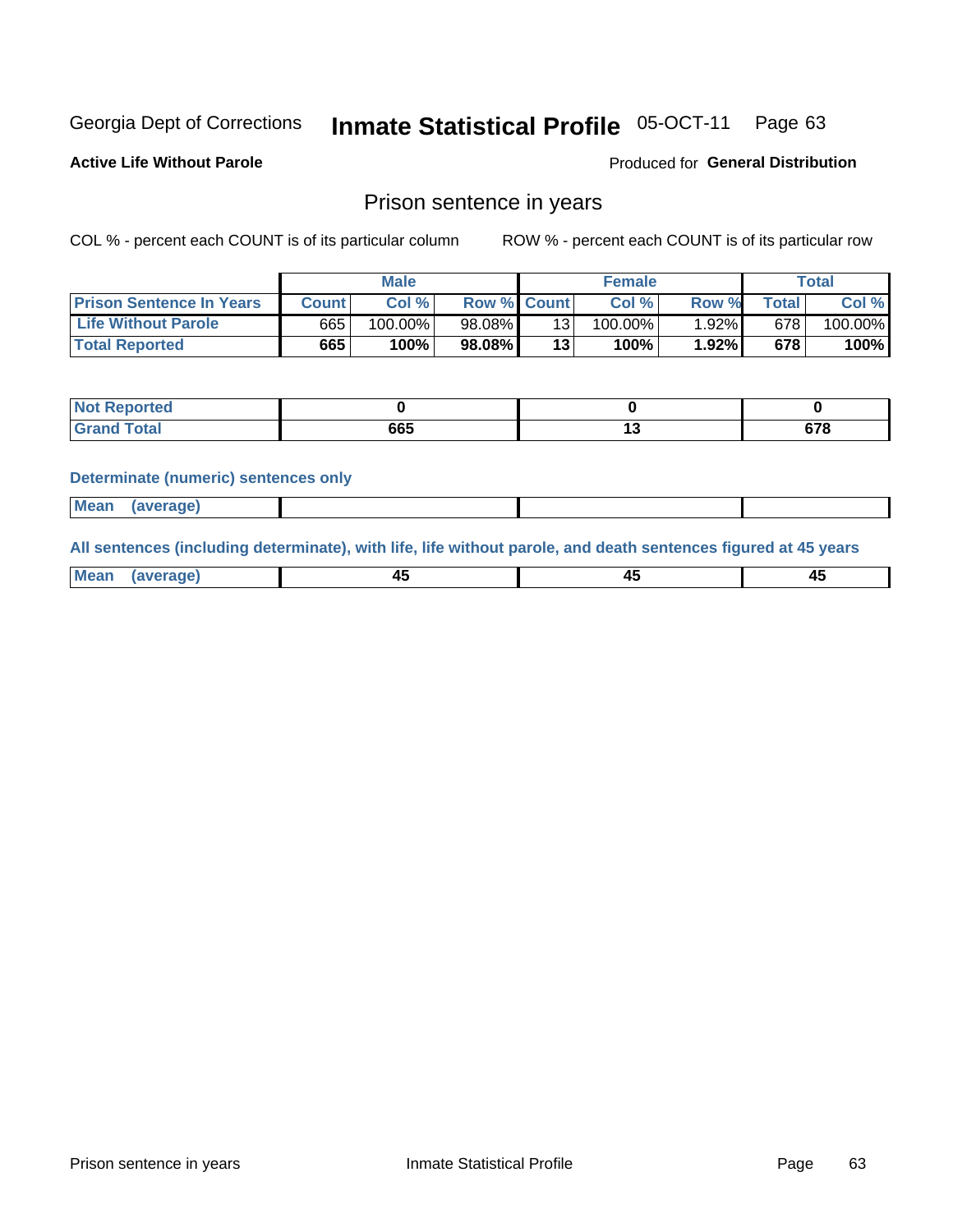### **Active Life Without Parole**

### Produced for General Distribution

## Primary offense, broken out into felonies vs misdemeanors

COL % - percent each COUNT is of its particular column

|                                  |              | <b>Male</b> |                    |     | <b>Female</b> |        |              | Total   |
|----------------------------------|--------------|-------------|--------------------|-----|---------------|--------|--------------|---------|
| <b>Felonies and Misdemeanors</b> | <b>Count</b> | Col%        | <b>Row % Count</b> |     | Col%          | Row %  | <b>Total</b> | Col %   |
| <b>Felonies</b>                  | 665          | 100.00%     | 98.08%             | 131 | 100.00%       | 1.92%∎ | 678          | 100.00% |
| <b>Total Reported</b>            | 665          | 100%        | 98.08%             | 13  | 100%          | 1.92%  | 678          | 100%    |

| <b>Not Reported</b>        |              |     |     |
|----------------------------|--------------|-----|-----|
| <b>Total</b><br>Grand<br>u | $\sim$<br>σσ | 665 | 678 |

| <b>Mode</b><br>frequent)<br>nies<br>≧ (most tr.<br>. | onies<br>. | lonies<br>ею<br>____ |
|------------------------------------------------------|------------|----------------------|
|------------------------------------------------------|------------|----------------------|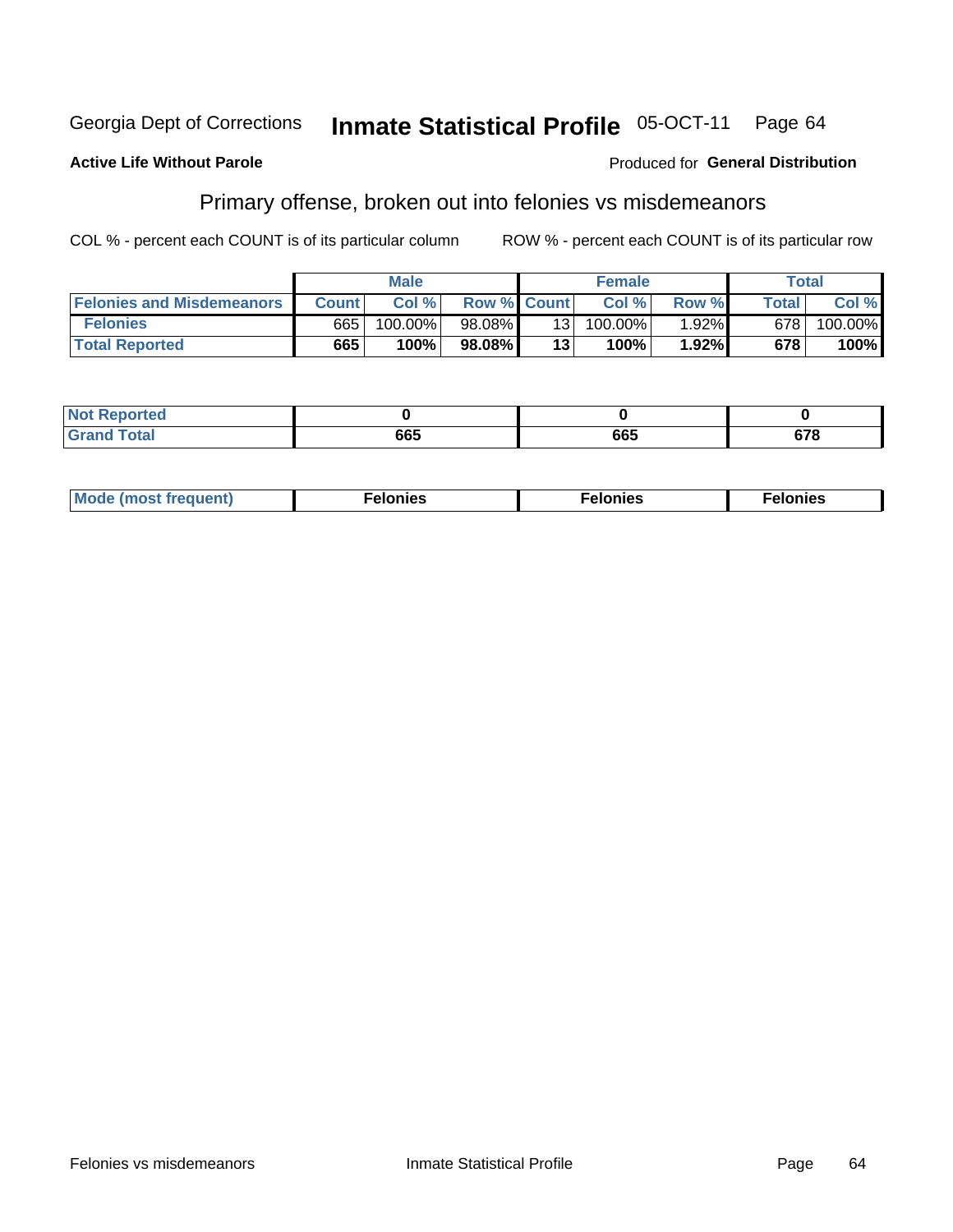#### **Inmate Statistical Profile 05-OCT-11** Page 65

## **Active Life Without Parole**

## Produced for General Distribution

## Primary offense, broken out into six broad crime categories

COL % - percent each COUNT is of its particular column

|                         |              | <b>Male</b> |         |                    | <b>Female</b> |        |              | <b>Total</b> |
|-------------------------|--------------|-------------|---------|--------------------|---------------|--------|--------------|--------------|
| <b>Crime Categories</b> | <b>Count</b> | Col %       |         | <b>Row % Count</b> | Col %         | Row %  | <b>Total</b> | Col %        |
| <b>Violent</b>          | 544          | 81.80%      | 97.84%  | 12                 | 92.31%        | 2.16%  | 556          | 82.01%       |
| <b>Sex Crime</b><br>2   | 101          | 15.19%      | 100.00% |                    | .00%          |        | 101          | 14.90%       |
| <b>Property</b><br>3    | 3            | .45%        | 75.00%  |                    | 7.69%         | 25.00% | 4            | .59%         |
| <b>Drug</b><br>4        | 16           | 2.41%       | 100.00% |                    | .00%          |        | 16           | 2.36%        |
| <b>Other</b><br>6       |              | .15%        | 100.00% |                    | .00%          |        |              | .15%         |
| <b>Total Reported</b>   | 665          | 100%        | 98.08%  | 13                 | 100%          | 1.92%  | 678          | 100%         |

| <b>Not Reported</b> |     |     |
|---------------------|-----|-----|
| <b>Total</b>        | 665 | 678 |

| M | . | 40 O |
|---|---|------|
|   |   |      |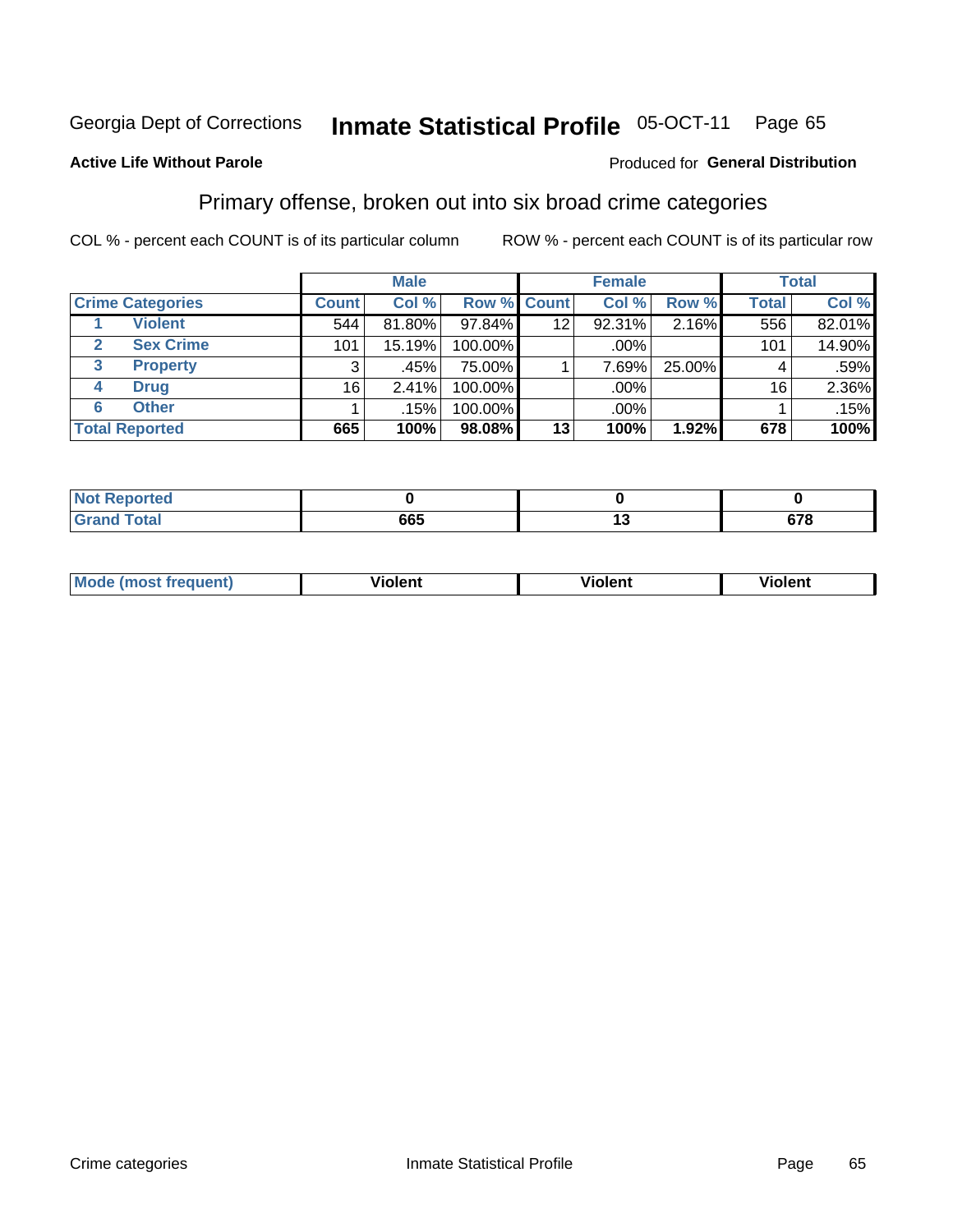#### **Inmate Statistical Profile 05-OCT-11** Page 66

## **Active Life Without Parole**

### **Produced for General Distribution**

# Primary offense, detailed offense code

COL % - percent each COUNT is of its particular column

|                      |                                     |                | <b>Male</b> |         | <b>Female</b>   |        |         | <b>Total</b>   |        |
|----------------------|-------------------------------------|----------------|-------------|---------|-----------------|--------|---------|----------------|--------|
|                      | <b>Primary Offense</b>              | <b>Count</b>   | Col %       | Row %   | <b>Count</b>    | Col %  | Row %   | <b>Total</b>   | Col %  |
| 1101                 | <b>Murder</b>                       | 371            | 55.79%      | 97.12%  | 11              | 84.62% | 2.88%   | 382            | 56.34% |
| 1311                 | <b>Kidnapping</b>                   | 64             | 9.62%       | 100.00% |                 |        |         | 64             | 9.44%  |
| 1601                 | <b>Burglary</b>                     | 3              | .45%        | 100.00% |                 |        |         | 3              | .44%   |
| 1821                 | <b>Theft By Shoplifting</b>         |                |             |         | $\mathbf 1$     | 7.69%  | 100.00% | 1              | .15%   |
| 1901                 | <b>Robbery</b>                      |                | .15%        | 100.00% |                 |        |         | 1              | .15%   |
| 1902                 | <b>Armed Robbery</b>                | 106            | 15.94%      | 99.07%  | $\mathbf{1}$    | 7.69%  | .93%    | 107            | 15.78% |
| 1911                 | <b>Hijacking Motor Vehicle</b>      |                | .15%        | 100.00% |                 |        |         | 1              | .15%   |
| 2001                 | <b>Rape</b>                         | 72             | 10.83%      | 100.00% |                 |        |         | 72             | 10.62% |
| 2003                 | <b>Aggrav Sodomy</b>                | 7              | 1.05%       | 100.00% |                 |        |         | $\overline{7}$ | 1.03%  |
| 2009                 | <b>Aggrav Sexual Battery</b>        | 5              | .75%        | 100.00% |                 |        |         | 5              | .74%   |
| 2019                 | <b>Child Molestation</b>            | 3              | .45%        | 100.00% |                 |        |         | 3              | .44%   |
| 2021                 | <b>Aggrav Child Molestation</b>     | 14             | 2.11%       | 100.00% |                 |        |         | 14             | 2.06%  |
| 2801                 | <b>Cruelty To Children</b>          | 1              | .15%        | 100.00% |                 |        |         | 1              | .15%   |
| 2912                 | <b>Poss Of Certain</b>              | 1              | .15%        | 100.00% |                 |        |         | 1              | .15%   |
|                      | <b>Weapons</b>                      |                |             |         |                 |        |         |                |        |
| 4012                 | <b>Viol Ga Cntrl Sbst Act</b>       | 1              | .15%        | 100.00% |                 |        |         | 1              | .15%   |
| 4018                 | <b>S/D Cont Sub School</b>          | 1              | .15%        | 100.00% |                 |        |         | $\mathbf{1}$   | .15%   |
| 4021                 | <b>S/D Cocaine</b>                  | 4              | .60%        | 100.00% |                 |        |         | 4              | .59%   |
| 4022                 | <b>Poss Of Cocaine</b>              | 3              | .45%        | 100.00% |                 |        |         | 3              | .44%   |
| 4050                 | <b>Poss W Int Dist Cocaine</b>      | 1              | .15%        | 100.00% |                 |        |         | $\mathbf{1}$   | .15%   |
| 4101                 | <b>Traf Cocaine Less 200</b>        | $\overline{2}$ | .30%        | 100.00% |                 |        |         | $\overline{2}$ | .29%   |
|                      | Gm                                  |                |             |         |                 |        |         |                |        |
| 4103                 | <b>Traf Cocaine 401+ Gm</b>         | 2              | .30%        | 100.00% |                 |        |         | 2              | .29%   |
| 4134                 | <b>Att/Consprcy Commt</b><br>C/S/Of | 1              | .15%        | 100.00% |                 |        |         | 1              | .15%   |
| 4140                 | <b>Traf Methamph 28-199</b>         | 1              | .15%        | 100.00% |                 |        |         | $\mathbf 1$    | .15%   |
|                      | Gm                                  |                |             |         |                 |        |         |                |        |
| <b>Total Rported</b> |                                     | 665            | 100%        | 98.08%  | $\overline{13}$ | 100%   | 1.92%   | 678            | 100%   |

| <b>tea</b><br>.  |                   |    |                      |
|------------------|-------------------|----|----------------------|
| المعاصر<br>_____ | <b>CCE</b><br>coo | ., | 070<br>u ı u<br>$ -$ |

| Mode (most frequent) | 1101 Murder | 1101 Murder | 1101 Murder |
|----------------------|-------------|-------------|-------------|
|----------------------|-------------|-------------|-------------|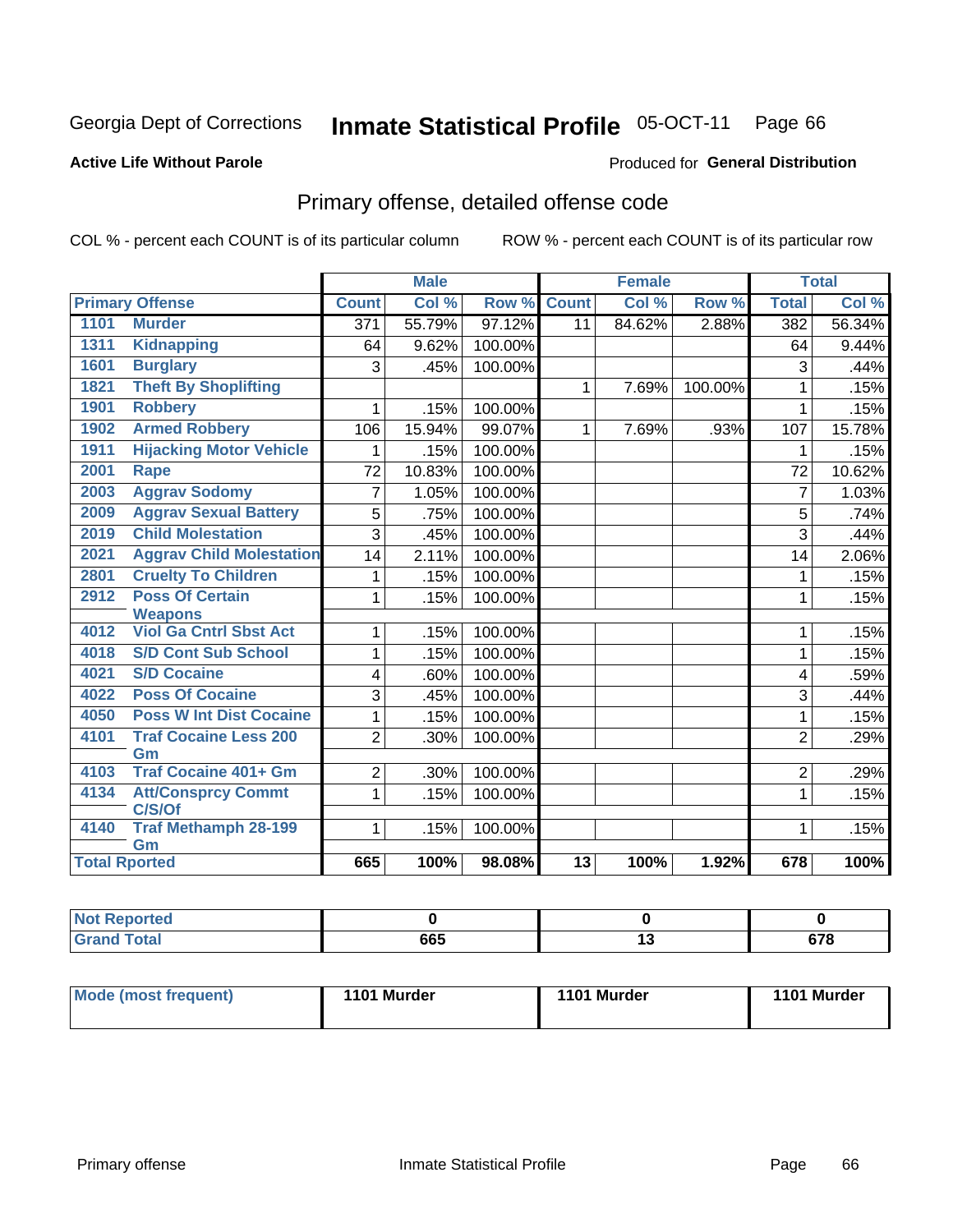## **Active Life Without Parole**

### Produced for **General Distribution**

# County of conviction of primary offense

|                                |                | <b>Male</b> |                  |              | <b>Female</b> |        |                | <b>Total</b> |
|--------------------------------|----------------|-------------|------------------|--------------|---------------|--------|----------------|--------------|
| <b>County of Conviction</b>    | <b>Count</b>   | Col %       | Row <sup>%</sup> | <b>Count</b> | Col %         | Row %  | <b>Total</b>   | Col %        |
| <b>Appling County</b><br>001   | 3              | .45%        | 100.00%          |              |               |        | 3              | .44%         |
| <b>Atkinson County</b><br>002  | $\overline{2}$ | .30%        | 100.00%          |              |               |        | $\overline{2}$ | .29%         |
| <b>Bacon County</b><br>003     | 1              | .15%        | 100.00%          |              |               |        | 1              | .15%         |
| <b>Baldwin County</b><br>005   | 5              | .75%        | 100.00%          |              |               |        | 5              | .74%         |
| <b>Banks County</b><br>006     | 1              | .15%        | 100.00%          |              |               |        | $\mathbf{1}$   | .15%         |
| <b>Barrow County</b><br>007    | 4              | .60%        | 100.00%          |              |               |        | 4              | .59%         |
| <b>Bartow County</b><br>008    | 4              | .60%        | 100.00%          |              |               |        | 4              | .59%         |
| <b>Ben Hill County</b><br>009  | 4              | .60%        | 100.00%          |              |               |        | 4              | .59%         |
| <b>Berrien County</b><br>010   | 1              | .15%        | 100.00%          |              |               |        | 1              | .15%         |
| <b>Bibb County</b><br>011      | 21             | 3.16%       | 100.00%          |              |               |        | 21             | 3.10%        |
| <b>Bleckley County</b><br>012  | 1              | .15%        | 100.00%          |              |               |        | 1              | .15%         |
| <b>Brantley County</b><br>013  | 1              | .15%        | 100.00%          |              |               |        | 1              | .15%         |
| <b>Brooks County</b><br>014    | 1              | .15%        | 100.00%          |              |               |        | 1              | .15%         |
| <b>Bulloch County</b><br>016   | 4              | .60%        | 80.00%           | 1            | 7.69%         | 20.00% | 5              | .74%         |
| <b>Burke County</b><br>017     | 6              | .90%        | 100.00%          |              |               |        | 6              | .88%         |
| <b>Butts County</b><br>018     | 4              | .60%        | 100.00%          |              |               |        | 4              | .59%         |
| <b>Camden County</b><br>020    | 4              | .60%        | 100.00%          |              |               |        | 4              | .59%         |
| <b>Carroll County</b><br>022   | 2              | .30%        | 100.00%          |              |               |        | $\overline{2}$ | .29%         |
| <b>Catoosa County</b><br>023   | $\overline{2}$ | .30%        | 100.00%          |              |               |        | $\overline{2}$ | .29%         |
| <b>Charlton County</b><br>024  | 1              | .15%        | 100.00%          |              |               |        | 1              | .15%         |
| <b>Chatham County</b><br>025   | 29             | 4.36%       | 100.00%          |              |               |        | 29             | 4.28%        |
| <b>Chattooga County</b><br>027 | 1              | .15%        | 100.00%          |              |               |        | 1              | .15%         |
| <b>Cherokee County</b><br>028  | 3              | .45%        | 100.00%          |              |               |        | 3              | .44%         |
| <b>Clarke County</b><br>029    | 15             | 2.26%       | 100.00%          |              |               |        | 15             | 2.21%        |
| <b>Clayton County</b><br>031   | 29             | 4.36%       | 100.00%          |              |               |        | 29             | 4.28%        |
| <b>Cobb County</b><br>033      | 19             | 2.86%       | 95.00%           | 1            | 7.69%         | 5.00%  | 20             | 2.95%        |
| <b>Coffee County</b><br>034    | 4              | .60%        | 100.00%          |              |               |        | 4              | .59%         |
| <b>Colquitt County</b><br>035  | 4              | .60%        | 100.00%          |              |               |        | 4              | .59%         |
| <b>Columbia County</b><br>036  | 5              | .75%        | 100.00%          |              |               |        | 5              | .74%         |
| <b>Cook County</b><br>037      | 4              | .60%        | 100.00%          |              |               |        | 4              | .59%         |
| <b>Coweta County</b><br>038    | 4              | .60%        | 100.00%          |              |               |        | 4              | .59%         |
| 040<br><b>Crisp County</b>     | 3              | .45%        | 100.00%          |              |               |        | 3              | .44%         |
| <b>Dade County</b><br>041      | 1              | .15%        | 100.00%          |              |               |        | $\mathbf{1}$   | .15%         |
| 042<br><b>Dawson County</b>    | 1              | .15%        | 100.00%          |              |               |        | 1              | .15%         |
| <b>Decatur County</b><br>043   | $\overline{2}$ | .30%        | 100.00%          |              |               |        | $\overline{2}$ | .29%         |
| <b>Dekalb County</b><br>044    | 50             | 7.52%       | 98.04%           | 1            | 7.69%         | 1.96%  | 51             | 7.52%        |
| <b>Dodge County</b><br>045     | 1              | .15%        | 100.00%          |              |               |        | 1              | .15%         |
| <b>Dooly County</b><br>046     | $\overline{2}$ | .30%        | 100.00%          |              |               |        | $\overline{2}$ | .29%         |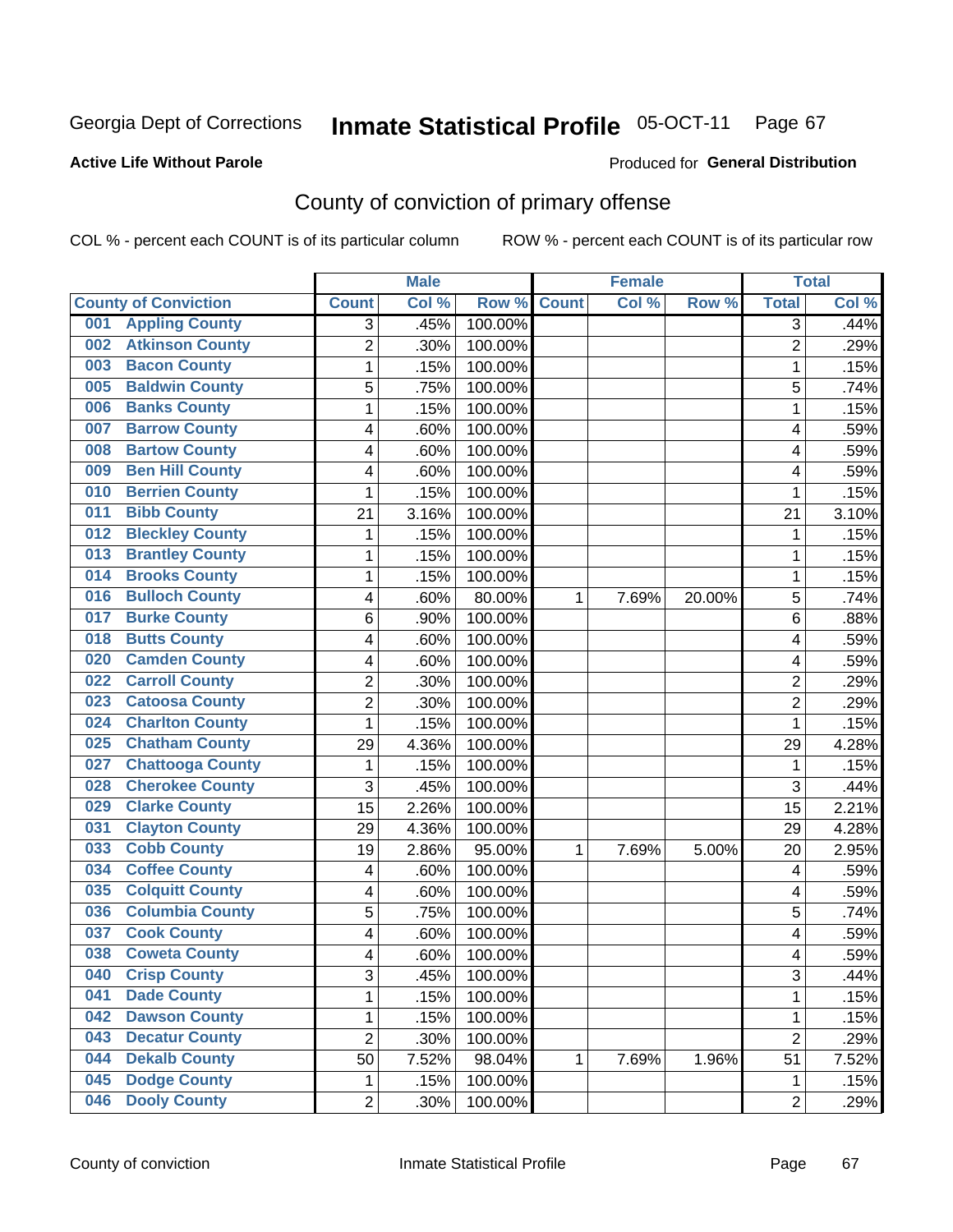## **Active Life Without Parole**

### Produced for **General Distribution**

# County of conviction of primary offense

|     |                             |                 | <b>Male</b> |         |              | <b>Female</b> |        |                | <b>Total</b> |
|-----|-----------------------------|-----------------|-------------|---------|--------------|---------------|--------|----------------|--------------|
|     | <b>County of Conviction</b> | <b>Count</b>    | Col %       | Row %   | <b>Count</b> | Col %         | Row %  | <b>Total</b>   | Col %        |
| 047 | <b>Dougherty County</b>     | $\overline{22}$ | 3.31%       | 95.65%  | 1            | 7.69%         | 4.35%  | 23             | 3.39%        |
| 048 | <b>Douglas County</b>       | 21              | 3.16%       | 95.45%  | 1            | 7.69%         | 4.55%  | 22             | 3.24%        |
| 049 | <b>Early County</b>         | 1               | .15%        | 100.00% |              |               |        | 1              | .15%         |
| 051 | <b>Effingham County</b>     | 4               | .60%        | 100.00% |              |               |        | 4              | .59%         |
| 052 | <b>Elbert County</b>        | $\overline{2}$  | .30%        | 100.00% |              |               |        | $\overline{2}$ | .29%         |
| 053 | <b>Emanuel County</b>       | 4               | .60%        | 100.00% |              |               |        | 4              | .59%         |
| 056 | <b>Fayette County</b>       | 3               | .45%        | 100.00% |              |               |        | 3              | .44%         |
| 057 | <b>Floyd County</b>         | 9               | 1.35%       | 100.00% |              |               |        | 9              | 1.33%        |
| 058 | <b>Forsyth County</b>       | 2               | .30%        | 100.00% |              |               |        | $\overline{2}$ | .29%         |
| 059 | <b>Franklin County</b>      | $\overline{2}$  | .30%        | 100.00% |              |               |        | $\overline{2}$ | .29%         |
| 060 | <b>Fulton County</b>        | 75              | 11.28%      | 98.68%  | 1            | 7.69%         | 1.32%  | 76             | 11.21%       |
| 061 | <b>Gilmer County</b>        | 1               | .15%        | 100.00% |              |               |        | 1              | .15%         |
| 063 | <b>Glynn County</b>         | 15              | 2.26%       | 100.00% |              |               |        | 15             | 2.21%        |
| 064 | <b>Gordon County</b>        | $\mathbf{1}$    | .15%        | 100.00% |              |               |        | $\mathbf{1}$   | .15%         |
| 066 | <b>Greene County</b>        | $\mathbf{1}$    | .15%        | 100.00% |              |               |        | 1              | .15%         |
| 067 | <b>Gwinnett County</b>      | 9               | 1.35%       | 90.00%  | 1            | 7.69%         | 10.00% | 10             | 1.47%        |
| 068 | <b>Habersham County</b>     | 3               | .45%        | 100.00% |              |               |        | 3              | .44%         |
| 069 | <b>Hall County</b>          | 11              | 1.65%       | 100.00% |              |               |        | 11             | 1.62%        |
| 071 | <b>Haralson County</b>      | $\overline{c}$  | .30%        | 100.00% |              |               |        | $\overline{2}$ | .29%         |
| 072 | <b>Harris County</b>        | $\mathbf{1}$    | .15%        | 100.00% |              |               |        | 1              | .15%         |
| 073 | <b>Hart County</b>          | 3               | .45%        | 100.00% |              |               |        | 3              | .44%         |
| 075 | <b>Henry County</b>         | 10              | 1.50%       | 100.00% |              |               |        | 10             | 1.47%        |
| 076 | <b>Houston County</b>       | 8               | 1.20%       | 100.00% |              |               |        | 8              | 1.18%        |
| 077 | <b>Irwin County</b>         | 1               | .15%        | 100.00% |              |               |        | $\mathbf{1}$   | .15%         |
| 078 | <b>Jackson County</b>       | 11              | 1.65%       | 100.00% |              |               |        | 11             | 1.62%        |
| 079 | <b>Jasper County</b>        | 1               | .15%        | 100.00% |              |               |        | $\mathbf{1}$   | .15%         |
| 080 | <b>Jeff Davis County</b>    | 1               | .15%        | 100.00% |              |               |        | 1              | .15%         |
| 081 | <b>Jefferson County</b>     | 1               | .15%        | 100.00% |              |               |        | 1              | .15%         |
| 084 | <b>Jones County</b>         | 2               | .30%        | 100.00% |              |               |        | $\overline{2}$ | .29%         |
| 087 | <b>Laurens County</b>       | 3               | .45%        | 100.00% |              |               |        | 3              | .44%         |
| 088 | <b>Lee County</b>           | $\overline{2}$  | .30%        | 100.00% |              |               |        | $\overline{2}$ | .29%         |
| 089 | <b>Liberty County</b>       | 6               | .90%        | 85.71%  | 1            | 7.69%         | 14.29% | 7              | 1.03%        |
| 091 | <b>Long County</b>          | 3               | .45%        | 100.00% |              |               |        | 3              | .44%         |
| 092 | <b>Lowndes County</b>       | 4               | .60%        | 100.00% |              |               |        | 4              | .59%         |
| 095 | <b>Madison County</b>       | 1               | .15%        | 100.00% |              |               |        | 1              | .15%         |
| 096 | <b>Marion County</b>        | 1               | .15%        | 100.00% |              |               |        | 1              | .15%         |
| 097 | <b>Mcduffie County</b>      | 2               | .30%        | 100.00% |              |               |        | $\overline{2}$ | .29%         |
| 098 | <b>Mcintosh County</b>      | 1               | .15%        | 100.00% |              |               |        | $\mathbf 1$    | .15%         |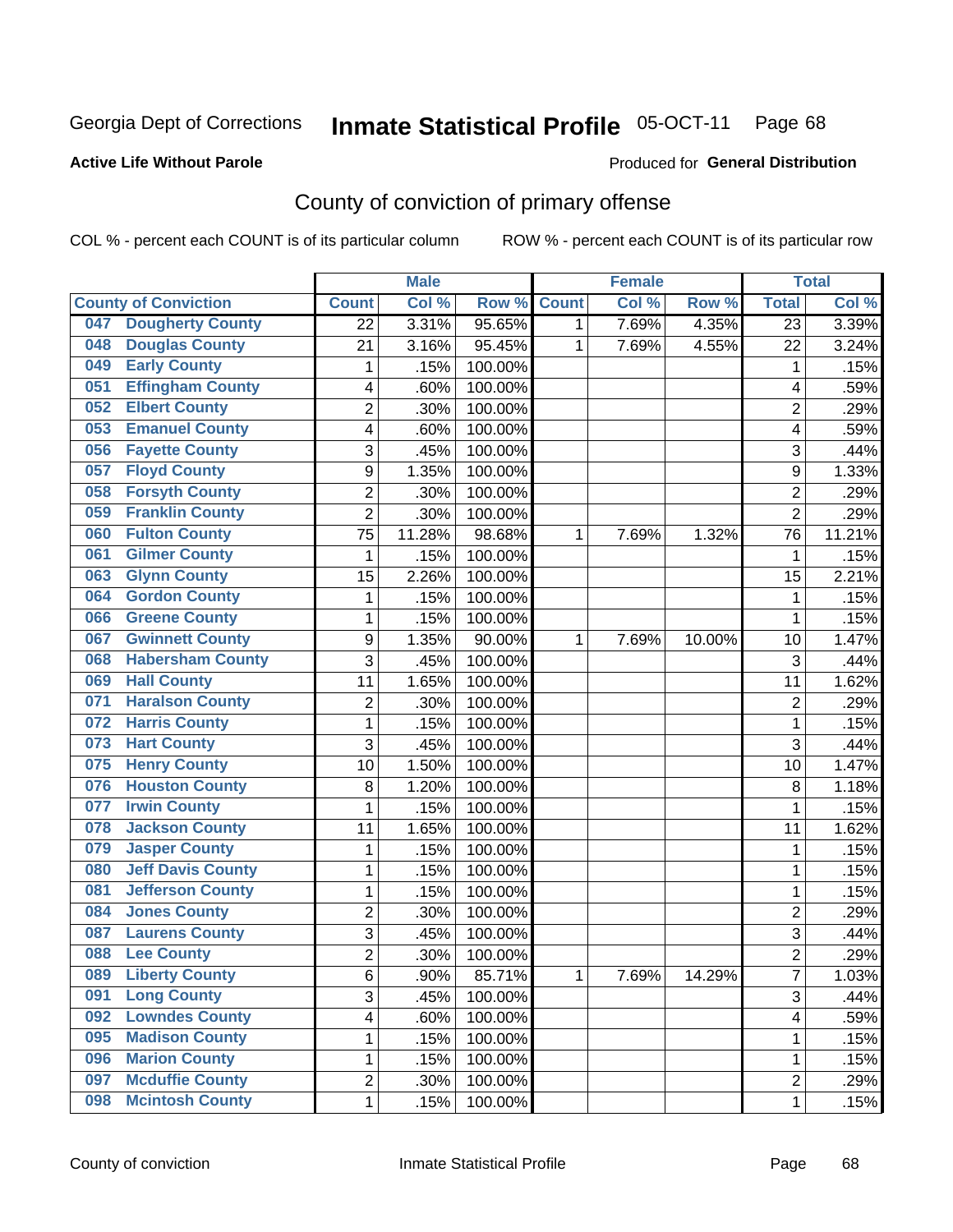## **Active Life Without Parole**

### Produced for **General Distribution**

# County of conviction of primary offense

|                                            |                         | <b>Male</b> |         |                | <b>Female</b> |        |                | <b>Total</b> |
|--------------------------------------------|-------------------------|-------------|---------|----------------|---------------|--------|----------------|--------------|
| <b>County of Conviction</b>                | <b>Count</b>            | Col %       | Row %   | <b>Count</b>   | Col %         | Row %  | <b>Total</b>   | Col %        |
| <b>Miller County</b><br>100                | 1                       | .15%        | 100.00% |                |               |        | 1              | .15%         |
| <b>Monroe County</b><br>102                | 3                       | .45%        | 100.00% |                |               |        | 3              | .44%         |
| <b>Morgan County</b><br>104                | 1                       | .15%        | 100.00% |                |               |        | $\mathbf{1}$   | .15%         |
| <b>Muscogee County</b><br>106              | 21                      | 3.16%       | 100.00% |                |               |        | 21             | 3.10%        |
| <b>Newton County</b><br>107                | $\,6$                   | .90%        | 85.71%  | 1              | 7.69%         | 14.29% | $\overline{7}$ | 1.03%        |
| <b>Oglethorpe County</b><br>109            | 1                       | .15%        | 100.00% |                |               |        | $\mathbf 1$    | .15%         |
| <b>Paulding County</b><br>110              | $\overline{2}$          | .30%        | 100.00% |                |               |        | $\overline{2}$ | .29%         |
| <b>Pierce County</b><br>113                | $\overline{3}$          | .45%        | 100.00% |                |               |        | 3              | .44%         |
| <b>Pike County</b><br>114                  | 4                       | .60%        | 80.00%  | 1              | 7.69%         | 20.00% | 5              | .74%         |
| <b>Polk County</b><br>$\overline{115}$     | $\overline{c}$          | .30%        | 100.00% |                |               |        | $\overline{2}$ | .29%         |
| <b>Pulaski County</b><br>116               | 1                       | .15%        | 100.00% |                |               |        | 1              | .15%         |
| <b>Putnam County</b><br>117                | 6                       | .90%        | 100.00% |                |               |        | 6              | .88%         |
| <b>Rabun County</b><br>119                 | 1                       | .15%        | 100.00% |                |               |        | 1              | .15%         |
| <b>Randolph County</b><br>120              | $\overline{2}$          | .30%        | 100.00% |                |               |        | $\overline{2}$ | .29%         |
| <b>Richmond County</b><br>$\overline{121}$ | 29                      | 4.36%       | 93.55%  | $\overline{2}$ | 15.38%        | 6.45%  | 31             | 4.57%        |
| <b>Rockdale County</b><br>122              | $\,6$                   | .90%        | 100.00% |                |               |        | 6              | .88%         |
| <b>Spalding County</b><br>126              | 6                       | .90%        | 100.00% |                |               |        | 6              | .88%         |
| <b>Stephens County</b><br>127              | $\overline{c}$          | .30%        | 100.00% |                |               |        | $\overline{2}$ | .29%         |
| <b>Sumter County</b><br>129                | 1                       | .15%        | 100.00% |                |               |        | 1              | .15%         |
| <b>Taliaferro County</b><br>131            | 1                       | .15%        | 100.00% |                |               |        | 1              | .15%         |
| <b>Tattnall County</b><br>132              | 2                       | .30%        | 100.00% |                |               |        | $\overline{2}$ | .29%         |
| <b>Terrell County</b><br>135               | 1                       | .15%        | 100.00% |                |               |        | $\mathbf 1$    | .15%         |
| <b>Thomas County</b><br>136                | 4                       | .60%        | 100.00% |                |               |        | 4              | .59%         |
| <b>Tift County</b><br>137                  | 6                       | .90%        | 100.00% |                |               |        | 6              | .88%         |
| <b>Toombs County</b><br>138                | 9                       | 1.35%       | 100.00% |                |               |        | 9              | 1.33%        |
| <b>Towns County</b><br>139                 | 1                       | .15%        | 100.00% |                |               |        | 1              | .15%         |
| <b>Treutlen County</b><br>140              | 1                       | .15%        | 100.00% |                |               |        | 1              | .15%         |
| <b>Troup County</b><br>141                 | 1                       | .15%        | 100.00% |                |               |        | 1              | .15%         |
| <b>Turner County</b><br>142                | 1                       | .15%        | 100.00% |                |               |        | 1              | .15%         |
| <b>Twiggs County</b><br>$\overline{143}$   | 1                       | .15%        | 100.00% |                |               |        | 1              | .15%         |
| <b>Union County</b><br>144                 | 1                       | .15%        | 100.00% |                |               |        | 1              | .15%         |
| 145<br><b>Upson County</b>                 | 3                       | .45%        | 100.00% |                |               |        | 3              | .44%         |
| <b>Walker County</b><br>146                | $\overline{\mathbf{4}}$ | .60%        | 80.00%  | 1              | 7.69%         | 20.00% | 5              | .74%         |
| <b>Walton County</b><br>147                | $\bf 8$                 | 1.20%       | 100.00% |                |               |        | 8              | 1.18%        |
| <b>Ware County</b><br>148                  | 10                      | 1.50%       | 100.00% |                |               |        | 10             | 1.47%        |
| <b>Washington County</b><br>150            | 3                       | .45%        | 100.00% |                |               |        | 3              | .44%         |
| <b>Wayne County</b><br>151                 | $\overline{3}$          | .45%        | 100.00% |                |               |        | 3              | .44%         |
| <b>Whitfield County</b><br>155             | 6                       | .90%        | 100.00% |                |               |        | 6              | .88%         |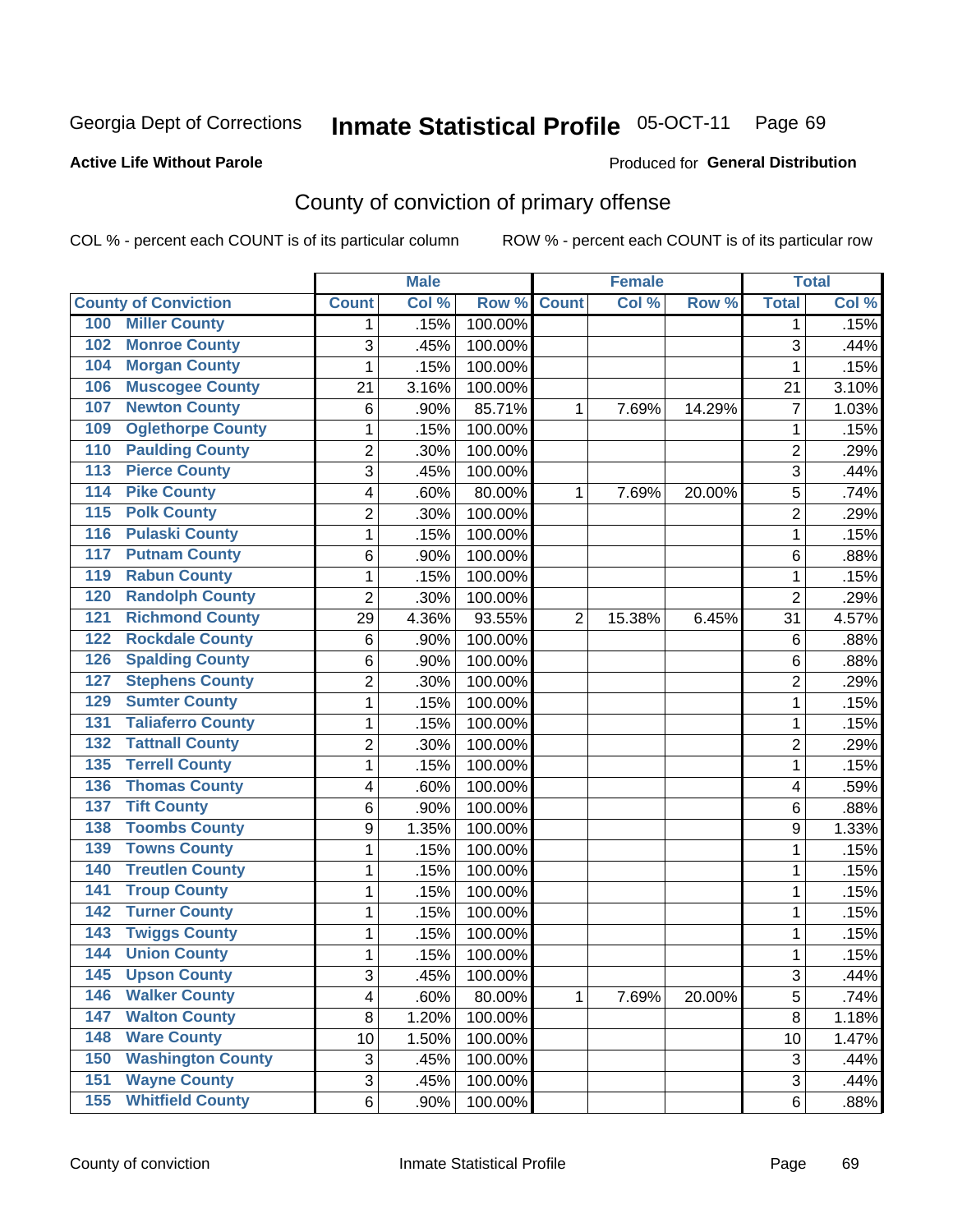## **Active Life Without Parole**

### Produced for **General Distribution**

# County of conviction of primary offense

|                             | <b>Male</b>  |      |                    | <b>Female</b> |       |          | <b>Total</b> |       |
|-----------------------------|--------------|------|--------------------|---------------|-------|----------|--------------|-------|
| <b>County of Conviction</b> | <b>Count</b> | Col% | <b>Row % Count</b> |               | Col % | Row %    | Total        | Col % |
| <b>Wilkes County</b><br>157 |              | .15% | 100.00%            |               |       |          |              | .15%  |
| 159<br><b>Worth County</b>  |              | .15% | 100.00%            |               |       |          |              | .15%  |
| <b>Total Rported</b>        | 665          | 100% | 98.08%             | 13            | 100%  | $1.92\%$ | 678          | 100%  |

| τeα                               |     |         |
|-----------------------------------|-----|---------|
| --<br>$\sim$ $\sim$ $\sim$ $\sim$ | 665 | $- - -$ |

| <b>Mode (most frequent)</b> | <b>Fulton County</b> | <b>Richmond County</b> | <b>Fulton County</b> |
|-----------------------------|----------------------|------------------------|----------------------|
|                             |                      |                        |                      |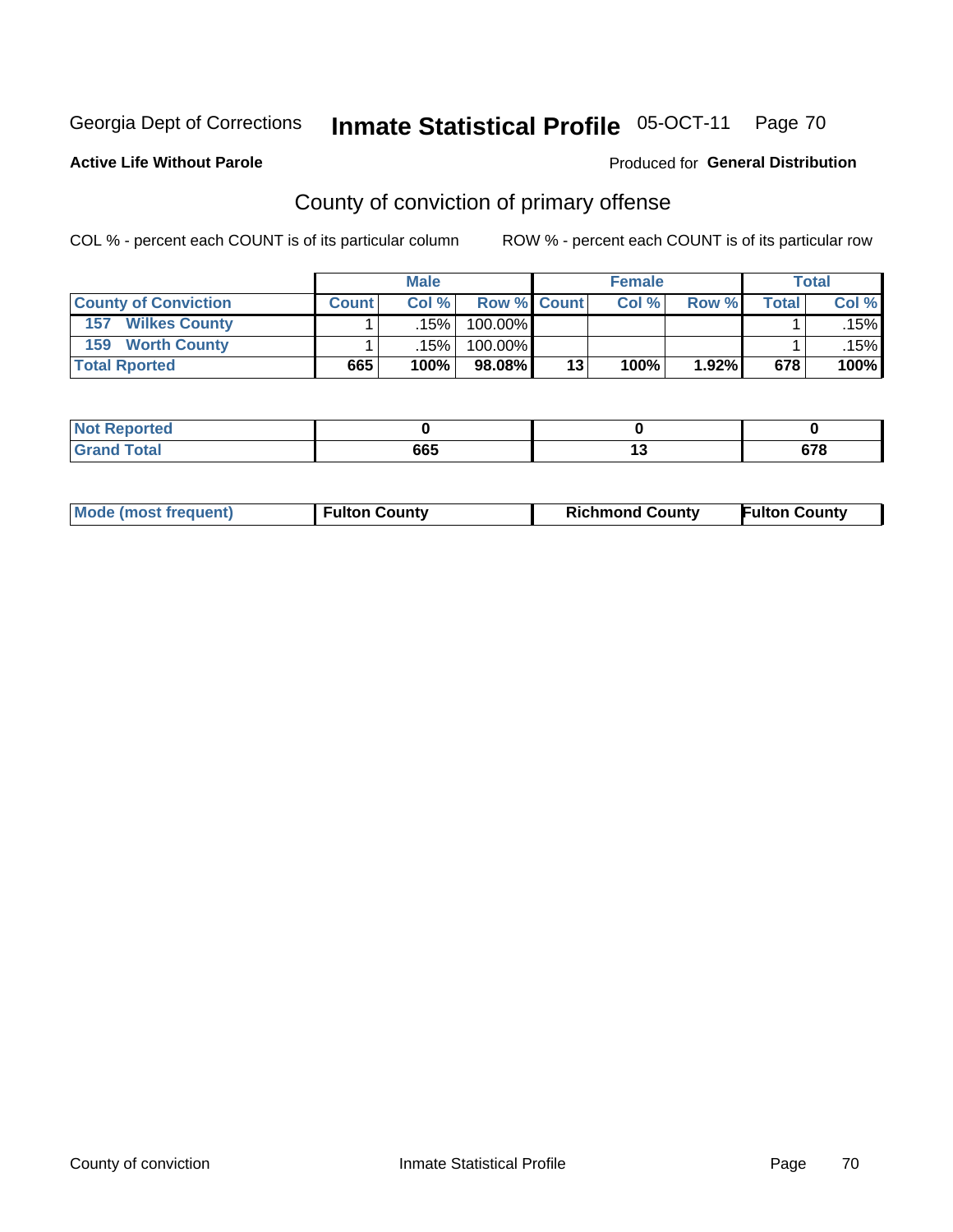## **Active Life Without Parole**

### Produced for **General Distribution**

# Circuit of conviction of primary offense

|                         |                                 |                | <b>Male</b> |         |                | <b>Female</b> |        |                          | <b>Total</b> |
|-------------------------|---------------------------------|----------------|-------------|---------|----------------|---------------|--------|--------------------------|--------------|
|                         | <b>Circuit of Conviction</b>    | <b>Count</b>   | Col %       | Row %   | <b>Count</b>   | Col %         | Row %  | <b>Total</b>             | Col %        |
| 1                       | <b>Alapaha Circuit</b>          | 7              | 1.05%       | 100.00% |                |               |        | 7                        | 1.03%        |
| $\overline{2}$          | <b>Alcovy Circuit</b>           | 14             | 2.11%       | 93.33%  | 1              | 7.69%         | 6.67%  | 15                       | 2.21%        |
| $\overline{\mathbf{3}}$ | <b>Atlanta Circuit</b>          | 75             | 11.28%      | 98.68%  | $\mathbf{1}$   | 7.69%         | 1.32%  | 76                       | 11.21%       |
| 4                       | <b>Atlantic Circuit</b>         | 12             | 1.80%       | 92.31%  | 1              | 7.69%         | 7.69%  | 13                       | 1.92%        |
| 5                       | <b>Augusta Circuit</b>          | 40             | 6.02%       | 95.24%  | $\overline{2}$ | 15.38%        | 4.76%  | 42                       | 6.19%        |
| $\overline{6}$          | <b>Blue Ridge Circuit</b>       | 3              | .45%        | 100.00% |                |               |        | $\mathfrak{S}$           | .44%         |
| 7                       | <b>Brunswick Circuit</b>        | 26             | 3.91%       | 100.00% |                |               |        | 26                       | 3.83%        |
| 8                       | <b>Chattahoochee Circuit</b>    | 23             | 3.46%       | 100.00% |                |               |        | 23                       | 3.39%        |
| $\overline{9}$          | <b>Cherokee Circuit</b>         | 5              | .75%        | 100.00% |                |               |        | 5                        | .74%         |
| 10                      | <b>Clayton Circuit</b>          | 29             | 4.36%       | 100.00% |                |               |        | 29                       | 4.28%        |
| $\overline{11}$         | <b>Cobb Circuit</b>             | 19             | 2.86%       | 95.00%  | 1              | 7.69%         | 5.00%  | 20                       | 2.95%        |
| 12                      | <b>Conasauga Circuit</b>        | 6              | .90%        | 100.00% |                |               |        | $\,6$                    | .88%         |
| 13                      | <b>Cordele Circuit</b>          | 9              | 1.35%       | 100.00% |                |               |        | $\boldsymbol{9}$         | 1.33%        |
| $\overline{14}$         | <b>Coweta Circuit</b>           | $\overline{7}$ | 1.05%       | 100.00% |                |               |        | $\overline{7}$           | 1.03%        |
| $\overline{15}$         | <b>Dougherty Circuit</b>        | 22             | 3.31%       | 95.65%  | 1              | 7.69%         | 4.35%  | 23                       | 3.39%        |
| 16                      | <b>Dublin Circuit</b>           | 5              | .75%        | 100.00% |                |               |        | 5                        | .74%         |
| 17                      | <b>Eastern Circuit</b>          | 29             | 4.36%       | 100.00% |                |               |        | 29                       | 4.28%        |
| 18                      | <b>Flint Circuit</b>            | 10             | 1.50%       | 100.00% |                |               |        | 10                       | 1.47%        |
| 19                      | <b>Griffin Circuit</b>          | 16             | 2.41%       | 94.12%  | 1              | 7.69%         | 5.88%  | 17                       | 2.51%        |
| 20                      | <b>Gwinnett Circuit</b>         | 9              | 1.35%       | 90.00%  | $\mathbf{1}$   | 7.69%         | 10.00% | 10                       | 1.47%        |
| $\overline{21}$         | <b>Houston Circuit</b>          | 8              | 1.20%       | 100.00% |                |               |        | 8                        | 1.18%        |
| $\overline{22}$         | <b>Lookout Mountain Circuit</b> | $\bf 8$        | 1.20%       | 88.89%  | $\mathbf 1$    | 7.69%         | 11.11% | 9                        | 1.33%        |
| 23                      | <b>Macon Circuit</b>            | 21             | 3.16%       | 100.00% |                |               |        | 21                       | 3.10%        |
| $\overline{24}$         | <b>Middle Circuit</b>           | 17             | 2.56%       | 100.00% |                |               |        | 17                       | 2.51%        |
| 25                      | <b>Mountain Circuit</b>         | $\,6$          | .90%        | 100.00% |                |               |        | $6\phantom{1}6$          | .88%         |
| 26                      | <b>Northeastern Circuit</b>     | 12             | 1.80%       | 100.00% |                |               |        | 12                       | 1.77%        |
| $\overline{27}$         | <b>Northern Circuit</b>         | 9              | 1.35%       | 100.00% |                |               |        | 9                        | 1.33%        |
| 28                      | <b>Ocmulgee Circuit</b>         | 16             | 2.41%       | 100.00% |                |               |        | 16                       | 2.36%        |
| 29                      | <b>Oconee Circuit</b>           | 3              | .45%        | 100.00% |                |               |        | 3                        | .44%         |
| 30                      | <b>Ogeechee Circuit</b>         | 8              | 1.20%       | 88.89%  | 1              | 7.69%         | 11.11% | $\boldsymbol{9}$         | 1.33%        |
| $\overline{31}$         | <b>Pataula Circuit</b>          | $\overline{5}$ | .75%        | 100.00% |                |               |        | 5                        | .74%         |
| 32                      | <b>Piedmont Circuit</b>         | 16             | 2.41%       | 100.00% |                |               |        | 16                       | 2.36%        |
| 33                      | <b>Rome Circuit</b>             | 9              | 1.35%       | 100.00% |                |               |        | 9                        | 1.33%        |
| 34                      | <b>South Georgia Circuit</b>    | $\overline{2}$ | .30%        | 100.00% |                |               |        | $\overline{2}$           | .29%         |
| 35                      | <b>Southern Circuit</b>         | 13             | 1.95%       | 100.00% |                |               |        | 13                       | 1.92%        |
| 36                      | <b>Southwestern Circuit</b>     | 3              | .45%        | 100.00% |                |               |        | 3                        | .44%         |
| 37                      | <b>Stone Mountain Circuit</b>   | 50             | 7.52%       | 98.04%  | 1              | 7.69%         | 1.96%  | 51                       | 7.52%        |
| 38                      | <b>Tallapoosa Circuit</b>       | 4              | .60%        | 100.00% |                |               |        | $\overline{\mathcal{A}}$ | .59%         |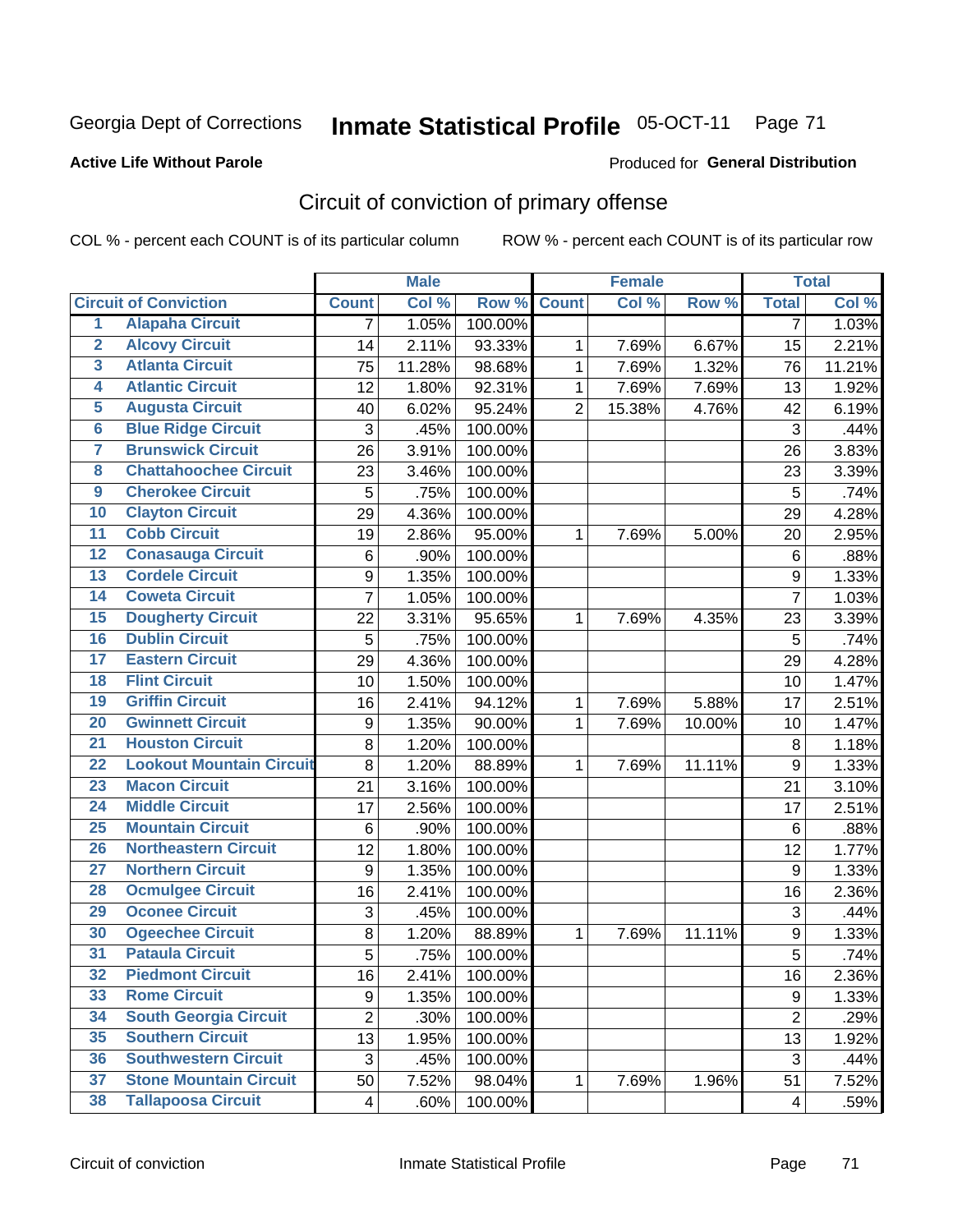### **Active Life Without Parole**

### Produced for **General Distribution**

# Circuit of conviction of primary offense

|    |                              |              | <b>Male</b><br><b>Female</b> |         |              |       | <b>Total</b> |                |       |
|----|------------------------------|--------------|------------------------------|---------|--------------|-------|--------------|----------------|-------|
|    | <b>Circuit of Conviction</b> | <b>Count</b> | Col %                        | Row %   | <b>Count</b> | Col % | Row %        | <b>Total</b>   | Col % |
| 39 | <b>Tifton Circuit</b>        | 9            | 1.35%                        | 100.00% |              |       |              | 9              | 1.33% |
| 40 | <b>Toombs Circuit</b>        | 4            | .60%                         | 100.00% |              |       |              | 4              | .59%  |
| 41 | <b>Waycross Circuit</b>      | 20           | 3.01%                        | 100.00% |              |       |              | 20             | 2.95% |
| 42 | <b>Western Circuit</b>       | 15           | 2.26%                        | 100.00% |              |       |              | 15             | 2.21% |
| 43 | <b>Rockdale Circuit</b>      | 6            | .90%                         | 100.00% |              |       |              | 6              | .88%  |
| 44 | <b>Douglas Circuit</b>       | 21           | 3.16%                        | 95.45%  |              | 7.69% | 4.55%        | 22             | 3.24% |
| 45 | <b>Appalachian Circuit</b>   |              | .15%                         | 100.00% |              |       |              |                | .15%  |
| 46 | <b>Enotah Circuit</b>        | 2            | $.30\%$                      | 100.00% |              |       |              | 2              | .29%  |
| 47 | <b>Bell-Forsyth Circuit</b>  | 2            | $.30\%$                      | 100.00% |              |       |              | $\overline{2}$ | .29%  |
| 48 | <b>Towaliga Circuit</b>      | 7            | 1.05%                        | 100.00% |              |       |              |                | 1.03% |
| 49 | <b>Paulding Circuit</b>      | ົ            | $.30\%$                      | 100.00% |              |       |              | 2              | .29%  |
|    | <b>Total Rported</b>         | 665          | 100%                         | 98.08%  | 13           | 100%  | 1.92%        | 678<br>100%    |       |

| <b>rted</b> |     |     |        |
|-------------|-----|-----|--------|
| $f$ oto $f$ | 665 | . . | $\sim$ |

| М<br>. In n tr<br>.<br>.<br>wanta<br>Πū<br>31.<br>$\sim$ $\sim$ $\sim$ |
|------------------------------------------------------------------------|
|------------------------------------------------------------------------|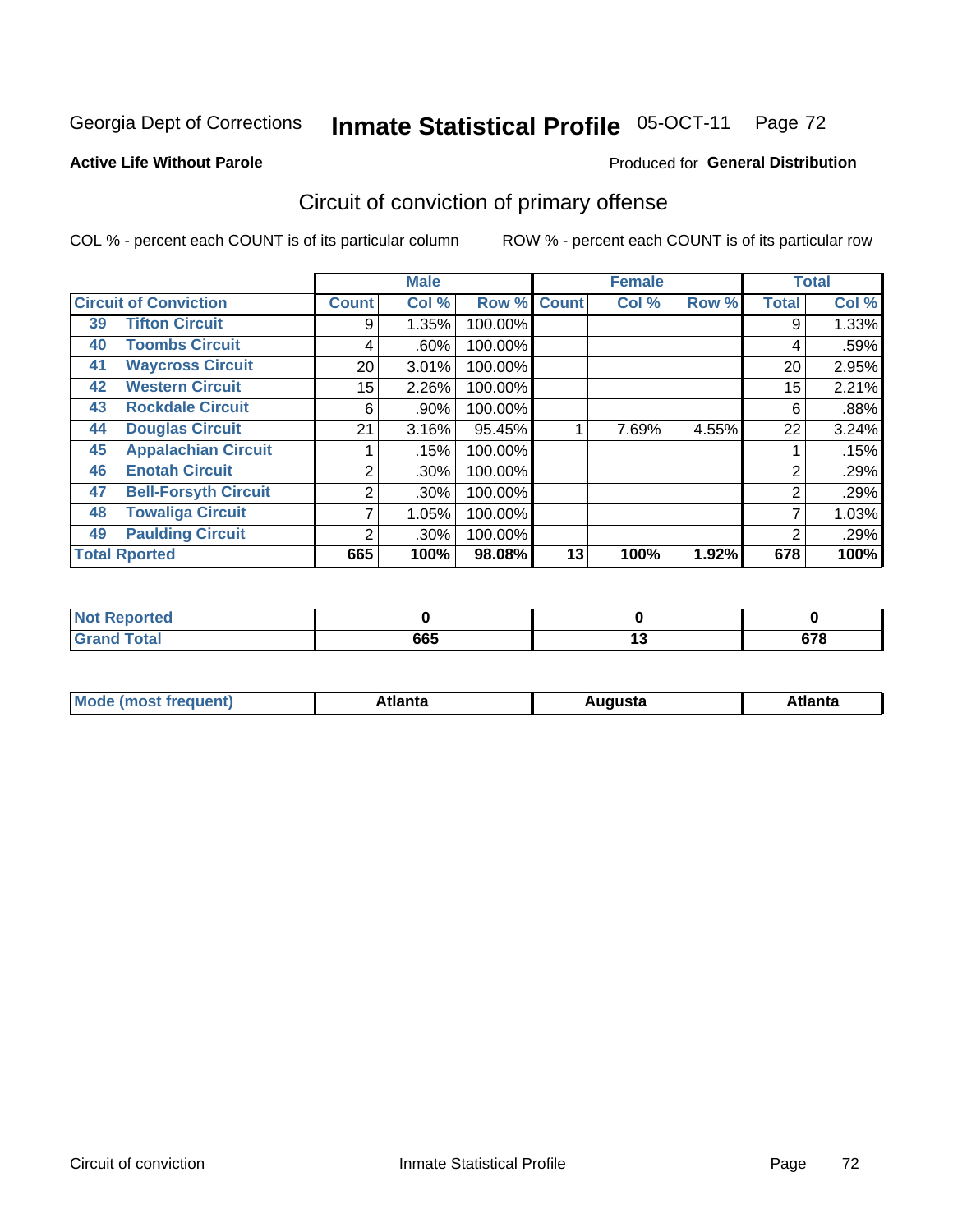#### **Active Life Without Parole**

#### Produced for **General Distribution**

### Years served (jail + prison) in this incarceration

|                       |                | <b>Male</b> |         | <b>Female</b>   |        |        | <b>Total</b>    |       |
|-----------------------|----------------|-------------|---------|-----------------|--------|--------|-----------------|-------|
| <b>Years Served</b>   | <b>Count</b>   | Col %       | Row %   | <b>Count</b>    | Col %  | Row %  | <b>Total</b>    | Col % |
| Less than one year    | 14             | 2.11%       | 93.33%  | 1.              | 7.69%  | 6.67%  | $\overline{15}$ | 2.21% |
| 1 to 1.99 years       | 30             | 4.51%       | 100.00% |                 |        |        | 30              | 4.42% |
| $2$ to 2.99 years     | 37             | 5.56%       | 97.37%  | 1               | 7.69%  | 2.63%  | 38              | 5.60% |
| 3 to 3.99 years       | 43             | 6.47%       | 100.00% |                 |        |        | 43              | 6.34% |
| 4 to 4.99 years       | 40             | 6.02%       | 97.56%  | 1               | 7.69%  | 2.44%  | 41              | 6.05% |
| 5 to 5.99 years       | 23             | 3.46%       | 88.46%  | 3               | 23.08% | 11.54% | 26              | 3.83% |
| 6 to 6.99 years       | 30             | 4.51%       | 100.00% |                 |        |        | 30              | 4.42% |
| 7 to 7.99 years       | 35             | 5.26%       | 100.00% |                 |        |        | 35              | 5.16% |
| 8 to 8.99 years       | 34             | 5.11%       | 94.44%  | $\overline{2}$  | 15.38% | 5.56%  | 36              | 5.31% |
| 9 to 9.99 years       | 41             | 6.17%       | 93.18%  | 3               | 23.08% | 6.82%  | 44              | 6.49% |
| 10 to 10.99 years     | 43             | 6.47%       | 100.00% |                 |        |        | 43              | 6.34% |
| 11 to 11.99 years     | 49             | 7.37%       | 100.00% |                 |        |        | 49              | 7.23% |
| 12 to 12.99 years     | 28             | 4.21%       | 96.55%  | 1               | 7.69%  | 3.45%  | 29              | 4.28% |
| 13 to 13.99 years     | 45             | 6.77%       | 100.00% |                 |        |        | 45              | 6.64% |
| 14 to 14.99 years     | 48             | 7.22%       | 97.96%  | 1               | 7.69%  | 2.04%  | 49              | 7.23% |
| 15 to 15.99 years     | 35             | 5.26%       | 100.00% |                 |        |        | 35              | 5.16% |
| 16 to 16.99 years     | 28             | 4.21%       | 100.00% |                 |        |        | 28              | 4.13% |
| 17 to 17.99 years     | 23             | 3.46%       | 100.00% |                 |        |        | 23              | 3.39% |
| 18 to 18.99 years     | 12             | 1.80%       | 100.00% |                 |        |        | 12              | 1.77% |
| 19 to 19.99 years     | 3              | 0.45%       | 100.00% |                 |        |        | 3               | 0.44% |
| 20 to 20.99 years     | 6              | 0.90%       | 100.00% |                 |        |        | $6\phantom{1}$  | 0.88% |
| 21 to 21.99 years     | $\mathbf 1$    | 0.15%       | 100.00% |                 |        |        | $\mathbf 1$     | 0.15% |
| 22 to 22.99 years     | 5              | 0.75%       | 100.00% |                 |        |        | 5               | 0.74% |
| 23 to 23.99 years     | 2              | 0.30%       | 100.00% |                 |        |        | $\overline{c}$  | 0.29% |
| 24 to 24.99 years     | 3              | 0.45%       | 100.00% |                 |        |        | 3               | 0.44% |
| 27 to 27.99 years     | $\overline{c}$ | 0.30%       | 100.00% |                 |        |        | $\overline{2}$  | 0.29% |
| Thirty $+$ years      | $\overline{5}$ | 0.75%       | 100.00% |                 |        |        | $\overline{5}$  | 0.74% |
| <b>Total Reported</b> | 665            | 100%        | 98.08%  | $\overline{13}$ | 100%   | 1.92%  | 678             | 100%  |

| .      |                     |       |
|--------|---------------------|-------|
| ______ | CCE<br>הספ<br>- - - | $- -$ |

| <b>Mean</b><br>(average) | 10.05             | 7.37            | 10                |
|--------------------------|-------------------|-----------------|-------------------|
| Median (middle)          | 10.11             | 8.36            | 10.02             |
| Mode (most frequent)     | 17 to 17.99 years | 9 to 9.99 years | $9$ to 9.99 years |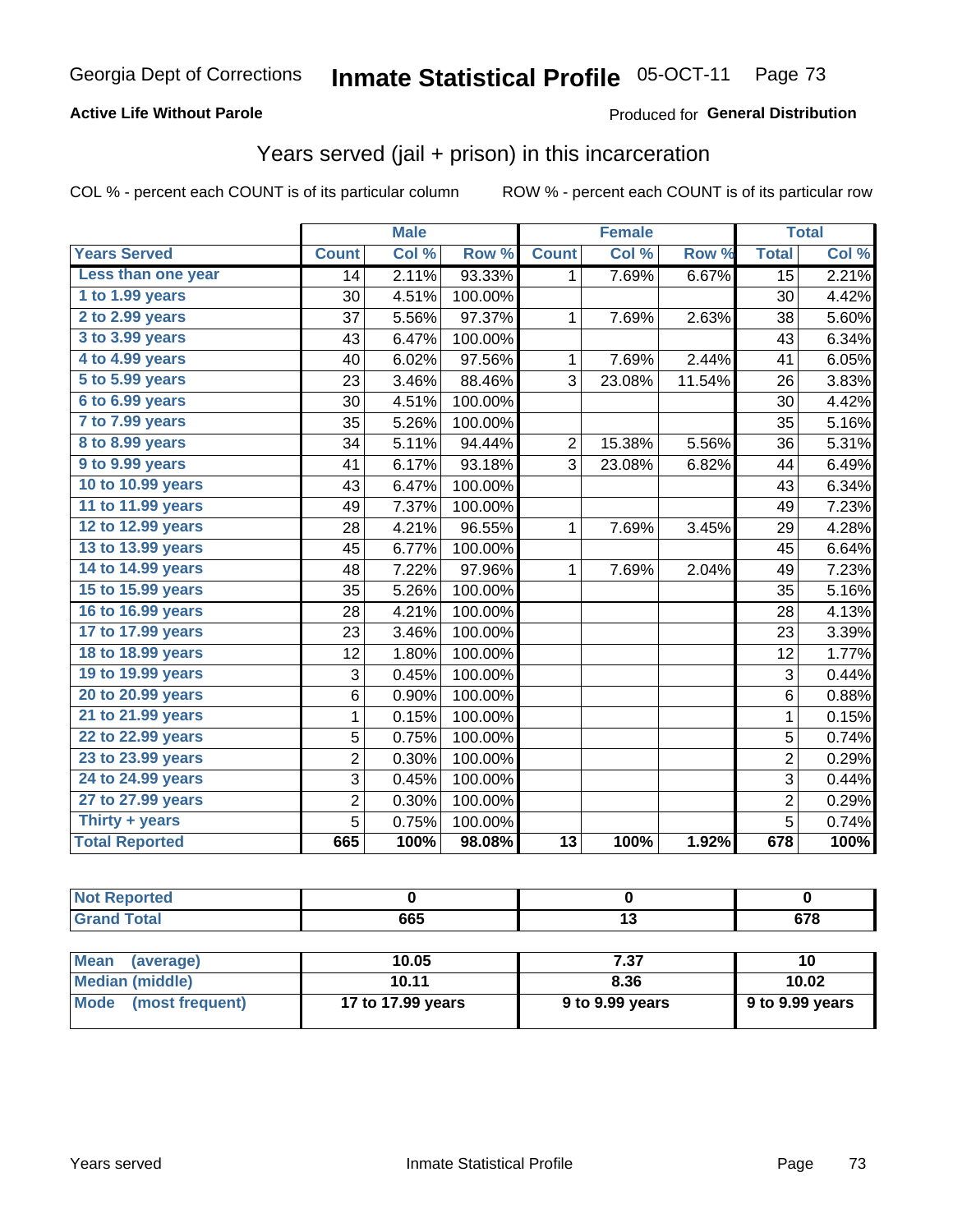#### **Active Life Without Parole**

Produced for **General Distribution**

### Results of most recent HIV tests

|                         |              | <b>Male</b> |        |              | <b>Female</b> |        |             | Total  |
|-------------------------|--------------|-------------|--------|--------------|---------------|--------|-------------|--------|
| <b>HIV Test Results</b> | <b>Count</b> | Col%        | Row %I | <b>Count</b> | Col %         | Row %  | $\tau$ otal | Col %  |
| <b>Positive</b>         |              | $0.61\%$    | 80.00% |              | $7.69\%$      | 20.00% |             | 0.74%  |
| <b>Negative</b>         | 657          | 99.39%      | 98.21% | 12           | 92.31%        | 1.79%  | 669         | 99.26% |
| <b>Total Reported</b>   | 661          | 100%        | 98.07% | 13           | 100%          | 1.93%  | 674         | 100%   |

| <b>Not Reported</b>         |     |                        |
|-----------------------------|-----|------------------------|
| <b>Total</b><br><b>Grar</b> | 665 | <br><b>C70</b><br>07 O |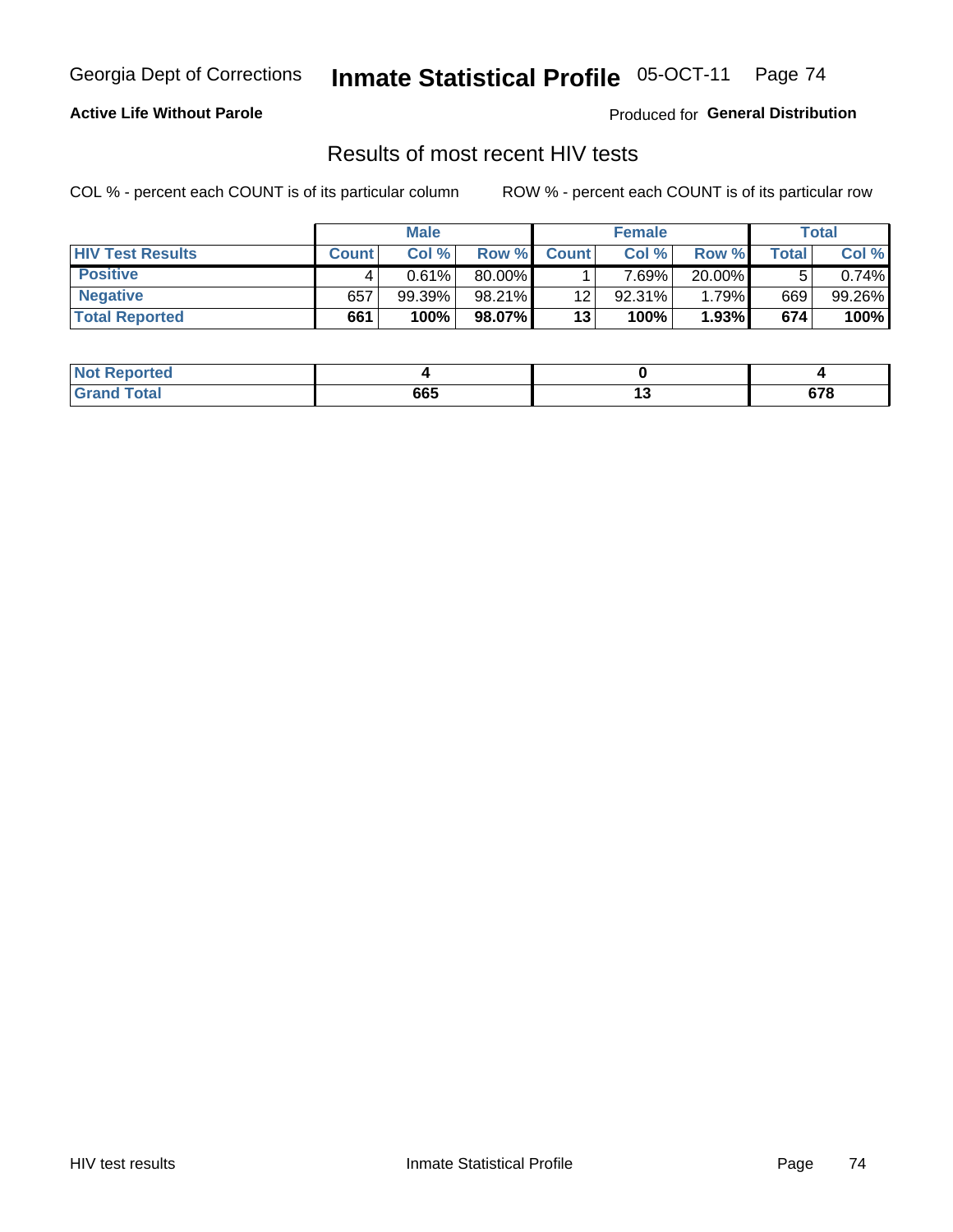#### **Active Life Without Parole**

Produced for **General Distribution**

### Results of most recent tuberculosis test

|                                  | <b>Male</b>  |        |           | <b>Female</b> |          |          | Total        |        |
|----------------------------------|--------------|--------|-----------|---------------|----------|----------|--------------|--------|
| <b>Tuberculosis Test Results</b> | <b>Count</b> | Col%   | Row %I    | <b>Count</b>  | Col%     | Row %    | <b>Total</b> | Col %  |
| <b>Positive on current test</b>  | 176          | 26.67% | $99.44\%$ |               | $7.69\%$ | 0.56%    | 177          | 26.30% |
| <b>Negative</b>                  | 484          | 73.33% | 97.58%    | 12            | 92.31%   | $2.42\%$ | 496          | 73.70% |
| <b>Total Reported</b>            | 660          | 100%   | 98.07%    | 13            | 100%     | 1.93%    | 673          | 100%   |

| <b>Not Reported</b>          |     |        |             |
|------------------------------|-----|--------|-------------|
| <b>Total</b><br>$G^{\prime}$ | 665 | $\sim$ | r70<br>07 G |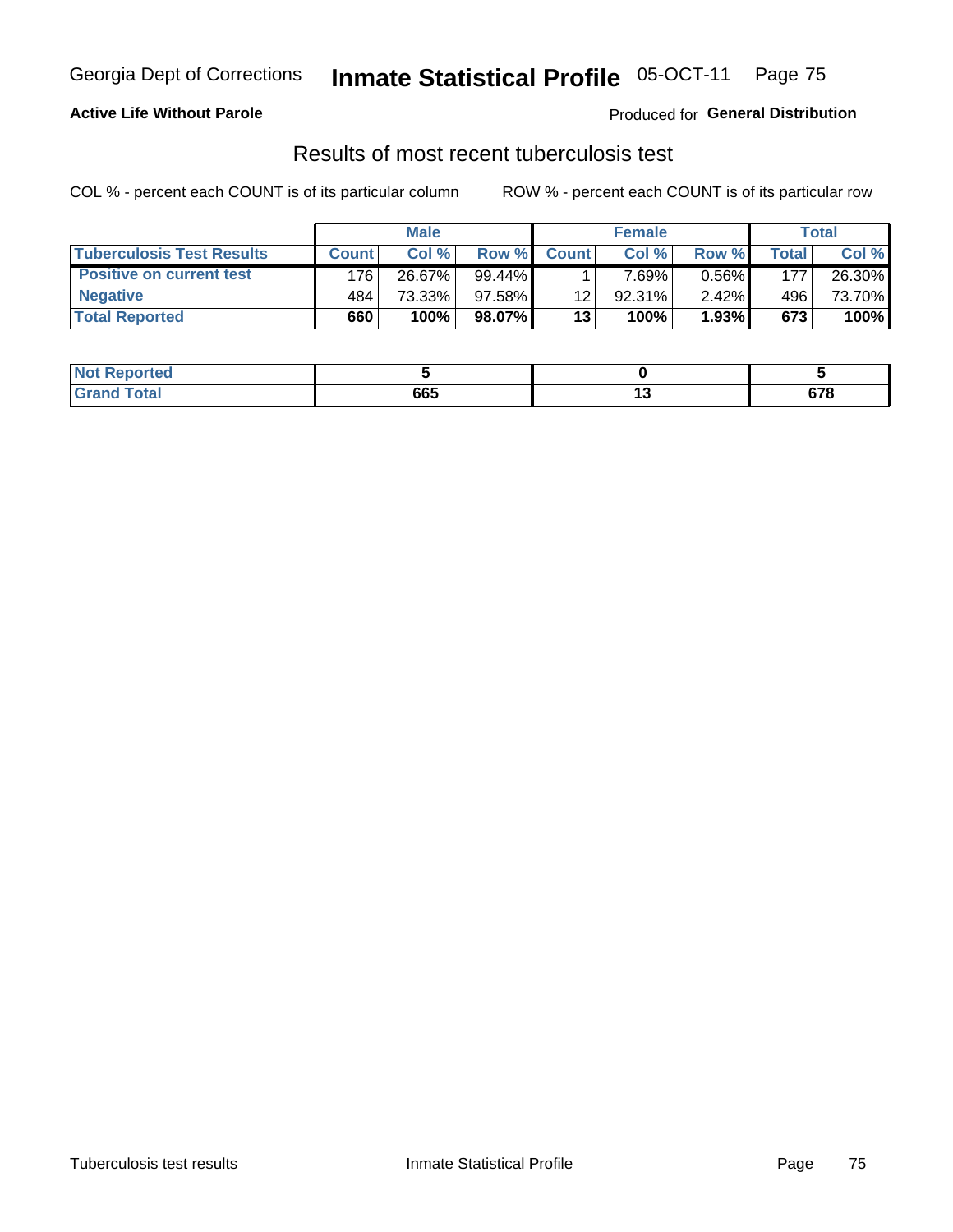#### **Active Life Without Parole**

Produced for **General Distribution**

### Results of most recent syphilis test

|                                 | <b>Male</b>  |           |           | <b>Female</b> |           |          | Total |        |
|---------------------------------|--------------|-----------|-----------|---------------|-----------|----------|-------|--------|
| <b>Syphilis Test Results</b>    | <b>Count</b> | Col %     | Row %     | <b>Count</b>  | Col %     | Row %I   | Total | Col %  |
| <b>Positive on current test</b> |              | 2.85%     | $94.44\%$ |               | 9.09%     | 5.56%    | 18    | 2.96%  |
| <b>Negative</b>                 | 580          | $97.15\%$ | 98.31%    | 10            | $90.91\%$ | $1.69\%$ | 590   | 97.04% |
| <b>Total Reported</b>           | 597          | 100%      | 98.19%    | 11            | 100%      | $1.81\%$ | 608   | 100%   |

| <b>Not Reported</b> | oc  |        |              |
|---------------------|-----|--------|--------------|
| <b>Total</b>        | 665 | $\sim$ | c70<br>0 / C |